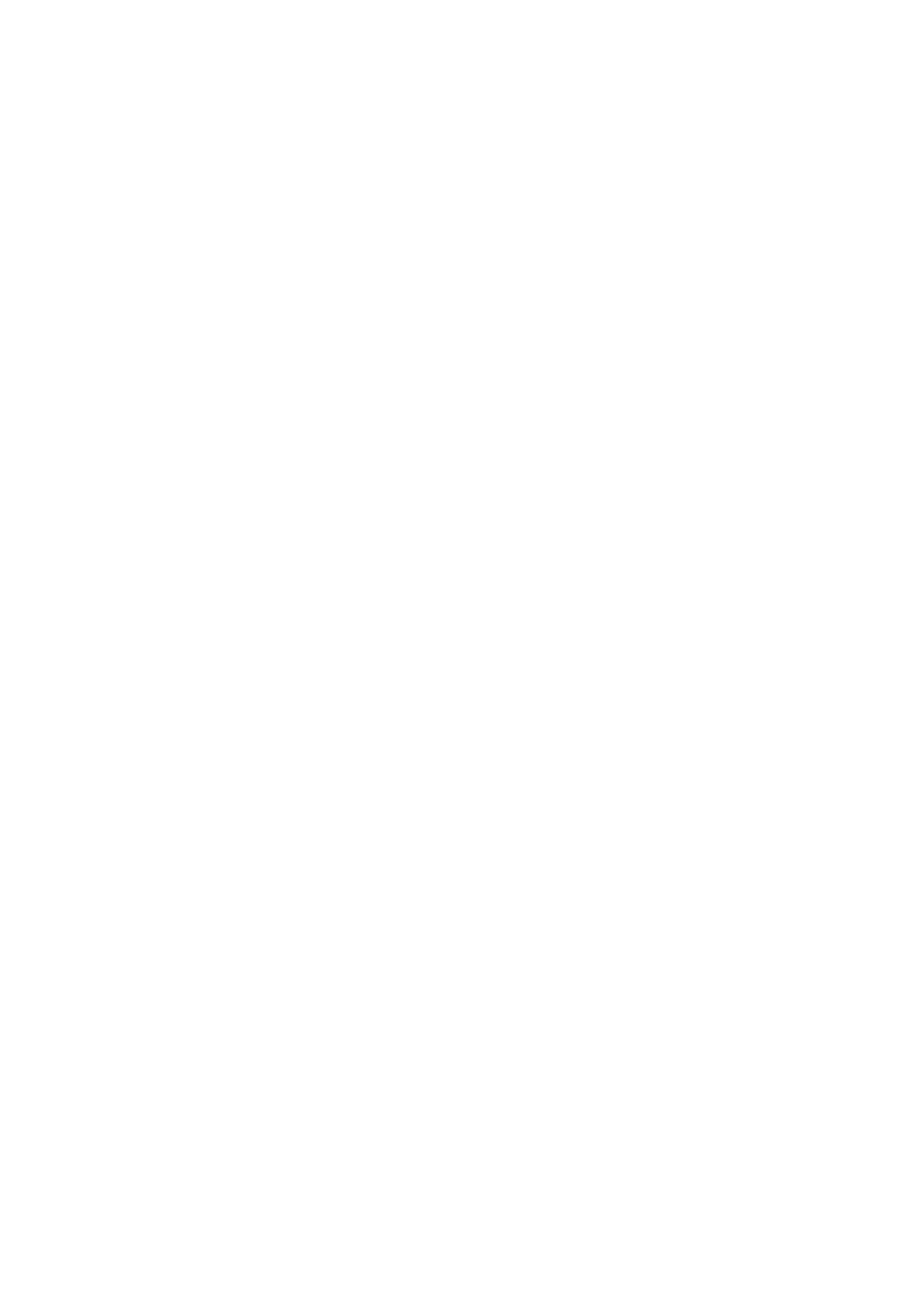# CONTRIBUTORS TO THE REPORT

#### **Lead Author:**

Shree Krishna Shrestha (Consultant) Sunil Dhoj Joshi (Consultant)

#### **Study Management and Review:**

Mahesh Bhattarai (General Manager, KUKL) Ryuji Ogata (Water Policy Advisor, JICA) Alek Poudel (JICA-KUKL Program Coordinator)

#### **Published by:**

Kathmandu Upatyaka Khanepani Limited (KUKL) Japan International Cooperation Agency (JICA)

**Copyright:** KUKL, JICA © 2016

**Print and Design:**

The Creative Hands, Kathmandu, Nepal

**Contract Contract**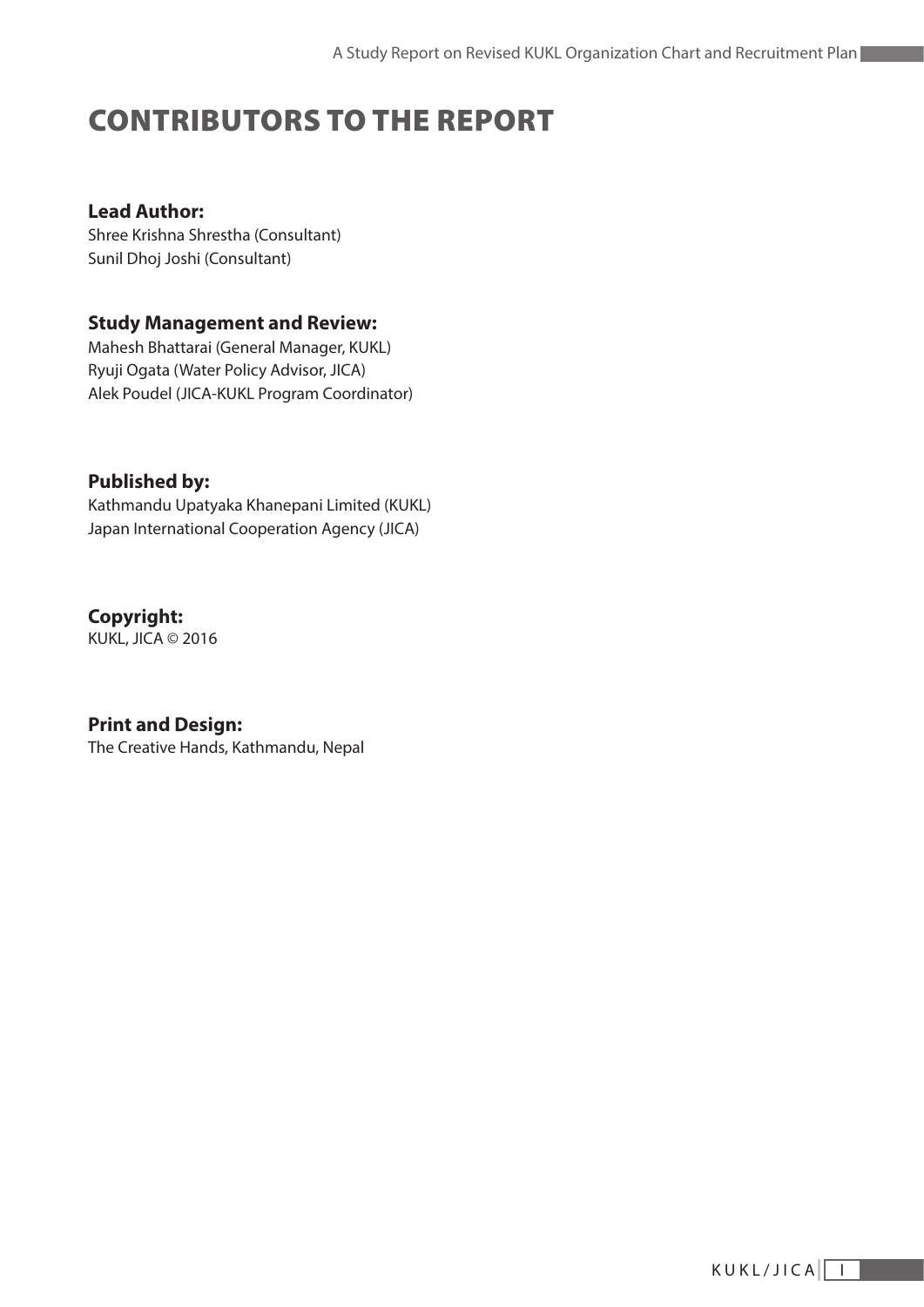# TABLE OF CONTENTS

| <b>List of Tables</b>                                                  |     |                                                                          | $\mathbf v$ |  |  |  |  |  |
|------------------------------------------------------------------------|-----|--------------------------------------------------------------------------|-------------|--|--|--|--|--|
| <b>List of Charts</b>                                                  |     |                                                                          | VI          |  |  |  |  |  |
|                                                                        |     | <b>List of Abbreviations</b>                                             | <b>VII</b>  |  |  |  |  |  |
|                                                                        |     | <b>Executive Summary</b>                                                 | <b>VIII</b> |  |  |  |  |  |
|                                                                        |     |                                                                          | 1           |  |  |  |  |  |
|                                                                        | 1.1 |                                                                          | 1           |  |  |  |  |  |
|                                                                        | 1.2 |                                                                          |             |  |  |  |  |  |
|                                                                        | 1.3 |                                                                          | 2           |  |  |  |  |  |
|                                                                        |     |                                                                          |             |  |  |  |  |  |
|                                                                        | 2.1 |                                                                          | 3           |  |  |  |  |  |
|                                                                        | 2.2 |                                                                          | 3           |  |  |  |  |  |
|                                                                        |     | 2.2.1 The Aqua Production-Trade-Service Enterprise Stock Corporation     |             |  |  |  |  |  |
|                                                                        |     |                                                                          | 4           |  |  |  |  |  |
|                                                                        |     |                                                                          | 4           |  |  |  |  |  |
|                                                                        |     |                                                                          | 4           |  |  |  |  |  |
|                                                                        |     |                                                                          | 5           |  |  |  |  |  |
| 2.2.5 National Water Supply and Sanitation Company, ONEA, Burkina Faso |     |                                                                          |             |  |  |  |  |  |
|                                                                        |     | 5                                                                        |             |  |  |  |  |  |
|                                                                        |     | 2.2.7 Water Supply and Sanitation Company (SANASA), Campinas, Brazil     | 5           |  |  |  |  |  |
|                                                                        |     |                                                                          | 6           |  |  |  |  |  |
|                                                                        |     |                                                                          | 6           |  |  |  |  |  |
|                                                                        |     |                                                                          | 6           |  |  |  |  |  |
|                                                                        |     | 2.2.11 Departamento Municipal de Água e Esgotos, Porto Alegre, Brazil  6 |             |  |  |  |  |  |
|                                                                        |     | 2.2.12 Phnom Penh Water Supply Authority (PPWSA), Cambodia               | 7           |  |  |  |  |  |
|                                                                        | 2.3 |                                                                          | 8           |  |  |  |  |  |
|                                                                        |     |                                                                          | 8           |  |  |  |  |  |
|                                                                        |     |                                                                          | 8           |  |  |  |  |  |
|                                                                        |     |                                                                          | 8           |  |  |  |  |  |
|                                                                        |     |                                                                          | 8           |  |  |  |  |  |
|                                                                        |     |                                                                          | 8           |  |  |  |  |  |
|                                                                        |     |                                                                          | 9           |  |  |  |  |  |
|                                                                        |     |                                                                          | 9           |  |  |  |  |  |
|                                                                        |     |                                                                          | 9           |  |  |  |  |  |
|                                                                        |     |                                                                          | 9           |  |  |  |  |  |
|                                                                        |     |                                                                          | 9           |  |  |  |  |  |
|                                                                        |     |                                                                          |             |  |  |  |  |  |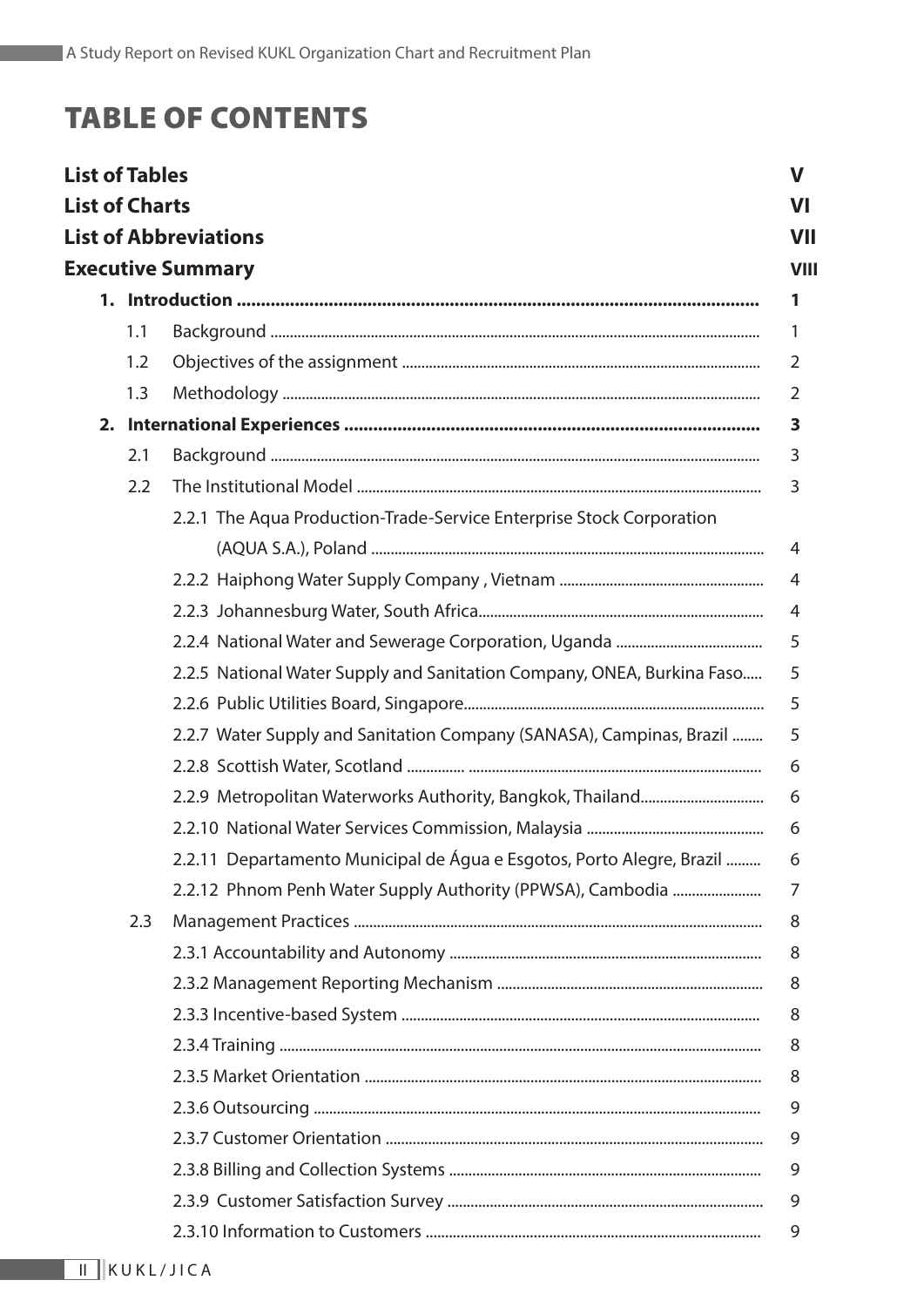|   |     |                                                                     | 9  |
|---|-----|---------------------------------------------------------------------|----|
|   |     |                                                                     | 9  |
|   |     |                                                                     | 10 |
|   |     |                                                                     | 10 |
|   |     |                                                                     | 10 |
|   |     |                                                                     | 10 |
| 3 |     |                                                                     | 11 |
|   | 3.1 |                                                                     | 11 |
|   |     |                                                                     | 12 |
|   |     |                                                                     | 12 |
|   |     |                                                                     | 12 |
|   |     |                                                                     | 13 |
|   |     |                                                                     | 13 |
|   |     |                                                                     | 13 |
|   |     |                                                                     | 13 |
|   |     |                                                                     | 13 |
|   |     |                                                                     | 13 |
|   |     |                                                                     | 13 |
|   |     |                                                                     | 13 |
|   |     |                                                                     | 13 |
|   |     |                                                                     | 13 |
|   |     |                                                                     | 13 |
|   |     |                                                                     | 14 |
|   | 3.2 |                                                                     | 14 |
|   | 3.3 | Service Level Indicators of Urban Water and Sanitation Organization | 14 |
|   |     |                                                                     | 14 |
|   |     |                                                                     | 15 |
| 4 |     |                                                                     | 16 |
| 5 |     |                                                                     | 18 |
|   | 5.1 |                                                                     | 18 |
|   | 5.2 |                                                                     | 18 |
|   | 5.3 |                                                                     | 18 |
|   | 5.4 |                                                                     | 18 |
|   | 5.5 |                                                                     | 18 |
|   | 5.6 |                                                                     | 19 |
|   | 5.7 |                                                                     | 19 |
|   | 5.8 |                                                                     | 19 |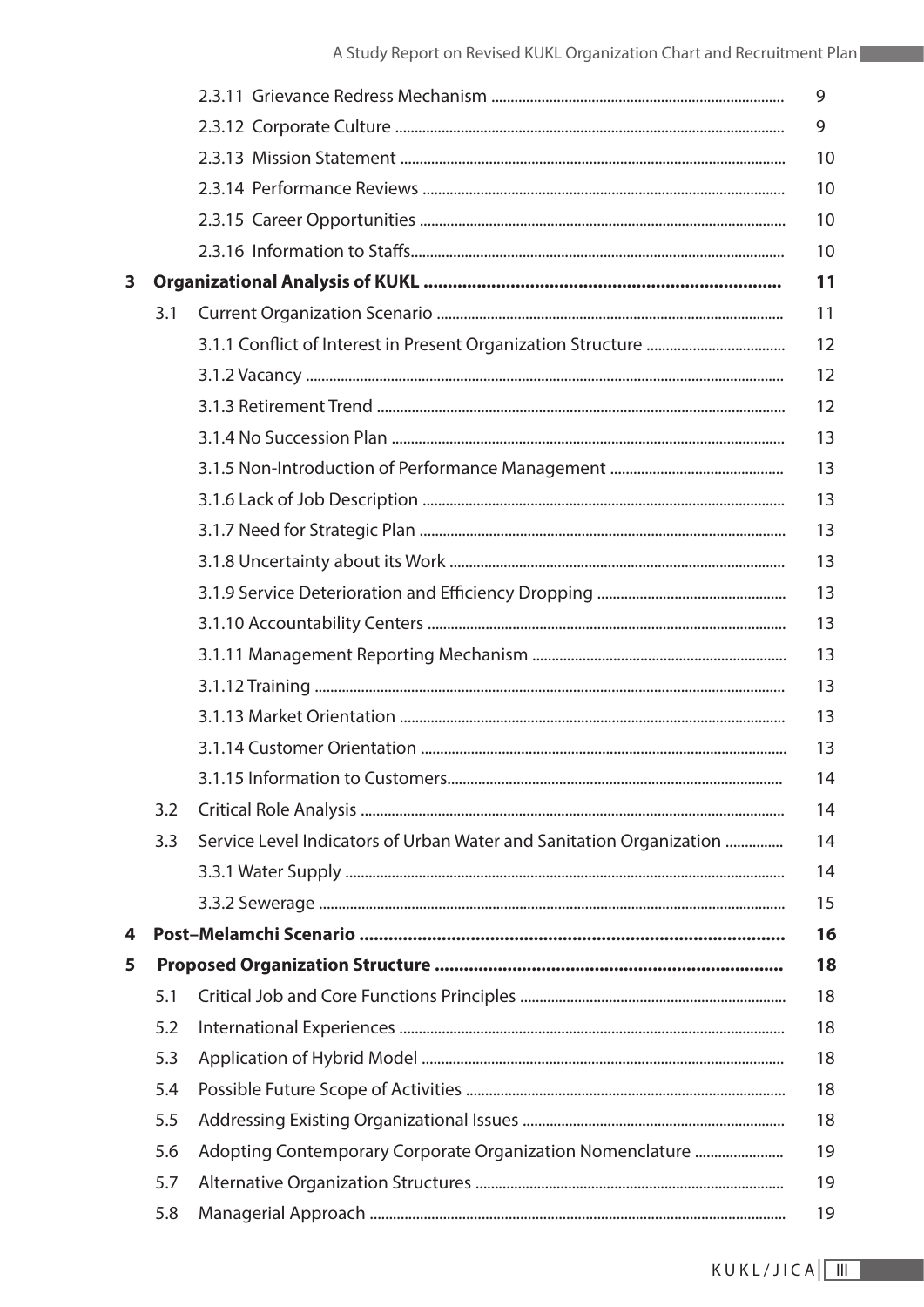|   | 5.9 |                                                                           | 19 |  |  |  |  |  |
|---|-----|---------------------------------------------------------------------------|----|--|--|--|--|--|
|   |     |                                                                           | 20 |  |  |  |  |  |
| 6 | 26  |                                                                           |    |  |  |  |  |  |
|   |     |                                                                           |    |  |  |  |  |  |
|   | 6.2 |                                                                           | 27 |  |  |  |  |  |
|   | 6.3 | Composition of Human Resources and Human Resource Projection              | 27 |  |  |  |  |  |
|   | 6.4 |                                                                           | 27 |  |  |  |  |  |
|   | 6.5 |                                                                           | 28 |  |  |  |  |  |
|   |     |                                                                           | 28 |  |  |  |  |  |
|   |     |                                                                           | 29 |  |  |  |  |  |
|   |     | 6.5.3 Provision of Water Treatment Engineers and Assistant Plant Operator | 29 |  |  |  |  |  |
|   |     |                                                                           | 29 |  |  |  |  |  |
|   | 6.6 |                                                                           | 30 |  |  |  |  |  |
|   |     |                                                                           | 30 |  |  |  |  |  |
|   |     |                                                                           | 31 |  |  |  |  |  |
|   | 6.7 |                                                                           | 31 |  |  |  |  |  |
|   | 6.8 |                                                                           | 33 |  |  |  |  |  |
|   | 6.9 | Differences in the Existing Approved, presently working and               |    |  |  |  |  |  |
|   |     |                                                                           | 44 |  |  |  |  |  |
|   |     | 6.9.1 Gap between Presently Working and Proposed human                    |    |  |  |  |  |  |
|   |     |                                                                           | 46 |  |  |  |  |  |
| 7 |     |                                                                           | 50 |  |  |  |  |  |
|   |     |                                                                           | 50 |  |  |  |  |  |
|   | 7.2 |                                                                           | 50 |  |  |  |  |  |
|   | 7.3 |                                                                           | 53 |  |  |  |  |  |
|   |     | 7.3.1 Need vs Surplus of human resources between Proposed                 |    |  |  |  |  |  |
|   |     |                                                                           | 53 |  |  |  |  |  |
|   | 7.4 |                                                                           | 53 |  |  |  |  |  |
|   |     |                                                                           |    |  |  |  |  |  |
|   |     |                                                                           | 54 |  |  |  |  |  |
|   |     |                                                                           | 56 |  |  |  |  |  |
|   |     |                                                                           | 56 |  |  |  |  |  |
|   |     |                                                                           | 56 |  |  |  |  |  |
|   |     |                                                                           | 56 |  |  |  |  |  |
|   |     |                                                                           | 57 |  |  |  |  |  |
|   |     |                                                                           | 58 |  |  |  |  |  |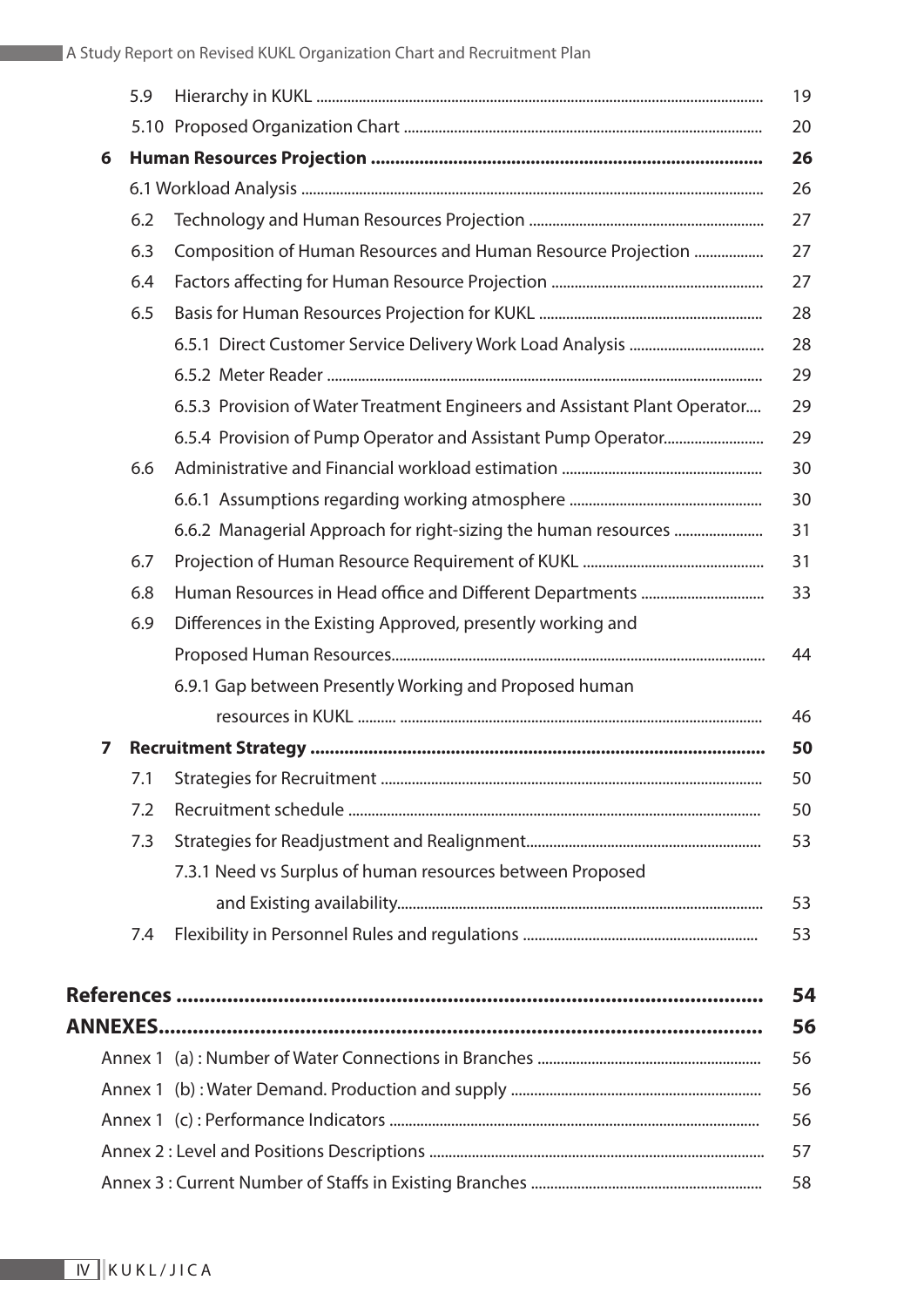# LIST OF TABLES

|                                                                              | 7  |
|------------------------------------------------------------------------------|----|
|                                                                              | 12 |
|                                                                              | 15 |
|                                                                              | 17 |
|                                                                              | 27 |
|                                                                              | 28 |
|                                                                              | 29 |
|                                                                              | 29 |
| Table 9: Projection of Pump Operator and Assistant Pump Operator             | 30 |
|                                                                              | 30 |
|                                                                              | 31 |
|                                                                              | 33 |
|                                                                              | 33 |
|                                                                              | 33 |
|                                                                              | 33 |
| Table $16(a)$ :                                                              | 34 |
| Table 16 (b) :                                                               | 35 |
|                                                                              | 36 |
|                                                                              | 36 |
|                                                                              | 36 |
|                                                                              | 37 |
| Table 21: Proposed Human Resources in Planning and Support Department        | 37 |
|                                                                              | 37 |
|                                                                              | 38 |
| Table 24: Human Resources in Information Technology (IT) Section             | 38 |
|                                                                              | 39 |
|                                                                              | 39 |
| Table 27: Human Resources in Project Design and Implementation Section       | 39 |
|                                                                              | 40 |
|                                                                              | 40 |
| Table 30: Human Resources in Water and Waste Water Quality Assurance Section | 40 |
|                                                                              | 41 |
|                                                                              | 41 |
|                                                                              | 41 |
|                                                                              | 41 |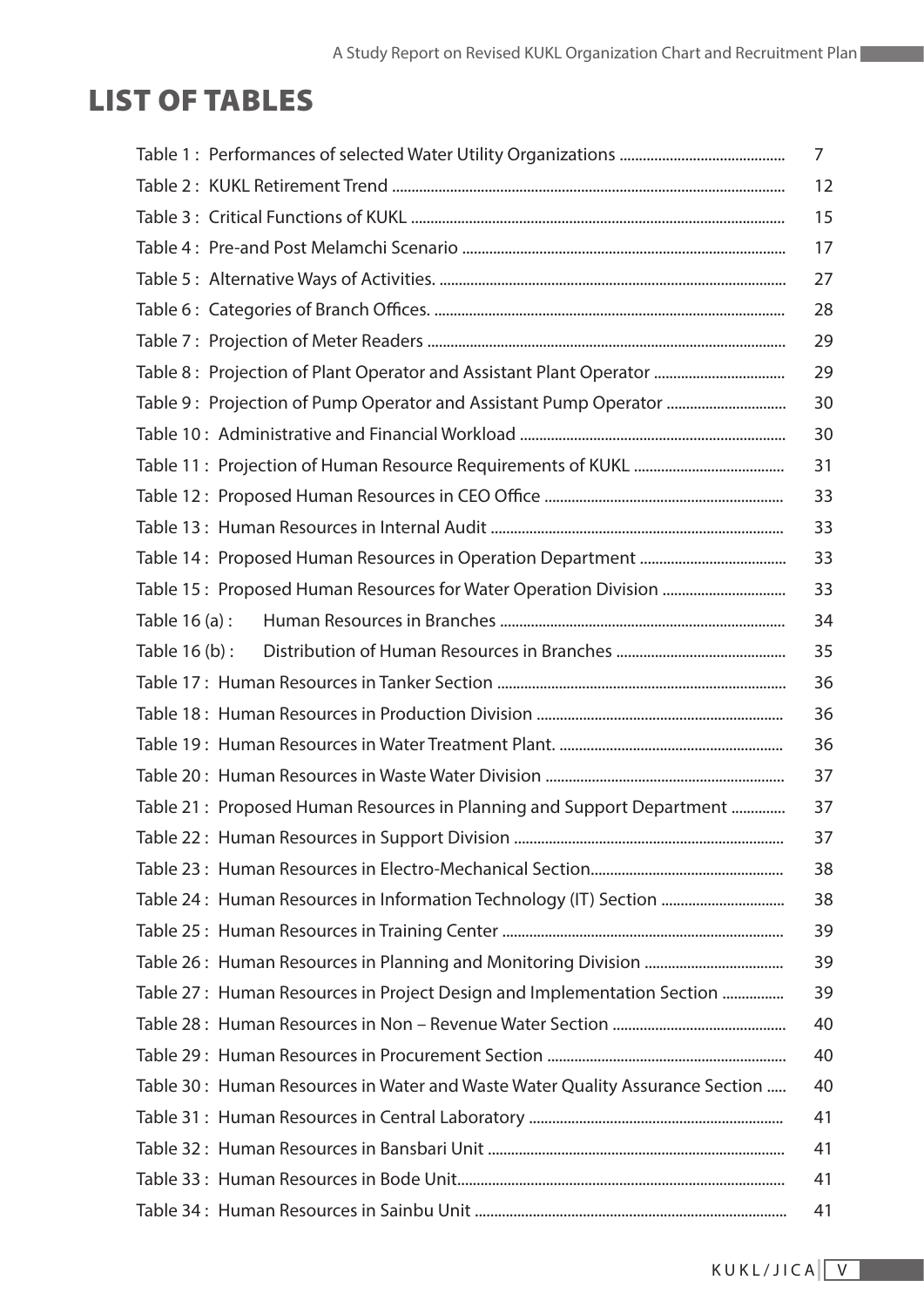| Table 35: Human Resources in Administration and Finance Department      | 41 |
|-------------------------------------------------------------------------|----|
|                                                                         | 42 |
|                                                                         | 42 |
|                                                                         | 42 |
| Table 39: Human Resources in Budget and Revenue Monitoring Section      | 42 |
|                                                                         | 42 |
|                                                                         | 43 |
| Table 42: Human Resources in Administrative and HR Development Division | 43 |
|                                                                         | 43 |
|                                                                         | 43 |
| Table 45 : Difference Between Existing, Approved, Presently Working     |    |
|                                                                         | 44 |
|                                                                         | 46 |
|                                                                         | 46 |
| Table 48 : Differences between Existing Approved and Projected Human    |    |
|                                                                         | 46 |
|                                                                         | 48 |
|                                                                         | 51 |
|                                                                         | 53 |
|                                                                         | 53 |

# LIST OF CHARTS

|                                                                          | 21 |
|--------------------------------------------------------------------------|----|
|                                                                          | 22 |
|                                                                          | 23 |
| Chart 4: Proposed Organization Structure of Operations Department        | 24 |
| Chart 5: Organization Structure of Planning and Support Department       | 24 |
| Chart 6: Organization Structure of Administration and Finance Department | 25 |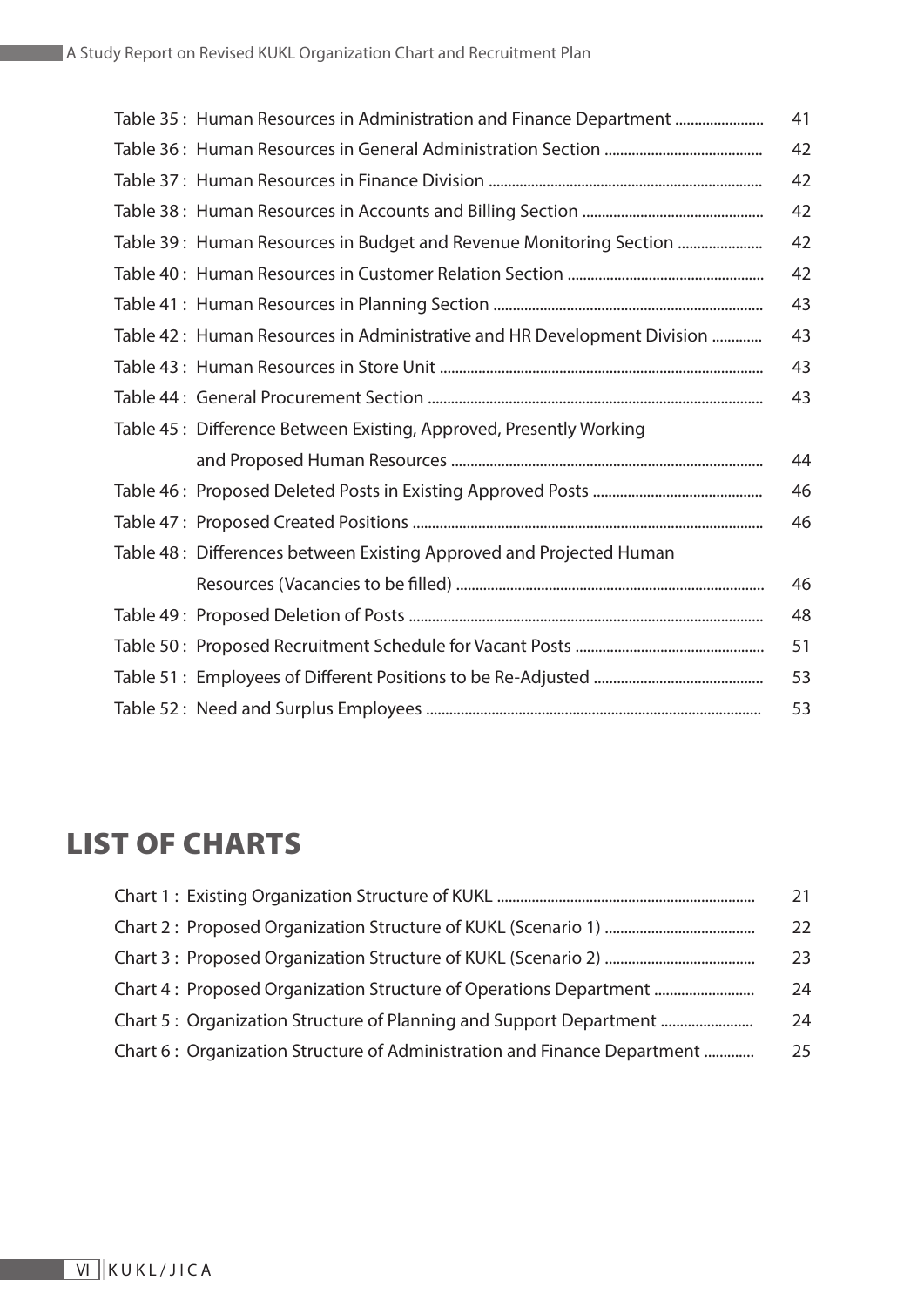# LIST OF ABBREVIATIONS

| <b>KUKL</b>   | ÷                    | Kathmandu Upatyaka Khanepani Limited                     |
|---------------|----------------------|----------------------------------------------------------|
| <b>KVWSMB</b> |                      | Kathmandu Valley Water Supply Management Board           |
| <b>NWSC</b>   | $\ddot{\phantom{a}}$ | <b>Nepal Water Supply Corporation</b>                    |
| <b>PID</b>    |                      | <b>Project Implementation Directorate</b>                |
| <b>CBP</b>    |                      | Capacity Building and Public Private Partnership Support |
| CEO           |                      | <b>Chief Executive Officer</b>                           |
| GM            | $\ddot{\phantom{a}}$ | <b>General Manager</b>                                   |
| <b>DGM</b>    | $\ddot{\phantom{a}}$ | Deputy General Manager                                   |
| <b>MLD</b>    |                      | Million Liters Per Day                                   |
| <b>NRW</b>    | $\ddot{\phantom{a}}$ | Non-Revenue Water                                        |
| <b>PPP</b>    |                      | Public Private Partnership                               |
| <b>WTP</b>    |                      | <b>Water Treatment Plants</b>                            |
| <b>SCADA</b>  | $\ddot{\phantom{a}}$ | <b>Supervisory Control and Data Acquisition</b>          |
| <b>MIS</b>    |                      | <b>Management Information Systems</b>                    |
| GIS           |                      | <b>Geographical Information Systems</b>                  |
| IT            | $\ddot{\phantom{a}}$ | Information Technology                                   |
| HR            |                      | <b>Human Resources</b>                                   |
| Sr.           |                      | Senior                                                   |
| Jr.           | ÷                    | Junior                                                   |
| Tech          |                      | Technical                                                |
| E/M or EM     |                      | : Electro-Mechanical                                     |
| Asst.         |                      | Assistant                                                |
| <b>Hrs</b>    |                      | Hours                                                    |
| <b>UNW</b>    |                      | Un-Accounted for Water                                   |
| Adm           |                      | Administration / Administrative                          |
| Acc           |                      | Accounts                                                 |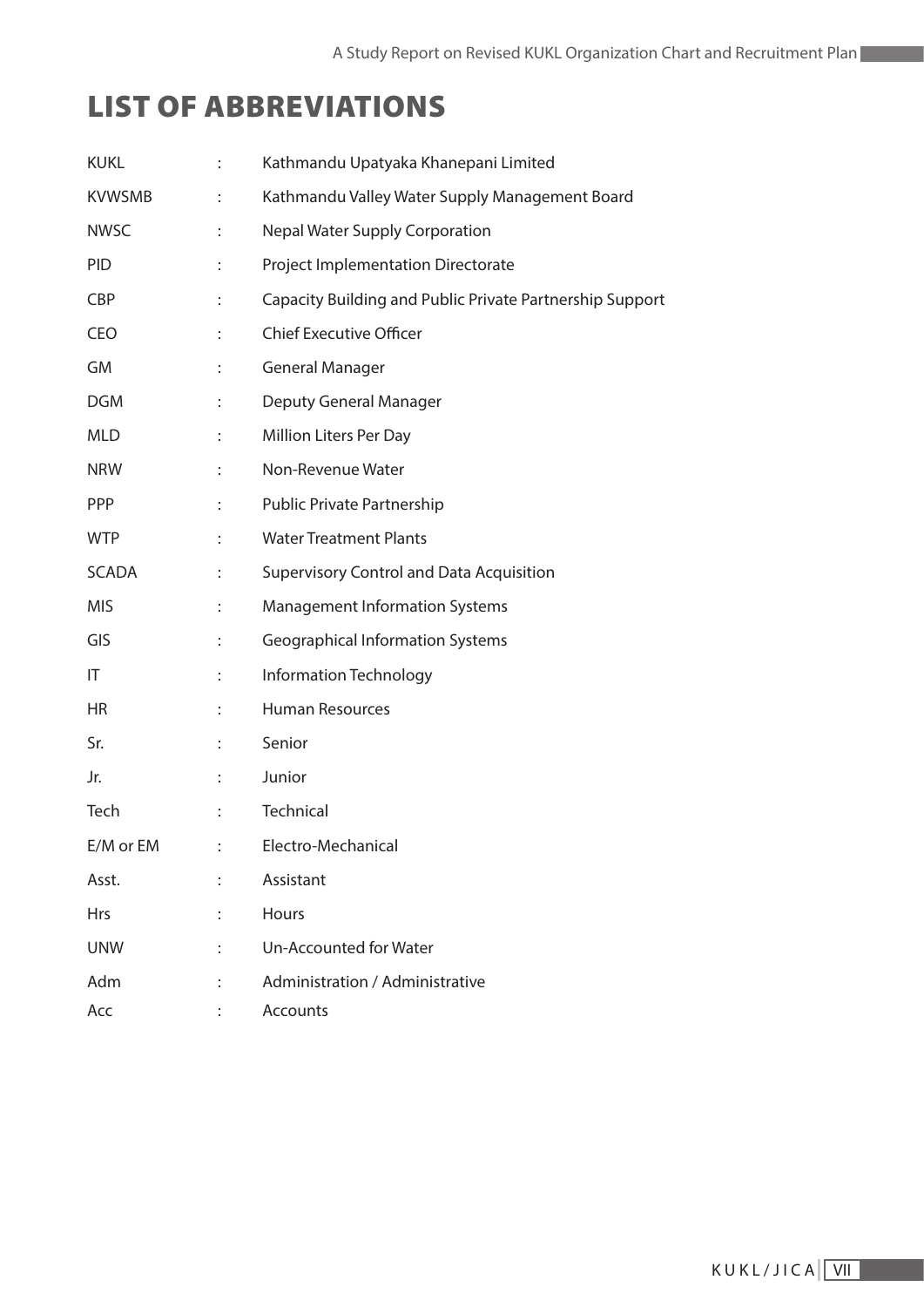# EXECUTIVE SUMMARY

Human resource management in KUKL is in a state of critical juncture crunching by internal factors and external demands. The inadequate number of human resources working at top, middle management and technical areas making most of the division operations less functional. While the number of staffs mostly in top and middle level are retiring in a steady trend which is creating more vacuum and depletion of institutional memory. At the same time, there is expectation of expansion of activities by the completion of Melamchi demanding more human resources including specialized professionals.

The present organization structure headed by General Manager supported by two major broad areas namely (i) Administration and Finance and (ii) Technical. Among these, technical department is overloaded because all technical matters and service delivery are their responsibility.

With an intention to operate KUKL in corporate culture, PPP modality has been adopted to enter into market-led system intending to be more modern service delivery organizations that emphasize operational and financial sustainability.

# **International Experiences**

Most of the reforms in utility sector have been guided by new public management approach which focuses on results, performance, efficiency, decentralization and accountability.

A comparative performance study of 11 international water utilities have different institutional modalities reveals the positive relationship between level of income of country and technology with fewer number of staff per 1000 connections. These organizations have been aligning tightly with internal accountability in terms of effectiveness (the degree to which the utility realizes its goals) and efficiency (the cost effectiveness of resources used to produce its water services) accompanied with autonomy. They have adopted systematic reporting system utilize incentive-based system to reward good performance and focuses more on capacity building of their staffs.

These organizations outsource mostly non-core functions and retain core ones. They pay greater attention to their customers, work better to meet their needs, solicit their views regarding standards and level of service, prompt answer to their complaints and develop simple system for billing and collection.

# **Organizational Analysis of KUKL**

The present activities of KUKL are divided into two major departments (i) Administration and Finance and (ii) Technical which are asymmetrically distributed. The technical department of KUKL is fully loaded having 7 divisions and service delivery branches.

The performance of KUKL is aggravated by the non-fulfillment of human resources. The unfulfilled human resources are mostly filled by contract and daily wages. There is possibility that these human resources may not be continued in future.

The number of technical human resources are comparatively less than administrative ones. It is generally seen in the technical service industry that there are relatively more number of technical human resources than administrative and accounting personnel.

The personnel retiring within coming 5 years shows that officers (technical level 6 and above) are 26 and officers (administrative level 6 and above) are 30. This will create a gap of experienced and skilled human resources and will hamper the overall performance of KUKL. This scenario is more serious in case of higher level technical staffs.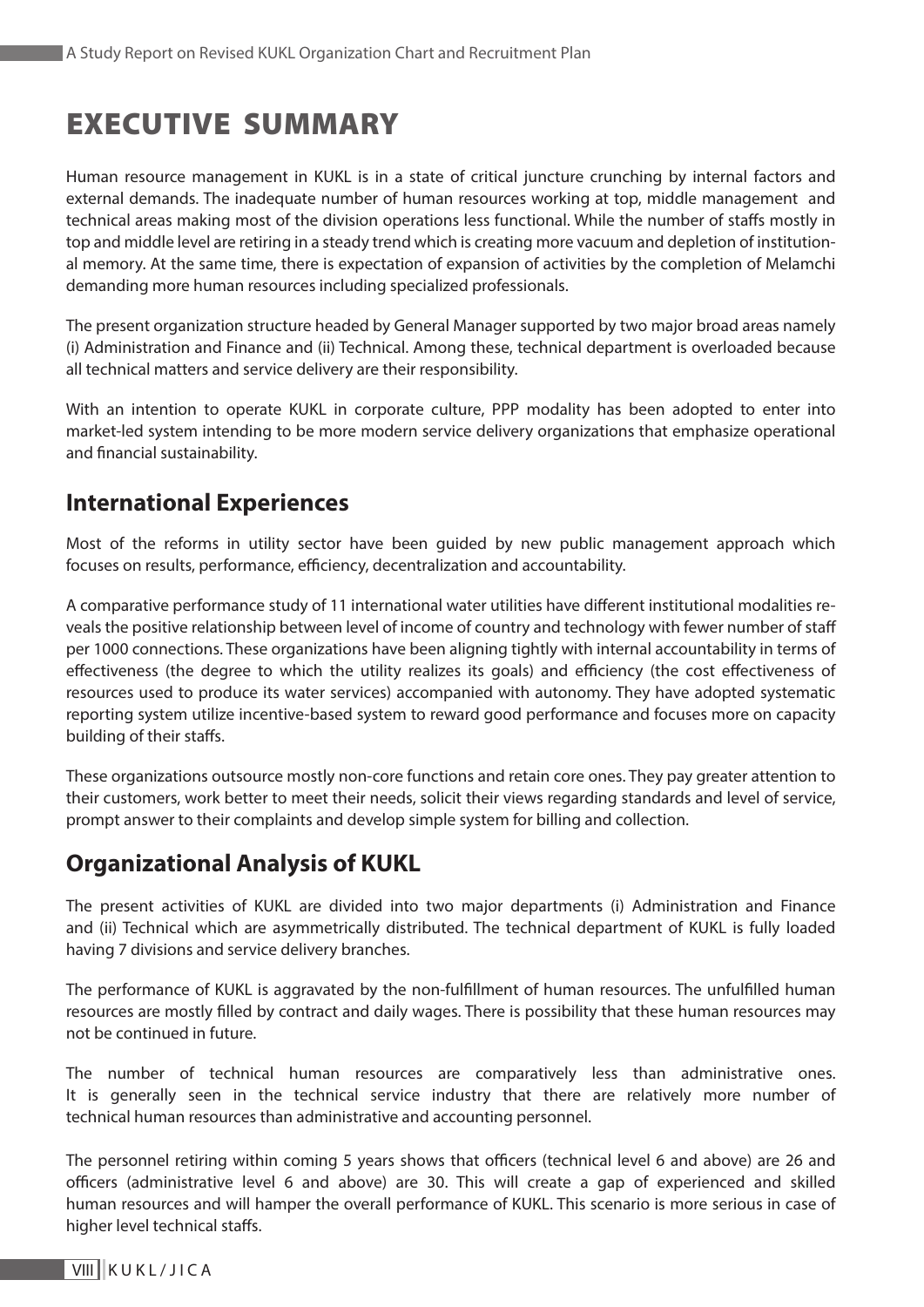KUKL has adopted universal system and mechanism without making any differences between well-performer and non-performer, which ultimately de-motivates the performer. Performance based management practice seems urgent as most of the successful organizations have demonstrated positive results through it.

Most employees are doing their jobs other than what they have been recruited for. This practice may help to do job in amateur or ad-hoc basis but could not continue this practice longer. This may erode the professional aptitude.

There is an acute need of strategic plan for KUKL for its future courses of actions. In its absence, the activities will remain mostly towards problem solving without direction for future.

KUKL is uncertain about its working areas. Whether it will be involved in post-Melamchi activities or not. Similarly, it is not clear on operation of new sewerage system constructed by PID. Such uncertainties have created confusion among its employees about their career.

The number of tap connection is increasing at the annual rate of around 2.5%, likewise the demand of water is also increasing whereas the production is normally constant and supply of water has decreased from average 6 to 18 hours per month to 4 to 12 hours per month.

Due to absence of accountability centers, the internal accountability system of KUKL which is responsible in making management and staff accountable for effectiveness and efficiency is lacking. There is also a need for proper reporting mechanism within KUKL for its smooth operation.

Capacity development of staffs is not being paid proper attention in KUKL. Skilled staffs are a critical asset of the company which will inturn improve the overall performance of the organization.

### **Critical role analysis**

As a part of the organizational structure there is existence of roles to perform a function that ultimately contributes to the provision of products or services. All roles deos not have equal value. Some roles are critical, some are professional and some are staff roles.

Water Production, Water Supply, Sewerage, IT, Non-revenue Water, Waste Water, Quality Assurance, Human Resource Management, Customer Relations are critical roles of KUKL. Project Development and Planning are specialist roles and Finance, Legal and General Administration are professional roles.

### **Post-Melamchi Scenario**

First phase of Melamchi project is expected to be completed by 2018 which will supply 170 million liters of water per day in Kathmandu. Construction work of new water treatment plants, reservoirs and installation of of distribution networks are in process. Replacement of 60% of the total existing distribution channels within ring road is expected to be completed in the first phase. For the time being There will be two parallel systems. One will be a traditional which is not driven by new technology and another will be equiped with improved technology.

Post-Melamchi situation will bring changes in the use of existing facilities mostly for water treatment plants, tube wells and attached WTPs. Whether the existing resources will be totally used locally or it will be used upstream of existing reservoirs, the existing water treatment plants will become redundant.

Similarly, after the completion of the assignment, which is expected to be completed in two phases, one in 2020 and another in 2024. The 4 plants are expected to be completed within this time. PID has also made an agreement with the contractor for the operation of the waste water treatment plants for 10 years in Guheshowri and 5 years in other 3 plants.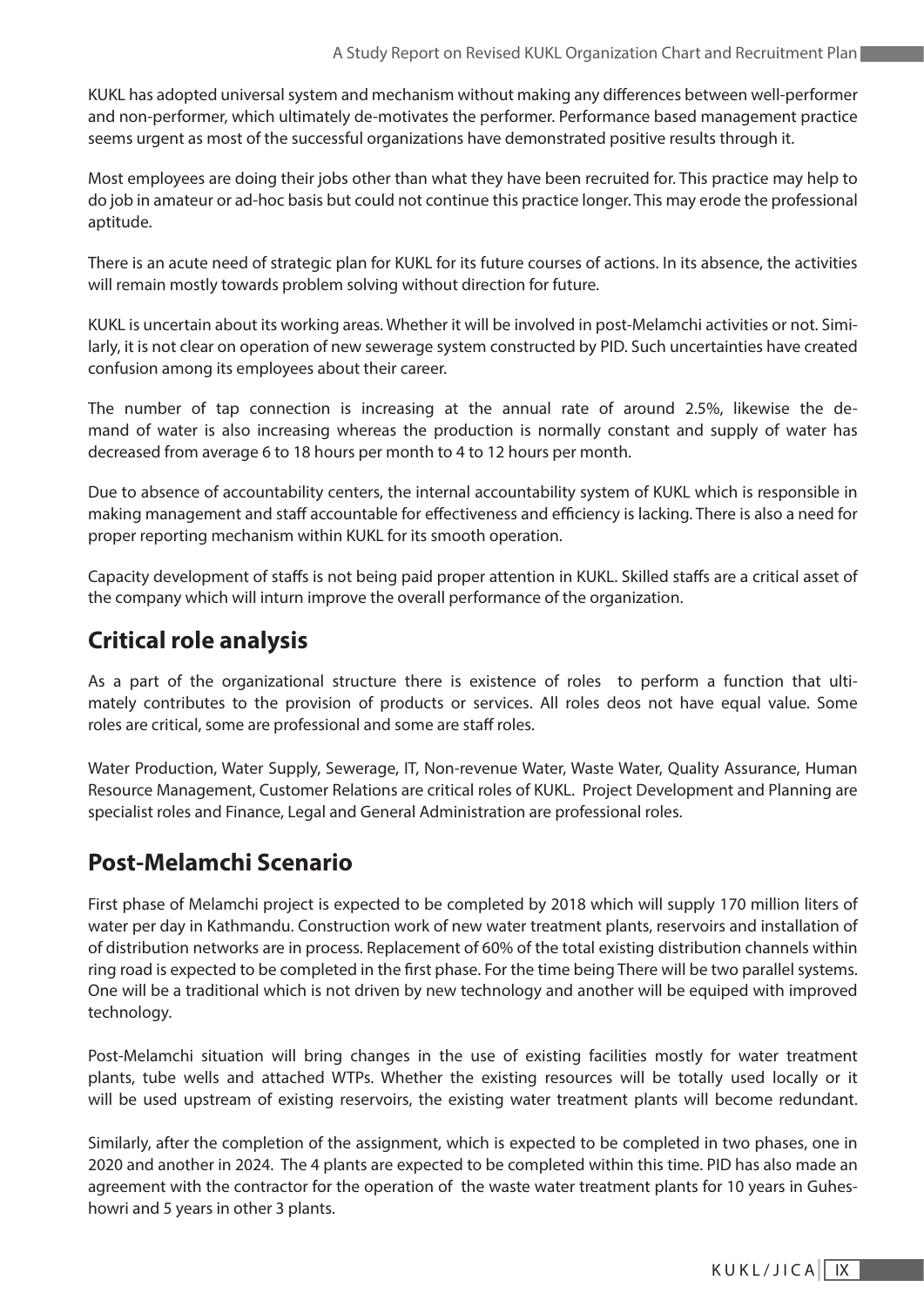# **Proposed Organization Structure**

The proposed organization structure is based on **Critical Job and Core Functions Principles, International experiences and Possible Future scope of Activities.**

A hybrid concept considering the service product (water and sanitation) and functions (Engineering, Technical, Administration, Finance) has been applied in the proposed organization structure. It is because these services have distinct features and should have to be looked differently.

KUKL has three major areas (i) Operations (Water and Wastewater) (ii) Planning and Support, and (iii) Administration and Finance. On this basis further divisions of work have been proposed. Production and distribution functions of water and wastewater management have been considered under Operations Department.

Modern corporations has been practicing different nomenclatures than what traditional organization used to follow. The most commonly used term "General Manager (GM) has been replaced by "Chief Executive Officer (CEO)" for the executive head. It is generally agreed that CEO is the person who heads all functional departments of an organization. He/She is the chief decision maker for the organization and all departmental head reports to him/her. Chief/General Manager/Director/Deputy General Manager/Vice President is the departmental head of a respective functional units.

The 'transaction cost approach' in managing its activities has implication upon designing organizational structure. It means dividing the activities in (i) monitoring and evaluation, (ii) direct service delivery, (iii) collaboration with local bodies and (iv) networking with various agencies. In the proposed structure, it is assumed that KUKL will involve mostly in direct service delivery and will make outsourcing and partnership in certain areas of services.

In the proposed organization structure, the Department will be headed by GM (Level 11), Division will be led by (level 10) and as per the need of the organization and Branch/Section/Center will be headed by level 9 or 8.

### **Human Resources Projection**

Human resources projection has been done based on workload analysis. KUKL consists of various employees who are broadly categorized into four types. They are, skilled, semi-skilled and unskilled. Tasks performed by these employees can be categorized into: Structured and Semi-structured. Human resource projection is mostly influenced by technology as it replaces the number of staffs. Most of the current functional activities will become redundant by the introduction of technologies. In order to perform these activities, people with new skills are required. Introduction of electronic ledger maintenance, online payment of bills, monitoring of drinking water supply, etc. may affect the number of junior level staffs involved in accountancy jobs.

The composition of human resources within organization, as it differs according to the new nature will also influence projection of the human resources. In some of the urban water and sanitation organizations, human resources are composed of 30-35% are technical who are related to water and sanitation sector, 30-35% are technical staffs not necessarily related to water and sanitation sector and remaining 30-35% are financial and administrative staffs. However this has not been considered in this study.

Projection of human resource requirements depends on factors like outsourcing, partnership, assets management approaches for crises, contingency plans, future expansion activities and new public management techniques. These techniques are widely practices in international sphere and have produced satisfactory results. In order to improve the efficiency, KUKL is recommended in following such corporate culture.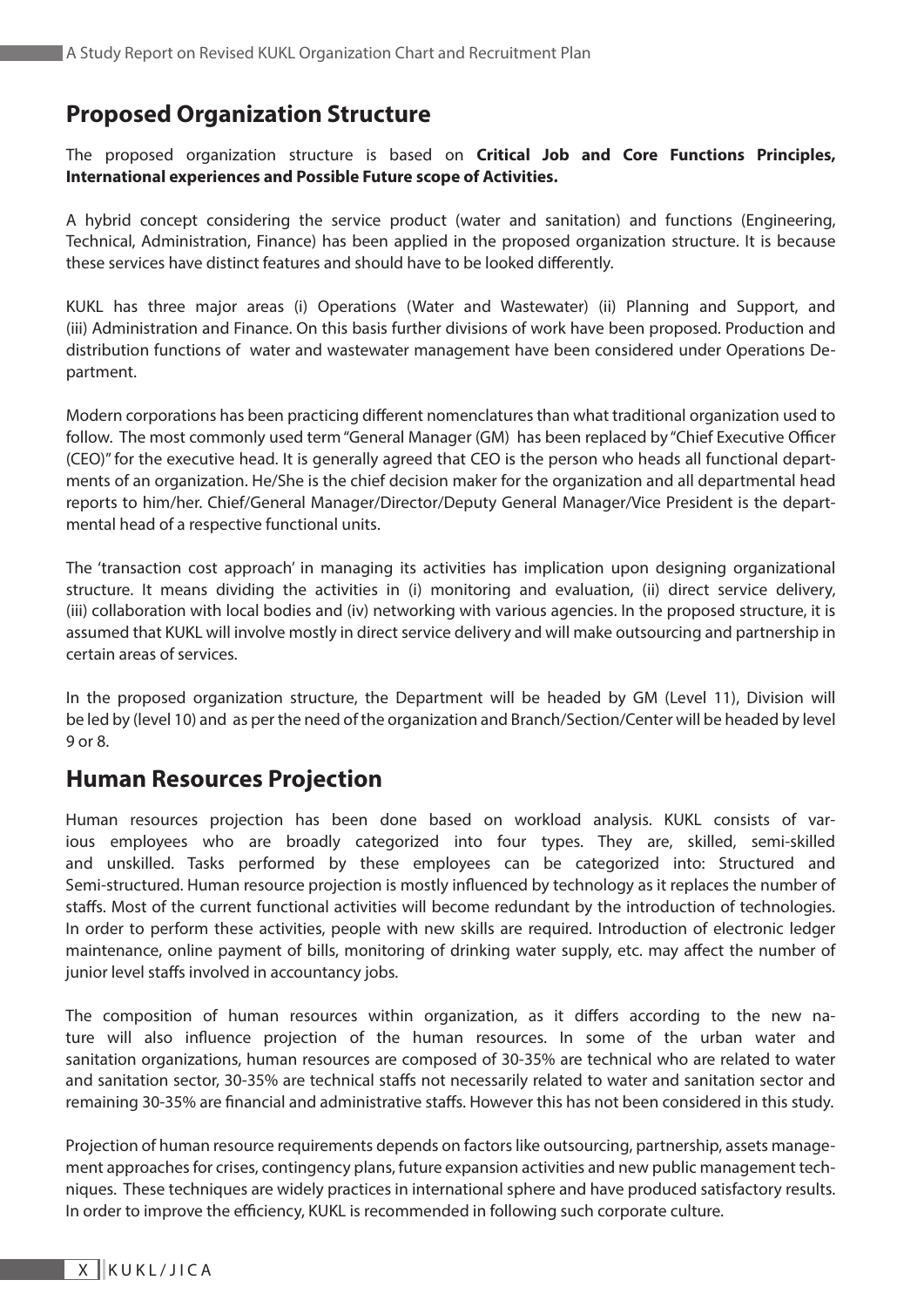There are two types of activities in KUKL: (i) Backstopping activities and supportive services carried out in Head office and (ii) Frontline offices responsible for delivering the services to the customers as a function of Branch Offices.

The front-line offices have been divided into *Large*, *Medium and Moderate* on the basis of number of connections. It is assumed that the nature of work would be similar in this frontline offices. However the magnitude and complexity of problem increases with the increase number of customers, hence more number of officers are being placed in large offices than smaller ones.

The most direct customer service delivery points are meter readers and valve operators whose work load analysis has been done on the basis of service-time ratio. Water treatment engineers are placed to those branch offices where there are large treatment plants. Provision of assistant plant operator is proposed for smaller treatment plants. The number of pump operators has been calculated on the assumption that one pump operator handles two pumping stations while the number of assistant pump operators has been calculated on 1:1 basis for small tube wells.

# **Projection of Human Resource Requirement of KUKL**

On the basis of proposed organization structure and considering the factors affecting it, the proposed human resources for KUKL is 1306 mostly suitable up to the year 2024. Some existing posts are proposed to be deleted and some new posts as per demand have been added.

# **Recruitment Strategy**

It is suggested that recruitment strategy has to be developed on the basis of following factors:

- 1. Strategic and core (such as Engineers, technical personnel, overseers, positions related to effective service delivery such as valve operator, plumber, etc.) shall be recruited first.
- 2. As per priority setting, non-core but important positions to be recruited secondly (such as meter readers, plumbers, etc.)
- 3. After recruitment of strategic positions which could have long-term affect on functioning of KUKL needs to be done there after.
- 4. Recruitment on the basis of "Urgency" should not be granted.
- 5. Those jobs which cannot be done in most efficient way by internal staffs shall be outsourced.
- 6. On this basis timelines for recruitment has been recommended.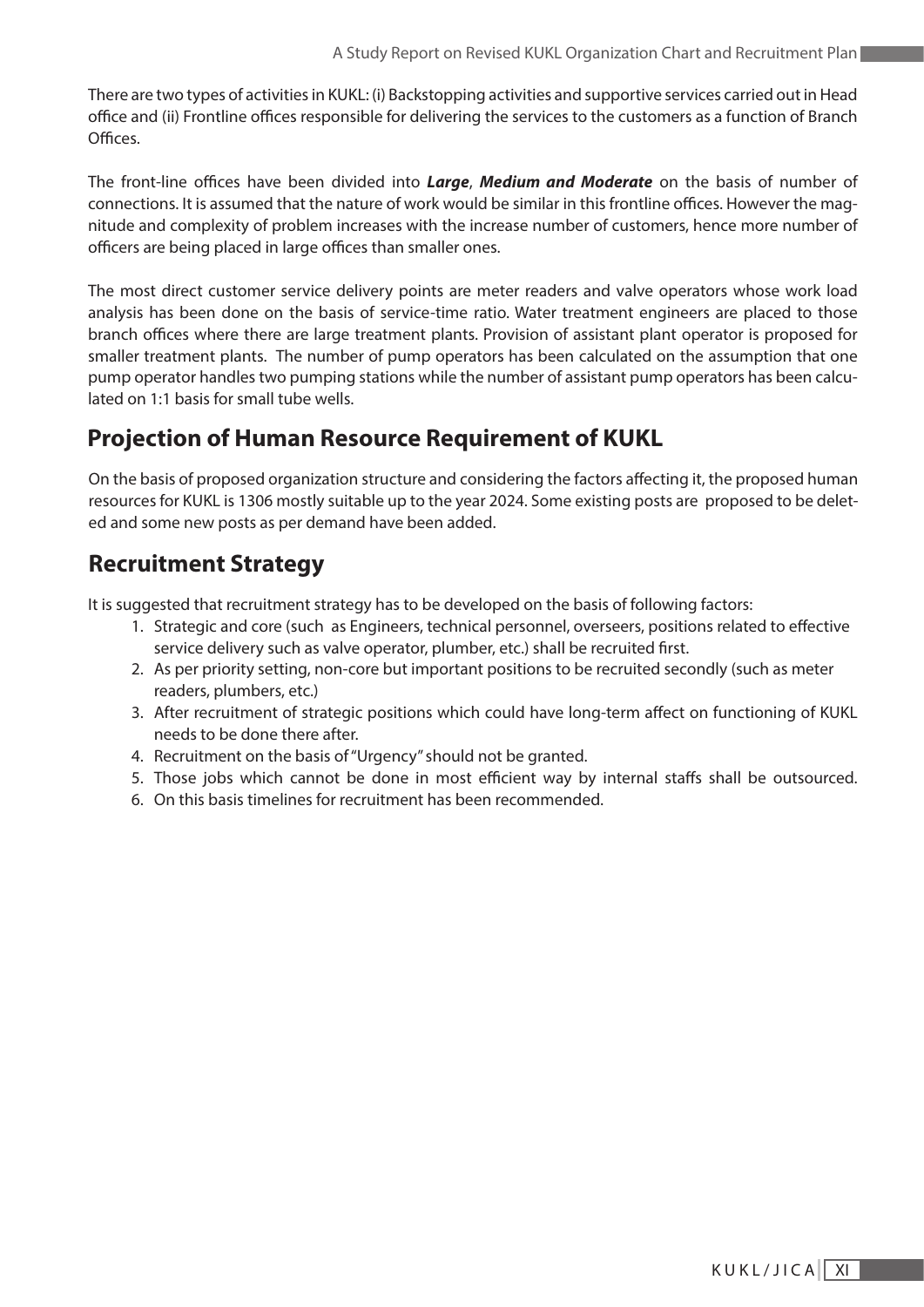# 1. INTRODUCTION

# **1.1 Background**

Kathmandu Upatyaka Khanepani Limited (KUKL), a public company registered under the Company Act 2063, is an outcome of restructuring the Nepal Water Supply Corporation (NWSC) with a view to undertake and management of the water supply and sewerage system of Kathmandu Valley. It carries out the water supply and wastewater services under a License and Lease Agreement with Kathmandu Valley Water Supply Management Board for the period of 30 years.

With an intention to operate in Public Private Partnership, its shareholder composition includes Government, Private Sector Organization represented by different Chamber of Commerce, FNCCI, and Employees Trust. KUKL is governed by board responsible for formulating policies, strategies and to supervise all the activities of the company. On the operational level KUKL is headed by a General Manager and overall activities have been divided into two blocks led by Departmental Heads: (i) Administrative and Financial Department and (ii) Technical Department. The Administration and Finance Department has two divisions namely Administrative Division and Finance Division. The technical department has six divisions namely Sewerage, Water Supply Division, Project Development and Implementation, Planning, Research and Development, Non-Revenue Water and Waste Water Division.

A 'modern' organization is one that effectively and efficiently collects and distribute its products and services at minimum cost and least burden to customers. Being a public company providing drinking water and sewerage services, it has to operate professionally making every unit and individual accountable for their area of concern. While designing the organization it has to choose an organization structure appropriate to its strategy and create conducive environment for implementation of those strategies and plans for achieving its organizational goals. Organization structure is the overall structural elements and the relationships among those elements used in the total organization. The structure should reflect the organizational activities that are divided, grouped and coordinated into relationship with each other. While designing the organization, factors like work specialization, departmentalization, chain of command, span of control, centralization, decentralization and formalization shall be considered. This will affect the working relationship among different actors of the organization.

The present organization is hierarchical one having 11 levels of employees below the General Manager. The criteria for demarcating each levels are most significant in order to get better results. At present, there are 1,205 approved staffs, constituting around 15% in managerial level and rest as support staffs. Out of these staffs, 51.2% are in middle level management positions and 46.2% are technical officers. Engineers positions are mainly vacant. The age profile of KUKL staffs show that most of them are retiring which needs to be fulfilled timely.

It is expected that first phase of Melamchi project will be completed by 2018 and the activities of PID is expected to be completed by 2024. It is generally assumed but not certain that the future functional and operational activities of these projects will be handed over to KUKL. Decision on the responsibility jurisdiction of water production will be given to KUKL is yet to be done. However preparation needs to be done for the management of the new situation.

All the above descriptions such as retirements of experienced personnel, shortage of human resources, gap in technical capacity, foreseeable additional responsibility from PID, post-Melamchi, and their subsequent effects indicate that KUKL is really in a critical juncture. In this respect, various studies including institutional reforms have been carried out. Among all these issues, organization becomes handicapped without appropriate number of human resources. Recruitment for KUKL is going to take relatively longer period as the level and number human resource requirements varies in different time period as per the additional responsibilities it has to take in future.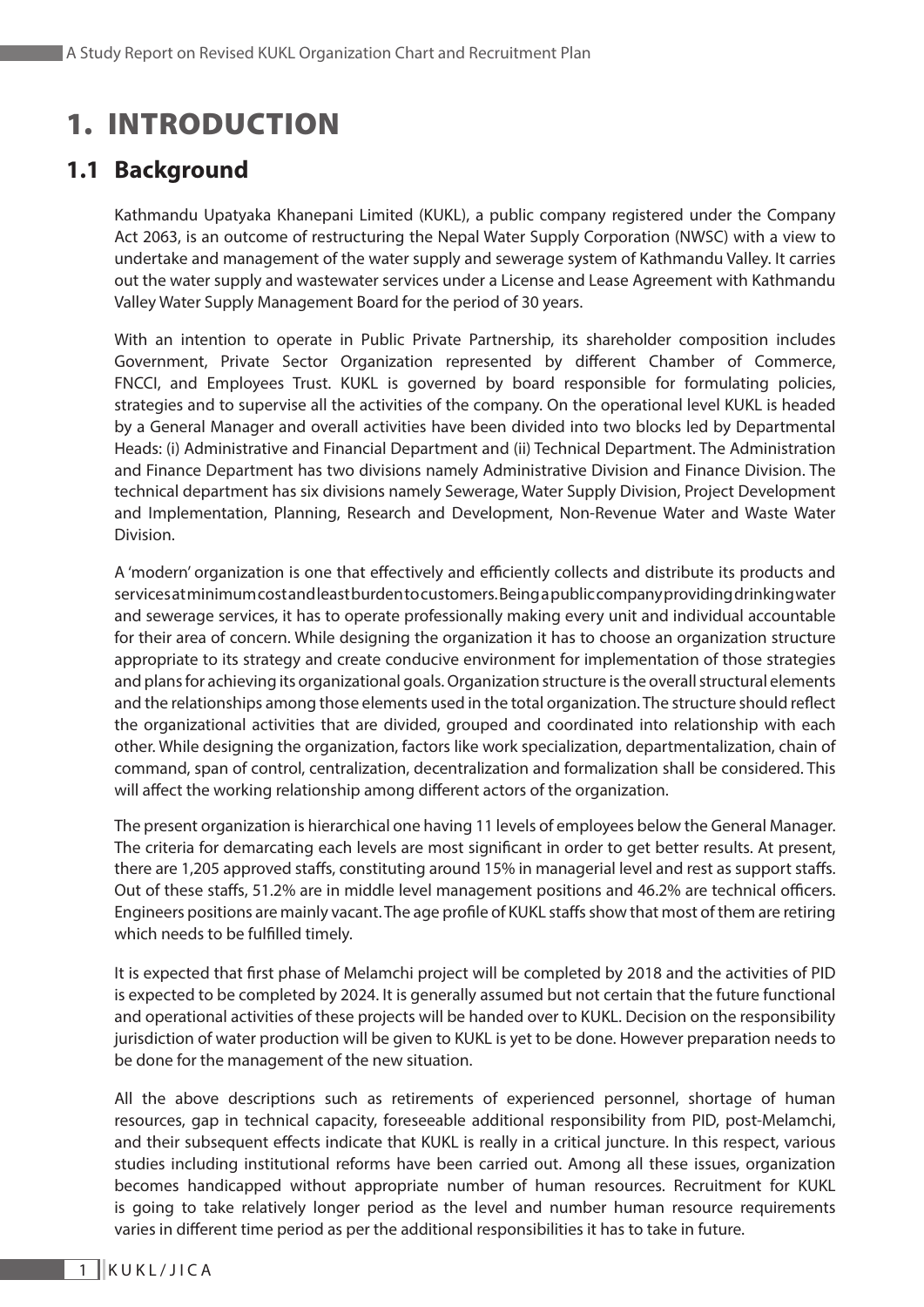Organization structure revision is often seen as way to improve efficiency, promote teamwork, create synergy and reduce costs. Structure of an organization is all about people, position, procedures, process, culture, technology and other related elements which comprises in the organization. It defines how all the pieces, parts and processes work together. This structure must be integrated with strategy of the organization to achieve its mission, vision and strategic goals.

An organization has to do many activities in order to accomplish its goals. All the activities done within organization do not have similar contribution in achieving the results. The concept of transaction theory hints for seeking the external support or outsourcing. Outsource the activities if it could efficiently carried out externally rather than organization itself. These organizational activities can be categorized into major, supportive and tertiary, for which the provision has to be made. This will make an organization lean and healthy. Consideration has to be made in this respect for smooth operation of the organization.

# **1.2 Objectives of the Assignment**

The basic objective of this assignment is to develop an organization structure of a water and waste water utility of Kathmandu Valley to make it capable for coming 10 years. It aims to develop a strategic organizational design and form that can provide strategic advantage. It includes present KUKL, PID and post Melamchi activities, which are:

- To develop a recruitment strategy and plans based upon the organization structure.
- To develop recruitment plan for KUKL for its immediate implementation.

# **1.3 Methodology**

The findings of this study were derived from a combination of different sources, including field research, literature review, and discussion with professionals having operational experience. At the outset, review of the available documents related to institutional reform, organization chart, manpower deployment, recruitment status and transition plan towards post Melamchi project conducted for KUKL supported by ADB, JICA and other agencies have been reviewed.

The good practices at urban water management and utility level demonstrated in developed and developing countries especially in reference with organizational structures, division of responsibilities, level of technological usage have been reviewed and based on it a realistic model suited for KUKL in Nepalese context has been designed.

Similary, the study was drawn from literatures in the areas of public sector management with particular focus on the water supply and sanitation sector. Consultations were also carried out with water supply and sanitation experts. Despite the extensive research efforts undertaken, the methodology is not without its limitations. Performance are affected by many elements, more importantly, it is very difficult to fully document subtle and behavioral characteristics of decision makers that often are key determinants of outcomes. For this reason, the study does not present a unified framework for improving performance for public utilities, but identifies important contributing factors.

Interaction with staffs of Melamchi Project and PID had made to assess the progress of Melamchi and PID, their expected timelines and delivery of the infrastructure, design approach and technologies used. Discussion was also held with the staffs of KUKL.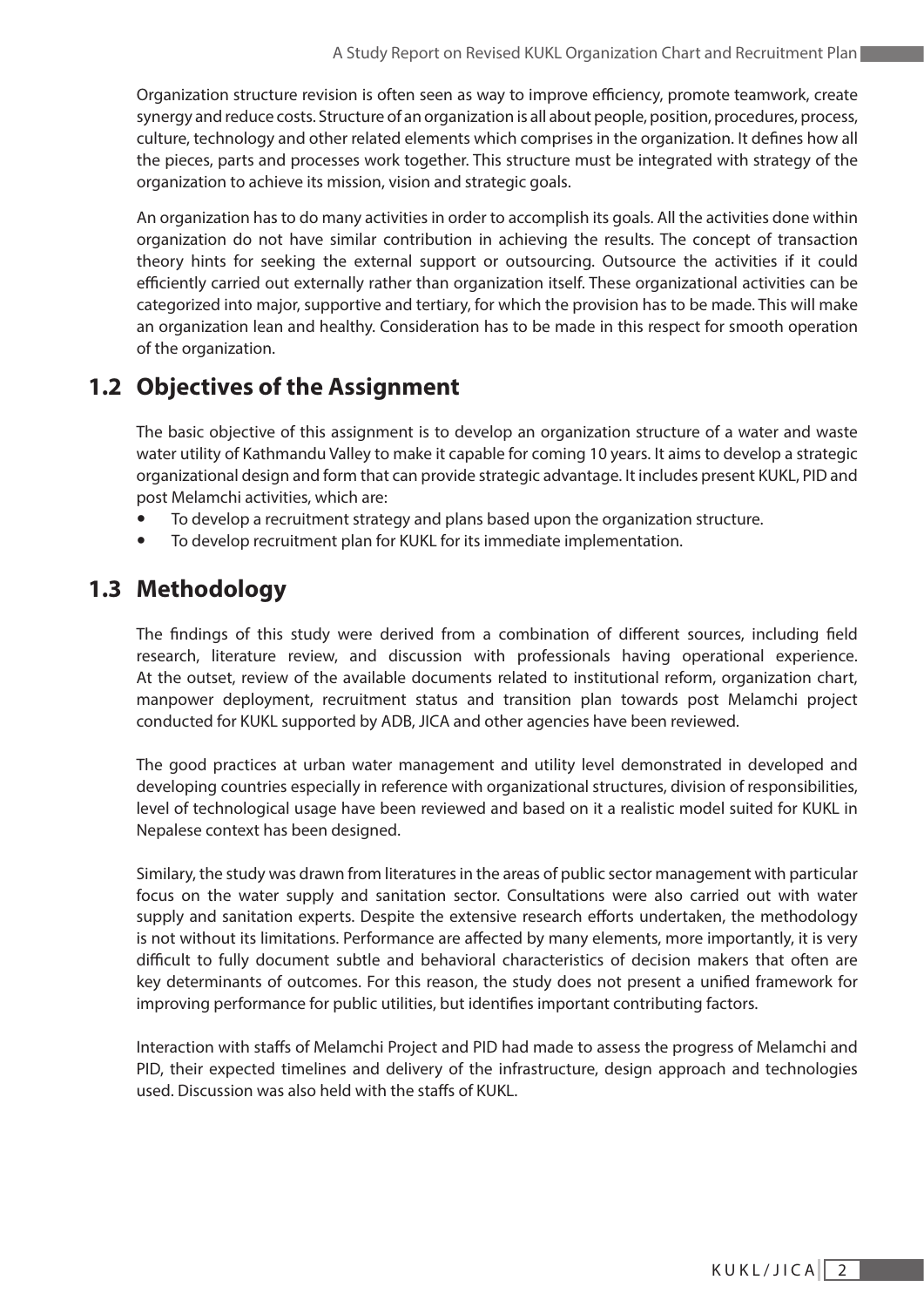# 2. INTERNATIONAL EXPERIENCES

# **2.1 Background**

This unit makes an effort to present the selected urban water supply and sanitation organizations operating in different conditions and especially organizational and managerial aspects of those organizations that apply Public-Private Partnership (PPP) model.

Generally, it assumes that urban water supply and sanitation services are commonly to be in the purview of state-owned, monolithic water organizations. A move has started to enter into market-led system during 1980s and 1990s. A new paradigm emerged to transform utilities into more modern service delivery organizations that emphasize operational and financial sustainability.

A new set of organizational modality has emerged out during this period in terms of public-private partnership where both private and public sector could play complementary role to each other in improving the efficiency and in delivering the services. It helps to run organization in professional manner making it autonomous and accountable.

Most of the reforms in utility sector including public sector water utility have been guided by new public management approach, a management approach focusing upon results, performance, efficiency, decentralization and accountability.

The international experiences entails that in many cases, elected officials interfere with utilities to exercise autonomy when setting tariffs. They involve in daily utility operations to the extent that they control the management, replace heads of utilities on political grounds, and control utility staffing. Because many utilities are not allowed to remunerate the professionals at market rates, the quality of their personnel deteriorates.

Transparent government policies on tariffs, service levels, operator performance, and incentives are lacking. Policies are unknown to customers, and tend to aclimatize with the political environment. Without such policies, governments and utilities are not held accountable for their performance in some water utilities, the management of human and financial resources are weak. The lack of skilled human resources in these areas may be due to civil service rules and salaries. Job descriptions are nonexistent in many cases, and promotions are often based on age, length of service, and personal connections and not on merit basis. So, there are very few incentives for staff to perform well.

Interestingly, these institutions have many highly educated technical professionals, but in the climate of low autonomy, accountability, transparency, and indifferent management, their skills largely go untapped. O&M is a poor relation to development in the absence of incentives, and low tariffs do not help sustainability. Valve operators, meter readers, and new-connection teams can often collude with customers to create their own incentives.

# **2.2 The Institutional Model**

Utility is often viewed to be owned and managed by government (central and local) or by public corporation as public companies or statutory bodies or governed by private company law. Further, the public utility has not engaged the private operator beyond a short-term period and has engaged them for very specialized functions only.

The water supply sector includes a wide range of organizational models, most of which involve mix of the public and private involvement. The number and types of organizational models and ownership structures have increased substantially over the years since the introduction of private and public-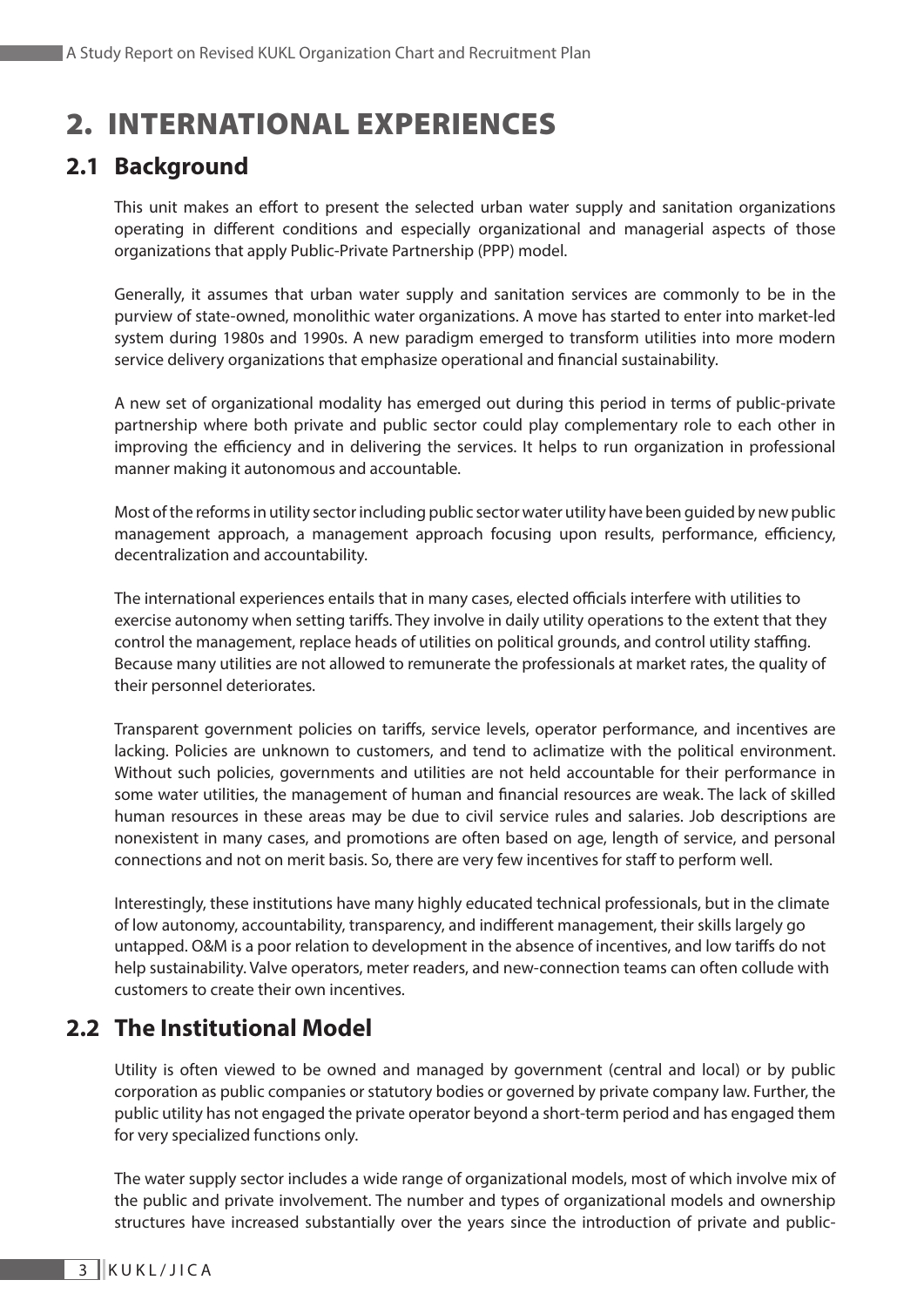#### private hybrid models.

There are various forms and nature of PPP model. One of the forms is the provision of urban water and sanitation services are delegated by contract to a private operator, which usually takes over the management of an existing utility. Other forms are divestitures (in which infrastructure assets are sold to private investors); concessions(whereby a private operator becomes responsible for both operation and investment);leases-*affermages* (whereby a newly established private utility operates a publicly owned system and collects revenues that it then shares with the public owner, who remains in charge of investment); management contracts (in which the services are provided by a publicly owned utility that is managed by a private operator); and mixed-ownership companies(in which a private investor takes a minority share in a water company and operates it on behalf of the local authorities, sharing the financial gains with the public partner).

#### *2.2.1 The Aqua Production-Trade-Service Enterprise Stock Corporation (AQUA S.A.), Poland*

In 1990 AQUA was established under the Code of Commercial Companies as a Public Limited Company. The City of Bielsko-Biala and International Water United Holdings B.V owns 51 and 33.18 percent stake in the company. Financed by commercial banks and multilateral agencies, AQUA works under the private corporate law. Along with supplying water to 16 communities and bulk water to 4 others, it also collects and treats wastewater from 6 communities. The utility has introduced a decreasing block tariffs and prices its products aggressively for sustaining its operation. Management of the utility comprises of two-person Management Board which is overseen by the Supervisory Board. City and a strategic partner appoints each member of the Management Board while five individuals of the supervisory board are appointed by major shareholders. Day to day operations are handled by Management Board while performance evaluation and business proposals are summarized by supervisory board for the annual shareholder meeting and published in annual reports.<sup>1</sup>

#### *2.2.2 Haiphong Water Supply Company , Vietnam*

The Haiphong Water Supply Company (HPWSC) is a water utility owned by Haiphong Provincial People's Committee (HPPC). The management of HPWSC is overseen by the Transport, Urban and Public Works Department (TUPWS). Governed by State Owned Enterprise Law of 1996, the HPWSC enjoys an autonomy in its business activities. After the first institutional reform made in 1993, there was a remarkable progress in the performance. The new management focused on changing the corporate culture, capacity building of utility staffs, tariff revisions, and customer oriented business model. By 2003, the unaccounted for water reduced from 70 percent to 32 percent (World Bank, 2006). The turnaround of the utility can be attributed to various factors like good leadership and eagerness of managing director to implement customer oriented model (Phuong model), donor's assistance and supportive owner. Although the performance was remarkable for the utility, there is still room for improvements.<sup>2</sup>

#### *2.2.3 Johannesburg Water, South Africa*

Johannesburg Water (JNBW), established in 2001 is a government owned company mandated to provide water and sanitation services to 3 million inhabitants of the city. JNBW is a limited liability company solely owned by city of Johannesburg. The utility buys water from state water resource monopoly, Rand Water in bulk. In order to fund the capital projects, the company is dependent on city of Johannesburg which made it financially handicapped. Shareholders appoint 11 directors as independent board for governing the utility. The management reports to the board on regular basis, and corrective actions are proposed if the company fails to achieve its proposed objectives. A performance management contract was signed for five years with Johannesburg Water Management Company (JOWAM) which is a consortium of operating companies from France and South Africa.

*<sup>1</sup> Aldo Baietti et. al., World Bank, 2006 p43-48*

*<sup>2</sup> Aldo Baietti et. al., World Bank, 2006 p49-54*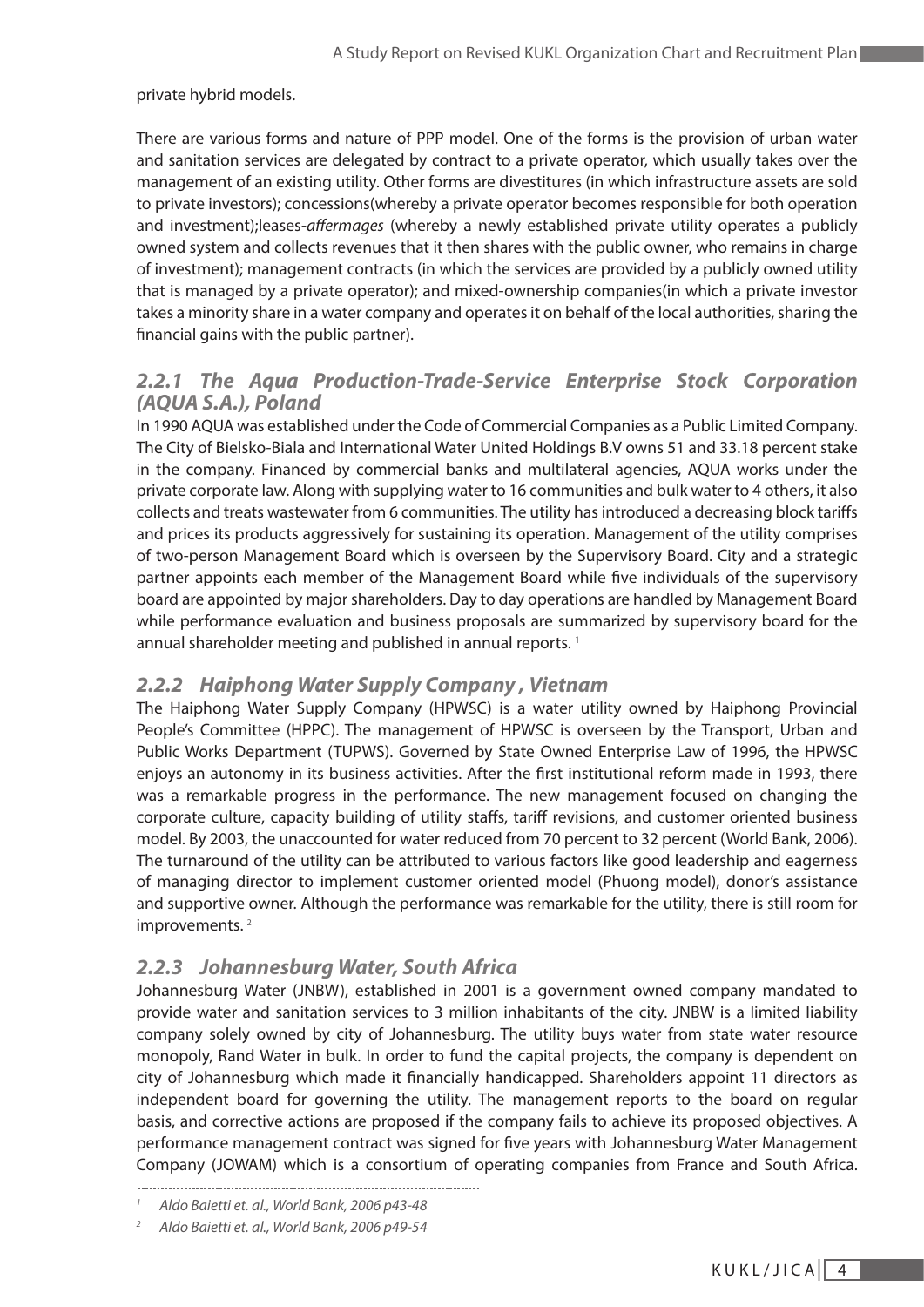JOWAM is responsible for filling the executive management function of JNBW. The Johannesburg City Council receives surplus for water services revenue after covering the capital and operating expenditure.<sup>3</sup>

#### *2.2.4 National Water and Sewerage Corporation, Uganda*

In 1972, National Water and Sewerage Corporation (NWSC) was established as a legal body responsible for delivering water supply and sewerage services in 15 urban centers of Uganda. The Board of Directors are appointed by Ministry of Water, Lands, and Environment where managing director is also a board member. The Board of Directors are responsible for formulating the policies to run the corporation. During the period of 2000 – 2003, NWSC has shown a significant improvement in its service delivery. During the period from 2000-2003, the unaccounted for water was reduced from 43% to 39%. Similarly, there was impressive improvements in billed revenue, water service coverage and percentage of metered accounts. These improvements were the results of innovative measures like management change programs (stretch program) and performance contracts with various operation and service delivery channels.<sup>4</sup>

*2.2.5 National Water Supply and Sanitation Company, ONEA, Burkina Faso* The National Water Supply and Sanitation Company in Burkina Faso is a limited liability company under the ownership of the government. Nationalization of utility in 1977 handed over the ownership of the utility to the government. In 1985 it became a national umbrella organization of other municipal water utilities. ONEA was given legal autonomy and got transformed into a state company in 1995. The management of the utility is controlled by government and Board of Directors. Nine members of the board are appointed according to their competencies by the Council of Ministers. The appointment of General Manager is done by the government and has a legal mandate from the Board of Directors. Reforms in urban water sector and increased participation of private sector have transformed ONEA as a well performing utility.<sup>5</sup>

#### *2.2.6 Public Utilities Board, Singapore*

The Public Utilities Board (PUB) which operates under the Ministry of Environment is responsible for Singapore's integrated water supply. The board was established as a statutory body under the Public Utilities Act 2001. Minister for Environment selects a Board of Directors comprising of minimum of 5 and maximum of 10 members. Chief Executive Officer is executive head reporting to board. The outstanding performance of PUB makes it one of the best-run utilities of East Asia and the World. The board involves private sector in the provision of water services. With the recent liberalization of water supply, PUB operates as a single wholesale buyer of desalinated water from private desalination plants.<sup>6</sup>

#### *2.2.7 Water Supply and Sanitation Company (SANASA), Campinas, Brazi*

"Sociedade de Abastecimento de Agua e Saneamento" (SANASA) is a water supply and sewerage company responsible for distribution of potable water and collection and treatment of sewerage of Campinas City is owned by the government of Brazil. Municipality of Campina is a major shareholder in this joint stock company. Being a joint stock company, SANASA also has an Inspection Council along with the Administrative Council. There are minimum three to maximum of five members who are electedby the shareholders. The team of these members form the Administrative Council. Members are elected on professional experience and political affiliations. Four members executive team appointed every year by the Administrative Council performs day to day management of the utility. Inspection Council which is a consultative body does not possess a decision making authority while Administrative Council sets the direction, approved annual plan and supervises the executive team. Every year during the General Assembly, Inspection Council report their views.<sup>7</sup>

- *<sup>3</sup> Aldo Baietti et. al., World Bank, 2006 p55-60*
- *<sup>4</sup> Aldo Baietti et. al., World Bank, 2006 p61-66*
- *<sup>5</sup> Aldo Baietti et. al., World Bank, 2006 p96-101*
- *<sup>6</sup> Aldo Baietti et. al., World Bank, 2006 p67-72*
- *<sup>7</sup> Aldo Baietti et. al., World Bank, 2006 p78-83*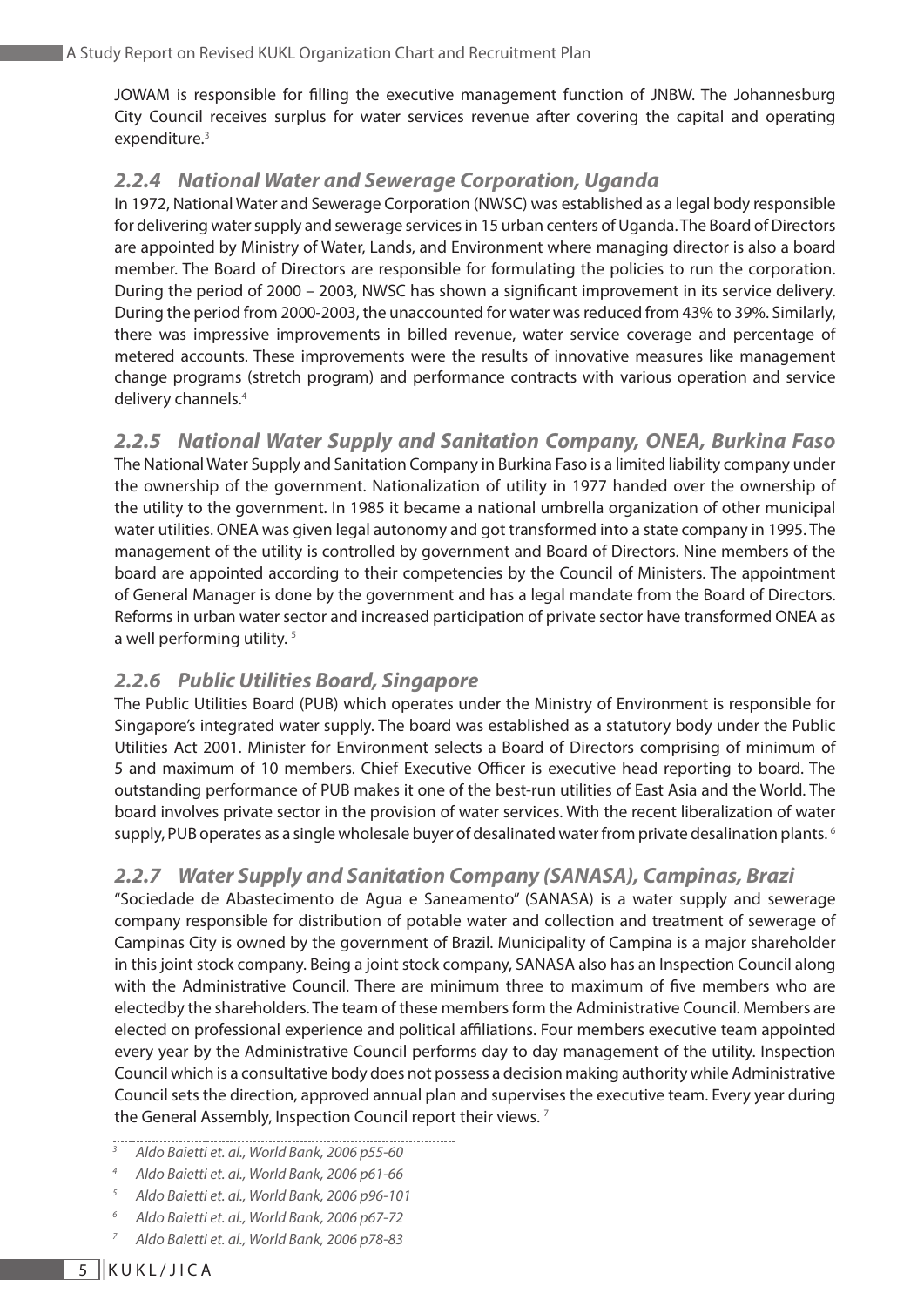#### *2.2.8 Scottish Water, Scotland*

Scottish Water (SW) was created in 2002 by merging three water authorities operating in Scotland. Although SW is a government owned company it enjoys the autonomy and is answerable to Scottish Parliament (through Scottish Executive). 12-member board including 5 executive and 7 non-executive directors is responsible water and waste water services to approximately 5 million customers in Scotland. Among the executive directors, chief executive is appointed directly by the Scottish Executive and other executive directors are appointed by chairman and the chief executive. The nonexecutives including chairman are appointed by Scottish Executive on the basis of experience and expertise. The utility is structured as managed as private company and operates for full cost recovery. Water Industry Commissioner for Scotland and other independent government bodies regulates the utility. Local Council collects the water and sewerage service charge on behalf of Scottish Water by incorporating these charges as fixed charge into the local council tax bill.<sup>8</sup>

#### *2.2.9 Metropolitan Waterworks Authority, Bangkok, Thailand*

The Metropolitan Waterworks Authority (MWA) is responsible for providing treated water supply in Bangkok and two adjacent provinces of Nonthaburi and Samut Prakan. MWA was established through a Metropolitan Waterworks Authority Act in 1967. It is divided into 15 service zones, each handled by separate branch offices which are responsible for handling day-to day operations.

Despite being a state enterprise, MWA enjoys autonomy in operation and management. The Board of Directors are appointed by the Cabinet of Minister and are granted full authority in decision making while managing the enterprise (MWA, 2000). The Authority is regulated by Ministry of Interior (MOI) in terms of budget and investments. The performance is monitored by Ministry of Finance through State Enterprise Performance Appraisal process. 9

#### *2.2.10 National Water Services Commission, Malaysia*

Operation and maintenance of water supply systems are the responsibility of state government in Malaysia. Structural reforms of 1990s changed the entire water service industry. Some were converted to corporations, some fully privatized while dual system of public control was adopted by some states. The National Water Services Commission (SPAN) was established in 2007 through the SPAN Act of 2006. It functions as a regulatory body for various issues in water supply sector. It issues three-year renewal license to operators and contractor to regulate them. Issuance of these license to private companies are subject to the three-year rolling plan and 30-year business plan.<sup>10</sup>

#### *2.2.11 Departamento Municipal de Água e Esgotos, Porto Alegre, Brazil*

Poro Alegre is located in the southern part of Brazil. It is a capital and largest city of state of Rio Grande do Sul. Water supply and sewerage is a responsibility of "Departamento Municipal de Água e Esgotos" (DMAE). It is a municipal department responsible for overall operation and maintenance of water supply, sewage collection and treatment.

The DAME is structured into three management bodies namely General Administration, Deliberative Council and Technical Management Council. General Administration of DMAE is headed by Director General, who is appointed by mayor of the city and party. Deliberative Council is a non-political body created for participation of citizens through various organization working in the field of water and sanitation. The Technical Management Council's provide advices and technical information to Deliberative Council. Being an autonomous department DMAE enjoys financial sustainability and have freedom on decision making on various investments. Audit plays a separate de-facto management function.<sup>11</sup>

*<sup>11</sup> Odete Maria Viero et. al., WaterAid and Tearfund, 2013.*

*<sup>8</sup> Aldo Baietti et. al., World Bank, 2006 p90-95*

*<sup>9</sup> Mukand Singh Babel and Aldrin A Rivas, Lee Kuan Yew School of Public Policy & ADB, 2012, p11*

*<sup>10</sup> Singaravelloo Kuppusamy and Siew Hooi Tan, Lee Kuan Yew School of Public Policy & ADB, 2012 p127*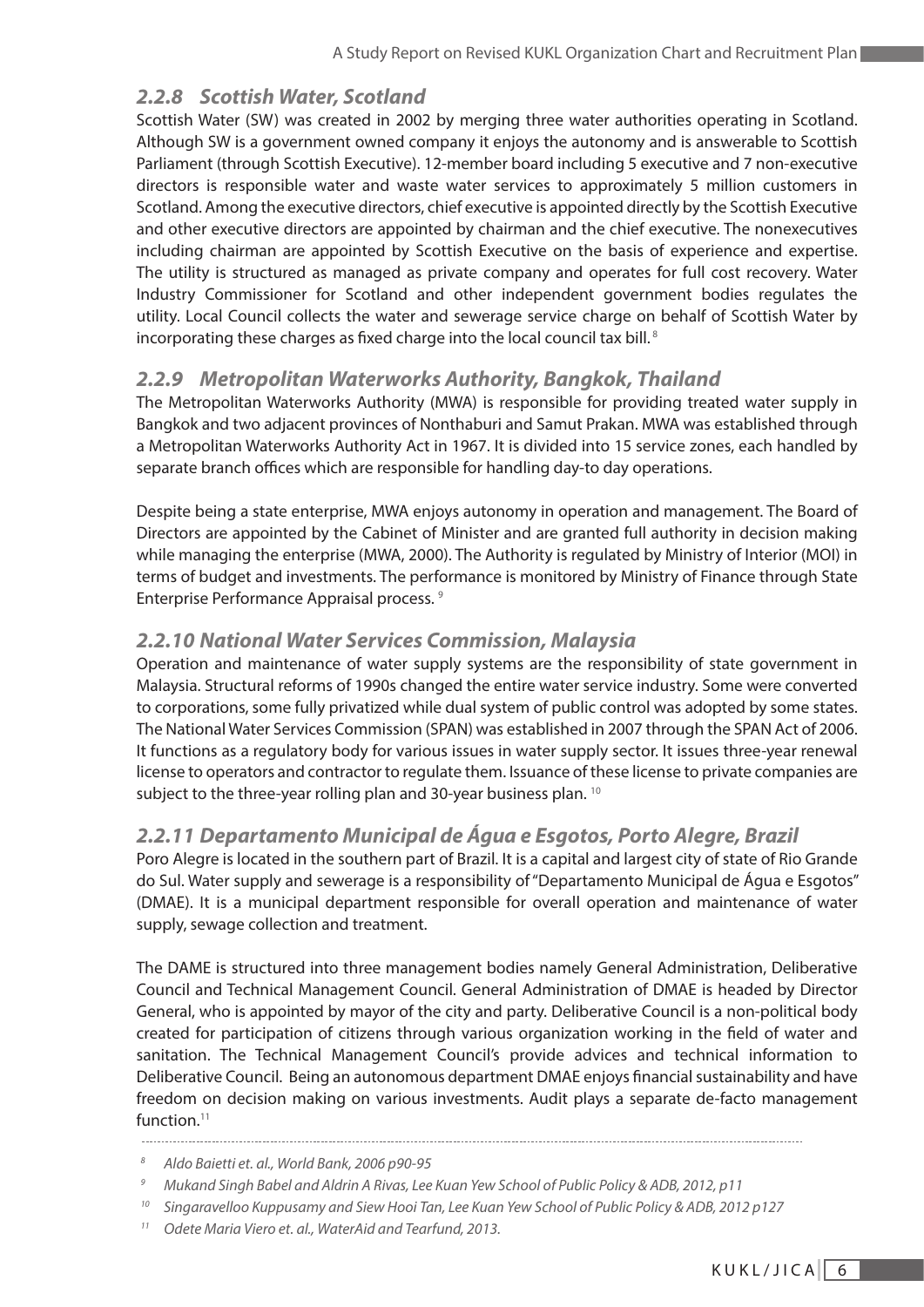#### *2.2.12 Phnom Penh Water Supply Authority (PPWSA), Cambodia*

Phnom Penh Water Supply Authority (PPWSA) serves 1.3 million population of the capital city of Cambodia. It operates under the commercial law and is owned by the Government. Until 1996, PPWSA was under Municipality and its governor but after the issuance of Socio-economic Development Plan (1996-2000) it was brought under the supervision of Government Ministries.

The General Director is the executive head of the authority who is appointed by the Prime Minister upon the recommendation from the custodian ministries. S/He is appointed for three-year period and can be re-appointed additional terms. S/He is responsible for submitting the annual plan to the Board of Directors. Reform process initiated in 1993 changed the organizational structure. Five-line department reports to the Assistant General Director (AGD) while General Director handles the Inspection Department. Training Department is a separate department within the line of departments. The organization chart has both horizontal and vertical structures. In PPWSA, each department have authority for their own planning and accountability. Each department must produce their own annual plan which in turn in is guided and formulated by the Planning Performance of above mentioned organizations.

The performance of above mentioned organizations in terms of UNW, working ratio and human resource per 1000 connections presented in subsequent table presents interesting pictures. These organizations are not only different in terms of institutional forms but also vary based on income status and its corresponding technological inter alia in the system.<sup>12</sup>

| <b>Country</b><br>(Population, Year)                         | <b>Institutional</b><br><b>Model</b> | <b>Country</b><br>income | <b>UNW</b>       | <b>Working</b><br><b>Ratio</b><br>$\frac{0}{0}$ | <b>Human</b><br><b>Resources</b><br>per 1000<br>connections |
|--------------------------------------------------------------|--------------------------------------|--------------------------|------------------|-------------------------------------------------|-------------------------------------------------------------|
| AQUA, Poland (239,400, 2002)                                 | Mixed                                | Middle                   | 42               | 36                                              | 9.5                                                         |
| HPWSC, Vietnam (538,600,2002)                                | Statutory                            | Low                      | 32               | 62                                              | 5.66                                                        |
| JNB Water, South Africa<br>(3,489,025,2003)                  | Government                           | Middle                   | 35               | 53                                              | 4.7                                                         |
| NWSC, Uganda (1,315,000, 2003)                               | Statutory                            | Lower                    | 39               | 79                                              | 11                                                          |
| ONEA, Burkina Faso                                           | Government                           | Lower                    | 17               | 66                                              | 8.15                                                        |
| PUB, Singapore (4.9 million, 2002)                           | Statutory                            | High                     | 5                | 58                                              | 2.95                                                        |
| PWD, USA (1,672,000, 2002)                                   | Ring-fenced<br>department            | High                     | 32               | 67                                              | 4.4                                                         |
| SANASA, Brazil (982,977, 2002)                               | Mixed                                | Middle                   | 26               | 79                                              | 4.13                                                        |
| Scottish Water, UK (4.863 million, 2002)                     | Government                           | High                     | 42               | 52                                              | 1.9                                                         |
| SIMAPAG, Mexico (141,196, 2002)                              | Statutory                            | Middle                   | 18               | 77                                              | 8                                                           |
| SONEDE, Tunisia                                              | Statutory                            | Middle                   | 20               | 98                                              | <b>NA</b>                                                   |
| Metropolitan Waterworks<br>Authority, Bangkok, Thailand      | Statutory                            | Upper<br>Middle          | <b>NA</b>        | <b>NA</b>                                       | 2.2 in 2008                                                 |
| <b>National Water Services</b><br>Commission, Malaysia       | <b>NA</b>                            | Upper                    | 30.2%<br>in 2008 | <b>NA</b>                                       | <b>NA</b>                                                   |
| DMAE, Porto Alegre, Brazil                                   | <b>NA</b>                            | Middle                   | <b>NA</b>        | <b>NA</b>                                       | <b>NA</b>                                                   |
| Phnom Penh Water Supply Authority (PPWSA),<br>Cambodia(2009) | Statutory                            | Low<br>Income            | Less<br>than 6%  | 38.41                                           | 3.2                                                         |

#### **Table 1 : Performances of selected Water Utility Organizations**

*(Source: World Bank, 2006)*

*<sup>12</sup> Binayak Das et. al., IUCN, 2010*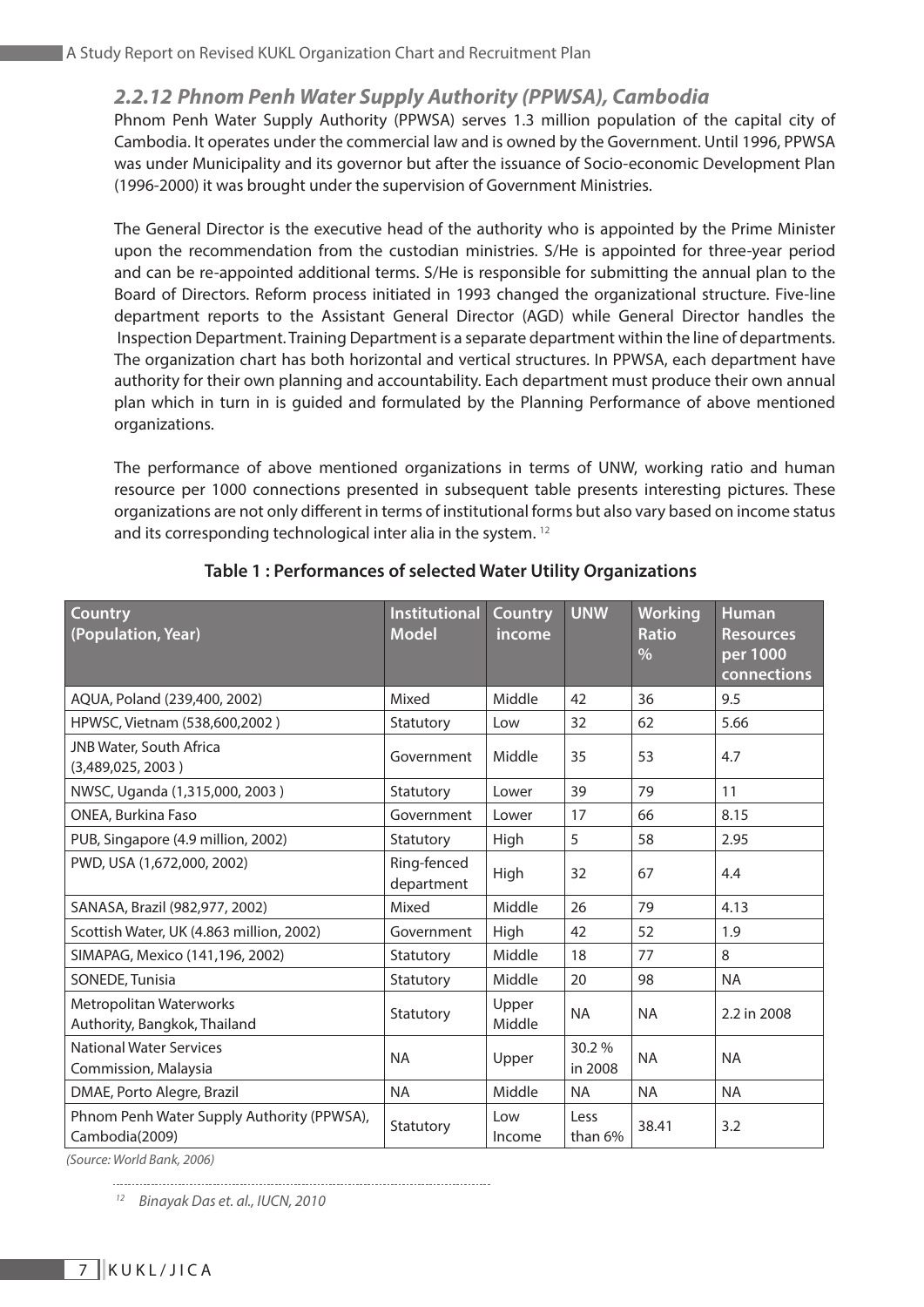The working ratios of these organizations are not consistent indicating no relation with level of income and level of technology. On the basis of level of income, it signals that there is a positive relationship between level of income and number of staff per 1000 connections, however in the case of PPWSA, the case does not seem fit. This shows that apart from the income level the reforms made in the system could help to improve the performance of the organization.

### **2.3 Management Practices**

An attempt has been made in the following section to explicit various management and organizational arrangements to improve the performance of utility sector followed by utility organizations.

#### *2.3.1 Accountability and Autonomy*

An internal accountability which looks at how management and staffs are held accountable for effectiveness (the degree to which the utility realizes its goals) and efficiency (the cost effectiveness of resources used to produce its water services) accompanied with autonomy is considered as a key ingredient for improving performance in the utility sector.

The internal accountability in a utility includes responsiveness of the Chief Executive to the Board; whether performance targets are well defined and provide incentives, sanctions, or both; whether staff are subject to annual performance evaluations; whether they are also subject to incentives for achieving performance targets; and whether staff are trained to perform well.

#### *2.3.2 Management Reporting Mechanism*

Senior management systematically reports to their boards on performance. The frequency of reporting is important, but it is more important to have well-defined objectives, targets, and measurable indicators. Most of the organizations mentioned above have been found that they report to concerned authority every month. Such information is contained in business plans and institutionalized in the management reporting systems, based on good accounting and meaningful information.

#### *2.3.3 Incentive-based System*

Most utilities listed above utilize incentive-based systems to reward good performance. In most of the cases, the incentives are only on the positive side, whereas penalties can also be applied to top level management.

Staff members are also subject to rewards and penalties to achieve well-defined performance targets. The annual performance reviews of staff have to be institutionalized—they need to become part of the management and staff performance efficiency assessment system.

#### *2.3.4 Training*

There is a need to focus on training for improving skills of staffs. In most utilities, staff skills are regarded as a critical input to improve staff performance. There are many utilities who allocate handsome percentage of operating expenses on training activities for their staffs. Other instruments to improve staff efficiency could include the implementation of external certification to the adherence of International Standardization Organization (ISO) 9001 standards relating to key business processes within the water utility.

#### *2.3.5 Market Orientation*

At various levels, utility has to look for opportunities to minimize costs through outsourcing certain functions, gradually making greater use of market forces and the introduction of market-driven incentives within their organizations. In doing so, water utilities have to define the core functions and activities that they prefer to perform by themselves, which is in line with the rationale for the organization of modern market-sensitive corporations.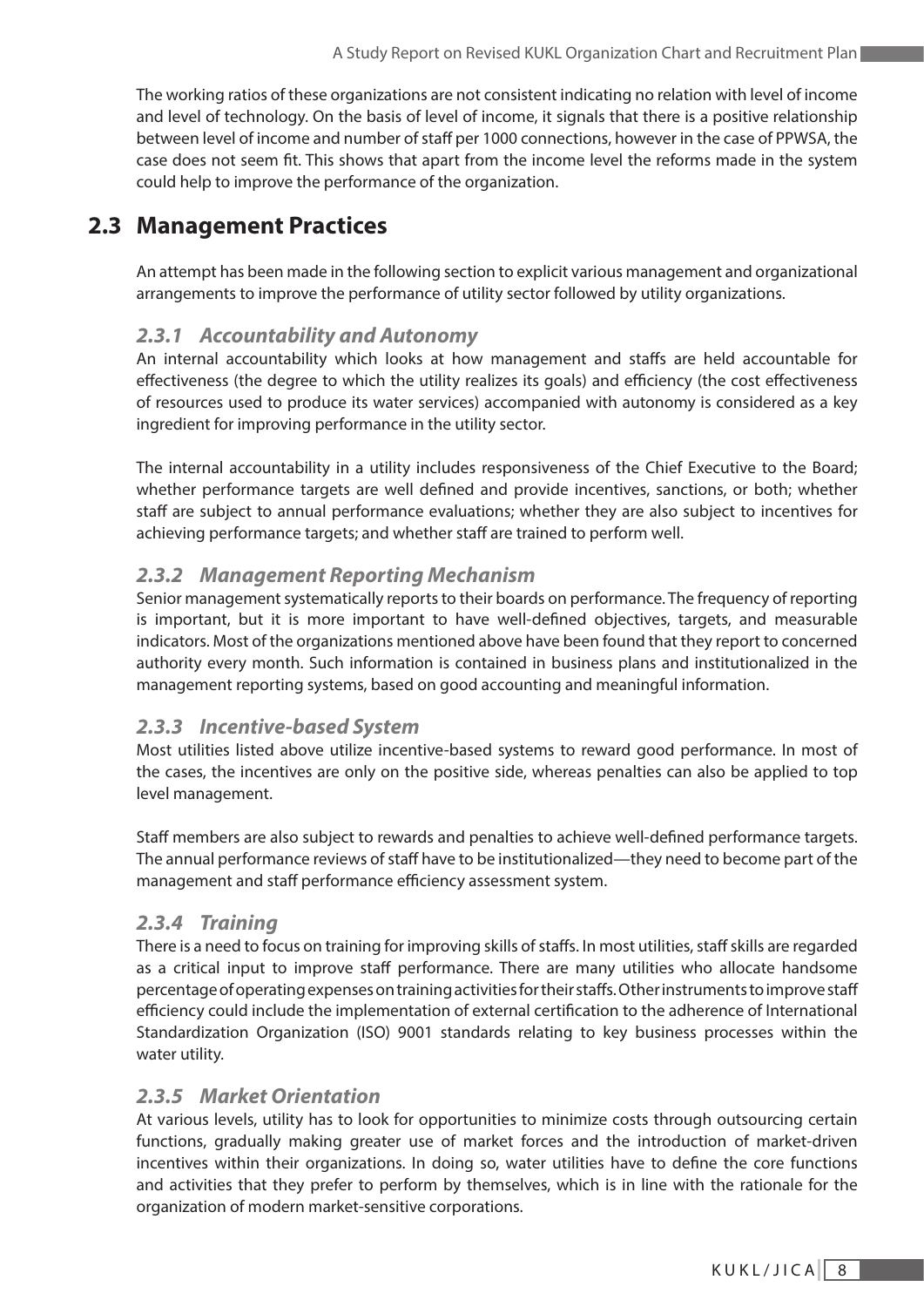#### *2.3.6 Outsourcing*

Utilities outsource mostly non-core functions and retain the core ones. Outsourcing of non-core functions and activities depends mostly on national procurement rules. Functions which could be outsourced include information technology services, information and telecommunication technology services, engineering designs, and engineering project implementation. The criteria for outsourcing include (a) the highly specialized services which are not under the scope of skills of the professional staffs, (b) non-recurrent nature of the services that could be learnt, but the cost would be too high, as in the case of tariff studies, development of operational manuals etc. (c) specialized maintenance of buildings and equipment; and (d) services related to problematic areas like reading meters, billing and collection, which in some cases can be performed better by private contractors.

#### *2.3.7 Customer Orientation*

To what extent do public utilities "listen" to clients, work to better meet their needs, solicit their views regarding standards and level of service, or answer promptly to their complaints? Important measures of customer orientation include friendliness of the customer billing and collection system, orientation toward seeking customers' opinions and views, availability of options for service delivery, timely information to customers on development in relation to water services, and quick response to their complaints.

#### *2.3.8 Billing and Collection Systems*

Public water utilities have to develop billing and collection systems that best overcome specific constraints faced by various groups of customers. Public utilities need to offer multiple options for their customers to pay their bills. To a great extent, it is related to the ability of the water utility to use various services provided by commercial banks like electronic and mobile banking. The use of traditional doorto-door collection system can also be another option. I this case collectors could be paid in proportion to collected bill.

#### *2.3.9 Customer Satisfaction Survey*

Most of public utilities considered above have been found using customer survey to learn their opinions and views. Many utilities use specially designed customer surveys or point of service surveys to know the opinions and views toward the services. Anonymous opinion polls could also be used occasionally to find out customers satisfaction. Some of them have been using focus group studies, in addition to surveys, to better understand their customers.

#### *2.3.10 Information to Customers*

Customers need to be informed about service change or interruptions. Different Communication channels can be used dissiminate the information. Newspapers advertisements are the traditional way of informing customers. As internet have become easily accessible, emails and sms can become the most effective way for communicating with the customers. TV and radio announcements have equal potential as newspapers. Various utilities send flyers or individualized notices to their customers or other communication written on their customers' bills.

#### *2.3.11 Grievance Redress Mechanism*

Utilities have to develop effective complaint hadling mechanism. It has to pay attention on how complaints filed by customers are resolved. Utilities have to consider the complaints concerning quality standards. The response time should be pre-specified. Utilities have to set up a customer service department to address complaints and grievances from their customers.

#### *2.3.12 Corporate Culture*

Good corporate culture of public water utilities are shaped by the chief executive and top management. This involves moral, social, and behavioral norms that inspire staff and managers to excel. Corporate culture is established through clear mission statements and performance objectives for service quality and coverage. It shapes the beliefs, core values, attitudes, and ability of the staff to set priorities to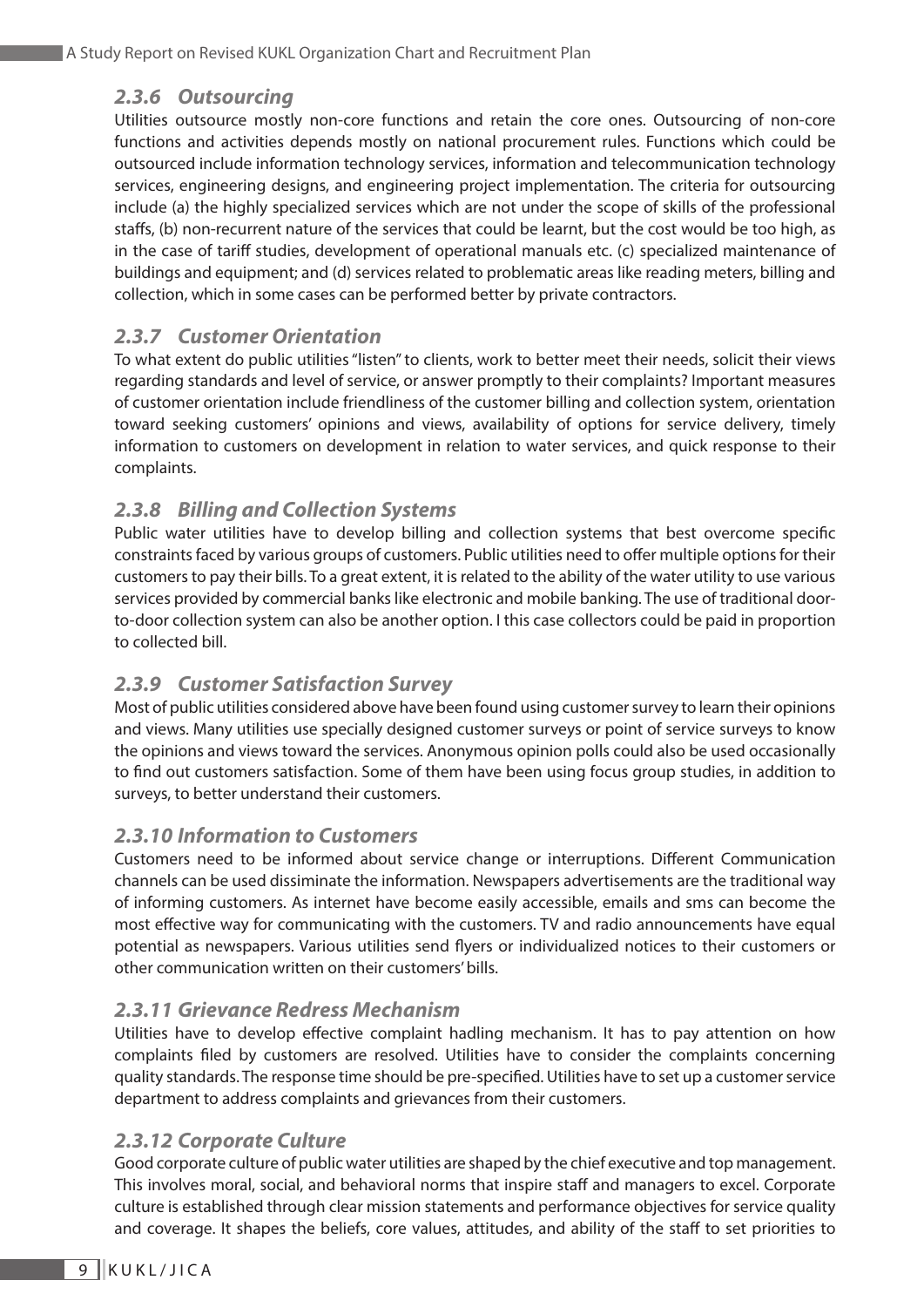achieve their mission objectives.

#### *2.3.13 Mission Statement*

Well-defined mission statements provide an internal indicator of good corporate culture. Managers in most public water utilities accept the notion of corporate culture and acknowledge that mission statements guide how employees think, act, and feel regarding their mission. There is a need of well-developed mission statements.

#### *2.3.14 Performance Reviews*

In order to develop professional behavior, it is necessary to improve the efficiency. Water utilities have to develop institutionalized performance reviews as the basic criteria for salary determination and promotion. Such systems provide senior management an ability to reward the specific contributions of staffs to the stated goals on objectives. Salary and promotions if based on seniority may not justify to improve the efficiency. Incentives for workers help to stay with the company. Formal certification and education credentials, although important, are less significant determinants of salary and promotions.

#### *2.3.15 Career Opportunities*

Utilities should provide ample career opportunities to their staffs and experience low turnover. Water utilities should be careful about staff turnover as a process of retirements of personnel.

#### *2.3.16 Information to Staffs*

Staff members are to be informed of management decisions on a need to know basis. Management has to communicate information to various head of departments mostly on a need to know basis.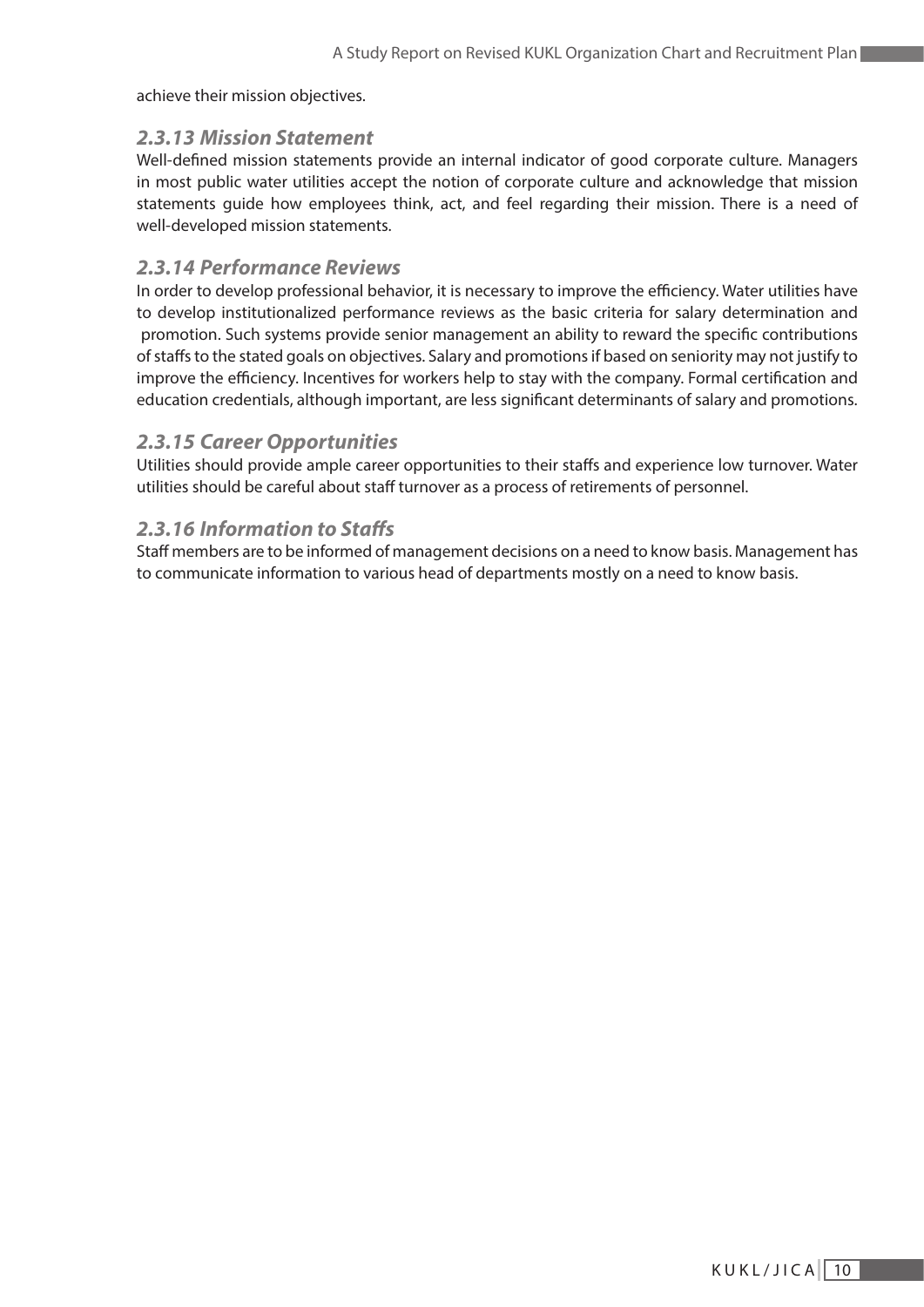# 3. ORGANIZATIONAL ANALYSIS OF KUKL

This unit highlights the major organizational loopholes responsible for creating problems for KUKL's smooth operation. Organization's functions become redundant because of uneven distribution of works, conflict of interests, lack of number and quality of human resources, absence of future strategies, ambiguity of responsibility, lack of efficiency improvements, etc. This unit also makes an effort to analyze the critical jobs within KUKL for prioritizing it to be performed as a guideline for framing appropriate organization structure.

# **3.1 Current Organization Scenario**

The current organization structure exhibiting departments and divisions is shown below:



### **Current Organization Scenario**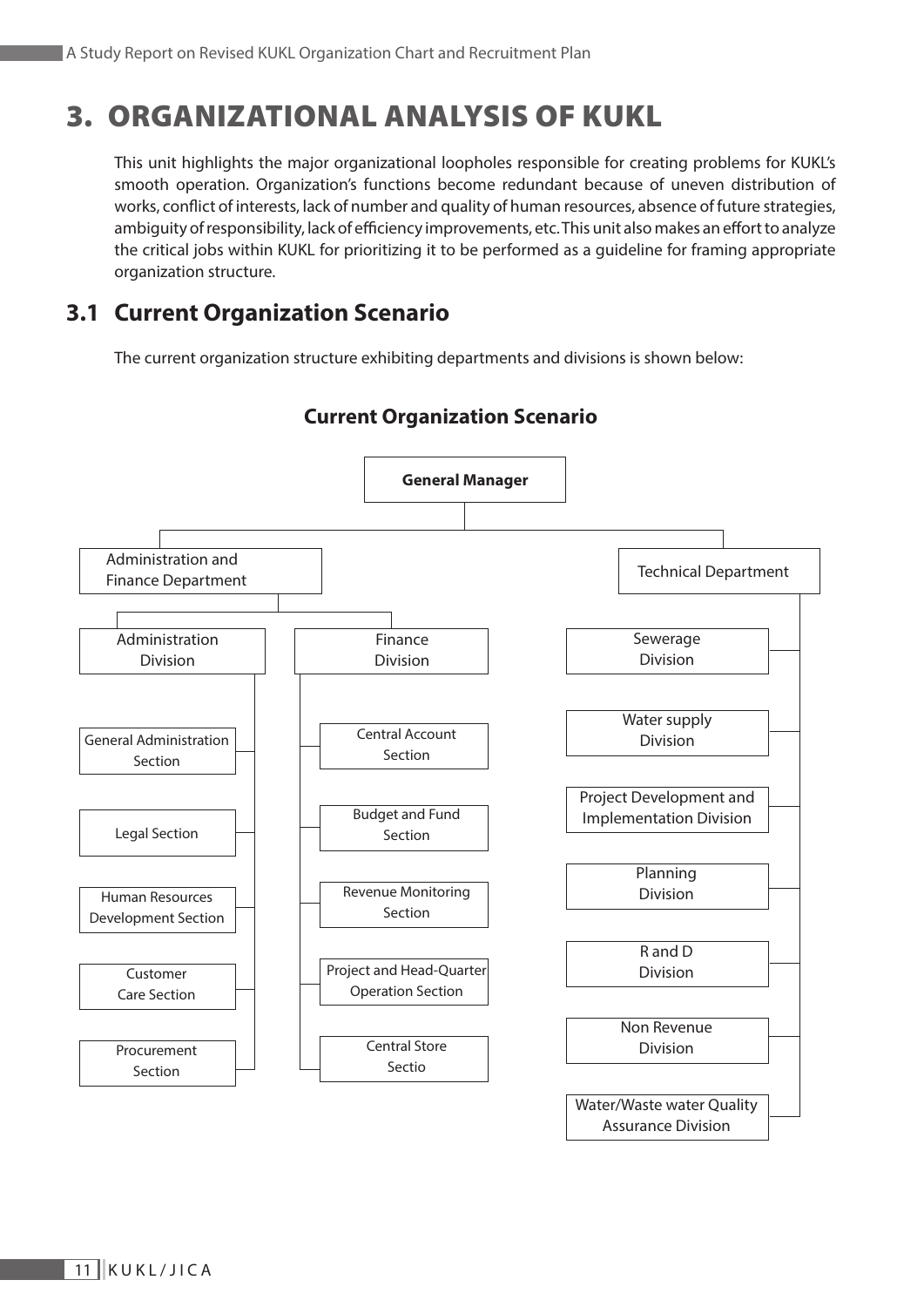#### *3.1.1 Conflict of Interest in Present Organization Structure*

The present organization structure is headed by General Manager has two major departments focusing upon Administration and Finance in one part and Technical in another. This resembles a conventional organizational structure mostly suitable in initial phase. KUKL being a technical organization responsible for delivering utility services need to be supported by various aspects of technical dimensions. Similarly, it has to be fully equipped with adequate technical human resources.

The present technical department of KUKL is fully loaded having 7 divisions under its purview. Some of these divisions have to function independently and have to play the role of check and balance such as production, supply and quality assurance. Similarly, for the case of drinking water and sanitation which are totally independent functions has to undertake differently.

In the case of administration and finance, these functions are to act as check and balance for each other. Having two divisions in same department could create conflict of interest within organization. These two divisions need to be separated.

#### *3.1.2 Vacancy*

Out of the approved number of human resources (1205), 802 permanent staffs are working at present (Annual Report 2072). The unfulfilled human resources are mostly filled by contracts and/or daily wages. This could create a problem for future continuation of their services. With respect to non-officer level, the number of technical human resources are comparatively less than administrative. Generally technical service industry needs relatively more number of technical human resources than administrative and accounting personnel.

#### *3.1.3 Retirement Trend*

The personnel retiring within coming 5 years shows that officers (technical above 6 level) are 26 and officers (administrative above 6 level) are 30. There will be a gap of experienced and skilled human resources. This will certainly hamper the overall performance of KUKL. This scenario is more serious in the case of higher technical officers. Vacancies of senior staff and most of the positions create threat to the organization of becoming non-functional. Injecting new incumbent with intensive training for taking over the responsibility and learning from the seniors is a must. Equipping appropriate number of qualified human resources could have a significant meaning in improving the overall organizational performance in terms of returns, customer satisfaction, reduction of wastage, etc.

| Level          | 2073                     |                          | 2074                     |                | 2075                     |                          |              | 2076                     | 2077                     |                   | <b>Total</b>   |                |
|----------------|--------------------------|--------------------------|--------------------------|----------------|--------------------------|--------------------------|--------------|--------------------------|--------------------------|-------------------|----------------|----------------|
|                | <b>Tech</b>              | Adm                      | <b>Tech</b>              | Adm            | <b>Tech</b>              | Adm                      | <b>Tech</b>  | Adm                      | <b>Tech</b>              | Adm               |                |                |
| 11             | 1                        | $\overline{\phantom{a}}$ |                          |                | $\overline{a}$           | $\overline{\phantom{a}}$ | ۰            | $\overline{\phantom{a}}$ | $\overline{\phantom{0}}$ | $\qquad \qquad -$ | 1              | -              |
| 10             | -                        | $\overline{\phantom{a}}$ | 1                        | Ξ.             | -                        | Ξ.                       | -            | -                        | ۰                        | ۰                 | 1              |                |
| 9              | 1                        | $\overline{\phantom{a}}$ | $\overline{2}$           | ۰              | 1                        | 1                        | -            | $\overline{\phantom{a}}$ | 1                        | 1                 | $\overline{4}$ | $\overline{2}$ |
| 8              | $\overline{\phantom{m}}$ | 1                        | $\overline{\phantom{a}}$ |                | $\overline{2}$           | 1                        | 1            | 1                        | 3                        | 1                 | 6              | 3              |
| $\overline{7}$ | 1                        | 1                        | -                        | 3              | 1                        | 1                        | 1            | 1                        | 1                        | 1                 | $\overline{4}$ | $\overline{7}$ |
| 6              | $\overline{2}$           | 1                        | 1                        | 1              | $\overline{4}$           | 4                        | 3            | 9                        | $\overline{\phantom{a}}$ | 3                 | 10             | 18             |
| 5              | $\overline{3}$           | $\overline{2}$           | 3                        | 5              | 3                        | 11                       | 4            | 8                        | $\overline{\phantom{a}}$ | 6                 | 13             | 32             |
| $\overline{4}$ | $\overline{\phantom{a}}$ | $\overline{2}$           | 4                        | 1              | $\overline{4}$           | 1                        | $\mathsf{3}$ | 4                        | 3                        | 5                 | 14             | 13             |
| $\overline{3}$ | $\mathbf{1}$             | $\overline{\phantom{a}}$ | 3                        | $\overline{4}$ | 10                       | Ξ.                       | 8            | 1                        | 6                        | 1                 | 16             | 13             |
| $\overline{2}$ |                          | -                        | -                        |                | $\overline{\phantom{a}}$ |                          | -            |                          |                          |                   | -              | -              |
|                | $\overline{3}$           | 7                        | 3                        | 5              | 4                        | 9                        | 6            | 7                        | $\overline{\phantom{a}}$ | 6                 | 16             | 34             |
|                | 12                       | 14                       | 17                       | 19             | 29                       | 28                       | 26           | 31                       | 14                       | 24                |                |                |
| <b>Total</b>   | 26                       |                          |                          | 36             | 38                       |                          | 56           |                          | 57                       |                   |                |                |

**Table 2 : KUKL Retirement Trend**

*(Source: KUKL)*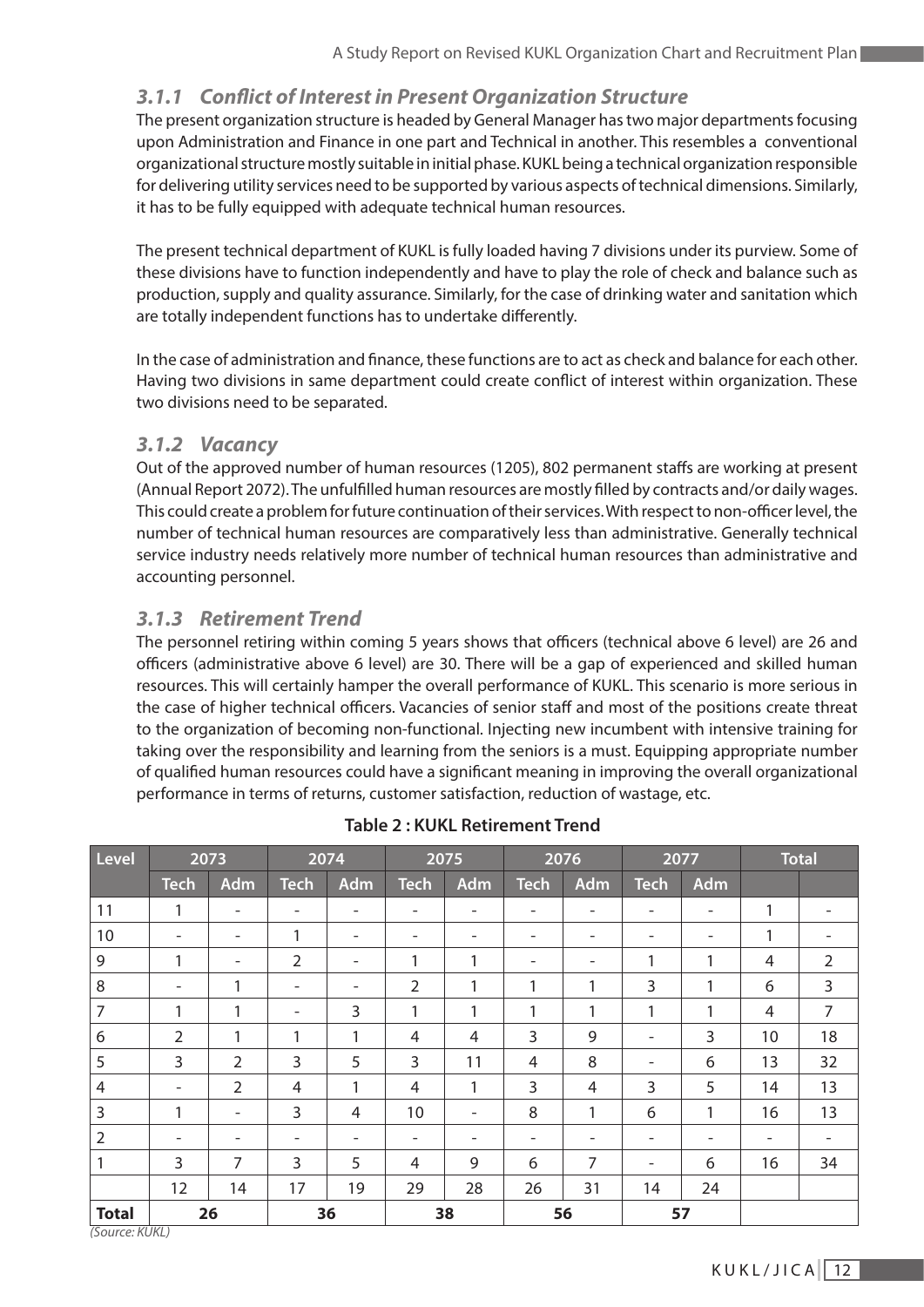#### *3.1.4 No Succession Plan*

Absence of succession plan is creating doldrums for way forward.

#### *3.1.5 Non-Introduction of Performance Management*

KUKL has adopted universal system and mechanism without making any differences between wellperformer and non-performer. This ultimately de-motivates the performer. Performance evaluation and management practice seems urgent as most of the successful organizations have demonstrated its positive results.

#### *3.1.6 Lack of Job Description*

Most of the employees are doing other jobs than what they have been recruited for. This practice may help to do job in amateur or ad-hoc basis but could not continue this practice for longer time. This may ultimately erode the professional aptitude.

#### *3.1.7 Need for Strategic Plan*

There is an acute need of strategic plan for KUKL for its future course of action. In the absence of strategic plan its activities will be limited in problem solving without knowing its future destination.

#### *3.1.8 Uncertainty about its Work*

KUKL is uncertain on its working areas after the completion of Melamchi project. Similarly, responsibility on operation of new sewarage system constructed by PID is still unclear. Such uncertainties has created confusion among employees about their career.

Likewise, employees are not sure about the arrangements made for them after retirement (especially who are/were transferred from the previous Nepal Water Supply Corporation).

#### *3.1.9 Service Deterioration and Efficiency Dropping*

The number of water connection is increasing at the annual rate of around 2.5%. The demand of water is also increasing correspondingly, whereas the production is normally constant. Water supply has decreased from average 6 to 18 hours per month to 4 to 12 hours per month. It is paradox that the efficiency in terms of 1000 connection has improved from 6.78 to 5.51 however the volume of supply and number of hours per month is decreasing. (Annex 1)

#### *3.1.10 Accountability Centers*

Due to lack of accountability centers, the internal accountability system of KUKL making management and staff accountable for effectiveness and efficiency is lacking.

#### *3.1.11 Management Reporting Mechanism*

There is a need of proper reporting mechanism within KUKL for its smooth operation.

#### *3.1.12 Training*

Training of staff is not being paid proper attention in KUKL. Skilled staffs are regarded as a critical input to improve staff performance in every organization.

#### *3.1.13 Market Orientation*

KUKL has paid attention to look for opportunities at lower costs through outsourcing some its functions. Furthermore, it has to make greater use of market forces and the introduction of marketdriver incentives within their organizations.

#### *3.1.14 Customer Orientation*

KUKL has to "listen" to its customers, work to meet their needs, solicit their views regarding standards and level of service and quick response to their complaints. A separate section needs to address grievances.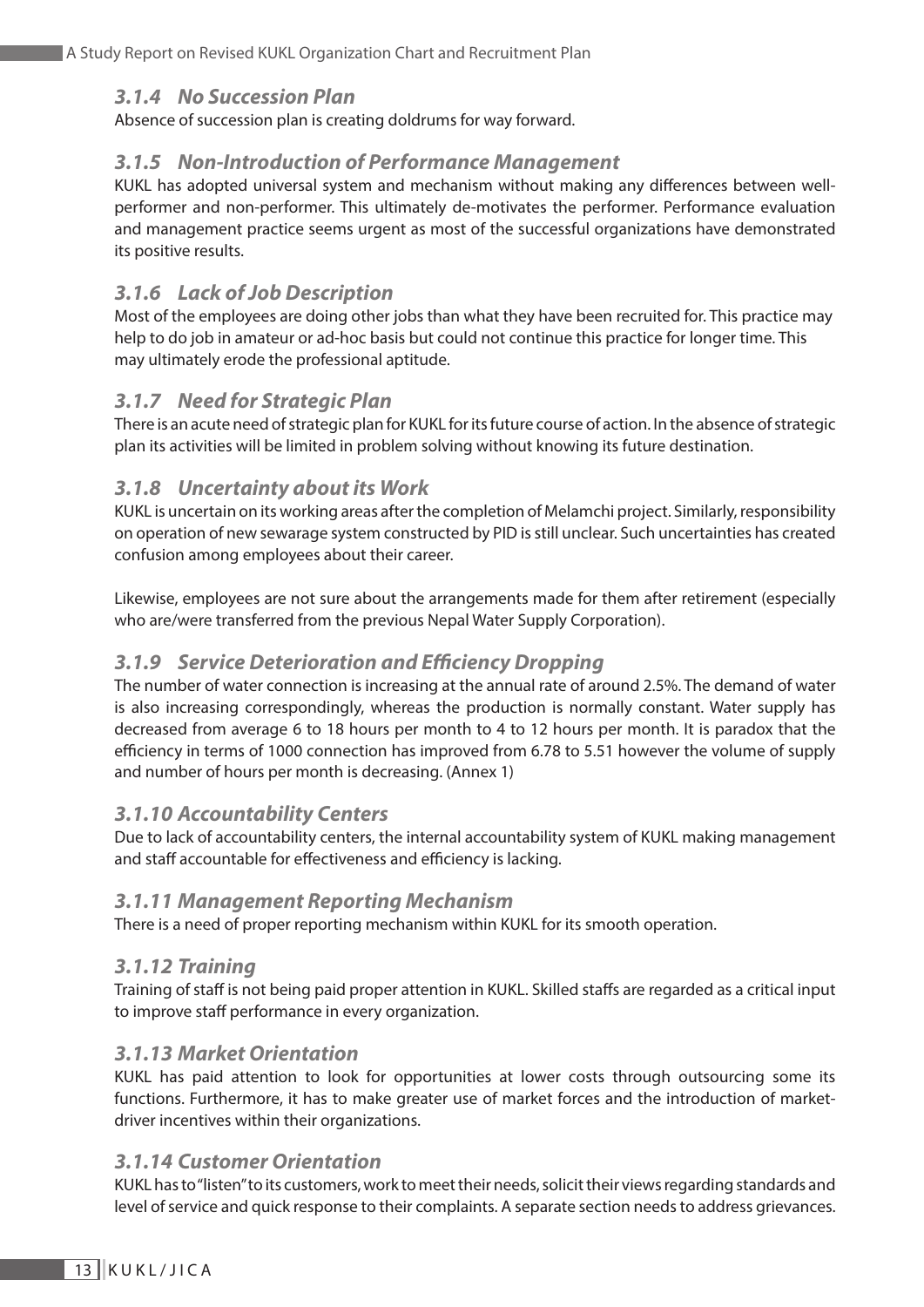#### *3.1.15 Information to Customers*

KUKL should inform its customers about service changes or interruptions. It has to use several communcation means to make their customers aware of service changes or interruption.

### **3.2 Critical Role Analysis**

As a part of organization structure there exist a role to perform functions that ultimately contributes to the provision of organization's products or services. Not all roles are of equal value, so it follows that the people are also not of equal value in terms of their contribution to organizational outcomes.

Core activities are the essential for defining activities of an organization. If the organization outsources those activities, it would be creating a competitor or dissolving itself.

If critical but non-core activities are not performed exceptionally well it will place an organization at a competitive disadvantage. There are many examples of companies' failing to manage their logistics adequately leading to product shortages and loss of market shares. Logistics are critical but non-core activity for a producer, but it is a core activity for a transportation company.

Non-core, non-critical activities supply does not provide competitive advantage. Although they are important but if performed poorly, they are less likely to harm an organization in the short term. Examples include cleaning, catering and security etc.

Critical role is based on analyzing roles according to two dimensions of skills: 1) skill values and (2) skill uniqueness. Critical roles are defined as having skills value (i.e. impact on business outcomes) and higher skills uniqueness.

Valuable skills may minimize costs, increase revenue, contribute to innovation, or enhance internal efficiency of the organization. It may comprise of various key value drivers. Unique skills are organization specific and hard to replace. These skills need to be nurtured over time, given that they are not developed and acquired overnight.

Various roles within an organization can be analyzed and classified according to four possible employment roles.

Critical – high skills value and high skills uniqueness Professionals, Skilled or Semi-skilled - High skills vale and low skills uniqueness Doers - Low skills value and low skills uniqueness Specialist - Low skills value and high skills uniqueness

# **3.3 Service Level Indicators of Urban Water and Sanitation Organization**

- *3.3.1 Water Supply*
	- Coverage of Water Supply Connections,
	- Per Capita Supply of Water,
	- Continuity of Water Supply,
	- Quality of Water Supplied,
	- Efficiency in Redressal of Customer Complaints,
	- Extent of Metering of Water Connections,
	- Extent of Non Revenue Water,
	- Cost-Recovery in Water Supply Services,
	- Efficiency in Collection of Water Supply Related Charges,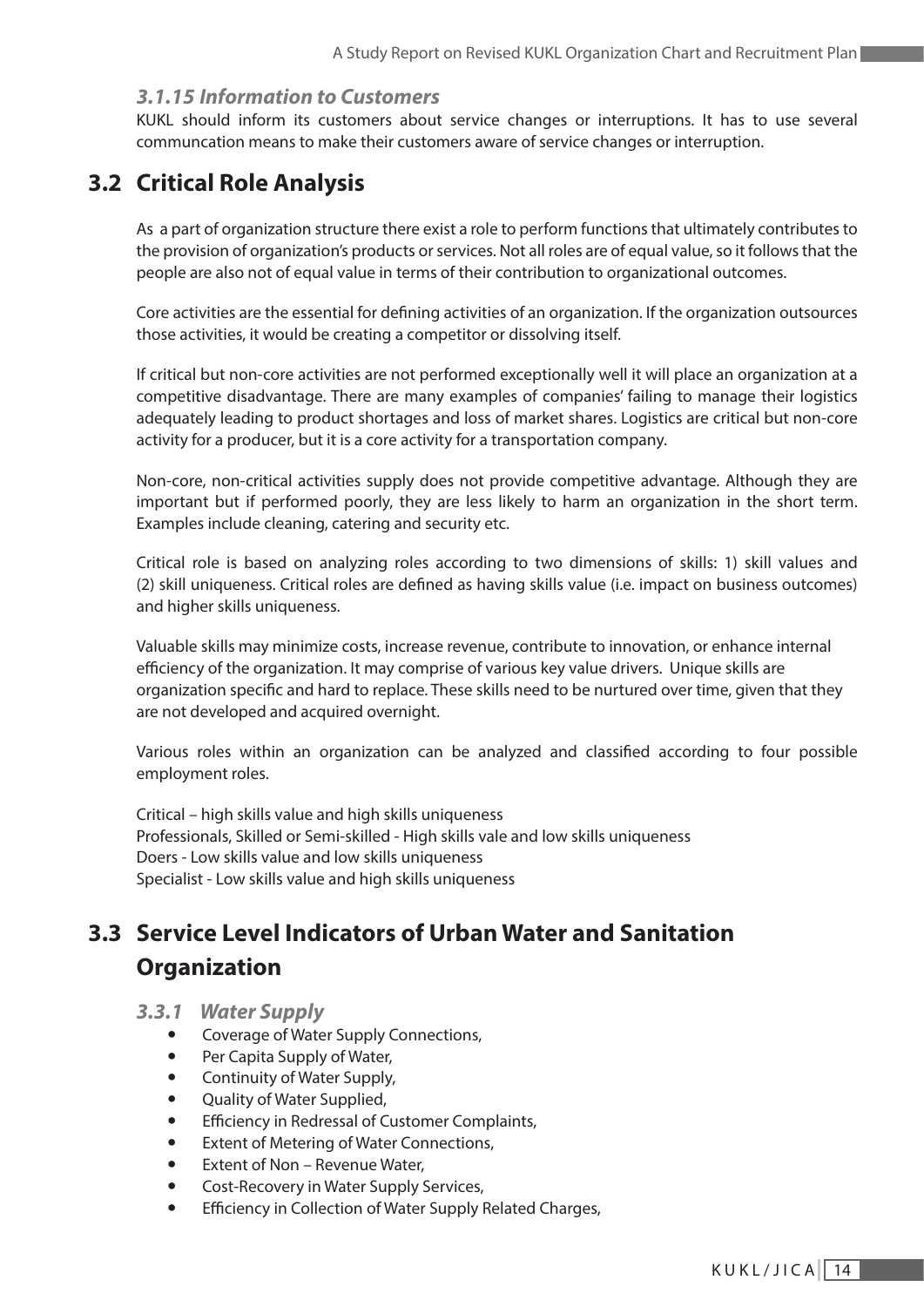- *3.3.2 Sewerage*
	- Coverage of Toilets,
	- Coverage of Sewage Network Services,
	- Collection Efficiency of Sewage Network,
	- Adequacy of Sewage Treatment Capacity,
	- Quality of Sewage Treatment,
	- Extent of Reuse and Recycling of Sewage,
	- Extent of Cost Recovery in Sewage Management,

All organization activities/functions are to be oriented to satisfy these indicators. All roles in these functions within organization do not contribute equally in achieving these indicators so as the skills and competence requirements are also different. These indicators help to identify which one is critical function/activity/role for the organization. This study focuses only upon the critical function/role of KUKL.

Following table presents the KUKL's broad functions are being categorized critical ones.

#### **Table 3 : Critical Functions of KUKL**

| <b>Functions</b>                      | <b>Nature of function</b> |  |  |  |
|---------------------------------------|---------------------------|--|--|--|
| <b>General Administration</b>         | Professional              |  |  |  |
| Human Resource Management             | Critical                  |  |  |  |
| Finance                               | Professional              |  |  |  |
| Legal                                 | Professional              |  |  |  |
| <b>Customer Relation</b>              | Critical                  |  |  |  |
| Sewerage                              | Critical                  |  |  |  |
| Production                            | Critical                  |  |  |  |
| <b>Water Supply</b>                   | Critical                  |  |  |  |
| Project development                   | Professional/Specialist   |  |  |  |
| Planning                              | Professional/Specialist   |  |  |  |
| ΙT                                    | Critical                  |  |  |  |
| Non-revenue                           | Critical                  |  |  |  |
| Water / Waste Water Quality Assurance | Critical                  |  |  |  |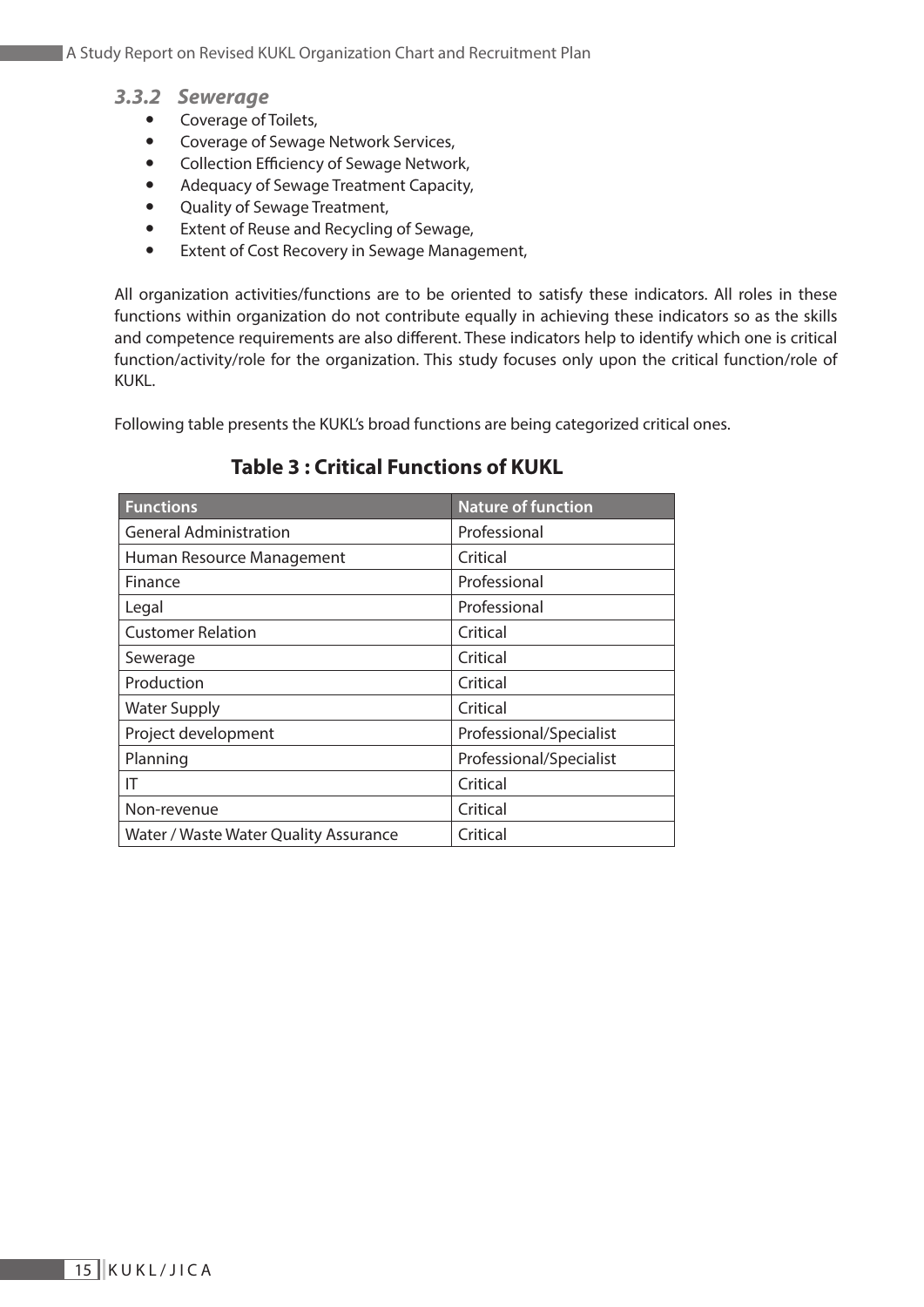# 4. POST–MELAMCHI SCENARIO

It is expected that the first phase of Melamchi project will be completed by 2018. It will supply 170 million liters of water per day. According to present provision, this water will be distributed within ring road of Kathmandu and the water demand of outer ring road will be supplied through existing resources. Until second phase of Melamchi, only 85 MLD will be treated by the treatment plant and it will not be enough to fulfill the demands of the people living within ring road. Some additional arrangements shall be made for them.

Construction of new water treatment plant and replacement of distribution network are in process. Replacement of 60% existing distribution network is expected to be completed by first phase. There will be two parallel systems. One will be a traditional which is not driven by new technology while other will be equipped with improved technology. Water for consumers within Kathmandu valley will be supplied by two simulatneous systems. One system developed for supplying Melamchi water and the other is the existing one. The existing sources will not be fully consumed by outer circle of ring road and needs to supply it inside ring road when there will be shortage of water. The skills required for human resource will also be different.

Post-Melamchi situation will change the use of existing facilities mostly water treatment plants, tube wells and its WTPs. If the existing sources will be used for local consumers or will be used upstream of existing reservoirs, the current water treatment plants will become redundant. There are 26 water treatment plants, most are smaller size attached to individual tube wells. It is easily predicted that the water supply only from the first phase of Melamchi will not be able cope with the demand of customers within ring road and if the rest of the demand is to be fulfilled through existing ground water source then the treatment plants having technology to treat the ground water as Mahankal Treatment Plant may need to continue for some years.

The new distribution system is designed in such a way that the water will be supplied from one point i.e. through pipe from the new service reservoirs. This will affect the operation of existing tube wells and attached WTPs. However their efficient operation is still required.

After the completion of PID assignment which is expected to be completed in two phases one is in 2020 and another in 2024. Four new plants are expected to be completed within this time period. PID has made an agreement with contractor to operate the treatment plants up to 10 years in Guheshowri and 5 years for other 3 plants. If these plants are handed over to KUKL, it needs to have adequate human resources. One for monitoring of present plants and another for its operation.

The scenario after the completion of Melamchi is presented briefly in the following table. It attempts to portray expected changes in different dimensions of drinking water and sewerage system within Kathmandu valley. The change is all about the volume of water that is expected to meet the demand. With the operation of new system, the unaccounted-for water is expected to decrease from 35-40% to 15 % by the end of second Phase of Melamchi. This will also help to increase the business volume. The technology used in water and waste water will be transformed from manual to automatic, so as most of the managerial works will also depend on e-management.

Since the old system will still be in place for certain period, until then both systems will be in simulatenous operation. This will have affect in human resource composition and its numbers. Household connection is increasing at a rate of 2.5% per year and is assumed to continue. Based on this assumption, the number of connections will increase from around 200 thousand to 240 thousand by 2022. Required number of human resources is calculated on the basis of a general norm i.e. per thousand connections. The international experience (Table 1) shows that as intensity of use of improved technology increases, the number of human resources per thousand connection decreases. It shows that the countries using automatic technology the number of human resources per thousand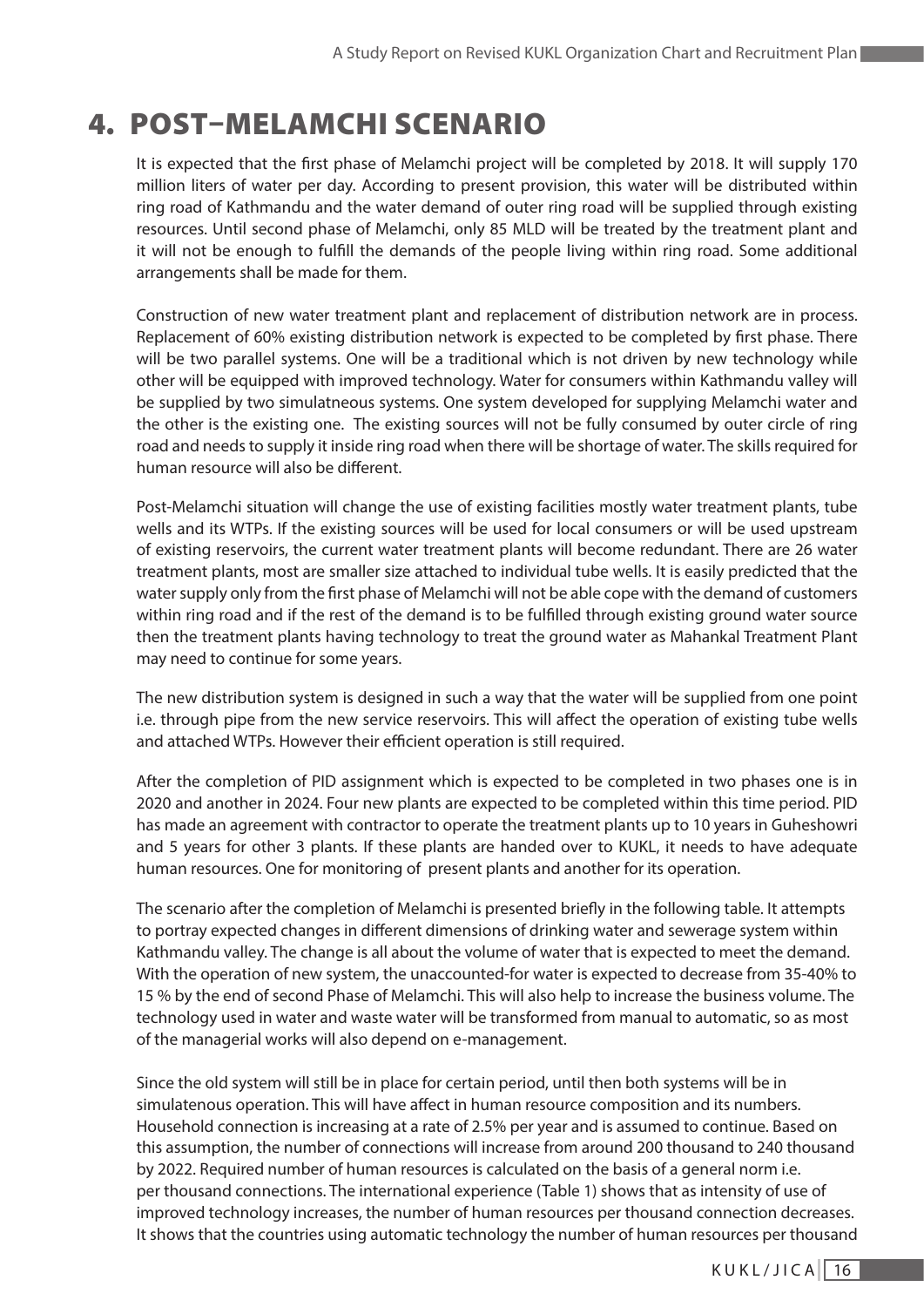connections goes up to 2.2 (Table 1). At present, the number of human resources per thousand connections in Nepal is around 6 (Annex 1) and can be assumed that this trend will continue till 2018. In a liberal manner it is estimated to be 3 per thousand connections in the case of Nepal when it will adopt advanced technology by 2024. In an average of 4.5 human resources per thousand connections is estimated. The number of connections in these periods has been considered as a basis to estimate the number of human resources requirements.

#### **Table 4 : Pre-and Post Melamchi Scenario**

(Based on discussion with concerned authorities)

| <b>Particulars</b>                                                 | At Present (2016)                                   | <b>After First phase of</b><br>Melamchi (2018       | <b>After Second Phase</b><br>(2024)            |  |
|--------------------------------------------------------------------|-----------------------------------------------------|-----------------------------------------------------|------------------------------------------------|--|
| Increase in volume of<br>water (MLD)                               | 119 in average                                      | $119+170=289$                                       | 289+340=629                                    |  |
| Unaccounted for water                                              | 35-40% (KUKL estimates)                             |                                                     | 15%                                            |  |
| <b>Demand MLD</b>                                                  | 375                                                 |                                                     |                                                |  |
| Technology                                                         | Manual                                              | SCADA within Ring road,<br>Manual in Rest of others | All in SCADA                                   |  |
| E-management                                                       | Some electronic base<br>such as Accounts<br>keeping | Most                                                | All                                            |  |
| <b>MIS</b>                                                         | Few                                                 | Most                                                | All                                            |  |
| Number of connections<br>(Increased at the rate of 199416)<br>2.5% |                                                     | 210000                                              | 240000                                         |  |
| Number of valves                                                   | 1100 (around)                                       | Inside Ring road-700<br>Outside 400                 | SCADA but some manual<br>work will be required |  |
| <b>Expected human</b><br>resources per 1000<br>connection          | 6                                                   | 4.5                                                 | 3                                              |  |
| Projection of no. of staff<br>requirement                          | 1200                                                | 945                                                 | 720                                            |  |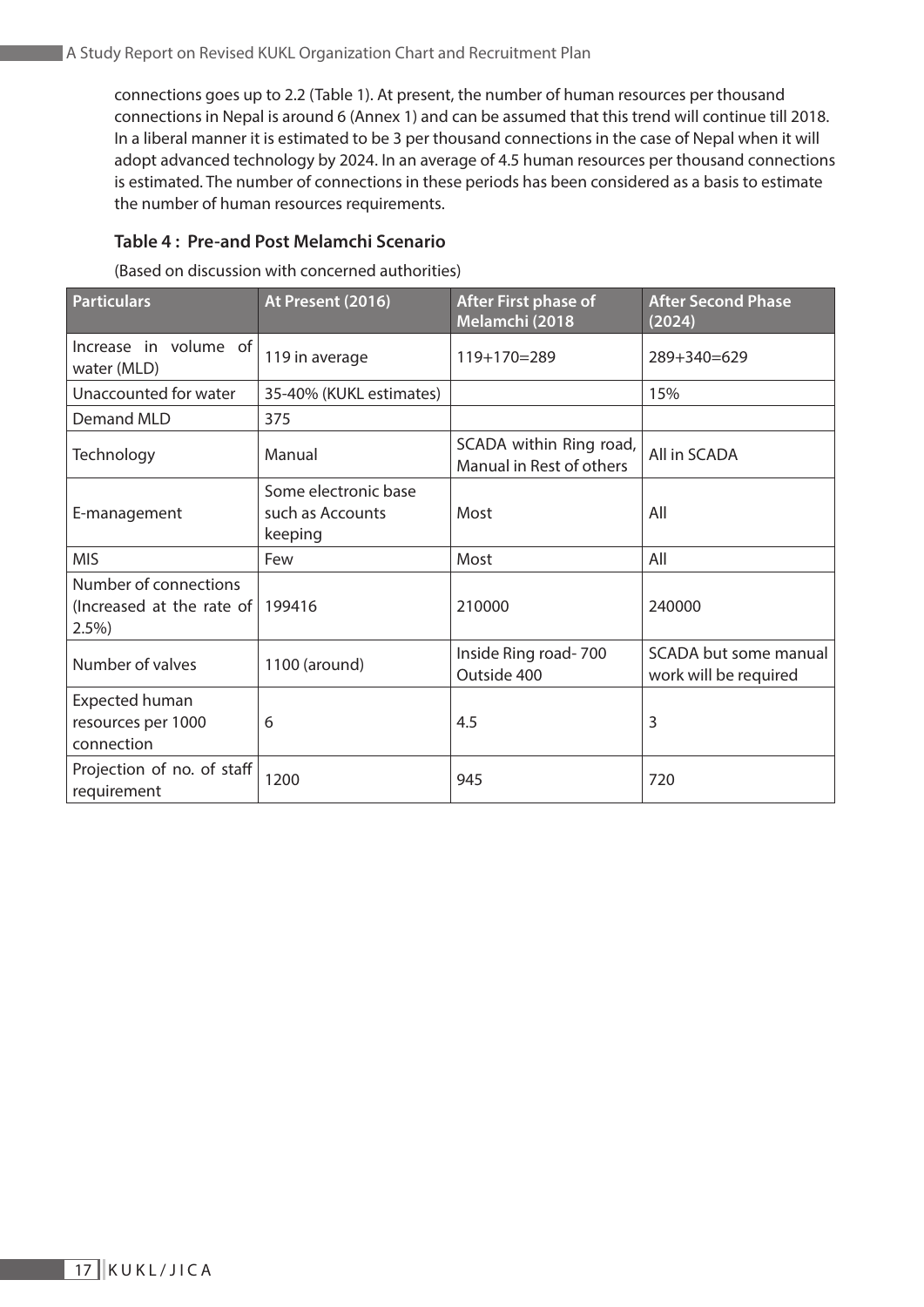# 5. PROPOSED ORGANIZATION STRUCTURE

The proposed organization structure is based upon following assumptions.

# **5.1 Critical Job and Core Functions Principles**

According to KUKL's Articles of Association, it has the objective to undertake and manage the water supply and sanitation system of the Kathmandu Valley which was previously operated by NWSC and to provide a quantitative, qualitative and reliable service to its customers at affordable price. Hence, activities concerning to regular supply of fair amount of quality water are core activities of KUKL. Based upon it, organization structure has been framed. Three major areas (1) Operation of water and wastewater (2) Planning and Support and (3) Administration and Finance have been identified for KUKL.

### **5.2 International Experiences**

In most of the urban drinking water and sanitation organizations irrespective of their nature and institutional forms separate water and sanitation as their core functions. In some cases production and distribution are within same department and in some separates it. Commercial management is also considered a core function. Planning and technical functions are in the same department. Finance and administration are divided as two in most of the organizations. These evidence shows that there are no consistencies in organization structure based on functionality. These organizations gives the notion that design of organization structure depends on its operational environment. It is difficult to design organization structure only on the basis functions. Hence, this study proposes hybrid organization structure.

# **5.3 Application of Hybrid Model**

A hybrid concept considering the service or product (water and sanitation) and functions (Engineering, Technical, Administration, Finance) has been applied in the proposed organization structure. It is because these services have distinct features and should have to be looked differently.

KUKL has three major areas (i) Operations (Water and Wastewater); (ii) Planning & Support; and (iii) Administration and Finance and on this basis the divisions of work and have been proposed. Production and distribution of water and wastewater management is under Operations Department. Planning and Support includes functions which provide technical backstopping and is watchdog of operation activities. Two departments namely (i) Electro-Mechanical and (ii) Planning and Research is suggested to look after the common elements of both water and sanitation sectors. Finance and Administration includes the administrative and financial support.

# **5.4 Possible Future Scope of Activities**

Some of the activities might be added in the existing one after completion of Melamchi project. if the production function is handed over to KUKL operation of headwork, tunnel and treatment plants becomes the major function. It is also considered in the proposed organization structure.

# **5.5 Addressing Existing Organizational Issues**

Those organizational issues as mentioned in Unit 3 such as conflict of interest, succession planning, etc. are also considered in the proposed organizational structure.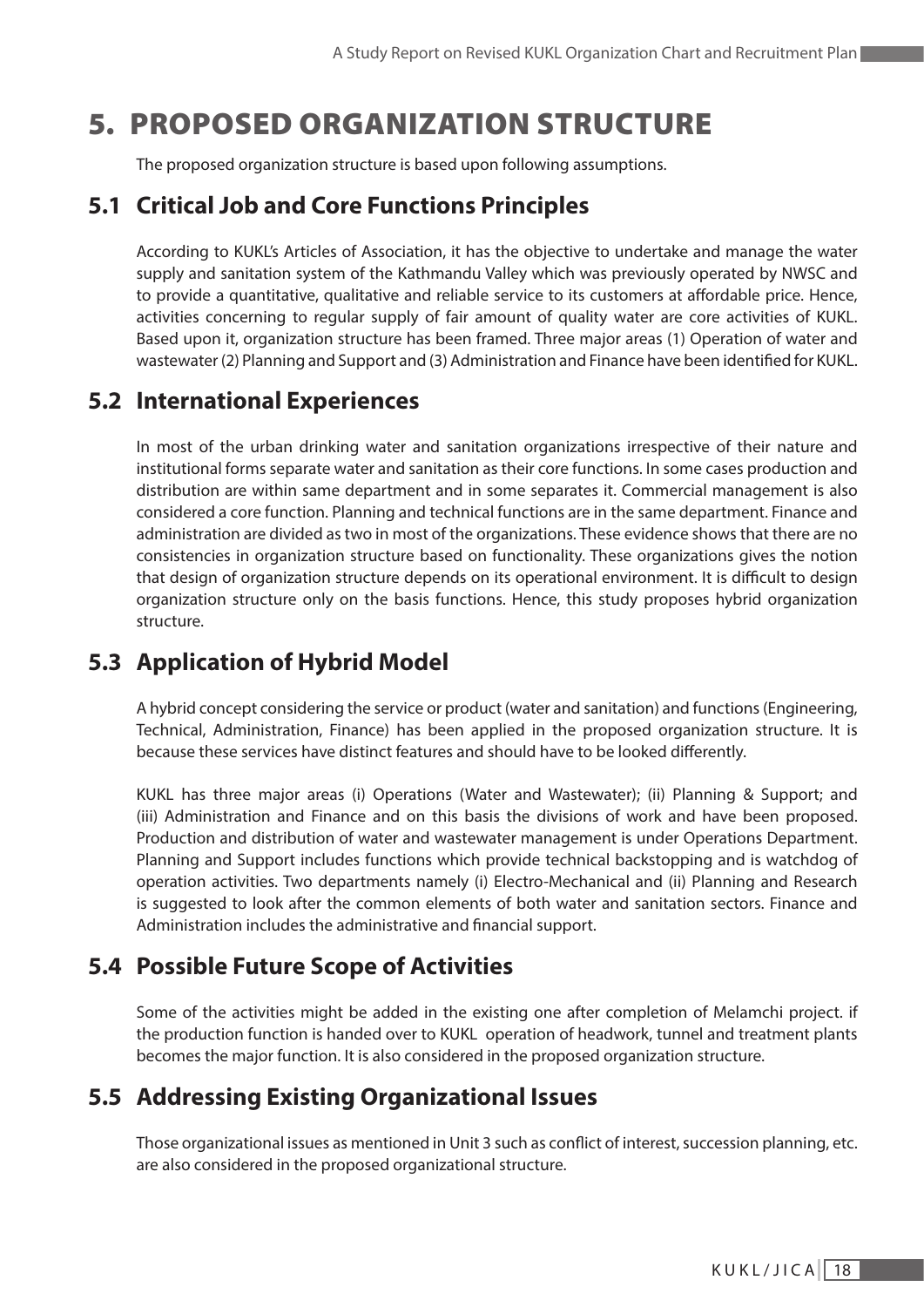### **5.6 Adopting Contemporary Corporate Organization Nomenclature**

Modern corporations are practicing different nomenclatures than what traditional organization used to follow. Traditional organization follows nomenclature on the basis of their assumed responsibilities. "Chief Executive Officer (CEO)" for executive head has replaced previously called term "General Manager". The CEO is the person who heads all functional departments of an organization. He/She is the chief decision maker for the organization and all departmental heads reports to him/her. Chief of concerned Department / Director / Deputy General Manager / Vice President are the departmental heads of functional units. "Head" may generally be assigned to a strategic unit (SU) such as Quality or Planning. Manager is mid / senior level professionals. They are in charge of handling sub-functional groups in a specific functional unit. They may have Assistant Managers reporting to them and are responsible for planning and executing organizational strategies in their scope.

### **5.7 Alternative Organization Structures**

Being a service delivering organization, KUKL needs to have a stronghold in center as well as in field levels. Its organization structure should manifest the competencies in both levels. There are various basis for designing organizational structures. KUKL can have organizational structure based on functional, products, services, geographical areas and customers. All these bases have their own implications.

Undoubtedly, the head or central office is assumed to play major roles in policy formulation, resource allocation, monitoring and control of the activities of different units. More than this the modern knowledge-intensive situation demands new responsibility for managing KUKL. It also need to build capability in this direction. Field offices shall focus on activities like coordination, supervision, avoid redundancy of works, and economizing the costs. On the basis of their interdependencies, some of the branches are proposed to be merged. In the proposed organization structure the two branches Chhetrapati and Kamaladi have been recommended to be merged. This can be extended in larger scale such as 3-4 major large service delivery areas (Eastern, Northern, Western and Southern) could be established with the support from centers. This is not considered in the proposed organization structure.

### **5.8 Managerial Approach**

The decision on 'transaction cost approach' in managing its activities has also implication upon designing organizational structure. It means dividing the activities in (i) supervision and monitoring; (ii) direct service delivery; (iii) collaboration with local bodies; and (iv)networking with other agencies. In the proposed structure, it is assumed that KUKL will mostly involve in direct service delivery and will outsource certain service area partially or fully.

### **5.9 Hierarchy in KUKL**

In the proposed organization structure, department will be headed by GM (Level 11), Divisions will be led by level 10 and Branch / Section / Center will be led by level 8 or 9. Units will be led by level 7.

The details of organization structure are as follows (See detail organization structure of department and division in Annex 4).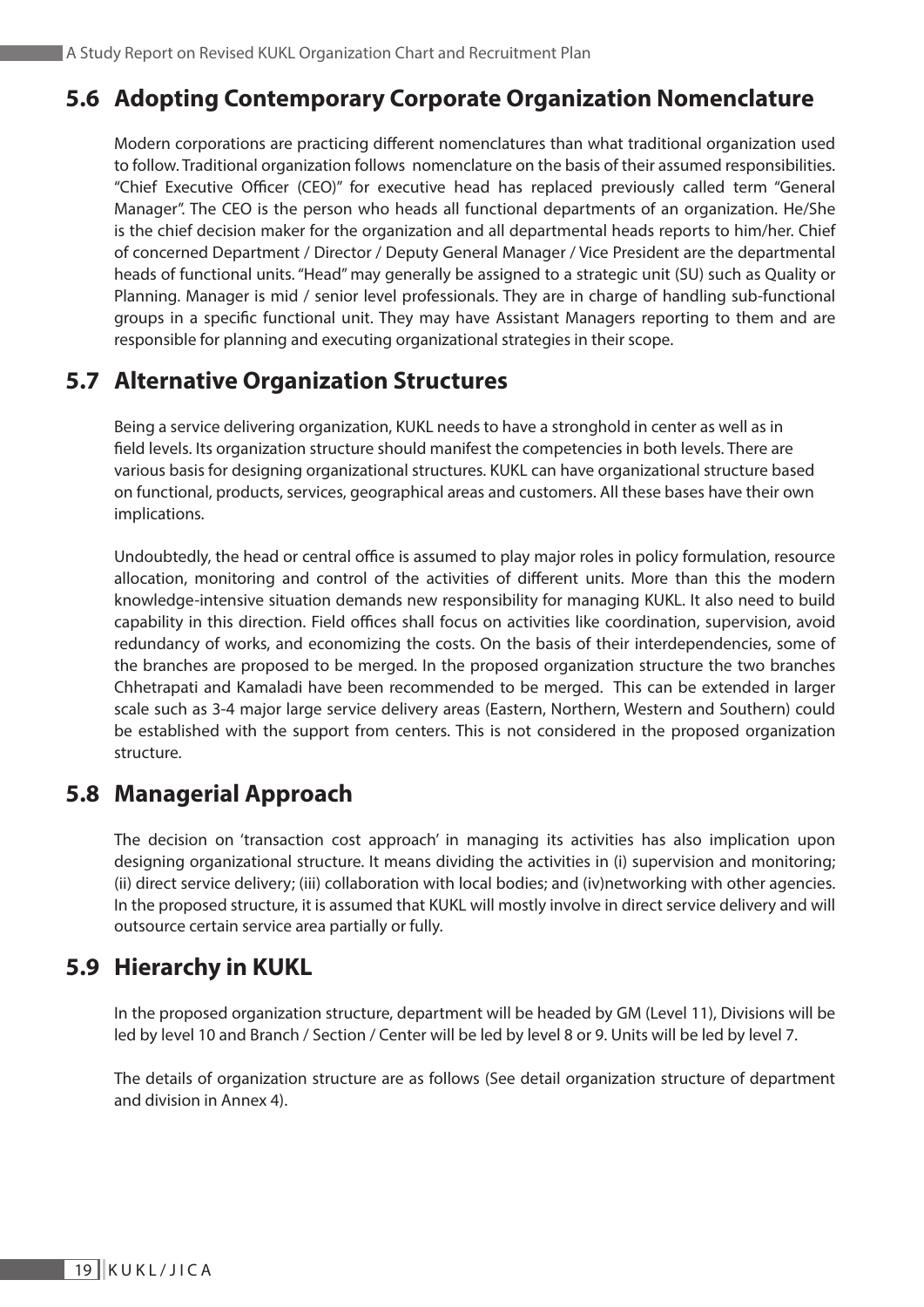# **5.10 Proposed Organization Chart**

The following chart exhibits the pictorial view of the proposed organization structure. The straight line denotes direct and dotted line exhibits the potential relationships. KUKL is headed by Board or directors and operational activities of KUKL handled by CEO supported by three departments namely administration and finance, planning and support and operations department which are headed by Chief of respected department or DGMs. Each department is supported by divisions. Administration and finance department is composed of Finance division and administration and human resources division. Planning and support department is supported by support division and planning & monitoring division. Operation department is supported by water operation division and waste water operation division. Under operation department a dotted line expresses that production division is proposed on the condition if KUKL receives responsibility of handling the pre-distribution activities of Melamchi water or in these two scenarios two different organizations structure will appear as presented in the charts below.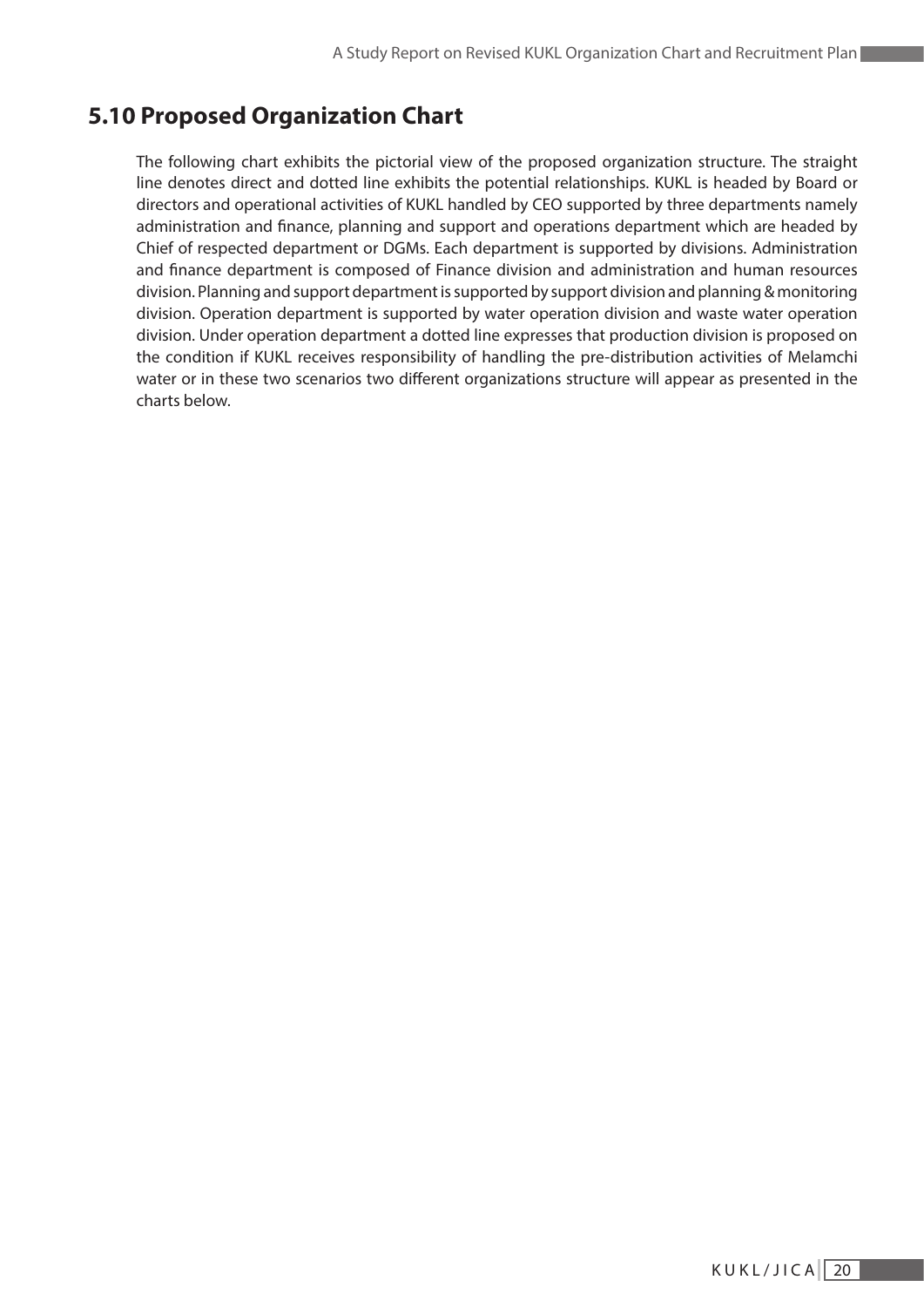

 $\boxed{21}$ KUKL/JICA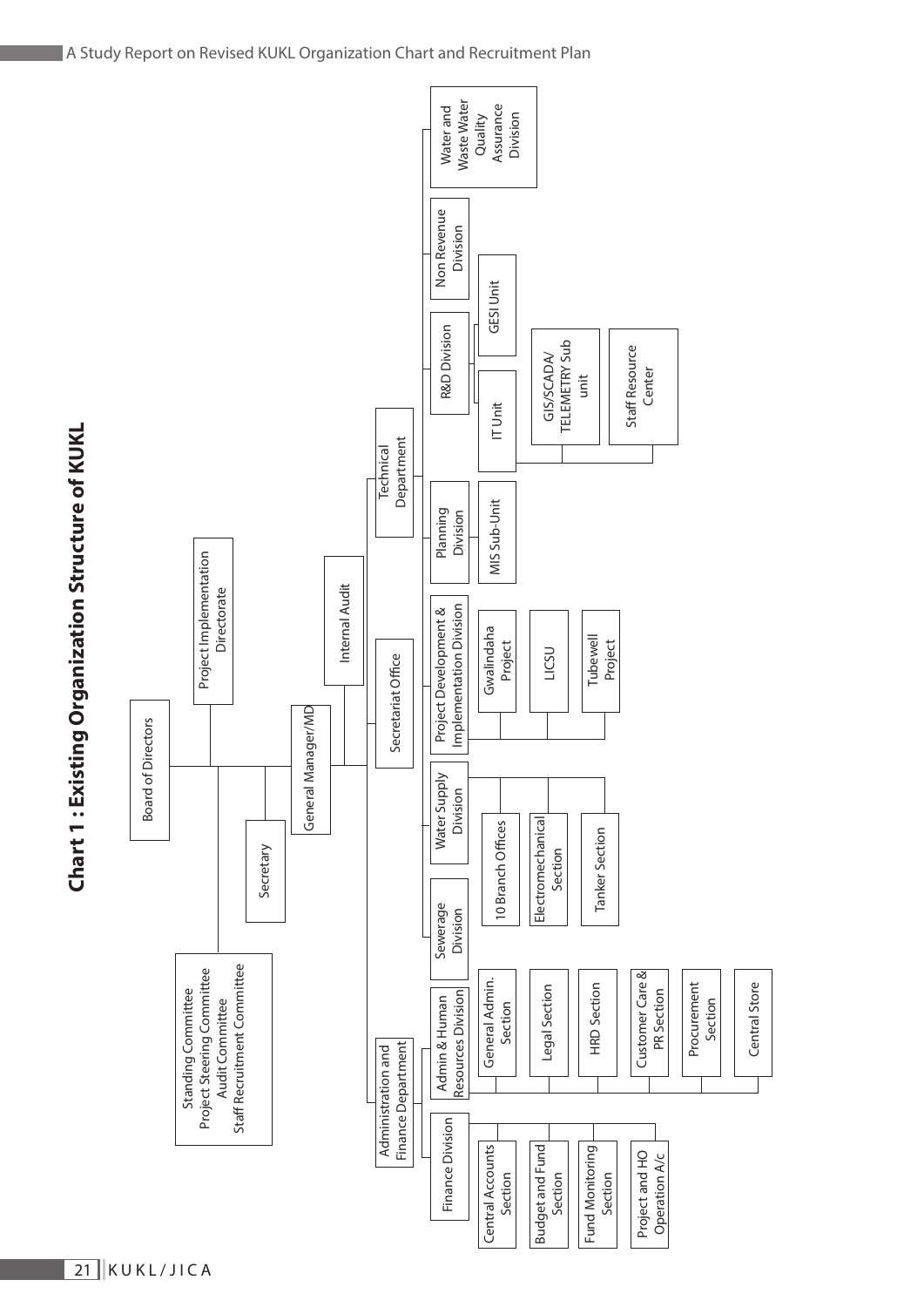

22  $KUKL/JICA$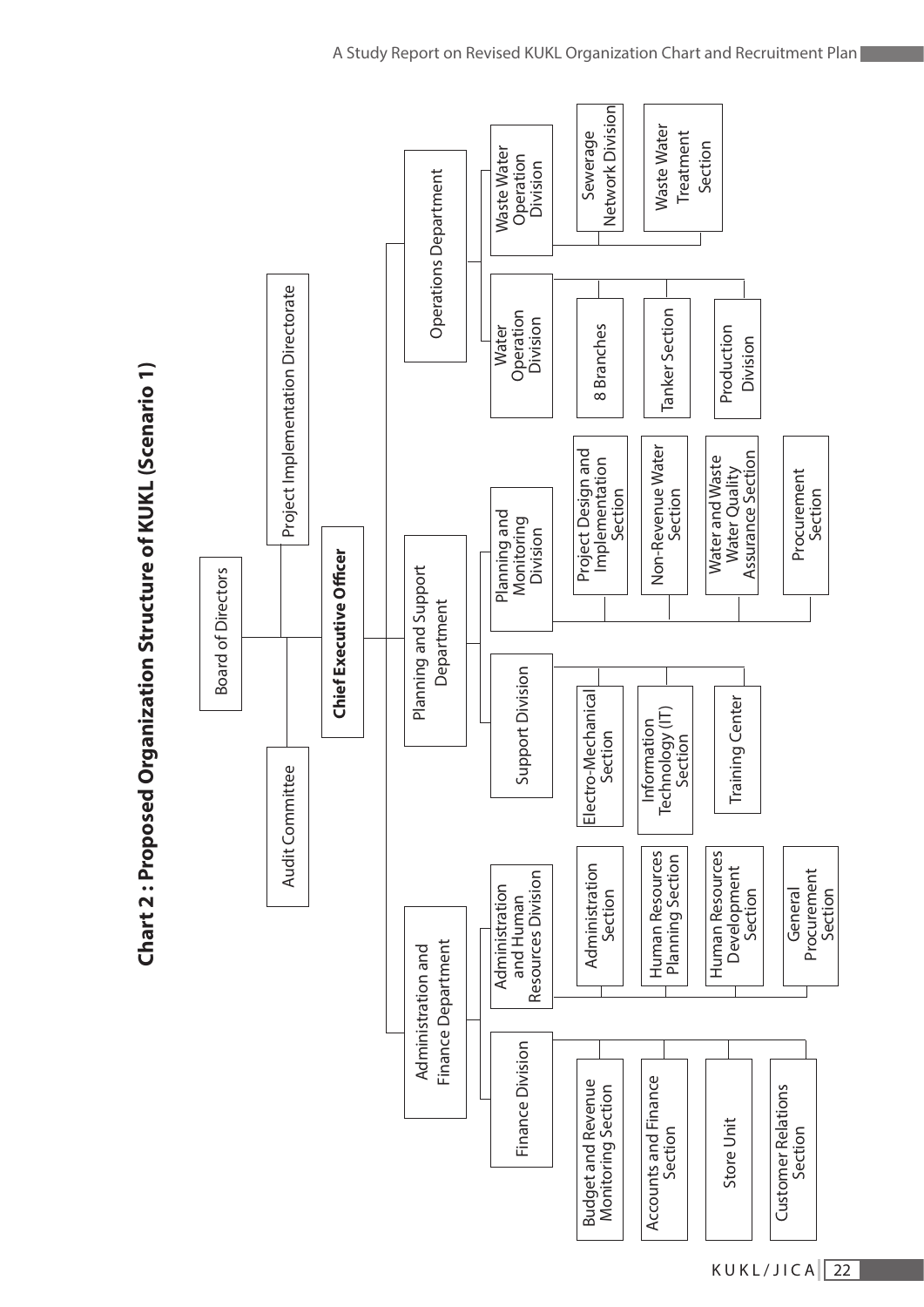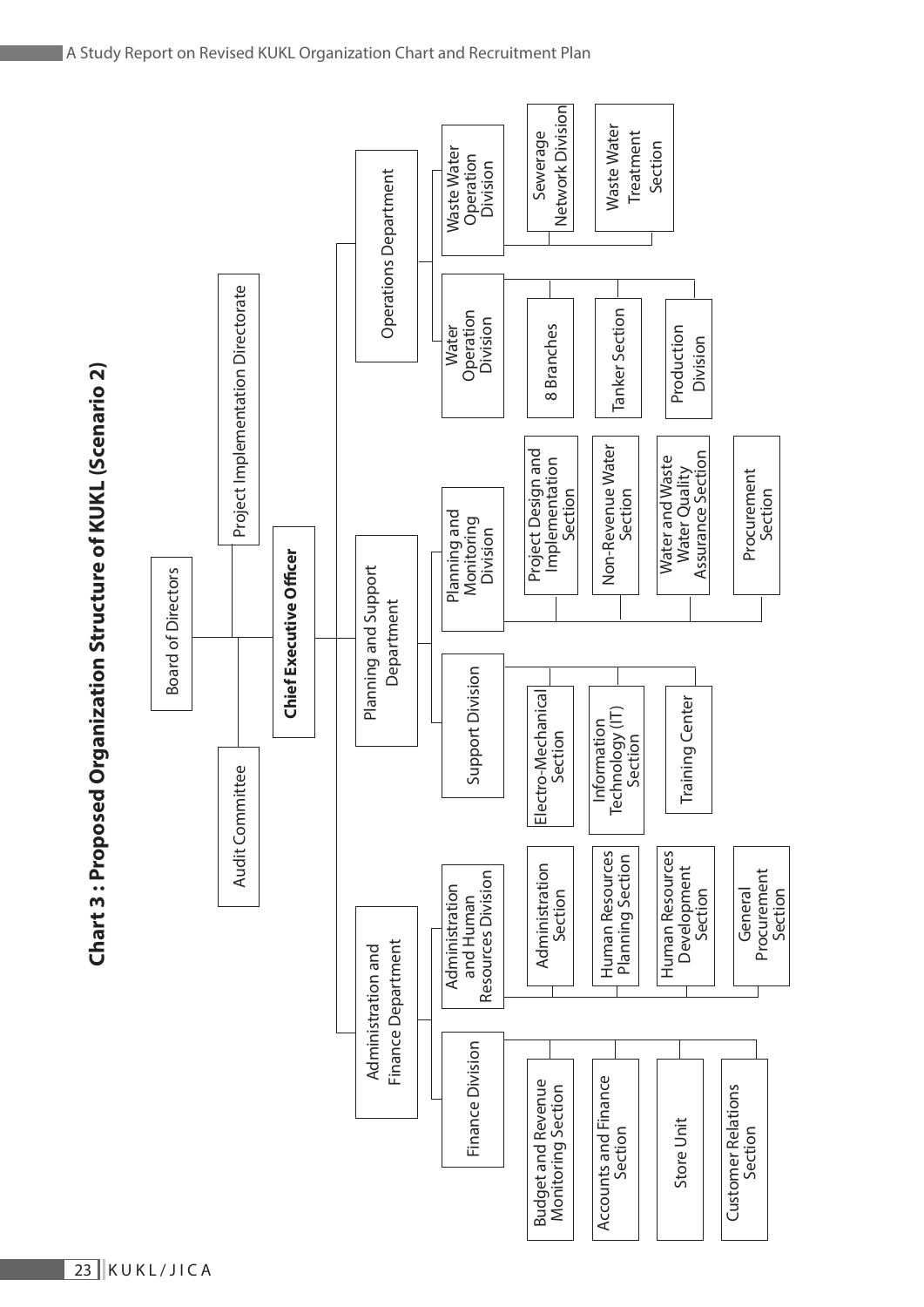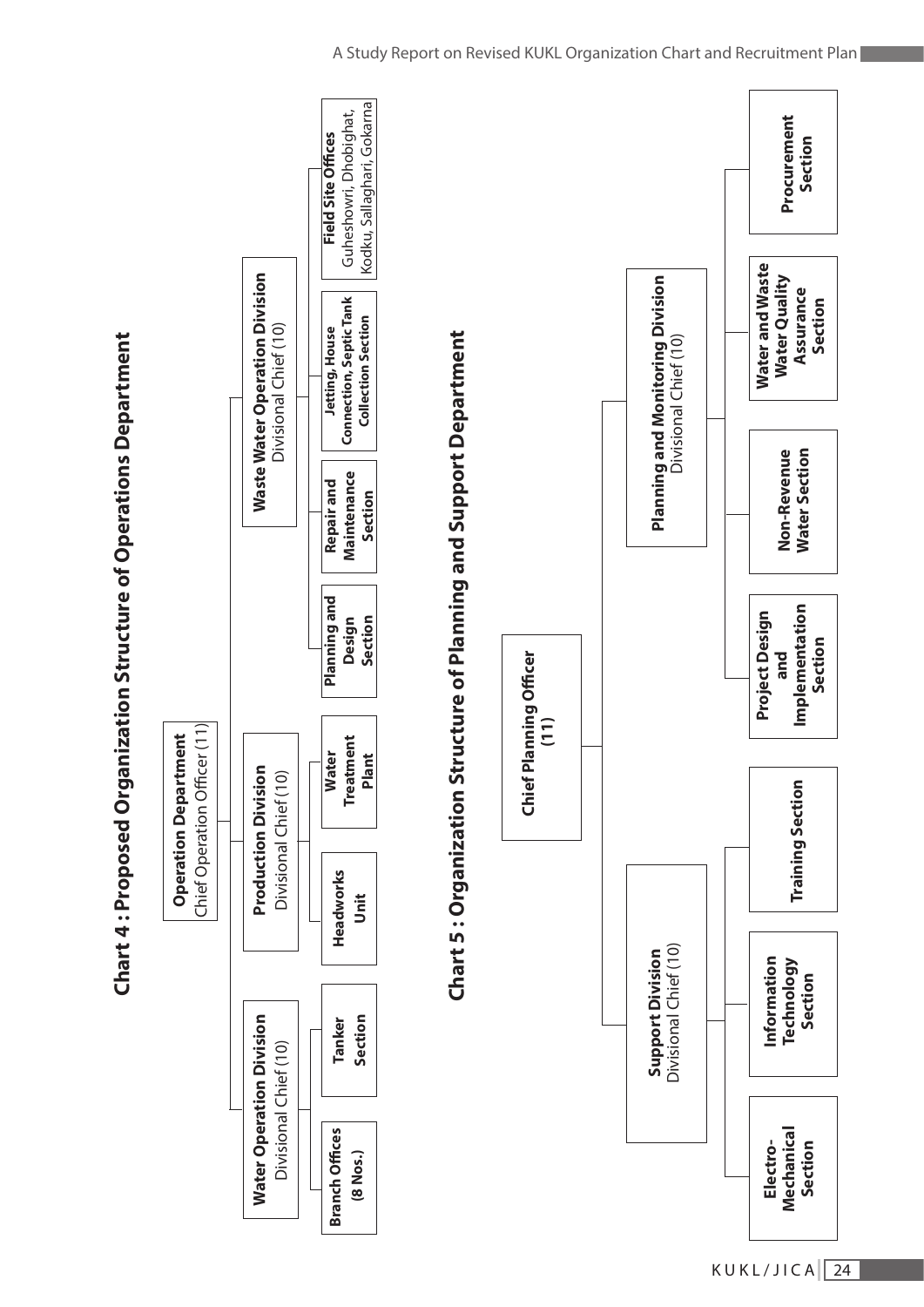| ı                                                       |
|---------------------------------------------------------|
| <b>A FAM A DA DA MEMA A</b><br>)<br> <br>               |
|                                                         |
|                                                         |
|                                                         |
| $\frac{1}{2}$                                           |
|                                                         |
| l                                                       |
| この211 プロホラ<br>֖֚֚֚֚֚֚֚֚֚֚֚֚֚֚֚֚֚֬֡֡֡֡֡֡֡֬֝֬֝֓֡֬֝֬֝֓֬֝֓֬ |
|                                                         |
|                                                         |
|                                                         |
|                                                         |
|                                                         |
|                                                         |
|                                                         |
| ֧֦֧֓֘֝֘֝֘֝׆<br>֧֢֢֚֚֚֞֬֘                                |
|                                                         |
|                                                         |
|                                                         |
|                                                         |
|                                                         |
|                                                         |
|                                                         |
|                                                         |
|                                                         |
|                                                         |
| ì                                                       |
|                                                         |
|                                                         |
|                                                         |
|                                                         |
|                                                         |
|                                                         |
|                                                         |
|                                                         |
|                                                         |
|                                                         |
|                                                         |
| <b>SASSES CHARGES</b>                                   |
|                                                         |
|                                                         |
|                                                         |
|                                                         |
|                                                         |
|                                                         |
| ١                                                       |
|                                                         |
|                                                         |
| )<br>.                                                  |
|                                                         |
|                                                         |
| $\overline{\phantom{a}}$                                |
|                                                         |

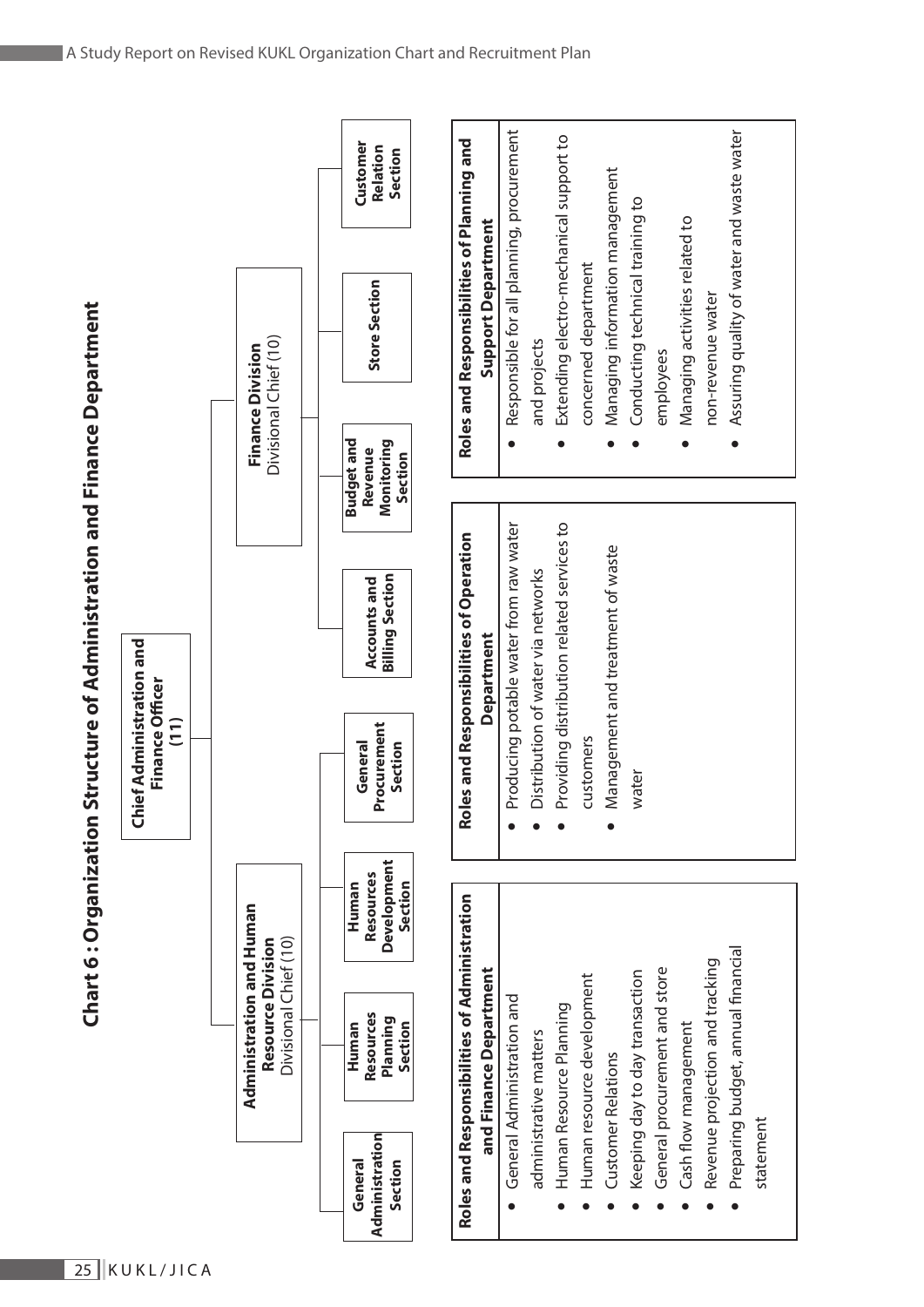# 6. HUMAN RESOURCES PROJECTION

Human resources projection identifies future human resources need of an organization to achieve its goals. It includes retention, absence management, flexibility, talent management strategy and succession planning.

Theoretically, there are four major methods for projecting human resources requirement for an organization. They are Need-based, utilization or demand-based, human resources to population ratios based, and the target-setting approach. In the need-based approach, the number and type of water and wastewater services to be delivered are estimated based on the water demand and wastewater volume. In the target-setting approach, the number and types of services are set by concerned authorities as specific targets. The utilization-based approach usually takes the current level of water and wastewater services utilization as appropriate to meet the needs and projects the future requirement. The common parameter found in the international experiences in the case of water and wastewater delivery organizations is the number of connections that are mostly resembled to need-based and utilization based approaches. This has been taken into consideration for projecting the human resources in KUKL.

## **6.1 Workload Analysis**

Workload analysis is a systematic method to determine the time, effort and resources required to carry out the organization's operations. It aims to identify the organization's actual need of human resources both in terms of quality and quantity. It also develop capacity of human resources to achieve goals and strategies that an organization wants to achieve.

KUKL consists of various type of employees who are broadly categorized into four. This categorization is based on nature of jobs in which they are involved and the skills required for it. Human resources can also be classified on their skills ability as highly skilled, skilled, semi-skilled and unskilled. Unskilled labor, when measured by education, refers to jobs that require a high school diploma only, or could even be filled by a high school dropout. Skilled labor requires additional particular skills or education. Professionals fall under the category of highly skilled workers, along with the degree these workers also should have special competence and supervisory abilities. Skilled employees are those who have capablity of working independently and efficiently. Semi-skilled employee is one who has sufficient knowledge of the particular trade to do the simple job with the help of simple tools and machines. Unskilled employees are those people who does not possess special training and whose work involves the performance of the simple duties which does not require independent judgment or past experience. Although familiarity with the occupational environment is necessary. peons, guards, watchmen, cleaners, sweepers, loaders, helpers, and gardners falls in unskilled category. Assistant operator, assistant electrician, gardener with technical skills, etc. falls under semi-skilled category

Tasks performed by organizational members can be categorized into: Structured, Semi-structured and Unstructured. A structured task is well defined and has clear and explicit goals. Such tasks can be accomplished by predefined procedures. An unstructured task is ill-defined, have ambiguous goals, vague procedures that can assure successful completion of the task. Workload analysis becomes linear when the task is structured and can apply it in universal manner. It becomes complex and unpredictable when tasks are unstructured. Similarly, KUKL's tasks can be categorized into structured, semi-structured and unstructured. Those tasks which have Standard Operating Procedures (SOP) are structured which workload analysis becomes easier.

The tasks performed mostly by semi-skilled category are mostly structured and workload of these groups can be estimated or assessed. For higher technical jobs, SOP can be prepared but it becomes difficult to calculate the workload.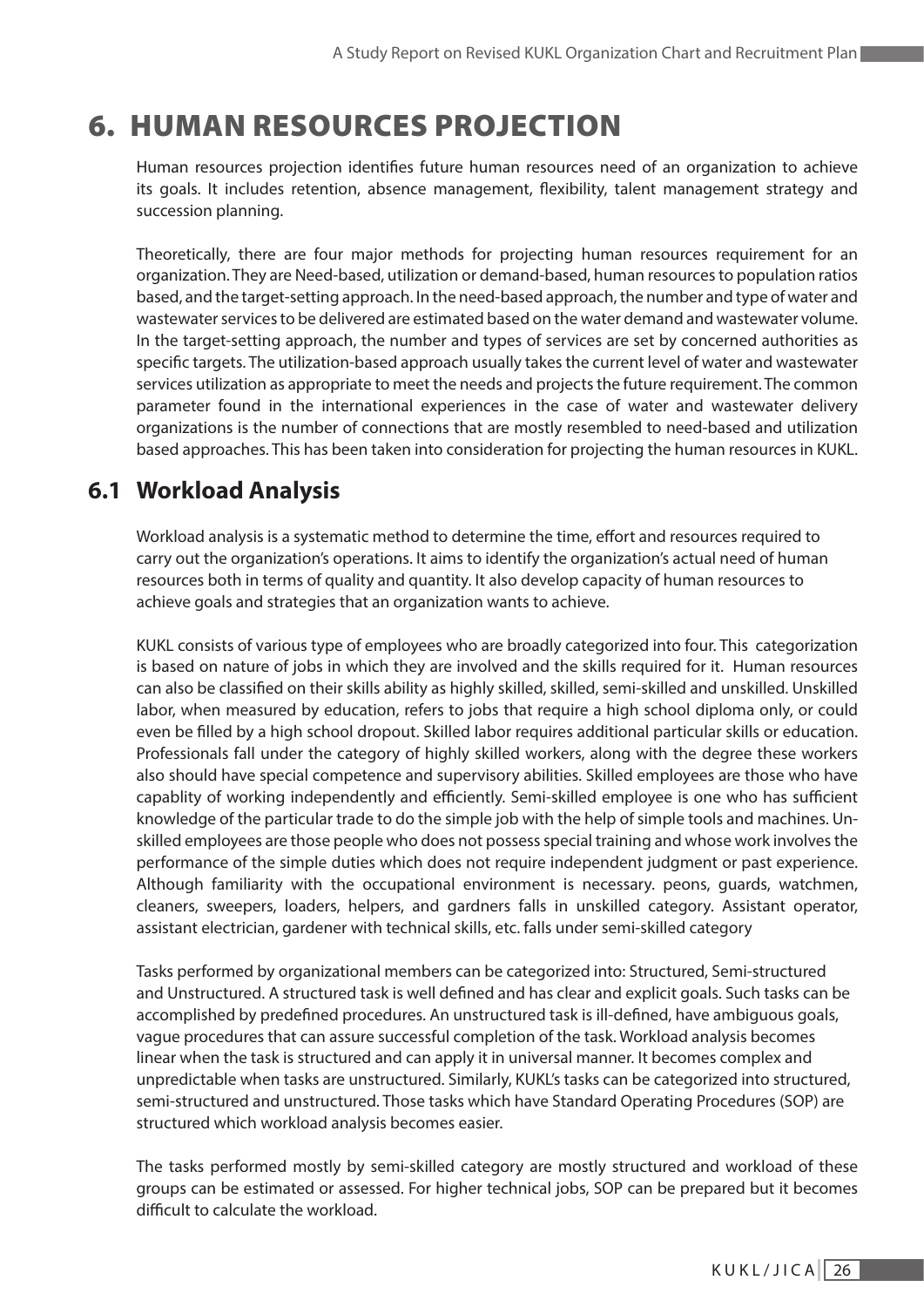## **6.2 Technology and Human Resources Projection**

Human resources projection is mostly influenced by use of modern techniques and information technology. These technologies will replace the work done by humans. Activities which are currently functioning actively becomes redundant with its introduction and new activities with new skills are required. In the case of KUKL, electronic ledger maintenance, payment of bills, monitoring of water supply, etc. may affect the number of junior staffs involved in accountancy jobs.

# **6.3 Composition of Human Resources and Human Resource Projection**

The composition of human resources differs according to organization. It also influences projection of the human resources. It is seen in some of the urban water and sanitation organizations that 30-35% are technical personnel related to water and sanitation, 30-35% are technical personnel not necessariy related to water and sanitation sector and remaining 30-35% are for finance and administration personnels. It is not considered in the present study.

## **6.4 Factors affecting for Human Resource Projection**

Human resource requirements are affected by factors of new public management techniques like outsourcing, partnership with other institutions, approaches for assets management, crises managment, strategic plans and future expansion activities. These techniques are practiced widely in international sphere and have produced satisfactory results. Adoption of corporate culture is recommended for KUKL in order to improve its efficiency.

KUKL can adopt these approaches fully or partially as an entry point in these activities as mentioned below:

| <b>Alternatives</b>                    | <b>Activities</b>                                                                     | <b>Impact upon Human Resource</b><br>Requirement                                                                      |
|----------------------------------------|---------------------------------------------------------------------------------------|-----------------------------------------------------------------------------------------------------------------------|
| Outsourcing                            | Meter reading, Repair and<br>Maintenance, Construction, and<br>Information technology | Less number of Human resources<br>in organization<br>(Variable costs will vary; long term<br>liabilities will reduce) |
| Partnership with Banks                 | <b>Bills collection</b>                                                               | (Easy to monitor)                                                                                                     |
| Partnership with local bodies          | NRW, Line men                                                                         | (Easy to monitor)                                                                                                     |
| Introduction of Computer and IT        | Accounting                                                                            | (Variable costs will vary; long term<br>liabilities will reduce)                                                      |
| Supervision, Monitoring,<br>Scheduling | Management of redundant but<br>strategic assets for crisis such as                    | reduce number of human<br>resources                                                                                   |
|                                        | well, water treatment plant,<br>reservoirs                                            | (Variable costs will reduce                                                                                           |

#### **Table 5 : Alternative Ways of Activities.**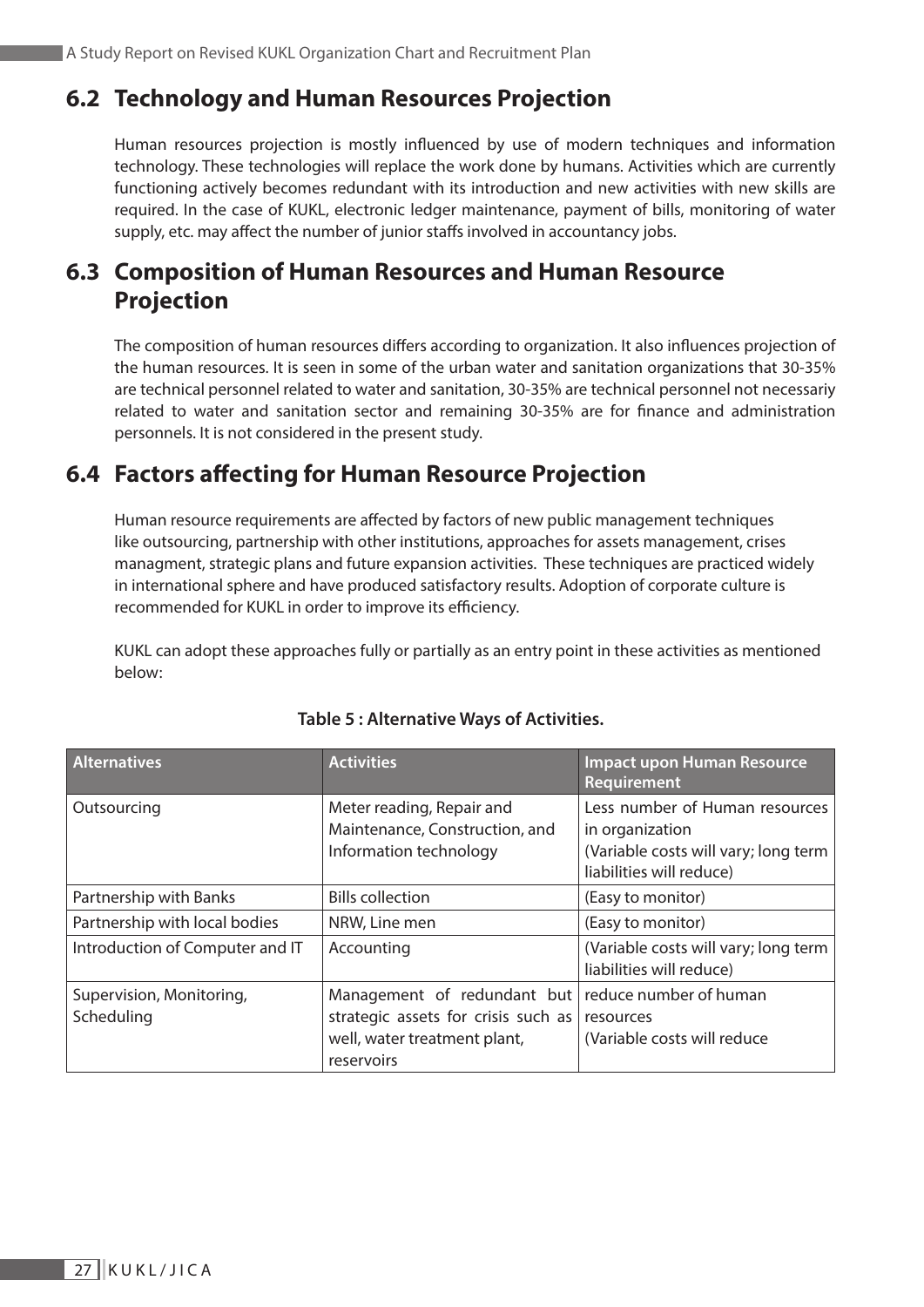# **6.5 Basis for Human Resources Projection for KUKL**

KUKL's activities are divided into two fronts: (i) Backstopping activities carried out in Head Office and supportive services and (ii) Frontline officers responsible for delivering the services to citizens. Activities in head office consists of formulating policies, rules and regulations, framing strategic direction, providing guidelines and direction to frontline offices, coordinating and linking with different stakeholders and agencies, monitoring the activities and other supportive activities. Supportive services provide supports for flawless delivery of standard of services. Backstopping and supportive services are mostly run by professionals, and specialized groups. Human resource requirements are estimated on this basis.

The front-line offices have to deal directly with customers hence the proposed human resource requirement in these offices are estimated based on clientele-focus assuming that delivery of services are their prime responsibility. In KUKL the number of connections, has been considered for estimating the number of human resource requirements. However there are several other factors affecting the operation of front line offices. The number of connections reported in Annual Report of 2072 B.S. has been taken into consideration for dividing the offices. The front-line offices have been divided into: Large, Medium and Moderate on the basis of number of connections. Large offices denote for those offices which has more than 40,000 connections; Medium office include those which have more than 20,000 and less than 40,000 connections and Moderate offices are those which deal with less than 20,000 connections.

| pes | <b>Branches</b>                                                                              |
|-----|----------------------------------------------------------------------------------------------|
|     | Maharajgunj [45894] (Merging Chettrapati Branch)<br>Lalitpur [40711]                         |
|     | Mahankalchaur [32119]<br>Baneshwor [32403] (Merging Kamaladi Branch)<br>Tripureshwor [20927] |
|     | Thimi [8487]<br>Bhaktapur [10792]<br>Kirtipur [8128]                                         |

#### **Table 6 : Categories of Branch Offices**

The number and type of staffs in existing branches are shown in Annex 3. It is assumed that the nature of work would be similar in these front tine offices, however the magnitude of problem and complexity do increases as per the number of customers, hence more number of officers are being placed in large offices. For clerical works, such as collection, account keeping and record keeping and maintenance, it is assumed that the use of computer which has already been started and will improve in coming days. The number of human resources requirement will be reduced significantly. With respect to field level direct service delivery position or point, an estimated time for serving a customer has been taken into consideration.

#### *6.5.1 Direct Customer Service Delivery Work Load Analysis*

The most direct customer service delivery points are meter readers. Instead of reading the meter monthly, KUKL can introduce intermitent meter reading based on customer classification. One there will be regularity in water supply, work load of valve operators will be significantly reduced .

Similarly, while determining the number of valve operators, it is assumed that one valve operator can manage 6 valves on an average day. On this assumption 180 valve operators are needed to operate 1100 valves within Kathmandu Valley. It means the number of valve operators will not exceed 180. In case of span of control of Senior Meter Reader and Junior Meter 1:6 have been proposed.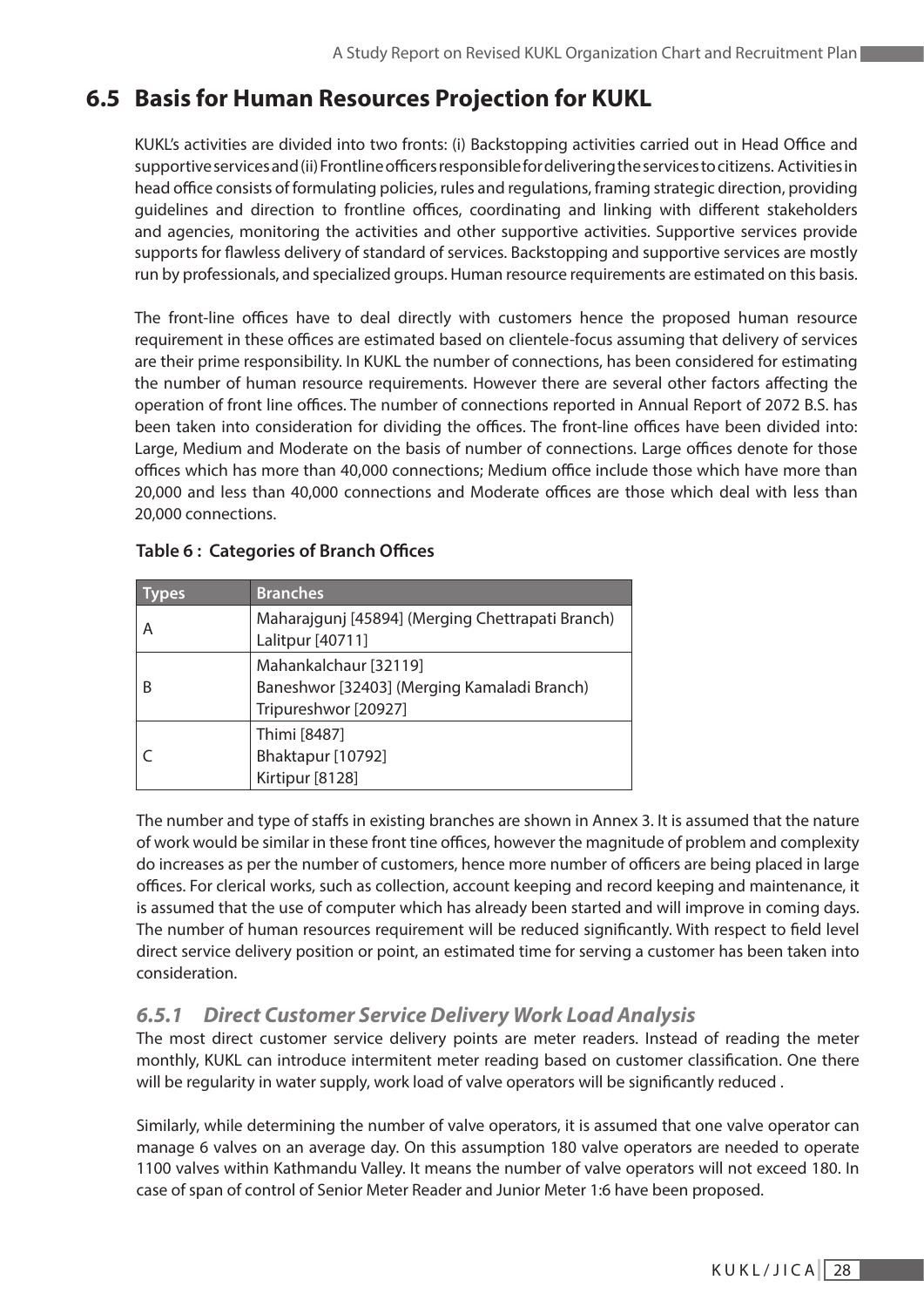#### *6.5.2 Meter Reader*

It can roughly be estimated that a meter reader usually spends 5 minutes on an average in meter reading activity per connection. In flexible way, it can be estimated that there are 24 working days in a month and 6.30 hours (390 minutes) per day, the total time available in a month will be 7680 minutes which can be said appropriate for 2500 clients. It can be estimated that there is a need 80 meter readers in the present context (it is around 200,000 connections as per Annual Report 2072 (2015/16).

| <b>Branch Offices</b> | <b>Number of connections</b> | <b>Number of Meter Reader</b> |
|-----------------------|------------------------------|-------------------------------|
| Maharajgunj           | 45849                        | 18                            |
| <b>Mahankal Chour</b> | 32119                        | 13                            |
| Lalitpur              | 40711                        | 16                            |
| Baneshwor             | 32403                        | 13                            |
| Tripureshwor          | 20927                        | 8                             |
| Thimi                 | 8487                         | 3                             |
| Kirtipur              | 8128                         | 3                             |
| Bhaktapur             | 10792                        | 4                             |
| <b>Total</b>          |                              | 78                            |

#### **Table 7 : Projection of Meter Readers**

*6.5.3 Provision of Water Treatment Engineers and Assistant Plant Operator* Water Treatment Engineers are being placed to those Branch Offices where there are Large WTP.

Provision of Assistant Plant Operator is proposed for those offices where there are small water treatment plants.

| <b>Branch Offices</b> | <b>Small WTP</b> | <b>Large WTP</b> |
|-----------------------|------------------|------------------|
| Maharajgunj           | 3+1 Chettrapati) |                  |
| Mahankal Chour        | 2                | 2                |
| Lalitpur              | 3                |                  |
| Baneshwor             | $\overline{2}$   |                  |
| Tripureshwor          | 5                |                  |
| Thimi                 |                  |                  |
| Bhaktapur             |                  |                  |
| <b>Total</b>          | 18               |                  |

#### **Table 8 : Projection of Plant Operator and Assistant Plant Operator**

#### *6.5.4 Provision of Pump Operator and Assistant Pump Operator*

The number of Pump Operator has been calculated on the basis that one pump operator handles 2 pumping stations. The number of Assistant Pump Operator has been calculated on the basis of 1:1 for small tube wells.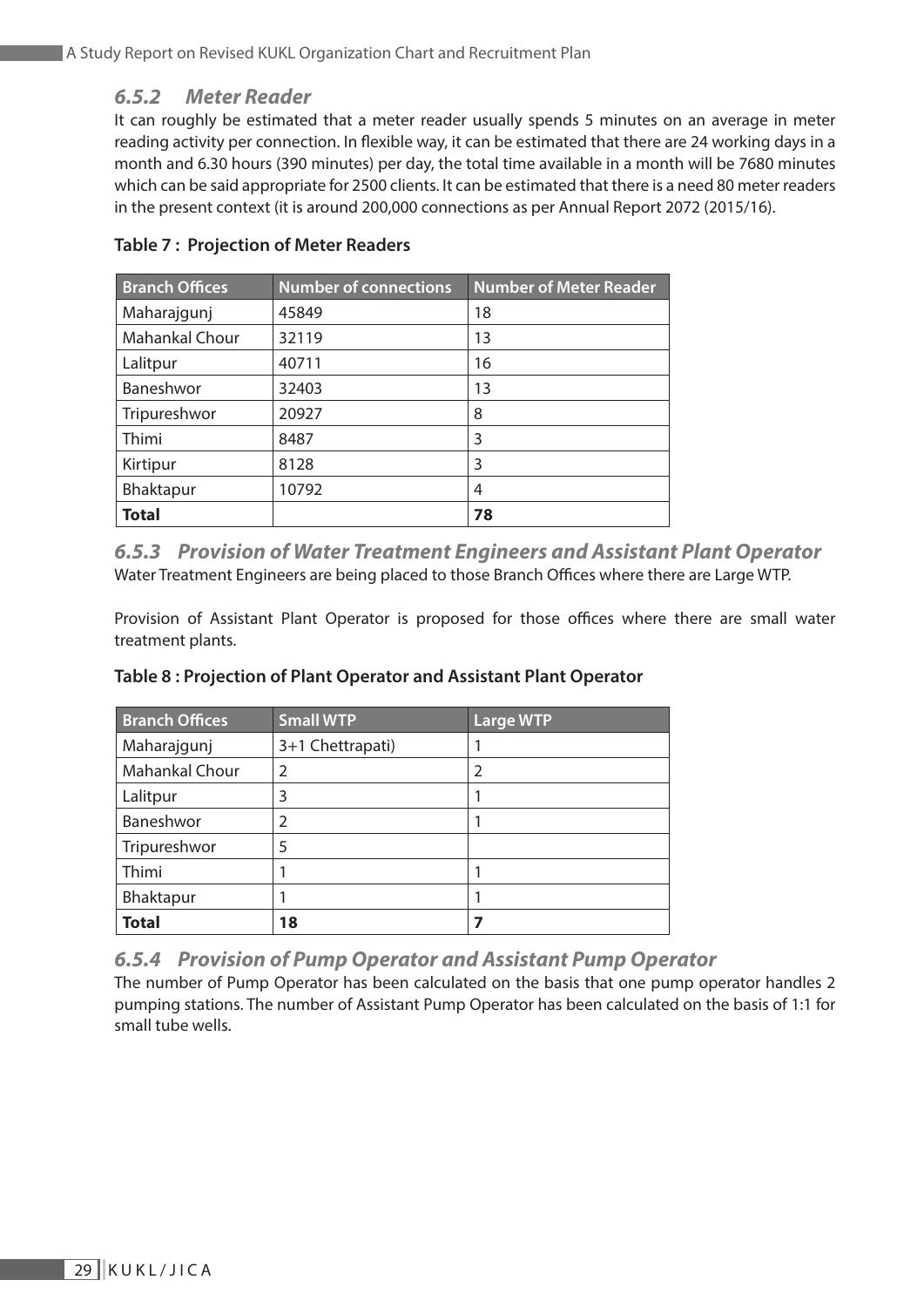| <b>Branch Offices</b> | <b>Pumping</b><br><b>Stations</b> | Pump<br>operator | <b>Tube well</b> | <b>Assistant Pump</b><br><b>Operator</b> |
|-----------------------|-----------------------------------|------------------|------------------|------------------------------------------|
| Maharajgunj           | 4                                 | $\overline{2}$   | 16+Chettrapati 3 | 19                                       |
| <b>Mahankal Chour</b> | 6                                 | 3                | 10               | 10                                       |
| Lalitpur              | 8                                 | 4                | 7                | 7                                        |
| Baneshwor             | $\overline{2}$                    |                  | 5                | 5                                        |
| Tripureshwor          | 5                                 | 3                | 5                | 5                                        |
| Thimi                 | 2                                 |                  | 8                | 8                                        |
| Kirtipur              | 2                                 |                  |                  |                                          |
| Bhaktapur             |                                   |                  | 4                | 4                                        |
| <b>Total</b>          | 29                                | 15               | 59               | 59                                       |

#### **Table 9 : Projection of Pump Operator and Assistant Pump Operator**

There are 35 surface sources and 83 ground water sources having pump operators. It is assumed that after the operation of Melamchi water, all these tubes well need not to be operated. Some of these wells will be closed or abandoned and some will be kept for emergencies. To manage such wells during emergencies, scheduled monitoring and maintenance could be introduced which will help to reduce the human resource requirements.

# **6.6 Administrative and Financial workload estimation**

The ratio of Senior Assistant to Administrative Assistant to Administrative Assistant and Senior Accountant to Assistant Accountant is proposed as follows on the assumption that e-filing and e-accounting system will be introduced by KUKL very shortly.

| <b>Positions</b>                                                                                  | Large     | <b>Medium</b> | <b>Moderate</b> | Assumption of introducing e-fil-<br>ing and e-accounting                                                                    |
|---------------------------------------------------------------------------------------------------|-----------|---------------|-----------------|-----------------------------------------------------------------------------------------------------------------------------|
| Senior Administrative Assistant:<br>Administrative Assistant:<br>Junior Administrative Assistant: | 1:1.5:1.5 | 1:2:1.5       | 1:1.5:1.5       | Introduction of e-filing and related<br>technique will reduce the<br>supportive staff                                       |
| Senior Accounts Assistant:<br><b>Assistant Accountant:</b>                                        | 1:1       | 1:1           | 1:0.5           | Introduction of Computerized Ac-<br>counts Keeping and related tech-<br>nique will reduce the need of sup-<br>portive staff |

#### **Table 10 : Administrative and Financial Workload**

#### *6.6.1 Assumptions regarding working atmosphere*

KUKL is in transition at present. It is expected that water supply from Melamchi will start by 2018. Many infrastructure and technological system are under-construction, till then it has to operate the old and tradition system. The present system is mostly manual, hence it has to continue the involvement of human involvements. In this juncture, it has to retain the human resources suitable for manual works and plan to recruit new human resources who capable for handling the improvised system. In this situation, the number of human resource requirement increases. The manual work is mostly related to service delivery rounds in lower echelon mostly level 1staffs, the number of human resources required for this level goes up sharply.

The present projection of human resource requirement for KUKL covers for extended period up to 2024. The number of office assistant could be flexible on the nature and number of offices, branches and units.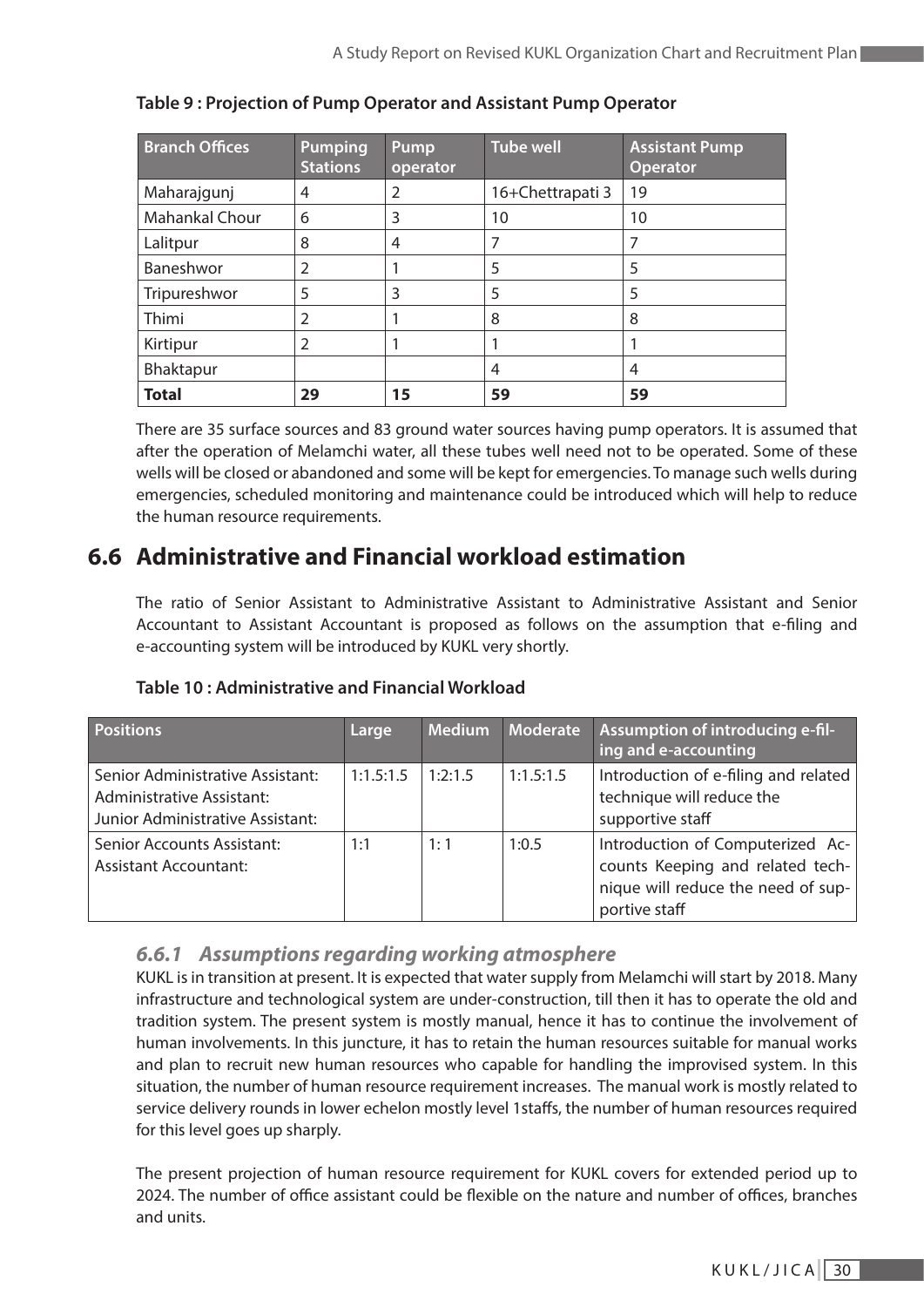#### *6.6.2 Managerial Approach for right-sizing the human resources*

With respect to these customer-based services, the number of human resources vary. Jobs related to customer services could be outsourced. The experience shows that by introducing performance based incentives, the efficiency of employees have doubled. If the customer services are outsourced then the numbers of meter readers can be limited to 90. Likewise, the number of senior meter reader will also be reduced. This is assumed in the estimation of human resource requirement that KUKL will introduce Performance –based incentive system in meter reading activities. This could be applied for valve operator if the schedule of water supply is appropriately managed. The efficiency could improve by 50% and also shows that the number of valve operator in the present context would be 120.

## **6.7 Projection of Human Resource Requirement of KUKL**

On the basis of proposed organization structure and considering above mentioned factors, following table presents the projection of human resource requirements for KUKL (See in Annex 5 for details)

| <b>Position</b>                         | <b>Area</b>                       | Level          | Proposed |
|-----------------------------------------|-----------------------------------|----------------|----------|
| <b>CEO</b>                              |                                   |                | 1        |
| Chief/Senior Manager/DGM                |                                   | 11             | 3        |
| Manager                                 | <b>Tech</b>                       | 10             | 5        |
| Manager                                 | Administration                    | 10             | 3        |
| Deputy Manager (Tech/Civil/Quality)     | Tech                              | 9              | 13       |
| Deputy Manager                          | <b>Administration / Accounts</b>  | 9              | 4        |
| <b>Assistant Manager</b>                | Civil/EM/Quality                  | 8              | 15       |
| <b>Assistant Manager</b>                | Administration/Accounts           | 8              | 7        |
| Engineer                                | Tech/Civil/EM                     | $\overline{7}$ | 38       |
| Microbiologist                          | Tech                              | $\overline{7}$ | 1        |
| <b>Technical Officer</b>                | Tech/EM                           | $\overline{7}$ | 11       |
| <b>Water Treatment Engineer</b>         | Tech                              | $\overline{7}$ | 6        |
| Hydrologist                             | Tech                              | $\overline{7}$ | 1        |
| Sociologist                             | <b>Administration /Specialist</b> | $\overline{7}$ | 1        |
| Legal officer                           | <b>Administration /Specialist</b> | $\overline{7}$ | 1        |
| <b>Administration Officer</b>           | Administration                    | $\overline{7}$ | 13       |
| <b>Accounts Officer</b>                 | <b>Accounts</b>                   | $\overline{7}$ | 12       |
| Chemist                                 | Tech/ Quality                     | $\overline{7}$ | 1        |
| Computer officer                        | Tech                              | $\overline{7}$ |          |
| Assistant/Junior Tech Officer           | Tech/Civil/EM/Quality             | 6              | 29       |
| Plant officer                           | Tech                              | 6              |          |
| <b>Assistant Accounts officer</b>       | Administration/Accounts           | 6              | 25       |
| <b>Assistant Administration Officer</b> | Administration                    | 6              | 31       |
| <b>Assistant Legal Officer</b>          | Administration                    | 6              | 1        |
| <b>Head Driver</b>                      | Administration                    | 6              |          |
| Assistant Lab Technician                | Tech                              | 6              | 1        |
| <b>Assistant Microbiologist</b>         | Tech                              | 6              | 3        |
| Computer Officer                        | Administration/Specialist         | 6              | 1        |
| Overseer/Supervisor                     | Tech/Civil/EM                     | 5              | 64       |

#### **Table 11 : Projection of Human Resource Requirements of KUKL**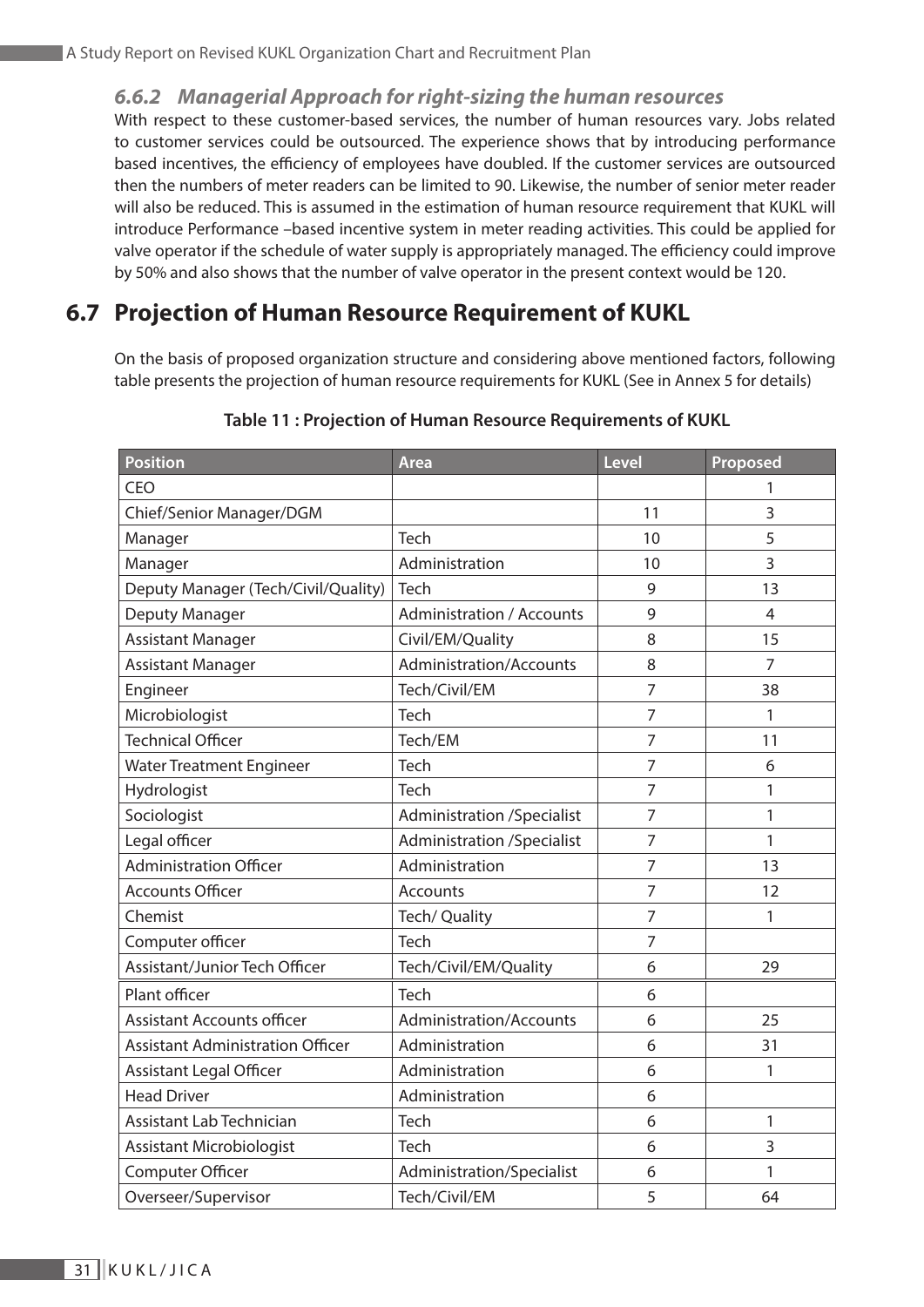| <b>Position</b>                        | Area                    | Level          | Proposed       |
|----------------------------------------|-------------------------|----------------|----------------|
| Assistant Plant Superintendent         | Tech/Civil/EM           | 5              |                |
| <b>Senior Administration Assistant</b> | Administration          | 5              | 49             |
| <b>Senior Accounts Assistant</b>       | Administration/Accounts | 5              | 34             |
| Senior Computer Operator               | Administration          | 5              | 14             |
| Senior Lab Technician                  | Tech/ Quality           | 5              | 3              |
| Senior Technician                      | Tech                    | 5              | 4              |
| Senior Legal Assistant                 | Administration/Legal    | 5              |                |
| <b>Heavy Equipment Driver</b>          | Administration          | 5              | 11             |
| Pump Operator                          | Tech/EM                 | $\overline{4}$ | 16             |
| Computer Operator                      | Administration          | 4              | 5              |
| Plant Operator                         | Tech/Quality            | $\overline{4}$ | 11             |
| Machine Operator                       | Tech/EM                 | $\overline{4}$ | 7              |
| <b>Meter Mechanics</b>                 | Tech/EM                 | $\overline{4}$ | 5              |
| <b>Senior Mechanics</b>                | Tech/EM                 | 4              | 1              |
| Lab Technician                         | Tech/Quality            | $\overline{4}$ | $\overline{2}$ |
| Tap Inspector                          | Tech/Civil              | $\overline{4}$ | 10             |
| <b>Assistant Administration</b>        | Administration          | 4              | 73             |
| <b>Assistant Accounts</b>              | Administration/Accounts | $\overline{4}$ | 17             |
| Senior Meter Reader                    | Administration          | $\overline{4}$ | 15             |
| Senior Plumber                         | Tech/ Civil             | $\overline{4}$ | 18             |
| Electrician                            | Tech/EM                 | $\overline{4}$ | 1              |
| <b>Heavy Driver</b>                    | Administration          | 4              | 5              |
| <b>Light Driver</b>                    | Administration          | 3              | 38             |
| <b>Assistant Pump Operator</b>         | Tech/EM                 | 3              | 59             |
| <b>Plant Attendant</b>                 | Tech/Quality            | 3              |                |
| Junior Plumber                         | Tech/Civil              | 3              | 33             |
| Meter Reader                           | Administration          | 3              | 78             |
| Lab Assistant/Boy                      | Tech/Quality            | 3              | 4              |
| Junior Administration Assistant        | Administration          | 3              | 21             |
| Sampler                                | Tech/Quality            | 3              | 14             |
| Junior Mechanics                       | Tech/EM                 | 3              | 14             |
| Junior Electrician                     | Tech/EM                 | 3              | 3              |
| Helper/Safe Guard                      | Tech/EM                 | $\overline{2}$ | 44             |
| Valve operator                         | Tech/Civil              | 1              | 176            |
| Guards / Watchman                      | Administration/Security | 1              | 89             |
| Lab Cleaner                            | Administration          | 1              | 3              |
| Sweeper                                | Administration/Security | 1              | 17             |
| <b>Office Assistant</b>                | Administration/Security | 1              | 45             |
| Labor                                  | Tech/Civil              | 1              | 67             |
| <b>Total</b>                           |                         |                | 1327           |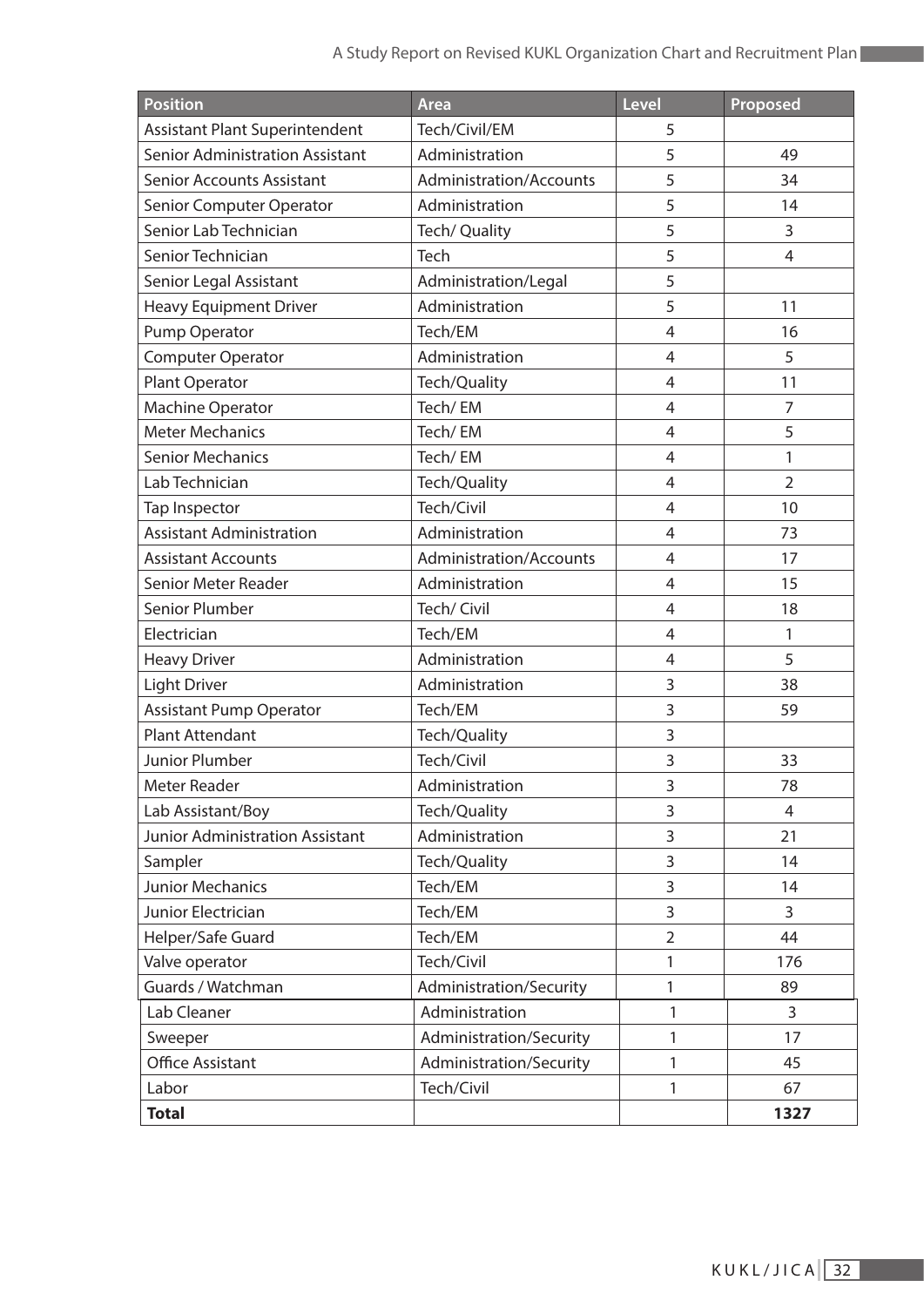# **6.8 Human Resources in Head office and Different Departments**

The distribution of proposed number of human resources in head office and different departments including in divisions, branches, sections, centers and unit is described as following:

#### **Table 12 : Proposed Human Resources in CEO Office**

| <b>Title</b>             | <b>Level</b> | Nos. |
|--------------------------|--------------|------|
| CEO                      |              |      |
| Officer (Administration) |              |      |
| Senior Assistant         |              |      |
| <b>Light Driver</b>      |              |      |
| Office Assistant (Peon)  |              |      |
| <b>Total</b>             |              |      |

#### **Table 13 : Human Resources in Internal Audit**

| <b>Title</b>                    | <b>Level</b> | Nos. |
|---------------------------------|--------------|------|
| Manager (Accounts)              | 10           |      |
| Deputy Manager (Administration) | 9            |      |
| <b>Accounts Officer</b>         |              |      |
| Assistant Accounts Officer      | 6            |      |
| Senior Accounts. Assistant      |              |      |
| <b>Light Driver</b>             |              |      |
| Office Assistant (Peon)         |              |      |
| <b>Total</b>                    |              |      |

#### **Table 14 : Proposed Human Resources in Operation Department**

| <b>Title</b>                            | Level | Nos. |
|-----------------------------------------|-------|------|
| Chief (Technical)                       | 11    |      |
| <b>Technical Officer</b>                |       |      |
| <b>Assistant Administration Officer</b> | 6     |      |
| Senior Assistant Administration         |       |      |
| <b>Light Driver</b>                     |       |      |
| Office Assistant (Peon)                 |       |      |
| <b>Total</b>                            |       |      |

#### **Table 15 : Proposed Human Resources for Water Operation Division**

| <b>Title</b>                      | <b>Level</b> | Nos. |
|-----------------------------------|--------------|------|
| Manager (Technical)               | 10           |      |
| Engineer (Civil)                  |              |      |
| Assistant Officer (Tech.)         | 6            |      |
| Senior Assistant (Administration) |              |      |
| Assistant (Administration)        |              |      |
| <b>Light Driver</b>               |              |      |
| Office Assistant (Peon)           |              |      |
| <b>Total</b>                      |              |      |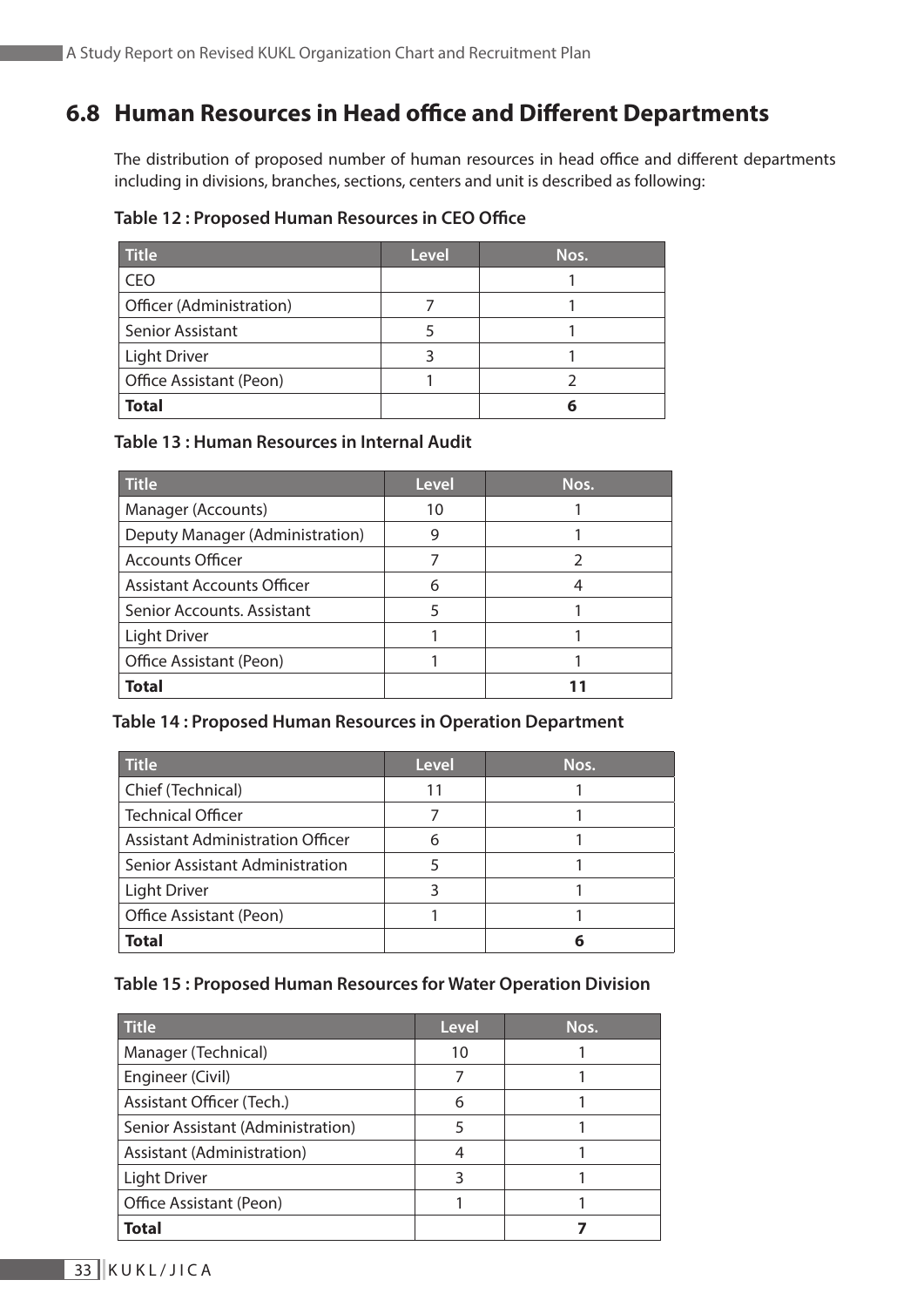| <b>Position</b>                          | <b>Level</b>   | Nos. |
|------------------------------------------|----------------|------|
| <b>Deputy Manager Civil</b>              | 8              | 5    |
| <b>Assistant Manager Civil</b>           | 7              | 3    |
| Engineer                                 | 7              | 7    |
| <b>Water Treatment Engineer</b>          | $\overline{7}$ | 6    |
| <b>Technical Officer</b>                 | 7              | 8    |
| <b>Section Officer</b>                   | 7              | 5    |
| <b>Account Officer</b>                   | 7              | 5    |
| <b>Assistant Technical Officer Civil</b> | 6              | 13   |
| <b>Assistant Accounts Officer</b>        | 6              | 10   |
| <b>Assistant Administration Officer</b>  | 6              | 10   |
| Overseer                                 | 5              | 26   |
| Overseer (E/M)                           | 5              | 6    |
| <b>Senior Assistant Administration</b>   | 5              | 20   |
| <b>Senior Assistant (Accounts)</b>       | 5              | 20   |
| Senior Computer Operator                 | 5              | 2    |
| <b>Computer Operator</b>                 | $\overline{4}$ | 3    |
| Pump Operator                            | $\overline{4}$ | 16   |
| Plant Operator                           | 4              | 11   |
| Machine Operator/Tech Assistant          | 4              | 1    |
| <b>Meter Mechanics</b>                   | $\overline{4}$ | 5    |
| Tap Inspector                            | 4              | 10   |
| <b>Administration Assistant</b>          | $\overline{4}$ | 33   |
| <b>Accounts Assistant</b>                | $\overline{4}$ | 17   |
| Senior Meter Reader                      | $\overline{4}$ | 15   |
| Senior Plumber                           | $\overline{4}$ | 15   |
| <b>Heavy Driver</b>                      | 4              | 3    |
| Junior Assistant (Administration)        | 3              | 51   |
| Light Driver                             | 3              | 15   |
| <b>Assistant Pump Operator</b>           | 3              | 59   |
| <b>Junior Plumber</b>                    | 3              | 33   |
| Meter Reader                             | 3              | 78   |
| Junior Mechanics                         | 3              | 3    |
| Valve Operator                           | 1              | 176  |
| Peon                                     | 1              | 21   |
| Sweeper                                  | 1              | 17   |
| Labor                                    | 1              | 67   |
| Watchman                                 | 1              | 89   |
| <b>Total</b>                             |                | 884  |

### **Table 16 (a) : Human Resources in Branches**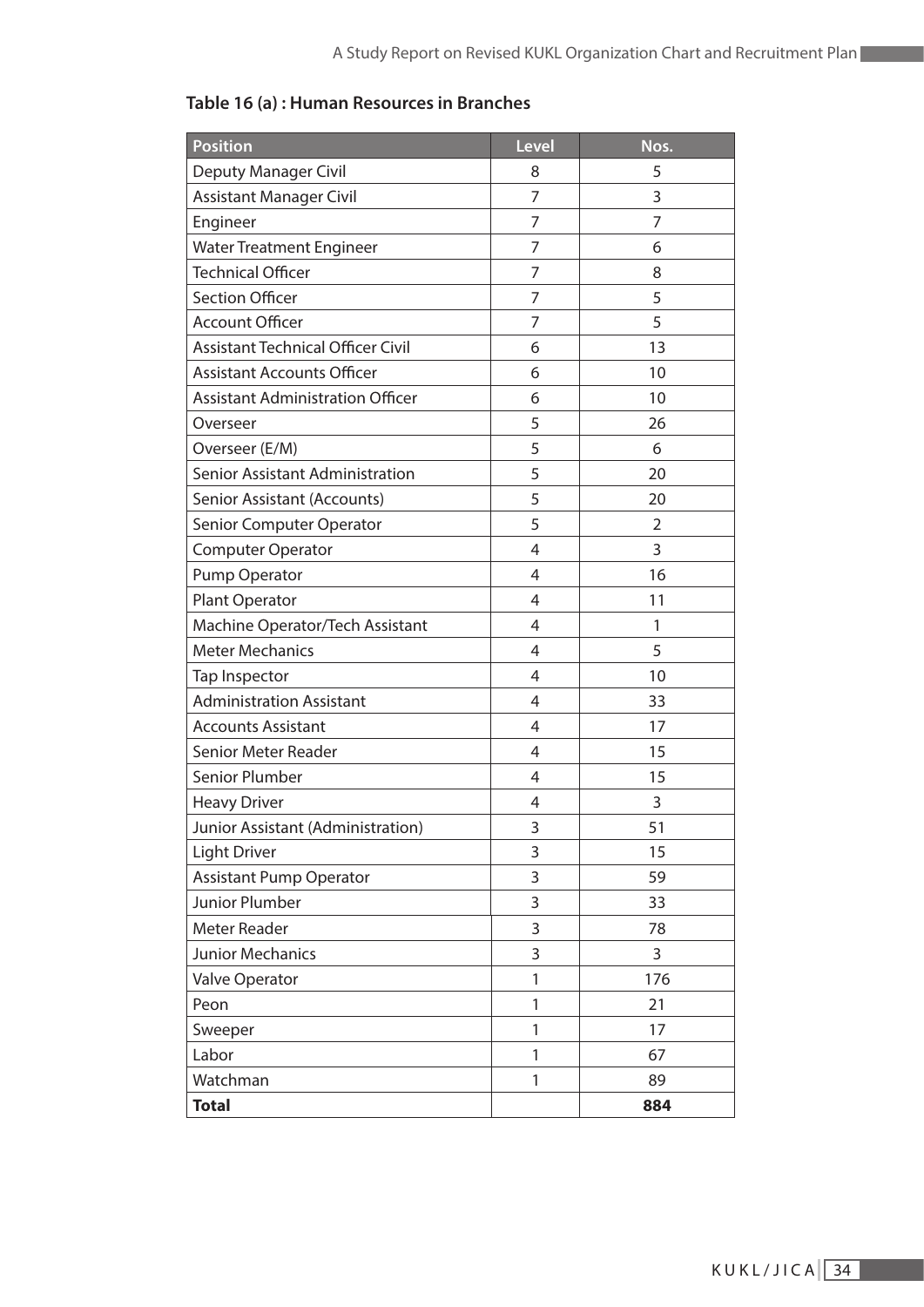#### **Table 16 (b) : Distribution of Human Resources in Branches**

| Level          | <b>Position</b>                         | Maharajgunj    | Mahankalchaur  | Lalitpur       | Baneshwor      | Tripureshwor   | Thimi          | Kirtipur       | Bhaktapuı      | <b>Total</b>   |
|----------------|-----------------------------------------|----------------|----------------|----------------|----------------|----------------|----------------|----------------|----------------|----------------|
| 9              | Deputy Manager Civil                    | $\mathbf{1}$   | $\mathbf{1}$   | 1              | $\mathbf{1}$   | 1              |                |                |                | 5              |
| 8              | Assistant Manager Civil                 |                |                |                |                |                | 1              | $\mathbf{1}$   | 1              | 3              |
| $\overline{7}$ | Engineer                                | 1              | $\overline{2}$ | $\overline{2}$ | 1              | 1              |                |                |                | $\overline{7}$ |
| $\overline{7}$ | <b>Technical Officer</b>                | 1              | 1              | 1              | 1              | 1              | 1              | 1              | 1              | $\,8\,$        |
| $\overline{7}$ | Section officer                         | 1              | 1              | 1              | 1              | 1              |                |                |                | 5              |
| $\overline{7}$ | <b>Account Officer</b>                  | 1              | 1              | 1              | 1              | 1              |                |                |                | 5              |
| 6              | Assistant Technical Officer Civil       | $\overline{3}$ | $\overline{2}$ | $\overline{2}$ | $\overline{2}$ | $\overline{2}$ | 1              | 1              | $\mathbf{1}$   | 13             |
| 6              | <b>Assistant Accounts Officer</b>       | 1              | $\overline{2}$ | $\overline{2}$ | 1              | 1              | 1              | $\mathbf{1}$   | $\mathbf{1}$   | 10             |
| 6              | <b>Assistant Administration Officer</b> | 1              | $\overline{2}$ | $\overline{2}$ | 1              | 1              | 1              | 1              | 1              | 10             |
| 5              | Overseer                                | $\overline{4}$ | 5              | 5              | $\overline{4}$ | $\overline{2}$ | $\overline{2}$ | $\overline{2}$ | $\overline{2}$ | 26             |
| 5              | Overseer (E/M)                          | 1              | 1              | 1              | 1              |                | 1              |                | $\mathbf{1}$   | 6              |
| 5              | Senior Assistant Administration         | $\overline{2}$ | 4              | $\overline{4}$ | $\overline{2}$ | $\overline{2}$ | $\overline{2}$ | $\overline{2}$ | $\overline{2}$ | 20             |
| 5              | Senior Assistant (Accounts)             | $\overline{2}$ | $\overline{4}$ | $\overline{4}$ | $\overline{2}$ | $\overline{2}$ | $\overline{2}$ | $\overline{2}$ | $\overline{2}$ | 20             |
| 5              | Senior Computer Operator                |                | $\mathbf{1}$   | 1              |                |                |                |                |                | $\overline{2}$ |
| $\overline{4}$ | Computer Operator                       | 1              |                |                | 1              | 1              |                |                |                | $\overline{3}$ |
| $\overline{4}$ | Pump Operator                           | $\overline{2}$ | 3              | $\overline{4}$ | 1              | 3              | 1              | $\mathbf{1}$   | 1              | 16             |
| $\overline{4}$ | Plant Operator                          | $\overline{2}$ | $\mathbf{1}$   | 2              | 1              | 3              | 1              | 1              |                | 11             |
| $\overline{4}$ | Machine Operator                        |                |                | 1              |                |                |                |                |                | $\mathbf{1}$   |
| 4              | <b>Meter Mechanics</b>                  | 1              | 1              | 1              | 1              | 1              |                |                |                | 5              |
| $\overline{4}$ | Inspector                               | 1              | $\overline{2}$ | $\overline{2}$ | 1              | 1              | 1              | $\mathbf{1}$   | 1              | 10             |
| $\overline{4}$ | <b>Administration Assistant</b>         | $\overline{4}$ | 6              | 6              | $\overline{4}$ | 4              | 3              | 3              | 3              | 33             |
| 4              | <b>Accounts Assistant</b>               | $\overline{2}$ | 4              | 4              | $\overline{2}$ | $\overline{2}$ | 1              | $\mathbbm{1}$  | $\mathbf{1}$   | 17             |
| 4              | Senior Meter Reader                     | $\overline{2}$ | $\overline{3}$ | 3              | $\overline{2}$ | $\overline{2}$ | 1              | 1              | 1              | 15             |
| $\overline{4}$ | Senior Plumber                          | $\overline{2}$ | 3              | 3              | $\overline{2}$ | $\overline{2}$ | 1              | $\mathbf{1}$   | $\mathbf{1}$   | 15             |
| 4              | <b>Heavy Driver</b>                     | 1              |                | 1              |                | 1              |                |                |                | 3              |
| 4              | <b>Light Driver</b>                     | $\mathsf{3}$   | $\overline{2}$ | $\overline{2}$ | 3              | $\overline{2}$ | 1              | 1              | $\mathbf{1}$   | 15             |
| 3              | <b>Assistant Pump Operator</b>          | 19             | 10             | 7              | 5              | 5              | 8              | 1              | 4              | 59             |
| $\mathsf{3}$   | Junior Plumber                          | $\overline{7}$ | $\overline{4}$ | 6              | 5              | 3              | $\overline{2}$ | 3              | 3              | 33             |
| $\mathsf{3}$   | Meter Reader                            | 18             | 13             | 9              | 6              | 6              | 5              | 5              | 5              | 51             |
| $\mathsf{3}$   | Junior Assistant (Administration)       | 6              | 9              |                |                |                | 1              | 1              | 1              | 3              |
| 3              | Junior Mechanics                        |                |                |                |                |                |                |                |                |                |
| $\mathsf{3}$   | Peon                                    | 4              | $\overline{3}$ | $\overline{3}$ | $\overline{3}$ | $\overline{2}$ | $\overline{2}$ | $\overline{2}$ | $\overline{2}$ | 21             |
| 1              | Valve Operator                          |                |                |                |                |                |                |                |                |                |
| 1              | Sweeper                                 |                |                |                |                |                |                |                |                |                |
| $\overline{7}$ | <b>Water Treatment Engineer</b>         | $\mathbf{1}$   | $\mathbf{1}$   | $\mathbf{1}$   |                | $\mathbf{1}$   | 1              |                | $\mathbf{1}$   | 6              |
|                | Labor                                   |                |                |                |                |                |                |                |                | 67             |
|                | Watchman                                |                |                |                |                |                |                |                |                | 89             |
|                | <b>Total</b>                            | 94             | 92             | 98             | 68             | 62             | 45             | 37             | 42             | 888            |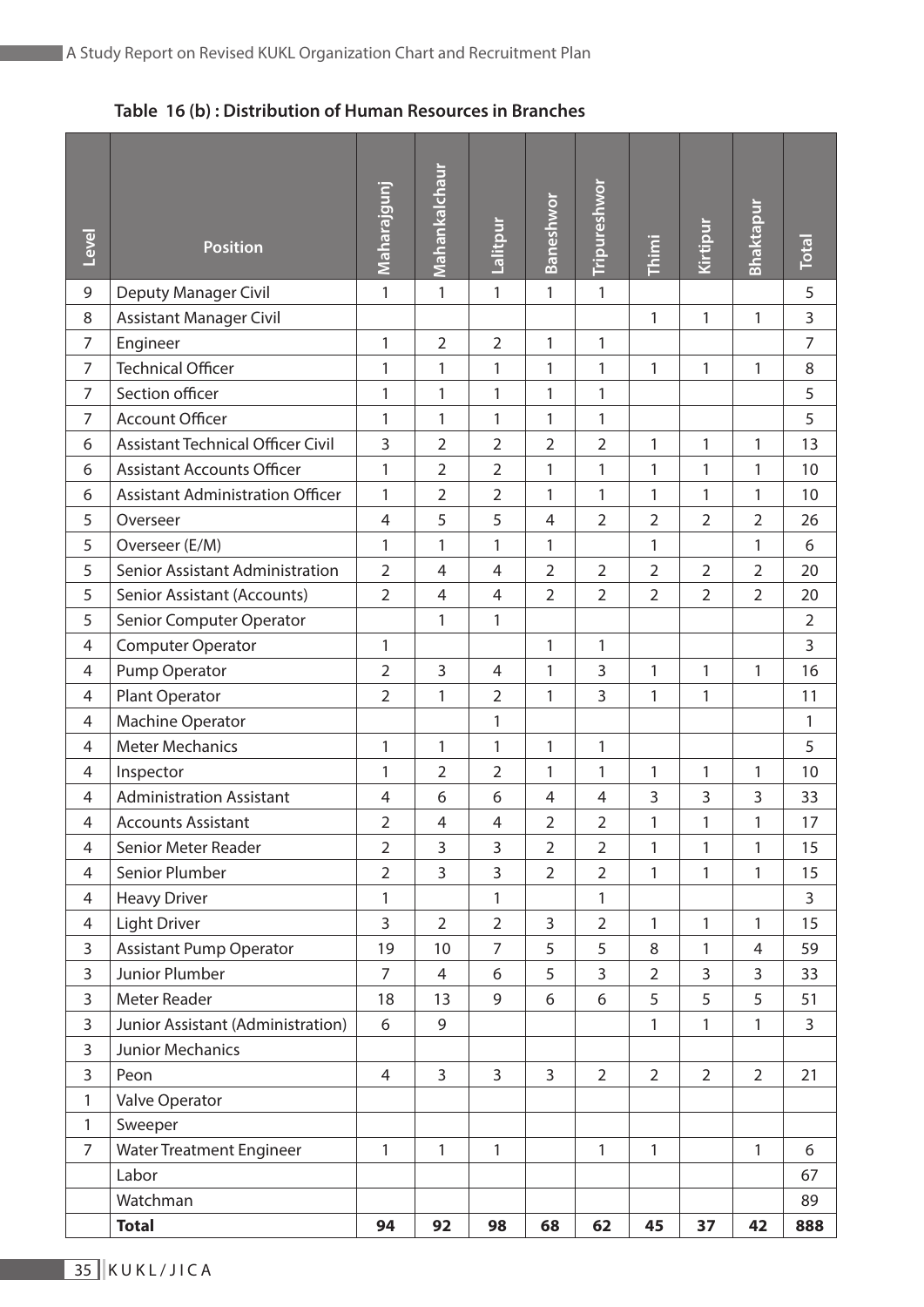| <b>Title</b>                       | <b>Level</b>   | Nos.          |
|------------------------------------|----------------|---------------|
| Assistant Manager (Technical)      | 8              |               |
| <b>Technical Officer</b>           | 7              |               |
| Assistant Officer (Administration) | 6              | $\mathcal{P}$ |
| Overseer/Supervisor                | 5              |               |
| Senior Assistant (Administration)  | 5              |               |
| <b>Technical Assistant</b>         | 4              | $\mathcal{P}$ |
| <b>Assistant Administration</b>    | 4              | 18            |
| Junior Technical Assistant         | 3              |               |
| Helper                             | $\mathfrak{D}$ | 15            |
| <b>Office Assistant</b>            |                | $\mathcal{P}$ |
| <b>Total</b>                       |                | 44            |

#### **Table 17 : Human Resources in Tanker Section**

#### **Table 18 : Human Resources in Production Division**

| <b>Title</b>                       | <b>Level</b> | Nos. |
|------------------------------------|--------------|------|
| Manager (Technical)                | 10           |      |
| Assistant Officer (Administration) | 6            |      |
| Senior Administration Assistant    |              |      |
| <b>Assistant Administration</b>    |              |      |
| <b>Light Driver</b>                |              |      |
| Office Assistant (Peon)            |              |      |
| <b>Total</b>                       |              |      |

#### **Table 19 : Human Resources in Water Treatment Plant**

| <b>Title</b>                   | <b>Level</b> | Nos. |
|--------------------------------|--------------|------|
| Assistant Manager (Civil)      | 8            |      |
| Elect. Engineer                | 7            |      |
| Hydro-Mechanical Engineer      |              |      |
| <b>Light Driver</b>            | 3            |      |
| <b>Helper in Unit Stations</b> | 2            | 9    |
| Safe Guard                     | 2            |      |
| Office Assistant (Peon)        |              |      |
| Guards (Headwork)              |              | 3    |
| <b>Total</b>                   |              | 18   |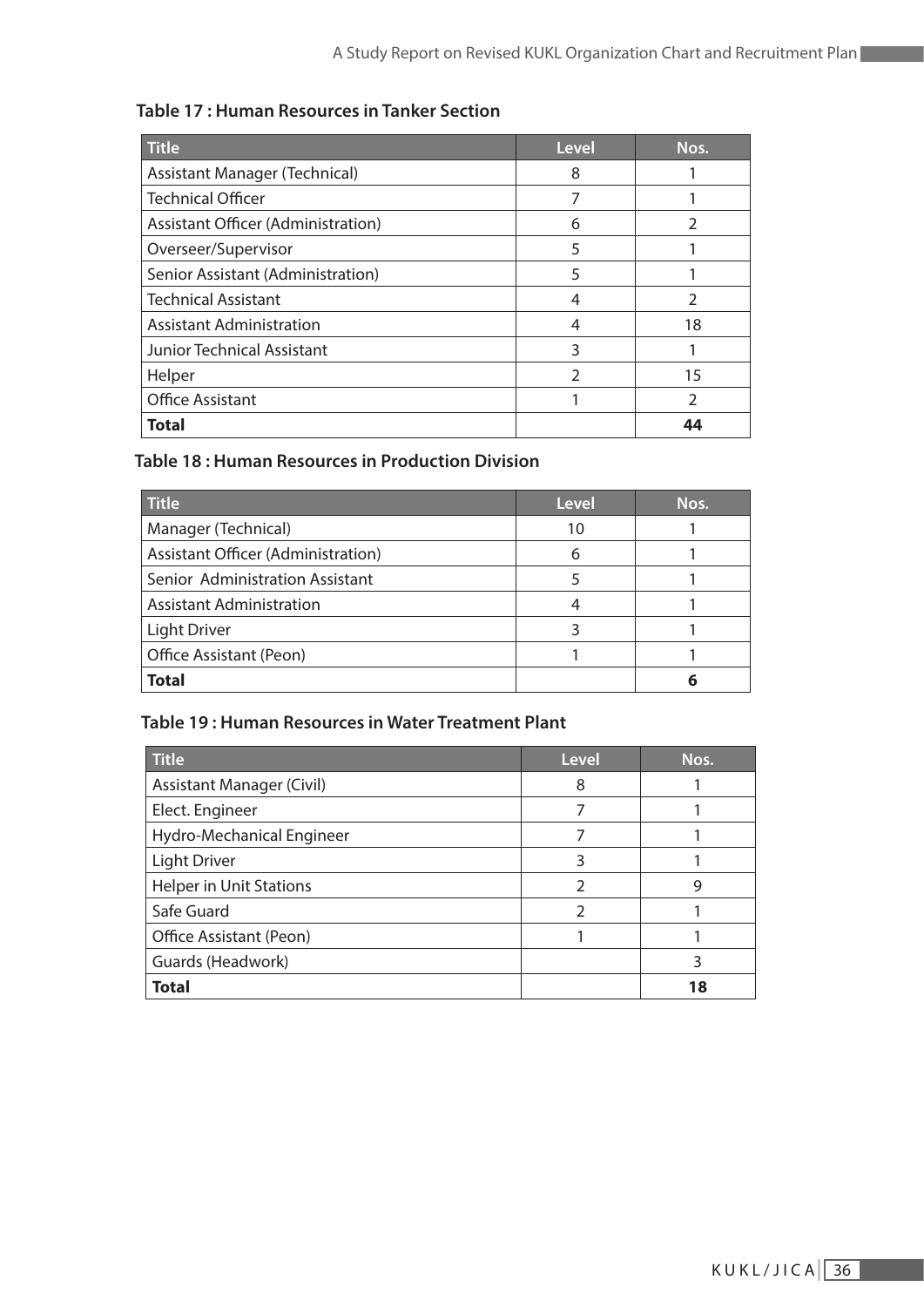| <b>Title</b>                              | <b>Level</b> | Nos.           |
|-------------------------------------------|--------------|----------------|
| Manager (Technical)                       | 10           |                |
| Deputy Manager (Waste Water Engineer)     | 9            |                |
| Assistant Manager (Waste Water Engineer)  | 8            | $\overline{2}$ |
| Engineer (Technical)                      | 7            | 6              |
| Engineer (Environment)                    | 7            | 1              |
| Sociologist                               | 7            |                |
| Officer (Administration)                  | 7            |                |
| Assistant Officer (Technician) (including | 6            | 5              |
| supervision and monitoring of sites)      |              |                |
| Assistant Officer (Administration)        | 6            | 1              |
| Overseer/Technical                        | 5            | 15             |
| <b>Senior Administration Assistant</b>    | 5            | 6              |
| <b>Senior Computer Assistant</b>          | 5            | 5              |
| <b>Assistant Administration</b>           | 4            | 6              |
| <b>Light Driver</b>                       | 3            | $\overline{2}$ |
| Office Assistant (Peon), Helpers          | 1            | 6              |
| Total                                     |              | 59             |

#### **Table 20 : Human Resources in Waste Water Division**

#### **Table 21 : Proposed Human Resources in Planning and Support Department**

| <b>Title</b>                              | Level | Nos. |
|-------------------------------------------|-------|------|
| Chief (Technical)                         | 11    |      |
| <b>Assistant Officer (Administration)</b> | 6     |      |
| <b>Senior Assistant</b>                   |       |      |
| <b>Light Driver</b>                       |       |      |
| <b>Office Assistant</b>                   |       |      |
| <b>Total</b>                              |       | 6    |

#### **Table 22 : Human Resources in Support Division**

| <b>Title</b>                            | Level | Nos. |
|-----------------------------------------|-------|------|
| Manager (Electro-Mechanical)            | 10    |      |
| Engineer(Electro-Mechanical)            |       |      |
| Hydrologist                             |       |      |
| Assistant Officer (Technical)           | 6     |      |
| <b>Assistant Administration Officer</b> | 6     |      |
| Assistant Officer (Administration)      |       |      |
| <b>Light Driver</b>                     | ੨     |      |
| Peon / Office Assistant                 |       |      |
| <b>Total</b>                            |       |      |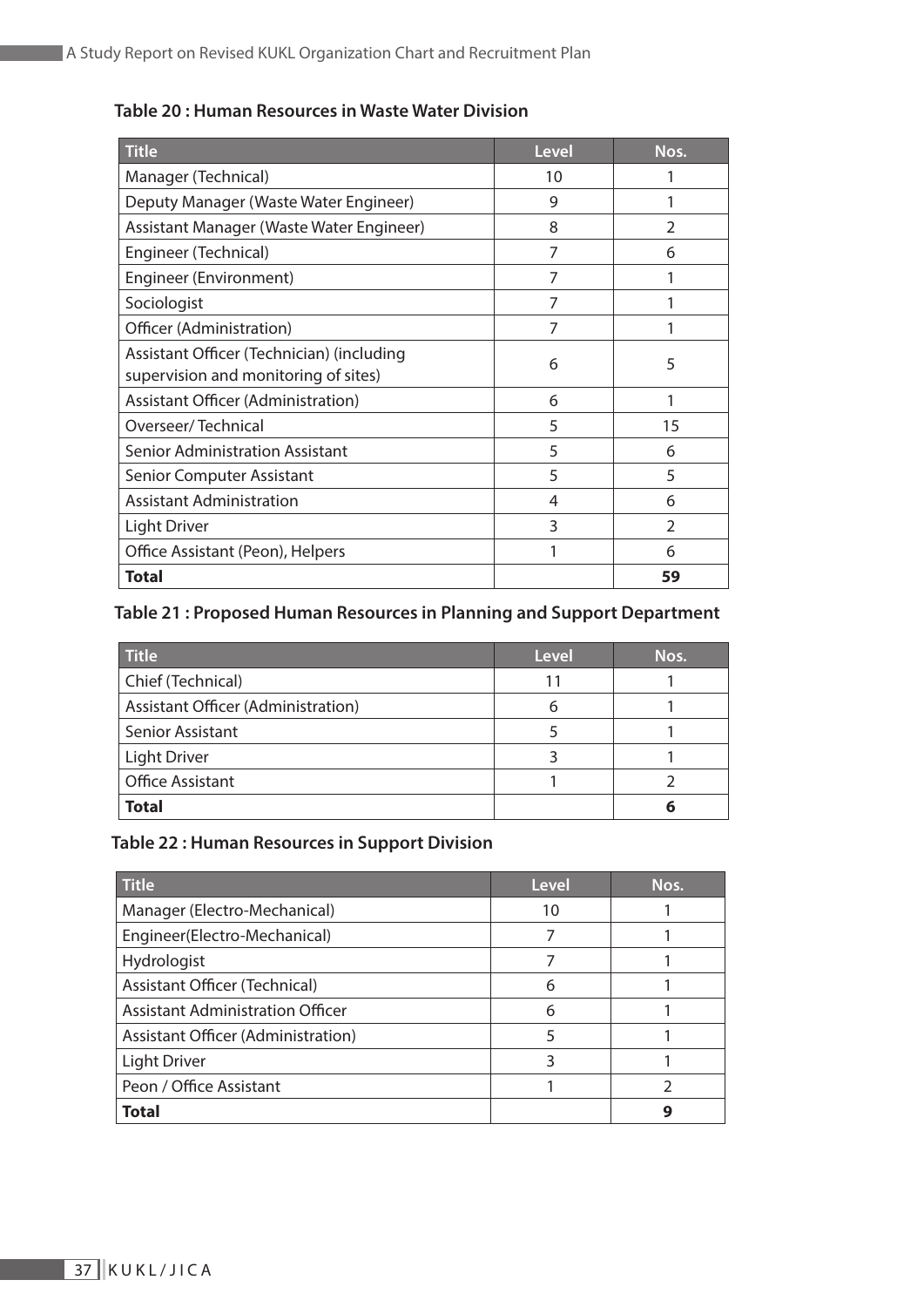| <b>Title</b>                                                            | <b>Level</b>   | Nos.           |
|-------------------------------------------------------------------------|----------------|----------------|
| Deputy Manager (Electro-Mechanical)                                     | 9              | 1              |
| Assistant Manager (Electro-Mechanical)                                  | 8              | 1              |
| Engineer(Electro-Mechanical) Electrical,<br>Mechanical, Auto Mechanical | 7              | 3              |
| Assistant Officer (Technical)                                           | 6              | 3              |
| Assistant Officer (Administration)                                      | 6              | $\overline{2}$ |
| Senior Technician                                                       | 5              | 4              |
| <b>Senior Administration Assistant</b>                                  | 5              | $\mathcal{P}$  |
| <b>Senior Account Assistant</b>                                         | 5              | 1              |
| <b>Senior Computer Assistant</b>                                        | 5              | 1              |
| Junior Technician                                                       | 4              | 4              |
| <b>Heavy Equipment Driver</b>                                           | 4              | 5              |
| <b>Administration Assistant</b>                                         | 4              | 3              |
| <b>Computer Operator</b>                                                | 4              | $\overline{2}$ |
| <b>Technical Assistant</b>                                              | 3              | 8              |
| <b>Light Driver</b>                                                     | 3              | $\overline{2}$ |
| Helper for Heavy Vehicles - 4 & Pump Repair Helper                      | $\overline{2}$ | 10             |
| Peon / Office Assistant                                                 |                | $\mathcal{P}$  |
| <b>Total</b>                                                            |                | 54             |

#### **Table 23 : Human Resources in Electro-Mechanical Section**

# **Table 24 : Human Resources in Information Technology (IT) Section**

| <b>Title</b>                             | <b>Level</b> | Nos.          |
|------------------------------------------|--------------|---------------|
| Deputy Manager (Technical)               | 9            |               |
| Assistant Manager (Electro - Mechanical) | 8            |               |
| Engineer (Civil/ Elec/ Mechanical)       | 7            | C             |
| <b>Assistant Officer (Accounts)</b>      | 6            |               |
| Assistant Officer (Administration)       | 6            |               |
| Overseers (Civil/Electro-Mechanical)     | 5            | 3             |
| Senior Assistant (Administration)        | 5            |               |
| Senior Accounts Officer                  | 5            |               |
| <b>Administration Assistant</b>          | 4            | C             |
| <b>Light Driver</b>                      | 3            |               |
| <b>Junior Assistant</b>                  | 3            | $\mathcal{P}$ |
| <b>Office Assistant</b>                  |              |               |
| Total                                    |              |               |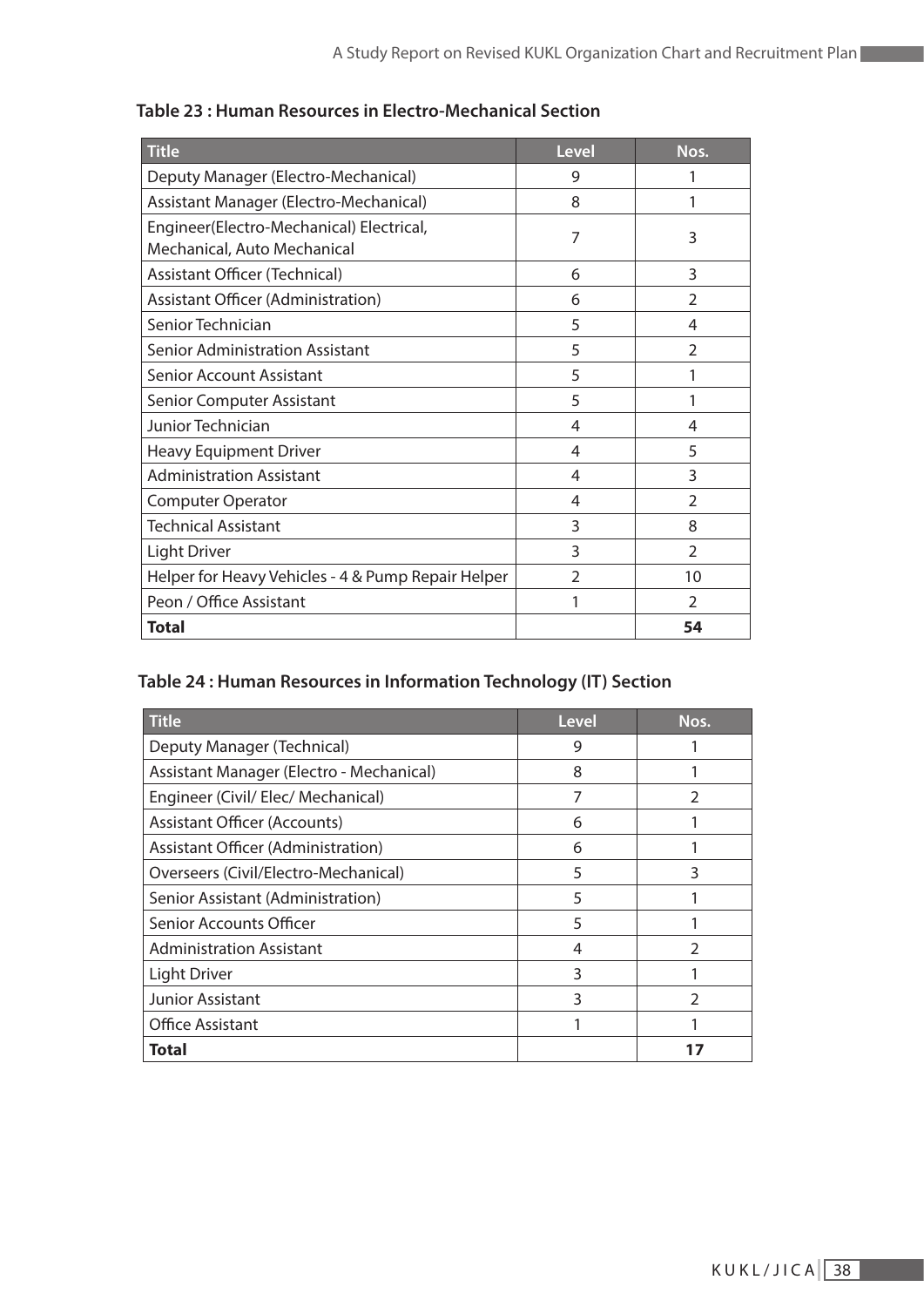| <b>Title</b>                             | Level | Nos. |
|------------------------------------------|-------|------|
| Deputy Manager (Technical)               | 9     |      |
| Assistant Manager (Electro - Mechanical) | 8     |      |
| Engineer (Civil/ Elec/ Mechanical)       |       | C    |
| <b>Assistant Officer (Accounts)</b>      | 6     |      |
| Assistant Officer (Administration)       | 6     |      |
| Overseers (Civil/Electro-Mechanical)     | 5     | 3    |
| Senior Assistant (Administration)        | 5     |      |
| <b>Senior Accounts</b>                   | 5     |      |
| <b>Administration Assistant</b>          | 4     | フ    |
| <b>Light Driver</b>                      | 3     |      |
| <b>Junior Assistant</b>                  | 3     | C    |
| <b>Office Assistant</b>                  |       |      |
| Total                                    |       |      |

#### **Table 25 : Human Resources in Training Center**

#### **Table 26 : Human Resources in Planning and Monitoring Division**

| <b>Title</b>                       | Level | Nos. |
|------------------------------------|-------|------|
| Manager (Technical)                | 10    |      |
| <b>Assistant Manager(Tech)</b>     | 8     |      |
| Engineer (Tech)                    |       |      |
| <b>Assistant Officer (Tech)</b>    | 6     |      |
| Assistant Officer (Administration) | 6     |      |
| Senior Computer Operator           | 5     |      |
| <b>Light Driver</b>                | ੨     |      |
| Office Assistant / Peon            |       |      |
| <b>Total</b>                       |       | g    |

#### **Table 27 : Human Resources in Project Design and Implementation Section**

| <b>Title</b>                        | <b>Level</b> | Nos.           |
|-------------------------------------|--------------|----------------|
| Deputy Manager (Technical)          | 9            |                |
| Assistant Manager (Tech)            | 8            | $\overline{2}$ |
| Engineer                            | 7            | 6              |
| <b>Assistant Officer (Accounts)</b> | 7            |                |
| Assistant Officer (Administration)  | 7            |                |
| Junior Technical Officer            | 6            |                |
| Junior Accounts officer             | 6            |                |
| Junior Administration Officer       | 6            |                |
| Overseer                            | 5            | $\overline{2}$ |
| Senior Assistant (Administration)   | 5            |                |
| Senior Assistant (Accounts)         | 5            | C              |
| Assistants                          | 4            |                |
| Light Driver                        | 3            |                |
| <b>Office Assistant /Peon</b>       |              | $\mathfrak{D}$ |
| Total                               |              | 23             |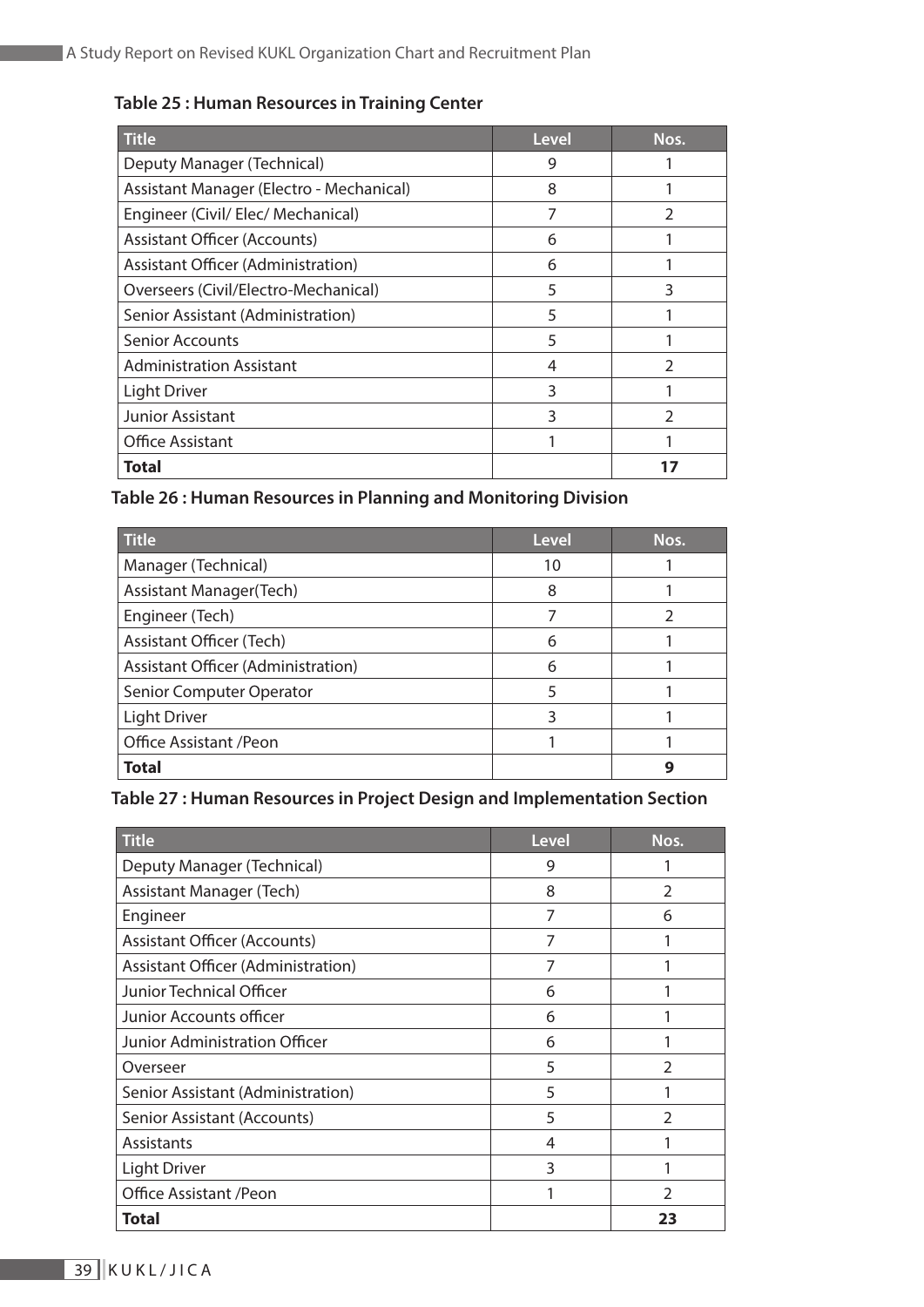| <b>Title</b>                        | <b>Level</b>   | Nos.           |
|-------------------------------------|----------------|----------------|
| Deputy Manager (Technical)          | 9              |                |
| Engineer                            | 7              | 3              |
| Assistant Officer (Technical)       | 6              | 3              |
| <b>Assistant Officer (Accounts)</b> | 6              |                |
| Assistant Officer (Administration)  | 6              |                |
| Overseer / Supervisor               | 5              | 3              |
| Draftsman (CAD Operator)            | 5              |                |
| Senior Assistant (Administration)   | 5              | $\mathfrak{D}$ |
| <b>Heavy Driver</b>                 | 5              | $\mathcal{P}$  |
| Senior Plumber/Junior               | 4              | 3              |
| <b>Assistant Administration</b>     | 4              | $\mathcal{P}$  |
| <b>Light Driver</b>                 | 3              | $\overline{2}$ |
| Helper for Tanker and Plumber       | $\overline{2}$ | 5              |
| <b>Office Assistant</b>             |                |                |
| Total                               |                | 30             |

#### **Table 28 : Human Resources in Non – Revenue Water Section**

#### **Table 29 : Human Resources in Procurement Section**

| <b>Title</b>                           | <b>Level</b> | Nos. |
|----------------------------------------|--------------|------|
| Deputy Manager (Technical)             | 9            |      |
| Assistant Manager (Electro-Mechanical) | 8            |      |
| Engineer (Civil/ Electro-Mechanical)   |              |      |
| Overseers (Civil/Electro-Mechanical)   | 5            |      |
| Senior Assistant (Administration)      | 5            |      |
| <b>Senior Accounts</b>                 | 5            |      |
| <b>Light Driver</b>                    | 3            |      |
| <b>Office Assistant</b>                |              |      |
| <b>Total</b>                           |              | 10   |

#### **Table 30 : Human Resources in Water and Waste Water Quality Assurance Section**

| <b>Title</b>                        | Level | Nos. |
|-------------------------------------|-------|------|
| Deputy Manager (Technical)          | 9     |      |
| Assistant Officer (Administration)  | 6     |      |
| <b>Assistant Officer (Accounts)</b> | 6     |      |
| Senior Computer Operator            | 5     |      |
| Senior Assistant(Administration)    |       |      |
| <b>Heavy Equipment Driver</b>       |       |      |
| <b>Office Assistant /Peon</b>       |       |      |
| <b>Total</b>                        |       |      |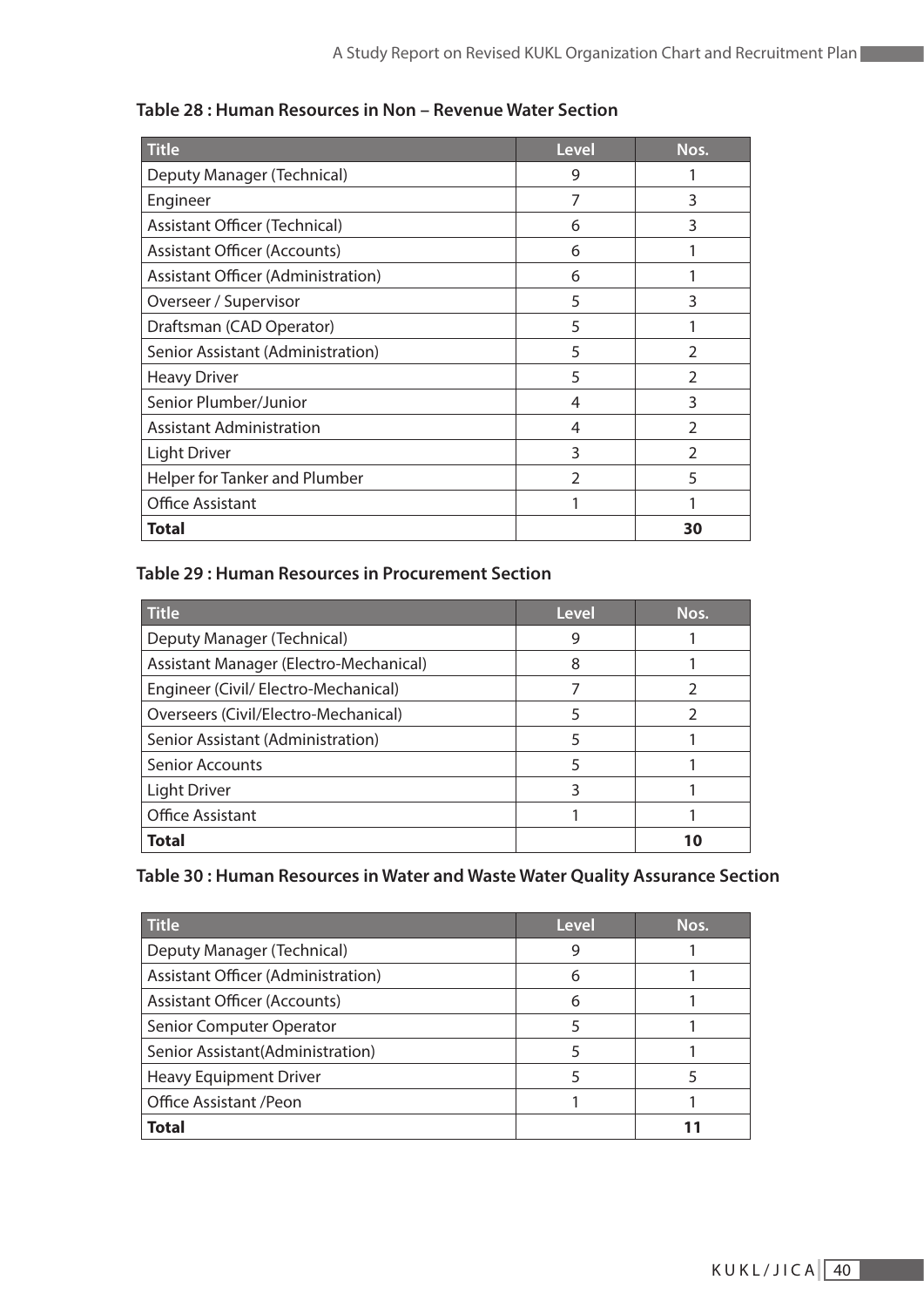#### **Table 31 : Human Resources in Central Laboratory**

| Title                               | <b>Level</b> | Nos.           |
|-------------------------------------|--------------|----------------|
| Assistant Manager (Technical)       | 8            |                |
| Microbiologist                      | 7            |                |
| Chemist                             | 7            |                |
| <b>Assistant Laboratory Officer</b> | 6            |                |
| Assistant Microbiologist            | 6            |                |
| Senior Laboratory Technician        | 5            | $\mathfrak{D}$ |
| Lab Technician                      | 4            | フ              |
| Lab. Assistant                      | 3            |                |
| Samplers                            | 3            | 8              |
| <b>Heavy Driver</b>                 | 5            |                |
| Helpers                             | 2            | 2              |
| Cleaner                             |              |                |
| Office Assistant / Peon             |              |                |
| Total                               |              | 23             |

#### **Table 32 : Human Resources in Bansbari Unit**

| <b>Title</b>                | Level | Nos. |
|-----------------------------|-------|------|
| Assistant Microbiologist    |       |      |
| <b>Laboratory Assistant</b> |       |      |
| Sampler                     |       |      |
| Lab Cleaner                 |       |      |
| <b>Total</b>                |       |      |

#### **Table 33 : Human Resources in Bode Unit**

| <b>Title</b>                    | <b>Level</b> | Nos. |
|---------------------------------|--------------|------|
| <b>Assistant Microbiologist</b> |              |      |
| Laboratory Assistant            |              |      |
| Sampler                         |              |      |
| Lab Cleaner                     |              |      |
| <b>Total</b>                    |              |      |

#### **Table 34 : Human Resources in Sainbu Unit**

| <b>Title</b>                | Level | Nos. |
|-----------------------------|-------|------|
| Senior Lab Technician       |       |      |
| <b>Laboratory Assistant</b> |       |      |
| Sampler                     |       |      |
| <b>Total</b>                |       |      |

#### **Table 35 : Human Resources in Administration and Finance Department**

| <b>Title</b>                        | Level | Nos. |
|-------------------------------------|-------|------|
| Chief(Administration)               | 11    |      |
| Assistant Officer (Administration.) |       |      |
| <b>Senior Assistant</b>             |       |      |
| <b>Light Driver</b>                 |       |      |
| Office Assistant (Peon)             |       |      |
| <b>Total</b>                        |       |      |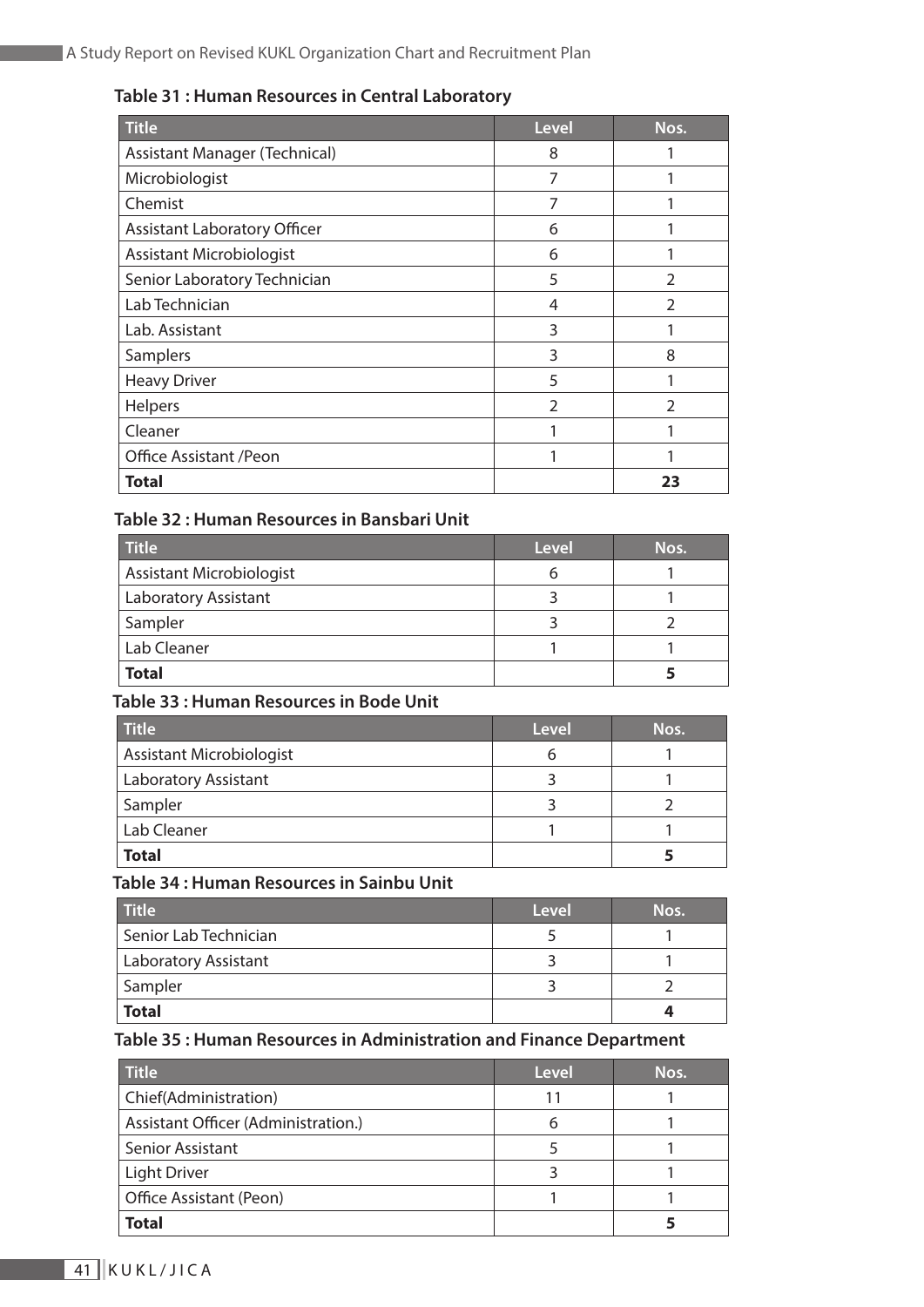| <b>Title</b>                     | Level | Nos. |
|----------------------------------|-------|------|
| Deputy Manager (Administration)  |       |      |
| Section/Administration Officer   |       |      |
| Assistant Administration Officer |       |      |
| Assistant (Administration)       |       |      |
| <b>Office Assistant</b>          |       |      |
| Total                            |       | h    |

**Table 36 : Human Resources in General Administration Section**

**Table 37 : Human Resources in Finance Division**

| <b>Title</b>                | Level | Nos. |
|-----------------------------|-------|------|
| Manager (Finance /Accounts) | 10    |      |
| Officer (Accounts)          |       |      |
| Senior Computer Operator    |       |      |
| <b>Light Driver</b>         |       |      |
| Office Assistant            |       |      |
| <b>Total</b>                |       |      |

**Table 38 : Human Resources in Accounts and Billing Section**

| <b>Title</b>                       | Level | Nos. |
|------------------------------------|-------|------|
| Deputy Manager (Accounts.)         | 9     |      |
| <b>Assistant Manager (Accounts</b> | 8     |      |
| <b>Accounts Officer</b>            |       |      |
| <b>Assistant Accounts Officer</b>  | 6     |      |
| Senior Assistant (Accounts)        |       |      |
| <b>Office Assistant</b>            |       |      |
| Total                              |       |      |

#### **Table 39 : Human Resources in Budget and Revenue Monitoring Section**

| <b>Title</b>                 | Level | Nos. |
|------------------------------|-------|------|
| Deputy Manager (Accounts)    |       |      |
| Assistant Manager (Accounts) |       |      |
| Accounts officer             |       |      |
| Assistant Accounts Officer   | 6     |      |
| Senior Assistant (Accounts)  |       |      |
| <b>Office Assistant</b>      |       |      |
| Total                        |       |      |

**Table 40 : Human Resources in Customer Relation Section**

| <b>Title</b>                        | Level | Nos. |
|-------------------------------------|-------|------|
| Assistant Manager (Tech)            |       |      |
| <b>Technical Officer</b>            |       |      |
| Assistant Officer (Administration.) |       |      |
| Overseer                            |       |      |
| Senior Assistant (Administration)   |       |      |
| <b>Office Assistant</b>             |       |      |
| Total                               |       |      |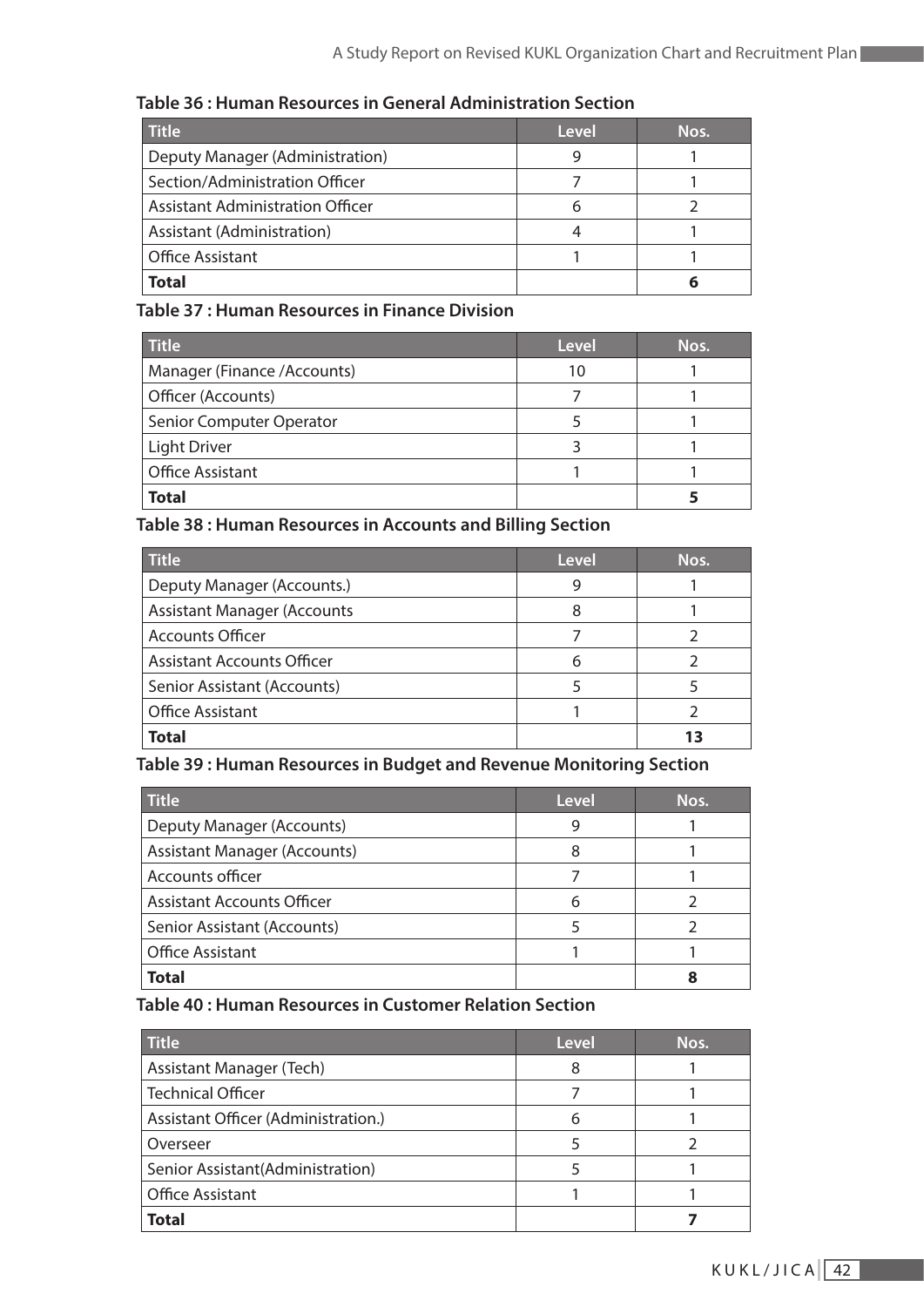#### **Table 41 : Human Resources in Planning Section**

| <b>Title</b>                              | Level | Nos. |
|-------------------------------------------|-------|------|
| Deputy Manager (Administration)           | 9     |      |
| <b>Assistant Manager (Administration)</b> | 8     |      |
| <b>Section Officer</b>                    |       |      |
| Officer (Administration)                  | 6     |      |
| Computer Officer                          | 6     |      |
| Senior Computer Assistant                 | 5     |      |
| Senior Assistant (Administration)         | 5     |      |
| Light Driver                              | 3     |      |
| <b>Office Assistant</b>                   |       |      |
| <b>Total</b>                              |       |      |

#### **Table 42 : Human Resources in Administrative and HR Development Division**

| <b>Title</b>                              | Level | Nos. |
|-------------------------------------------|-------|------|
| Manager (Administration)                  | 10    |      |
| <b>Assistant Manager (Administration)</b> | 8     |      |
| Legal Officer                             |       |      |
| <b>Administration Officer</b>             | 6     |      |
| Junior Legal Officer                      | 6     |      |
| Assistant (Administration)                | 5     |      |
| Senior Computer Operator                  | 5     |      |
| Light Driver                              | 3     |      |
| <b>Office Assistant</b>                   |       |      |
| Total                                     |       |      |

#### **Table 43 : Human Resources in Store Unit**

| <b>Title</b>                     | Level | Nos. |
|----------------------------------|-------|------|
| Section Officer (Administration) |       |      |
| Officer (Accounts)               |       |      |
| Assistant (Administration)       |       |      |
| Electrician                      |       |      |
| <b>Office Assistant</b>          |       |      |
| <b>Total</b>                     |       | h    |

#### **Table 44 : General Procurement Section**

| <b>Title</b>                       | Level | Nos. |
|------------------------------------|-------|------|
| Assistant Manager (Administration) |       |      |
| Section Officer (Administration)   |       |      |
| Officer (Administration)           | ჩ     |      |
| Senior Assistant (Administration)  |       |      |
| <b>Office Assistant</b>            |       |      |
| Total                              |       |      |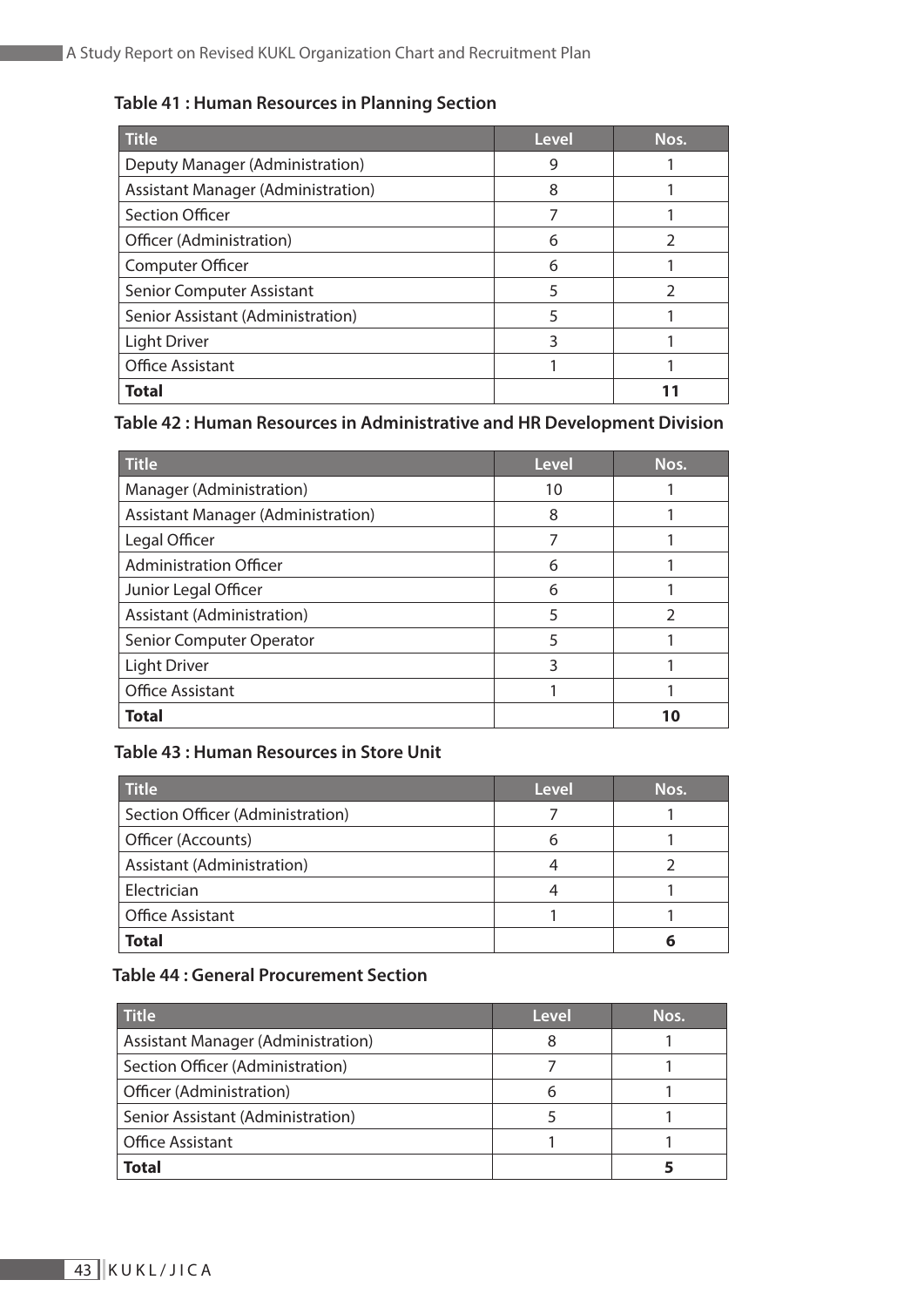# **6.9 Differences in the Existing Approved, Presently working and Proposed Human Resources**

The differences in the composition and number of human resources among the existing approved, presently working (as per record up to Chaitra, 2072) and proposed are as follows.

| Table 45 : Difference Between Existing, Approved, Presently Working and Proposed |  |
|----------------------------------------------------------------------------------|--|
| <b>Human Resources.</b>                                                          |  |

| <b>Position</b>                         | <b>Area</b>                      | Level          | Approved       | Presently Working | Proposed       |
|-----------------------------------------|----------------------------------|----------------|----------------|-------------------|----------------|
| <b>CEO</b>                              |                                  |                | 1              | 1                 | 1              |
| Chief / Senior Manager/DGM              |                                  | 11             | 3              | 1                 | 3              |
| Manager                                 | Tech                             | 10             | $\overline{7}$ | $\overline{2}$    | 5              |
| Manager                                 | Administration                   | 10             | 3              |                   | 3              |
| Deputy Manager                          | Tech / Civil / Quality           | 9              | 14             | $\overline{7}$    | 13             |
| Deputy Manager                          | <b>Administration / Accounts</b> | 9              | 6              | 3                 | 4              |
| <b>Assistant Manager</b>                | Civil/EM/Quality                 | 8              | 16             | 7                 | 15             |
| <b>Assistant Manager</b>                | <b>Administration / Accounts</b> | 8              | $\overline{7}$ | 3                 | $\overline{7}$ |
| Engineer                                | Tech/Civil/EM                    | 7              | 15             | $\overline{7}$    | 38             |
| Microbiologist                          | Tech                             | 7              | 1              |                   | 1              |
| <b>Technical Officer</b>                | Tech/EM                          | 7              | 8              | 4                 | 11             |
| <b>Water Treatment Engineer</b>         | Tech                             | 7              |                |                   | 6              |
| Hydrologist                             | Tech                             | $\overline{7}$ |                |                   | 1              |
| Sociologist                             | Administration/Specialist        | $\overline{7}$ |                |                   | 1              |
| Legal Officer                           | Administration/Specialist        | 7              |                |                   | 1              |
| <b>Administration Officer</b>           | Administration                   | 7              | $\overline{7}$ | 6                 | 13             |
| <b>Accounts Officer</b>                 | Accounts                         | 7              | 11             | 10                | 12             |
| Chemist                                 | Tech/ Quality                    | $\overline{7}$ | 1              | 1                 | 1              |
| Computer officer                        | Tech                             | 7              | 1              |                   |                |
| Assistant/Junior Tech Officer           | Tech/Civil/EM/Quality            | 6              | 18             | 15                | 29             |
| <b>Plant Officer</b>                    | Tech                             | 6              | 3              |                   |                |
| <b>Assistant Accounts Officer</b>       | Administration/Accounts          | 6              | 30             | 18                | 25             |
| <b>Assistant Administration Officer</b> | Administration                   | 6              | 26             | 21                | 31             |
| <b>Assistant Legal Officer</b>          | Administration                   | 6              | 1              | 1                 | 1              |
| <b>Head Driver</b>                      | Administration                   | 6              |                |                   |                |
| Assistant Lab Technician                | Tech                             | 6              |                |                   | 1              |
| Assistant Microbiologist                | Tech                             | 6              |                |                   | 3              |
| Computer Officer                        | Administration/Specialist        | 6              |                |                   | 1              |
| Overseer/Supervisor                     | Tech/Civil/EM                    | 5              | 41             | 23                | 64             |
| Assistant Plant Superintendent          | Tech/Quality                     | 5              | 1              |                   |                |
| Senior Administration Assistant         | Administration                   | 5              | 50             | 42                | 49             |
| <b>Senior Accounts Assistant</b>        | Administration/Accounts          | 5              | 66             | 50                | 34             |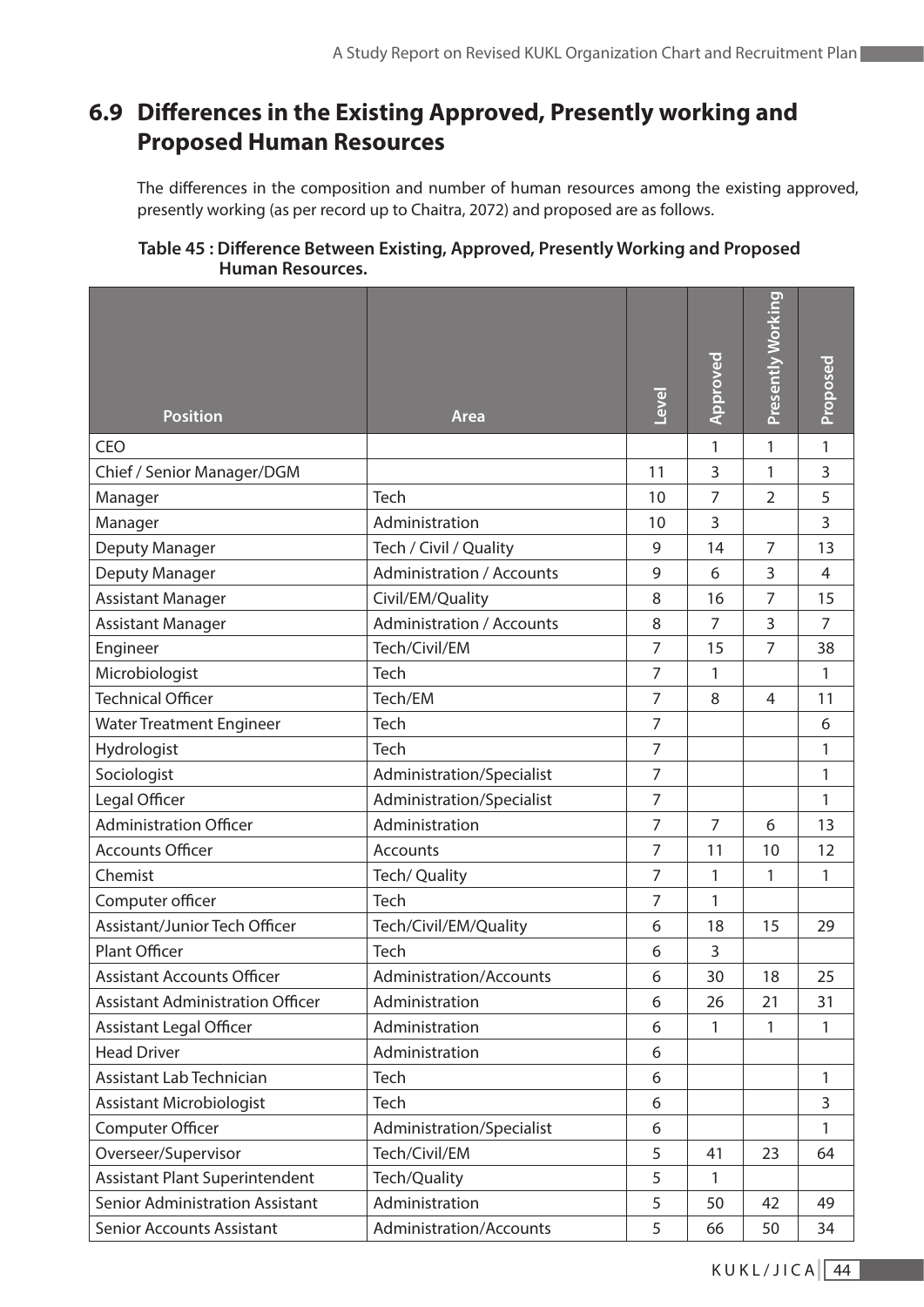| <b>Position</b>                 | Area                    | Level          | Approved       | Presently Working | Proposed       |
|---------------------------------|-------------------------|----------------|----------------|-------------------|----------------|
| Senior Computer Operator        | Administration          | 5              | $\overline{7}$ | $\overline{7}$    | 14             |
| Senior Lab Technician           | Tech/ Quality           | 5              | $\overline{2}$ | 1                 | 3              |
| Senior Technician               | Tech                    | 5              |                |                   | 4              |
| Senior Legal Assistant          | Administration/Legal    | 5              | 1              |                   |                |
| <b>Heavy Equipment Driver</b>   | Administration          | 5              | 8              | 5                 | 11             |
| Pump Operator                   | Tech/EM                 | $\overline{4}$ | 15             | 9                 | 16             |
| Computer Operator               | Administration          | 4              | 6              | 4                 | 5              |
| Plant Operator                  | Tech/Quality            | 4              | 8              | 5                 | 11             |
| <b>Machine Operator</b>         | Tech/EM                 | 4              | 3              | 3                 | $\overline{7}$ |
| <b>Meter Mechanics</b>          | Tech/EM                 | 4              | 5              | 5                 | 5              |
| <b>Senior Mechanics</b>         | Tech/EM                 | 4              | 1              |                   | 1              |
| Lab Technician                  | Tech/Quality            | 4              | $\overline{2}$ | $\mathbf{1}$      | $\overline{2}$ |
| Tap Inspector                   | Tech/Civil              | $\overline{4}$ | 6              | 5                 | 10             |
| <b>Assistant Administration</b> | Administration          | 4              | 50             | 33                | 73             |
| <b>Assistant Accounts</b>       | Administration/Accounts | 4              | 42             | 26                | 17             |
| Senior Meter Reader             | Administration          | 4              | 35             | 30                | 15             |
| Senior Plumber                  | Tech/ Civil             | 4              | 16             | 13                | 18             |
| Electrician                     | Tech/EM                 | $\overline{4}$ | $\overline{4}$ | 3                 | 1              |
| <b>Heavy Driver</b>             | Administration          | 4              | 17             | 12                | 5              |
| <b>Light Driver</b>             | Administration          | 3              | 33             | 18                | 38             |
| <b>Assistant Pump Operator</b>  | Tech/EM                 | 3              | 108            | 94                | 59             |
| Plant Attendant                 | Tech/Quality            | 3              | 1              |                   |                |
| Junior Plumber                  | Tech/Civil              | 3              | 31             | 22                | 33             |
| Meter Reader                    | Administration.         | 3              | 80             | 48                | 78             |
| Lab Assistant / Boy             | Tech/Quality            | 3              | $\overline{2}$ |                   | 4              |
| Junior Administration Assistant | Administration          | 3              | 98             | 52                | 51             |
| Sampler                         | Tech/Quality            | 3              | $\overline{2}$ |                   | 14             |
| Junior Mechanics                | Tech/EM                 | $\overline{3}$ | $\overline{7}$ | $\overline{7}$    | 14             |
| Junior Electrician              | Tech/EM                 | $\overline{2}$ | 3              |                   | 3              |
| Helper/Safe Guard               | Tech/EM                 | $\overline{2}$ | 16             | 10                | 44             |
| Valve Operator                  | Tech/Civil              | 1              | 74             | 15                | 176            |
| Guards/Watchman                 | Administration/Security | 1              | 81             | 42                | 89             |
| Lab Cleaner                     | Administration          | 1              |                |                   | $\overline{3}$ |
| Sweeper                         | Administration/Security | 1              | 16             | 10                | 17             |
| <b>Office Assistant</b>         | Administration/Security | 1              | 41             | 19                | 45             |
| Labor                           | Tech/Civil              | 1              | 47             | 35                | 67             |
| <b>Total</b>                    |                         |                | 1205           | 756               | 1327           |

The following posts are proposed to be deleted from the existing approved human resources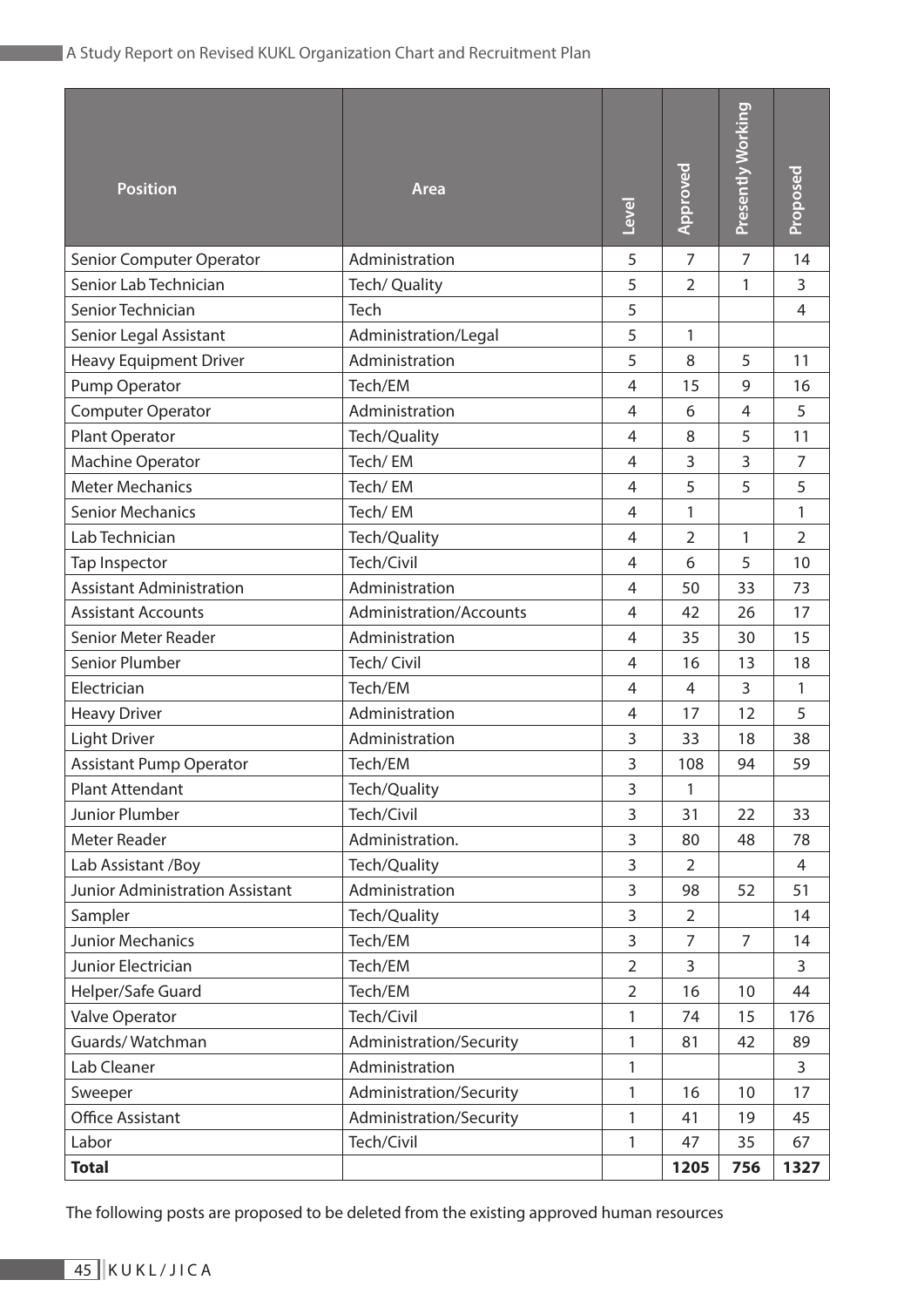| <b>Position</b>                | Area                  | Level | Nos.           |
|--------------------------------|-----------------------|-------|----------------|
| Computer Officer               | <b>Tech</b>           |       |                |
| <b>Plant Officer</b>           | <b>Tech</b>           | 6     | 3              |
| Assistant Plant Superintendent | <b>Tech</b>           | 5     |                |
| Senior Lab Technician          | Tech / Quality        | 5     | $\mathfrak{D}$ |
| Senior Legal Assistant         | Administration /Legal | 5     |                |
| <b>Senior Mechanics</b>        | Electro-Mechanical    | 4     |                |
| Lab Technician                 | Tech/Quality          |       | $\mathcal{D}$  |
| <b>Plant Attendant</b>         | Quality               | 3     |                |
| Junior Electrician             | Electro-Mechanical    |       |                |

#### **Table 46 : Proposed Deleted Posts in Existing Approved Posts**

The following posts are proposed in new structure.

#### **Table 47 : Proposed Created Positions**

| <b>Level</b> | <b>Position</b>                 | <b>Numbers</b> |
|--------------|---------------------------------|----------------|
| 7            | <b>Water Treatment Engineer</b> | 6              |
| 7            | Hydrologist                     |                |
| 7            | Sociologist                     |                |
| 7            | Legal Officer                   |                |
| 6            | Assistant Lab Technician        |                |
| 6            | Assistant Microbiologist        | 3              |
| 6            | <b>Computer Officer</b>         |                |
| 5            | Senior Lab Technician           | 3              |
| 5            | Senior Technician               | 4              |
| 5            | Draftsman(CAD-Operator)         |                |
| 4            | Lab Technician                  | $\mathcal{P}$  |
|              | Lab Cleaner                     | 3              |

## *6.9.1 Gap between Presently Working and Proposed human resources in*

#### *KUKL*

Following table shows the major positions where there are differences in number between currently working and proposed human resources.

#### **Table 48 : Differences between Existing Approved and Projected Human Resources (Vacancies to be filled)**

| <b>Position</b>          | <b>Area</b>    | Level | Presently<br><b>Norking</b> | Proposed | Vacant<br>Seats |
|--------------------------|----------------|-------|-----------------------------|----------|-----------------|
| CEO                      |                |       |                             |          | 0               |
| Chief/Senior Manager/DGM |                | 11    |                             | 3        |                 |
| Manager                  | Tech           | 10    |                             | 5        |                 |
| Manager                  | Administration | 10    |                             | っ        |                 |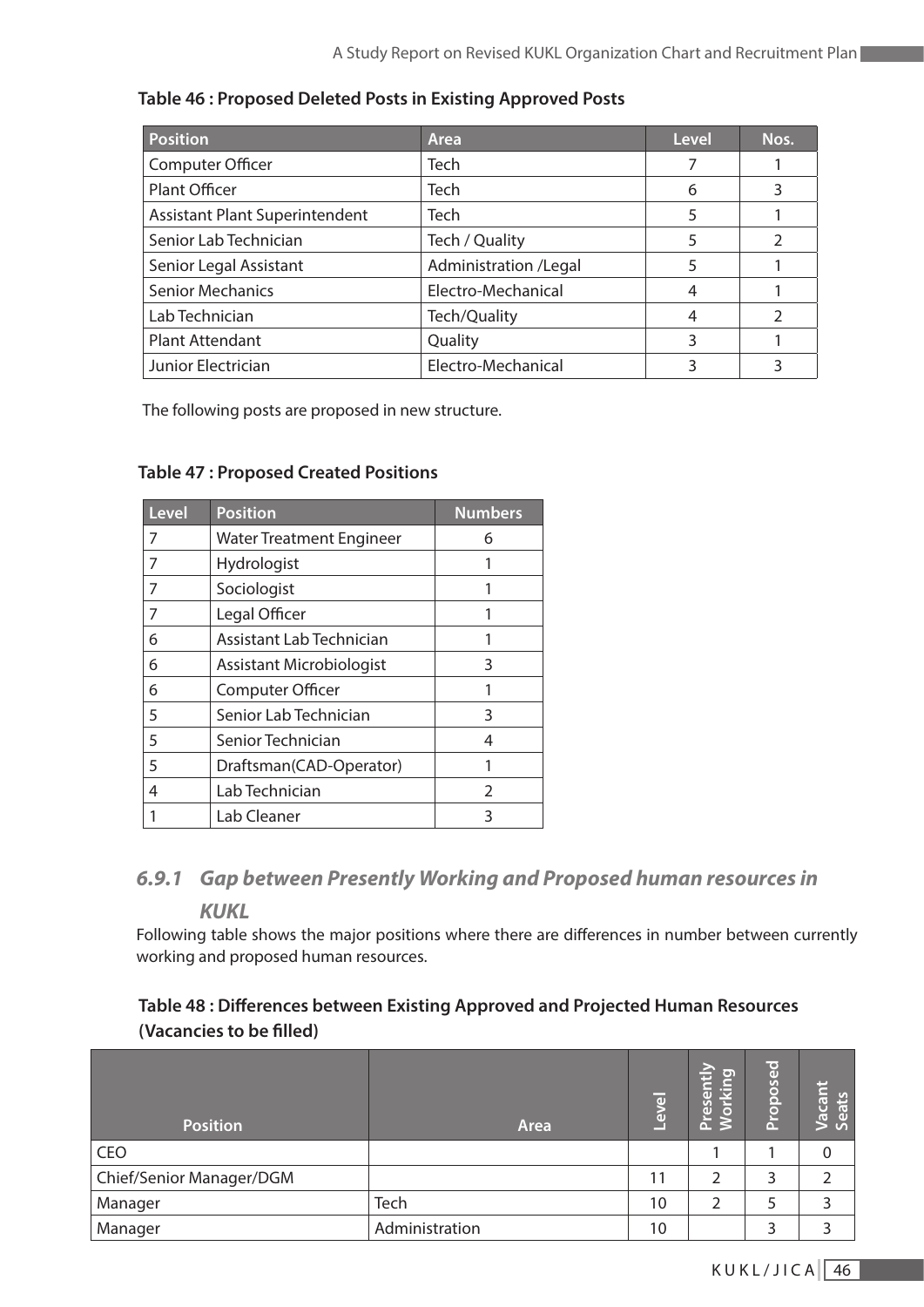| <b>Position</b>                         | <b>Area</b>                       | Level          | Presently<br><b>Working</b> | Proposed       | Vacant<br>Seats |
|-----------------------------------------|-----------------------------------|----------------|-----------------------------|----------------|-----------------|
| Deputy Manager (Tech/Civil/Quality)     | Tech                              | 9              | 7                           | 13             | 6               |
| Deputy Manager                          | <b>Administration /Accounts</b>   | 9              | 3                           | 4              | 1               |
| <b>Assistant Manager</b>                | Civil/EM/Quality                  | 8              | $\overline{7}$              | 15             | 8               |
| <b>Assistant Manager</b>                | <b>Administration /Accounts</b>   | 8              | 3                           | $\overline{7}$ | $\overline{4}$  |
| Engineer                                | Tech/Civil/EM                     | 7              | $\overline{7}$              | 38             | 31              |
| Microbiologist                          | Tech                              | 7              |                             | 1              | 1               |
| <b>Technical Officer</b>                | Tech/EM                           | 7              | $\overline{4}$              | 11             | $\overline{7}$  |
| <b>Water Treatment Engineer</b>         | Tech                              | 7              |                             | 6              | 6               |
| Hydrologist                             | Tech                              | 7              |                             | 1              | 1               |
| Sociologist                             | <b>Administration /Specialist</b> | $\overline{7}$ |                             | 1              | 1               |
| Legal Officer                           | <b>Administration /Specialist</b> | 7              |                             | 1              | 1               |
| <b>Administration Officer</b>           | Administration                    | 7              | 6                           | 13             | 7               |
| <b>Account Officer</b>                  | Accounts                          | $\overline{7}$ | 10                          | 12             | $\overline{2}$  |
| Chemist                                 | Tech/quality                      | $\overline{7}$ | 1                           | 1              | $\mathbf 0$     |
| Computer Officer                        | Tech                              | 7              |                             |                | $\Omega$        |
| Assistant/Junior Technical Officer      | Tech/Civil/EM/Quality             | 6              | 15                          | 29             | 14              |
| Plant Officer                           | Tech                              | 6              |                             |                | $\mathbf 0$     |
| <b>Assistant Account Officer</b>        | <b>Administration /Accounts</b>   | 6              | 18                          | 25             | 7               |
| <b>Assistant Administration Officer</b> | Administration                    | 6              | 21                          | 31             | 10              |
| <b>Assistant Legal Officer</b>          | Administration                    | 6              | 1                           | 1              | $\mathbf 0$     |
| <b>Head Driver</b>                      | Administration                    | 6              |                             |                | $\overline{0}$  |
| Asst. Lab Technician                    | Tech                              | 6              |                             | 1              | 1               |
| Assistant Microbiologist                | Tech                              | 6              |                             | 3              | 3               |
| Computer Officer                        | <b>Administration /Specialist</b> | 6              |                             | 1              | 1               |
| Overseer / Supervisor                   | Tech/Civil/EM                     | 5              | 23                          | 64             | 41              |
| <b>Assistant Plant Superintendent</b>   | Tech/Quality                      | 5              |                             |                | 0               |
| <b>Senior Administration Assistant</b>  | Administration                    | 5              | 42                          | 49             | $\overline{7}$  |
| <b>Senior Account Assistant</b>         | <b>Administration /Accounts</b>   | 5              | 50                          | 34             | $-16$           |
| Senior Computer Operator                | Administration                    | 5              | 7                           | 14             | 7               |
| Senior Lab Technician                   | Tech/ Quality                     | 5              | 1                           | 3              | $\overline{2}$  |
| Senior Technician                       | Tech                              | 5              |                             | 4              | $\overline{4}$  |
| Senior Legal Assistant                  | Administration/Legal              | 5              |                             |                | $\mathbf 0$     |
| <b>Heavy Equipment Driver</b>           | Administration                    | 5              | 5                           | 11             | 6               |
| Pump Operator                           | Tech/EM                           | $\overline{4}$ | 9                           | 16             | 7               |
| <b>Computer Operator</b>                | Administration                    | 4              | 4                           | 5              | 1               |
| Plant Operator                          | Tech/Quality                      | 4              | 5                           | 11             | 6               |
| Machine Operator                        | Tech/EM                           | 4              | 3                           | 7              | $\overline{4}$  |
| <b>Meter Mechanics</b>                  | Tech/EM                           | 4              | 5                           | 5              | $\mathbf 0$     |
| <b>Senior Mechanics</b>                 | Tech/EM                           | 4              |                             | 1              | 1               |
| Lab Technician                          | Tech/Quality                      | $\overline{4}$ | 1                           | $\overline{2}$ | 1               |
| Tap Inspector                           | Tech/Civil                        | $\overline{4}$ | 5                           | 10             | 5               |
| <b>Assistant Administration Officer</b> | Administration                    | $\overline{4}$ | 33                          | 73             | 40              |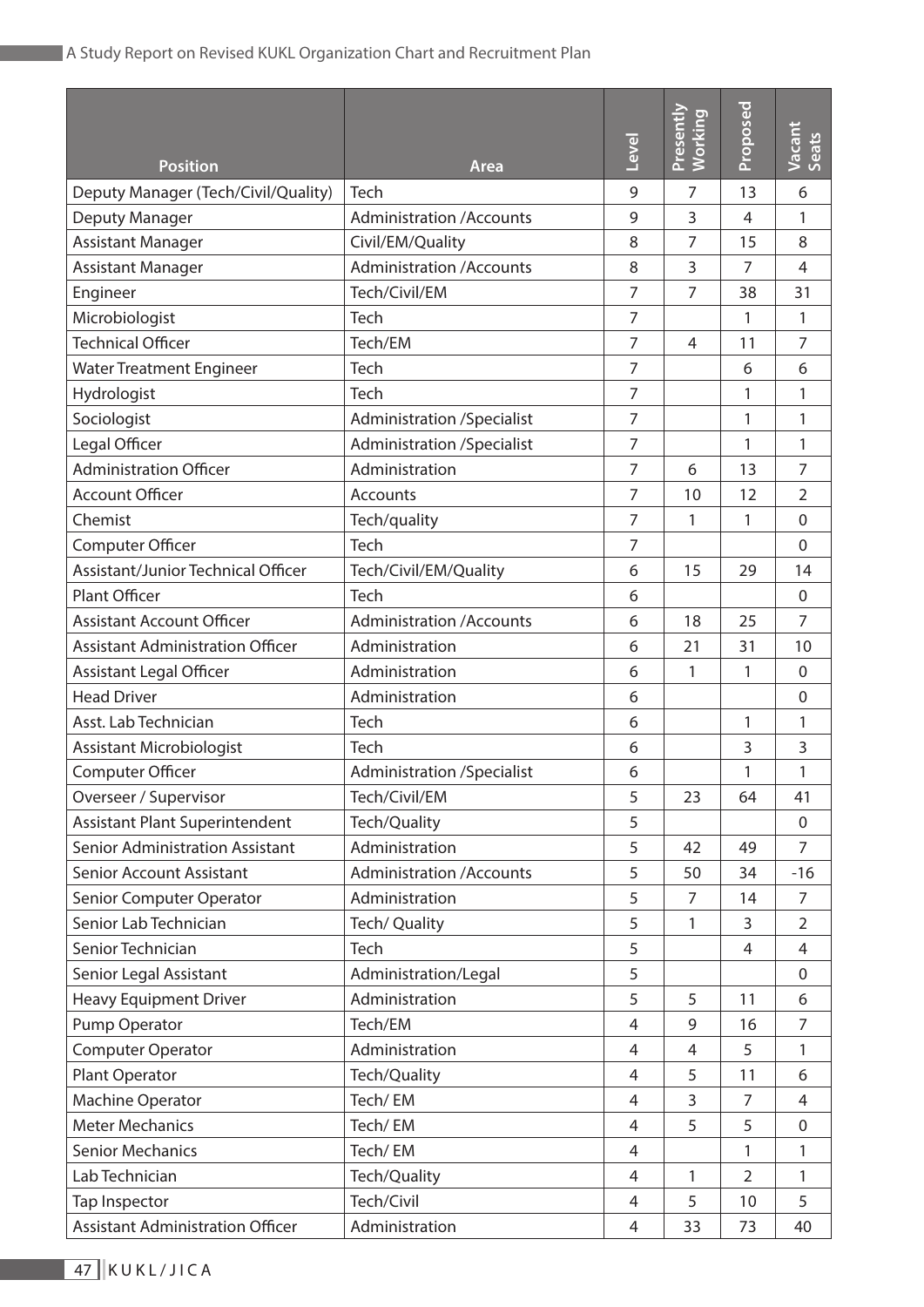| <b>Position</b>                        | Area                            | Level          | Presently<br><b>Working</b> | Proposed | Vacant<br>Seats |
|----------------------------------------|---------------------------------|----------------|-----------------------------|----------|-----------------|
| <b>Assistant Accounts Officer</b>      | <b>Administration /Accounts</b> | $\overline{4}$ | 26                          | 17       | $-9$            |
| Senior Meter Reader                    | Administration                  | 4              | 30                          | 15       | $-15$           |
| Senior Plumber                         | Tech/ Civil                     | 4              | 13                          | 18       | 5               |
| Electrician                            | Tech/EM                         | 4              | $\overline{3}$              | 1        | $-2$            |
| <b>Heavy Driver</b>                    | Administration                  | 4              | 12                          | 5        | $-7$            |
| <b>Light Driver</b>                    | Administration                  | 3              | 18                          | 38       | 20              |
| <b>Assistant Pump Operator</b>         | Tech/EM                         | 3              | 94                          | 59       | $-35$           |
| <b>Plant Attendant</b>                 | Tech/Quality                    | 3              |                             |          | $\mathbf 0$     |
| <b>Junior Plumber</b>                  | Tech/Civil                      | 3              | 22                          | 33       | 11              |
| <b>Meter Reader</b>                    | Administration.                 | 3              | 48                          | 78       | 30              |
| Lab Assistant /Boy                     | Tech/Quality                    | 3              |                             | 4        | 4               |
| <b>Junior Administration Assistant</b> | Administration                  | 3              | 52                          | 51       | $-1$            |
| Sampler                                | Tech/Quality                    | 3              |                             | 14       | 14              |
| <b>Junior Mechanics</b>                | Tech/EM                         | 3              | $\overline{7}$              | 14       | $\overline{7}$  |
| Junior Electrician                     | Tech/EM                         | 3              |                             | 3        | 3               |
| Helper / Safe Guard                    | Tech/EM                         | $\overline{2}$ | 10                          | 44       | 34              |
| Valve operator                         | Tech/Civil                      | 1              | 15                          | 176      | 161             |
| Guards / Watchman                      | <b>Administration /Security</b> | 1              | 42                          | 89       | 47              |
| Lab Cleaner                            | Administration                  | 1              |                             | 3        | 3               |
| Sweeper                                | <b>Administration /Security</b> | 1              | 10                          | 14       | $\overline{7}$  |
| <b>Office Assistant</b>                | <b>Administration /Security</b> | 1              | 19                          | 45       | 26              |
| Labor                                  | Tech/Civil                      | 1              | 35                          | 67       | 32              |
| <b>Total</b>                           |                                 |                | 756                         | 1327     | 571             |

A huge gap between the number of proposed and presently working human resources has been noticed. The number of presently working human resources represents only those staffs working on permanent basis in KUKL. At present there are about 300 lower level employees mostly working in contract and daily wages.

Following posts are proposed to be deleted from the presently involving. Some of them are suggested to transfer in similar position having similar nature of work such as plant officers to technical officers. Some positions are upgraded such as Junior Electrician from level 3 to level 4.

| <b>Position</b>         | Area           | <b>Level</b> | Nos. |
|-------------------------|----------------|--------------|------|
| Computer Officer        | Tech           |              |      |
| Plant Officer           | Tech           | 6            |      |
| <b>Main Driver</b>      | Administration | 6            |      |
| Senior Legal Assistant  | Administration |              |      |
| Overseer (GIS)          | Tech           | 5            |      |
| <b>Senior Mechanics</b> | Tech           | 4            |      |
| <b>Plant Attendant</b>  | Tech           | 3            |      |
| Junior Electrician      | Tech           | 3            |      |

#### **Table 49 : Proposed Deletion of Posts**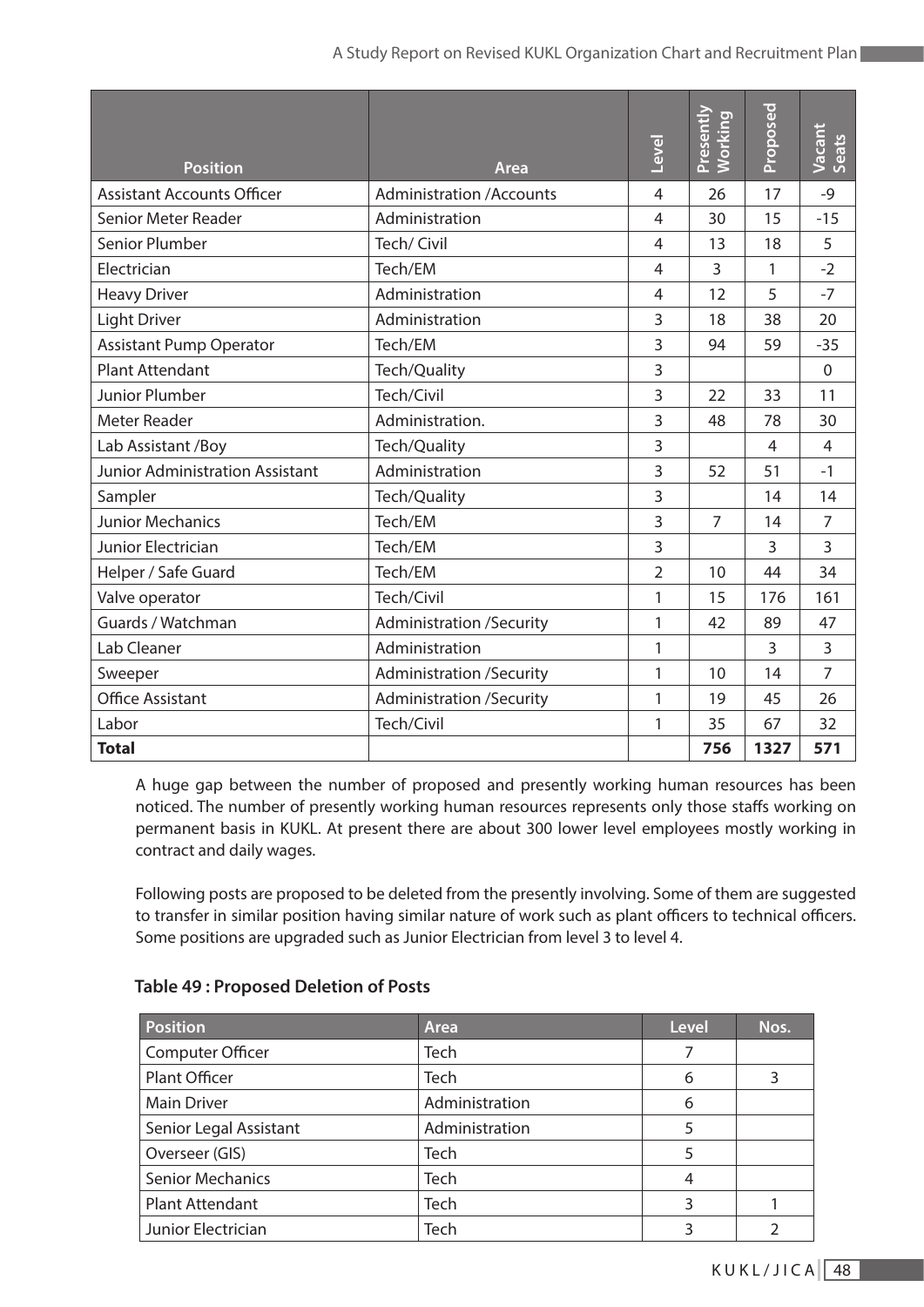The major changes in the proposed human resource requirement is addition of two General Managers (previously designated as senior manager). The number of engineers, junior technical officers, overseers, senior computer assistants administrative assistants, helpers, office assistants and valve operators has been increased while the number of human resources associated with accounts has been decreased. With the introduction of computerized accounting system, most of the accounting functions will be done in computers.

In the proposed human resource requirements, current utilities and assets will be managed by by KUKL. Once the Melamchi's water will be supplied, some of the tube wells, water treatment plants and some of other utilities will not operate as present. In this situation, all the human resources associated with the management of these utilities will not have enough workload or will be redundant. Human resources shall be adjusted according to the operation scenario of number of tubewells and associated WTPs.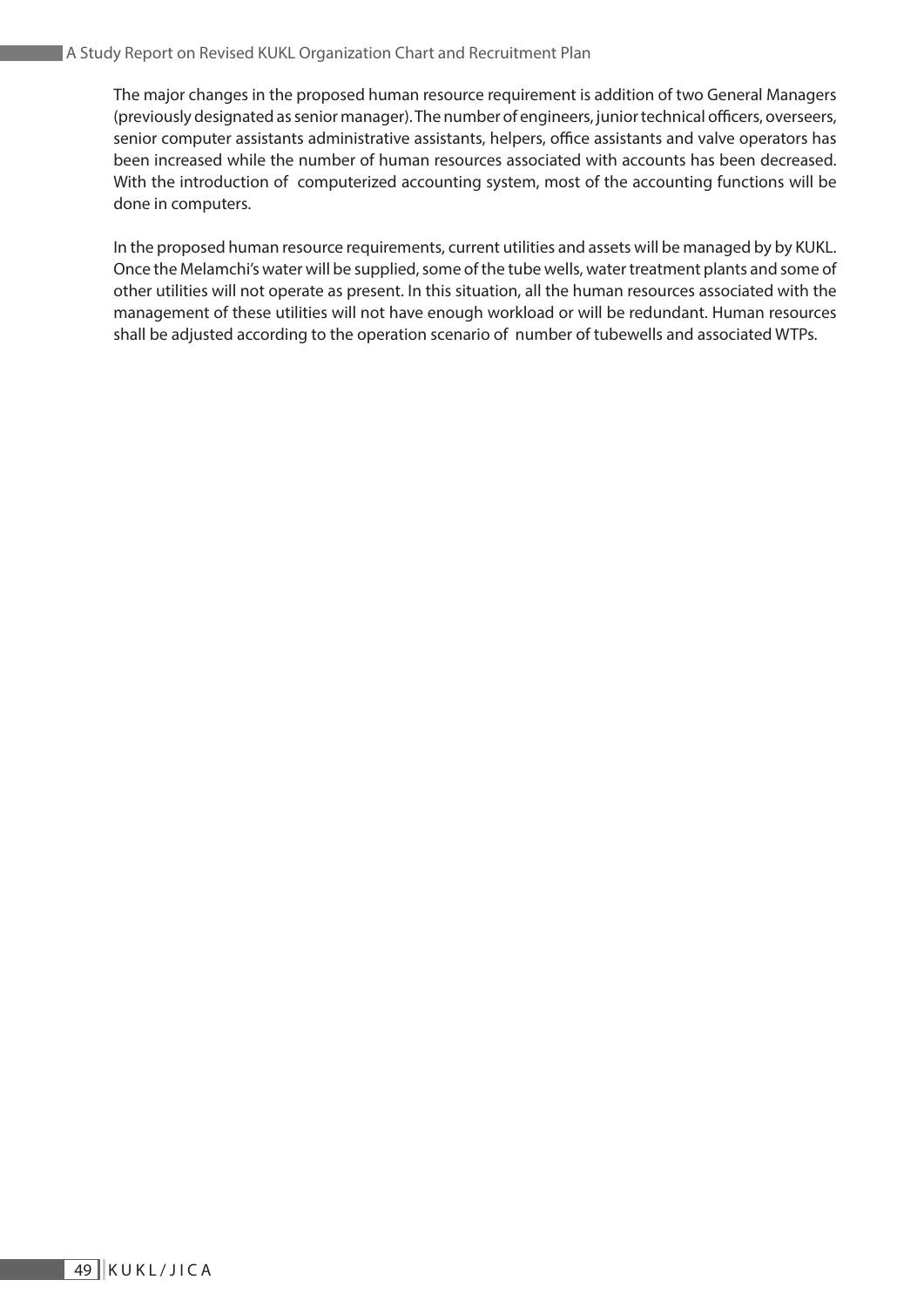# 7. RECRUITMENT STRATEGY

Absence of appropriate number of quality staff jeopardizes the image, trust and identity of the organization. To function organization dynamically, efficiently and effectively to achieve its goal and to be suited with the demand requires new energy, spirit and entrepreneurship. The gap between proposed human resources requirement and the existing number of staff as presented table 48 shows alarming situation. The present number of human resources working covers only 60% of total requirement. The vacant positions need to be fulfilled quickly in order to run organization efficiently.

## **7.1 Strategies for Recruitment**

The upsetting scenario created by the gap between total staffs required and presently working becomes more frustrating once the retirement figure and picture is being considered. The retirement table that already presented shows that the trend of retirement is very sharp. These vacancies should be be fulfilled either externally or internally according to the personnel rules and regulation 2064. Due consideration is required on how the experienced people having deep institutional memory are to be substituted. A dove-tailed approach may be suitable to apply for managing this situation.

The cursory look upon the gap of the staff reveals the current number of vacancies of the organization. The retirement trend also shows that there will be more vacancies in coming years creating more gap of human resources within the organization.

While making the critical job analysis as presented in Unit 3, jobs within organization can be categorized into (i) critical vs non-critical and (ii) core vs non-core jobs according to their direct impinging effects upon organizational success and performance. It is suggested that involving in noncore and non-critical jobs and activities could hamper the organization's performance thus it is better to outsource it. It is also recommended that jobs need to be analyzed on the basis of strategy and internal competency. Based on the analysis from this study, KUKL shall follow recruitment strategy as mentioned below:

- 1. Firstly, recruit those positions which have strategic importance and core function (such as engineers, technical personnel, overseers, plumbers, valve operators, etc.)
- 2. Secondly, non-core but important positions to be recruited on priority basis. (such as meter readers, etc.)
- 3. After that recruit those strategic positions which could have long-term functioning of KUKL.
- 4. Do not recruit people on the basis of urgency.
- 5. Outsource jobs which cannot be done efficiently by internal capacity.

While doing fresh recruitment, all backlog works which are being initiated already (such as those jobs for which recruitment work was initiated and partly completed) should be completed.

Each position is unique and demands different personal qualities and characteristics especially when it is technical in nature. They must be separated such as in KUKL it is Overseer/Supervisor. Overseer a professional post required to complete a formal academic course is different from Supervisor. Before recruitment, a detail job description based upon job analysis is required.

## **7.2 Recruitment Schedule**

Based upon above mentioned strategies along with a view to equip KUKL to handle the new situation likely needed to be addressed due to following factors are considered for framing the recruitment schedule for KUKL.The present utilities are to be utilized to its fullest extent.

The first phase of Melamchi is expected to be completed in 2018. This will create two types of system one (i) mostly computerized and partly manual within ring road and (ii) mostly manual and partly computerized outside the ring road. Human resources required to deal with both of these systems will increase the number of required. At the same time, human resource requirement is affected by Kathmandu Valley Water Supply Management Board's decision on handing over the production function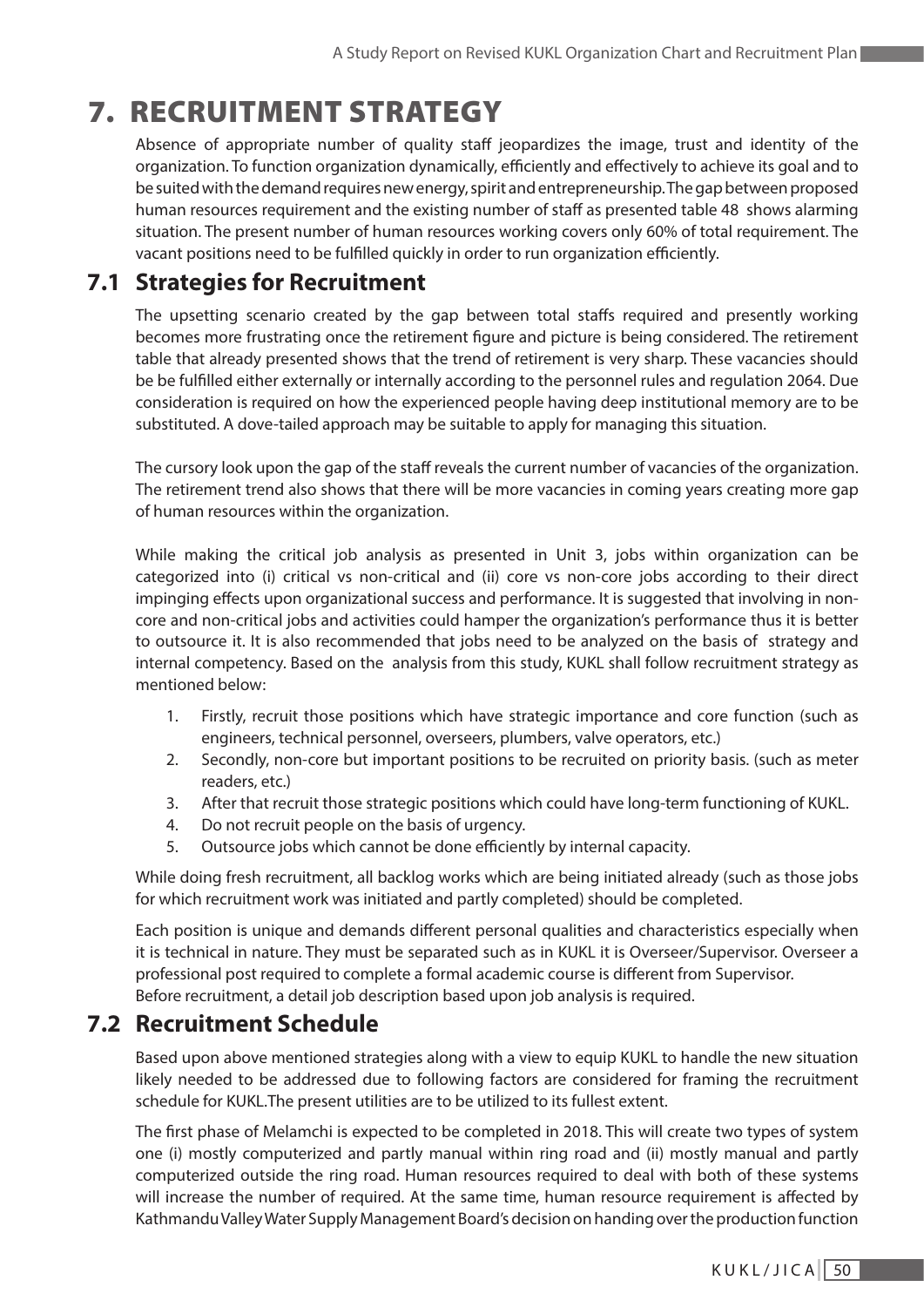of Melamchi water. If production is handed over to KUKL then it requires separate water production division within the proposed organization structure.

The first phase of sewerage system by PID is expected to be completed during 2020. This will create new set activities demanding more staffs. All the systems constructed by PID are to be operated by the contractors for the period of 5 to 10 years. Although the operation of waste water treatment plants and sewerge system is the contractor's responsibility, KUKL shall prepare itself adequately in terms of human resource and capacity building to take over once the operation period is over.

The last phase of Melamchi is expected to be completed by 2024. Required number of staffs shall be be fulfilled by then. Hence, the recruitment schedule have been divided into three slots: the first one is before 2018, second one is before 2020 and third one is before 2024.

#### **Table 50 : Proposed Recruitment Schedule for Vacant Posts**

| <b>Position</b>                         | Area                               | <b>Level</b>   | Vacant<br>Seats  | mmediate       | <b>Up to 2018</b> | <b>Dp to 2020</b> |
|-----------------------------------------|------------------------------------|----------------|------------------|----------------|-------------------|-------------------|
| CEO                                     |                                    |                | 0                |                |                   |                   |
| Chief/Senior Manager/ DGM               |                                    |                | 2                | $\overline{2}$ |                   |                   |
| Manager                                 | Tech                               | 10             | 3                | $\overline{2}$ | $1^*$             |                   |
| Manager                                 | Administration                     | 10             | 3                | 3              |                   |                   |
| Deputy Manager (Tech/Civil/Quality)     | Tech                               | 9              | 6                | 6              |                   |                   |
| Deputy Manager                          | <b>Administration / Accounts</b>   | 9              | 1                | 1              |                   |                   |
| <b>Assistant Manager</b>                | Civil/EM/Quality                   | 8              | 8                | 6              | $\overline{2}$    |                   |
| <b>Assistant Manager</b>                | <b>Administration / Accounts</b>   | 8              | $\overline{4}$   | $\overline{4}$ |                   |                   |
| Engineer                                | Tech/Civil/EM                      | $\overline{7}$ | 31               | 25             | 6                 |                   |
| Microbiologist                          | Tech                               |                | 1                | 1              |                   |                   |
| <b>Tech Officer</b>                     | Tech/EM                            |                | $\overline{7}$   | $\overline{4}$ | 3                 |                   |
| <b>Water Treatment Engineer</b>         | Tech                               |                | 6                |                | $\overline{2}$    | 4                 |
| Hydrologist                             | <b>Tech</b>                        |                | 1                |                | 1                 |                   |
| Sociologist                             | <b>Administration / Specialist</b> | $\overline{7}$ | 1                |                | 1                 |                   |
| Legal Officer                           | Administration / Specialist        | $\overline{7}$ | 1                |                | 1                 |                   |
| <b>Administration Officer</b>           | Administration                     | 7              | 7                | 5              | $\overline{2}$    |                   |
| <b>Account Officer</b>                  | Accounts                           | $\overline{7}$ | $\overline{2}$   | $\overline{2}$ |                   |                   |
| Chemist                                 | Tech / Quality                     | $\overline{7}$ | $\overline{0}$   |                |                   |                   |
| Computer Officer                        | Tech                               | $\overline{7}$ | $\mathbf 0$      |                |                   |                   |
| Assistant/Junior Tech Officer           | Tech/Civil/EM/ Quality             | 6              | 14               | 8              | 6                 |                   |
| Plant officer                           | Tech                               | 6              | $\mathbf 0$      |                |                   |                   |
| <b>Assistant Account Officer</b>        | <b>Administration / Accounts</b>   | 6              | $\overline{7}$   | 5              | $\overline{2}$    |                   |
| <b>Assistant Administration Officer</b> | Administration                     | 6              | 10               | 8              | 2                 |                   |
| <b>Assistant Legal Officer</b>          | Administration                     |                | $\boldsymbol{0}$ |                |                   |                   |
| <b>Head Driver</b>                      | Administration                     |                | $\overline{0}$   |                |                   |                   |
| Asst. Lab Technician                    | Tech                               |                | 1                | 1              |                   |                   |
| <b>Assistant Microbiologist</b>         | Tech                               |                | 3                | $\overline{2}$ | 1                 |                   |
| Computer Officer                        | Administration / Specialist        | 6              | 1                | 1              |                   |                   |
| Overseer/Supervisor                     | Tech/Civil/EM                      | 5              | 41               | 30             | 11                |                   |
| Assistant. Plant Superintendent         | Tech/Quality                       | 5              | $\mathbf 0$      |                |                   |                   |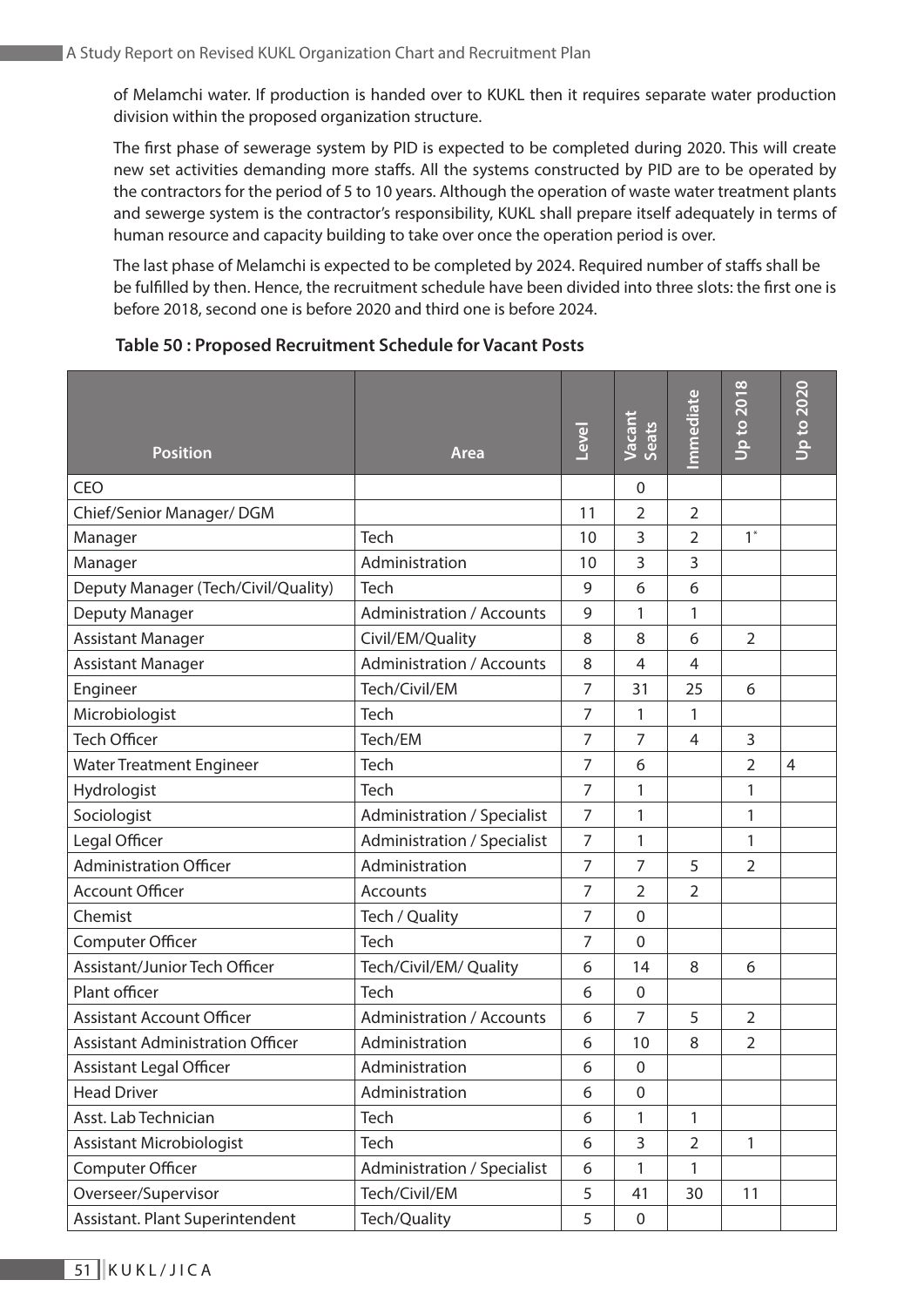| <b>Position</b>                         | Area                             | <b>Level</b>   | Vacant<br>Seats | mmediate       | Up to 2018     | <b>Up to 2020</b> |
|-----------------------------------------|----------------------------------|----------------|-----------------|----------------|----------------|-------------------|
| Senior Administration Assistant.        | Administration                   | 5              | $\overline{7}$  | 5              | $\overline{2}$ |                   |
| <b>Senior Accounts Assistant</b>        | <b>Administration / Accounts</b> | 5              | $-16$           |                |                |                   |
| Senior Computer Operator                | Administration                   | 5              | $\overline{7}$  | $\overline{7}$ |                |                   |
| Senior Lab Technician                   | Tech / Quality                   | 5              | $\overline{2}$  | $\overline{2}$ |                |                   |
| Senior Technician                       | Tech                             | 5              | 4               | 3              | 1              |                   |
| Senior Legal Assistant.                 | Administration / Legal           | 5              | $\overline{0}$  |                |                |                   |
| <b>Heavy Equipment Driver</b>           | Administration                   | 5              | 6               | $\overline{2}$ | 4              |                   |
| Pump Operator                           | Tech/EM                          | 4              | $\overline{4}$  | 5              | $\overline{2}$ |                   |
| <b>Computer Operator</b>                | Administration                   | 4              | 1               | 1              |                |                   |
| Plant Operator                          | Tech / Quality                   | 4              | 6               | 6              |                |                   |
| Machine Operator                        | Tech / EM                        | 4              | $\overline{4}$  | $\overline{4}$ |                |                   |
| <b>Meter Mechanics</b>                  | Tech / EM                        | 4              | $\overline{0}$  |                |                |                   |
| <b>Senior Mechanics</b>                 | Tech / ME                        |                | 1               | 1              |                |                   |
| Lab Technician                          | Tech / Quality                   |                | 1               | 1              |                |                   |
| Tap Inspector                           | Tech / Civil                     |                | 5               | 5              |                |                   |
| <b>Assistant Administration Officer</b> | Administration                   |                | $-40$           | 30             | 10             |                   |
| <b>Assistant Accounts</b>               | <b>Administration / Accounts</b> |                | $-9$            |                |                |                   |
| Senior Meter Reader                     | Administration                   |                | $-15$           |                |                |                   |
| Senior Plumber                          | Tech / Civil                     | 4              | 5               | 5              |                |                   |
| Electrician                             | Tech / EM                        | 4              | $-2$            |                |                |                   |
| <b>Heavy Driver</b>                     | Administration                   | $\overline{4}$ | $-7$            |                |                |                   |
| <b>Light Driver</b>                     | Administration                   | 3              | 20              | 15             | 5              |                   |
| <b>Assistant Pump Operator</b>          | Tech / EM                        | 3              | $-35$           |                |                |                   |
| Plant Attendant                         | Tech / Quality                   | 3              | 0               |                |                |                   |
| <b>Junior Plumber</b>                   | Tech / Civil                     | 3              | 11              |                |                |                   |
| Meter Reader                            | Administration                   | 3              | 30              |                |                |                   |
| Lab Assistant /Boy                      | Tech / Quality                   | 3              | 4               |                |                |                   |
| Junior Administration Assistant         | Administration                   | 3              | $-1$            |                |                |                   |
| Sampler                                 | Tech / Quality                   | 3              | 14              |                |                |                   |
| Junior Mechanics                        | Tech / EM                        | 3              | $\overline{7}$  |                |                |                   |
| Junior Electrician                      | Tech / EM                        | 3              | $\overline{3}$  |                |                |                   |
| Helper/Safe Guard                       | Tech / EM                        | $\overline{2}$ | 34              |                |                |                   |
| Valve Operator                          | Tech / Civil                     | 1              | 161             |                |                |                   |
| Guards/watchman                         | <b>Administration / Security</b> | 1              | 47              |                |                |                   |
| Lab Cleaner                             | Administration                   | 1              | 3               |                |                |                   |
| Sweeper                                 | <b>Administration / Security</b> | 1              | $\overline{7}$  |                |                |                   |
| <b>Office Assistant</b>                 | <b>Administration / Security</b> | 1              | 26              |                |                |                   |
| Labor                                   | Tech / Civil                     | 1              | 32              |                |                |                   |
| <b>Total</b>                            |                                  |                | 571             |                |                |                   |

\* Production Division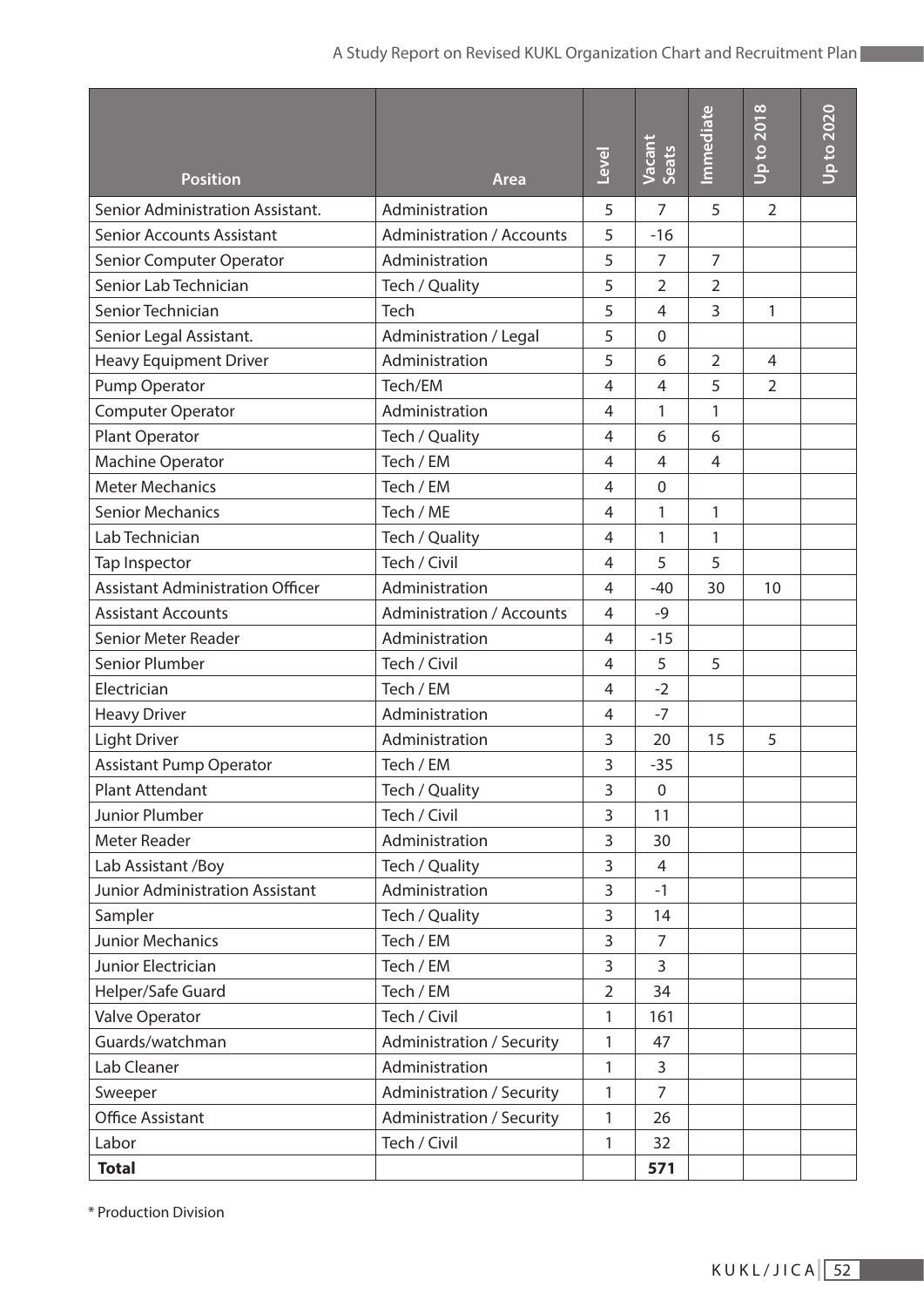There are 592 vacant posts to be filled up. Most of them are required for continuity of the operation of existing utilities and some are for preparation to cope with new arrangements (after Melamchi). Some of the position such department heads and other related with production may not be required if the production function is not handed over to KUKL. The above recruitment schedule has been proposed for up to level 3. It is suggested that the filling of rest of the levels should be flexible and to be decided by management as per the requirement depending on the work load.

# **7.3 Strategies for Readjustment and Realignment**

There are some posts that become redundant due to automation are required to be realigned or readjusted to other forms. The posts which are under these categories are follows:

**Table 51 : Employees of Different Positions to be Re-Adjusted**

| <b>Position</b>                  | Category                         | <b>Level</b> | <b>Number</b> |
|----------------------------------|----------------------------------|--------------|---------------|
| <b>Senior Accounts Assistant</b> | <b>Administration /Accounts</b>  | 5            | 17            |
| <b>Accounts Assistant</b>        | <b>Administration / Accounts</b> | 4            | 9             |
| <b>Heavy Driver</b>              | Administration                   | 4            | 6             |
| Senior Meter Reader              | Administration                   |              | 15            |
| <b>Assistant Pump Operator</b>   | Tech/EM                          | ੨            | 35            |
| Junior Administration Assistant  | Administration                   |              |               |
| Sweeper                          | <b>Administration /Security</b>  |              | 9             |
| <b>Total</b>                     |                                  |              | 92            |

*7.3.1 Need vs Surplus of human resources between Proposed and Existing availability*

The following table presents the need and surplus of different levels in comparison with proposed human resource requirements. Hence, the total picture will be as follows:

#### **Table 52 : Need and Surplus Employees**

| <b>Particular</b>                     | <b>Number</b> |
|---------------------------------------|---------------|
| Continuation of the present Employees | 673           |
| Re-Alignment /adjustment              | 92            |
| New Posts to be filled up             | 545           |
| Total                                 | 1310          |

# **7.4 Flexibility in Personnel Rules and regulations**

KUKL is in a state of organizationally, structurally and jurisdictionally in transition. During such fluid situation, its human resource management aspects need to be flexible not based upon static. Human resources that may continue for certain period i.e. may be up to first phase of Melamchi will be redundant. Similarly, those employees who are going to retire within few year and these posts or positions may not require for long period, for such situation the principle of dropping out of such position and number need to be part of personnel rules and regulations. Similarly, those jobs that are being decided for outsourcing or networking or partnership, some flexible rules must be introduced.

Performance based incentive package seems urgent to introduce in some of the jobs or activities of KUKL in order to improve efficiency and streamlining the demands of job, for this there must be clear personnel as well as compensatory policies and rules.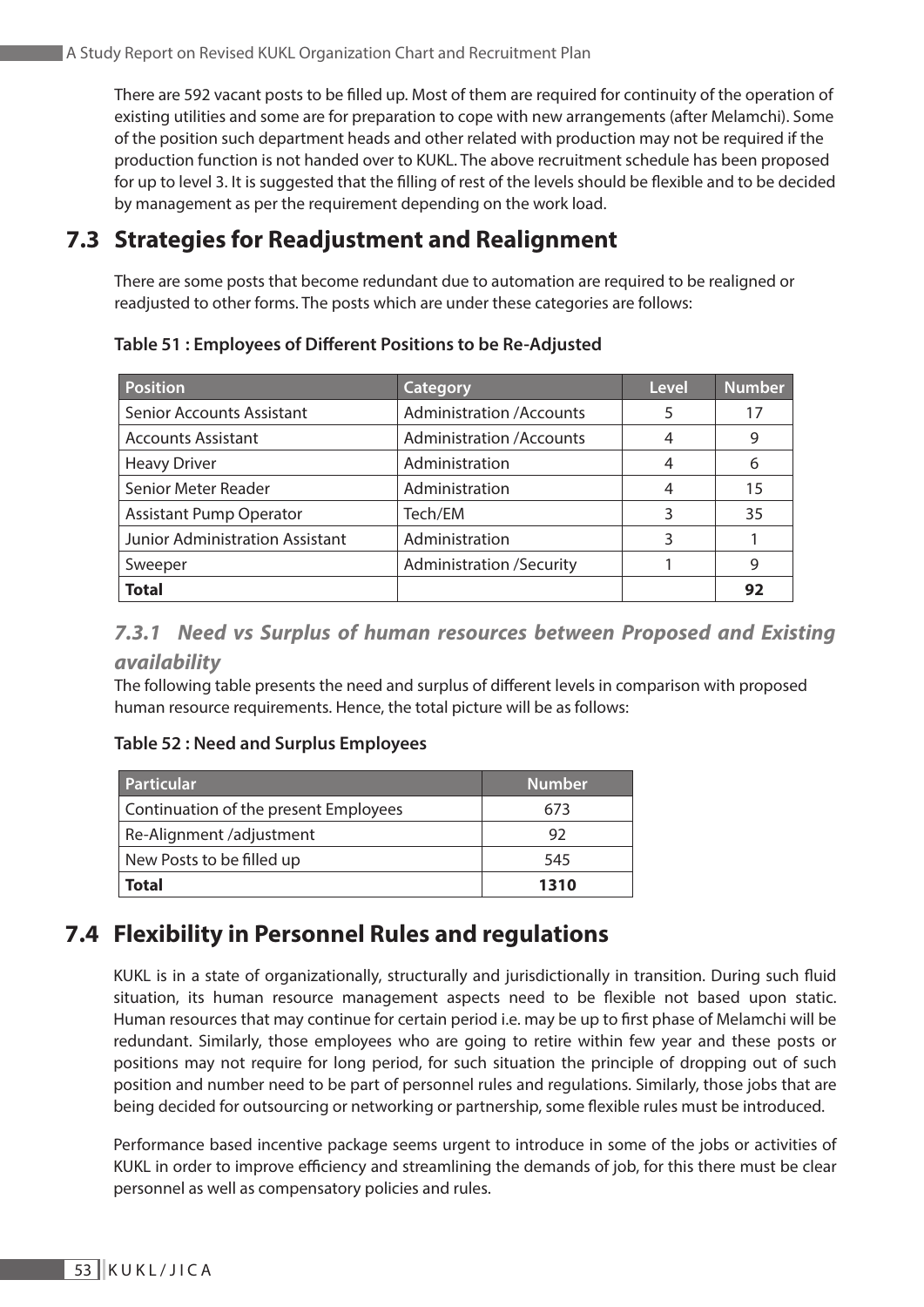# REFERENCES

- McQuide, Pamela; Julie Stevens and Dykki Settle (Aug. 2008), *An Overview of Human Resources for Health (HRH), Projection Models,* Knowledge Sharing – Technical Brief 12, The Capacity Project, Intra Health International Inc., electronically accessed via *http://www.who.int/workforcealliance/knowledge/toolkit/4.pdf?ua=1*
- Baietti, Aldo; William Kingdom and Meike van Ginneken (May 2006), *Characteristics of Well-Performing Public Water Utilities, Water Supply and Sanitation Working Notes #9.* Water Supply and Sanitation Sector Board, World Bank Group, electronically accessed via *http://siteresources.worldbank.org/INTWSS/Resources/Workingnote9.pdf*
- Chiplunkar, Anand, Kallidaikurichi Seetharam, and Cheon Kheong Tan (2012), *Good Practices in Urban Water Management, Decoding good practices for a successful future,* Lee Kuan Yew School of Public Policy, National University of Singapore and Asian Development Bank, electronically accessed via *https://www.adb.org/publications/good-practices-urban-water-management*
- Anderson, Aileen and Jan G. Janssens (April 2011), *Emerging PPP trends in the water and sanitation sector, Building Partnerships for Development in Water and Sanitation,* electronically accessed via *http://warrington.ufl.edu/centers/purc/docs/resources\_ppptrendsinwaterandsanitation.pdf.*
- IWA (2013), *Mapping human resource capacity gaps in the water supply and sanitation sector, country briefing note: Tanzania,* International Water Association, electronically accessed via *http://www.iwa-network.org/wp-content/uploads/2015/12/1422744593-Briefing-Note-Tanzania-LoRes.pdf).*
- IWA (2013), *Mapping human resource capacity gaps in the water supply and sanitation sector, country briefing note: Sri Lanka,* International Water Association, electronically accessed via *http://www.iwa-network.org/wp-content/uploads/2015/12/1422744575-Briefing-Note-Sri-Lanka-final.pdf*
- Crisil (Standard & Poor's Company) 2010, *Perspectives on PPP Design and Implementation in Water Sector in India, a paper presentation for Water in India,* New Delhi electronically accessed via *https://www.crisil.com/pdf/infra-advisory/5-theme-presentation-closed-door-session.pdf*
- Marin, Philippe (2009), *Public-Private Partnerships for Urban Water Utilities A Review of Experiences in Developing Countries,* The International Bank for Reconstruction and Development / The World Bank, electronically accessed via *http://dx.doi.org/10.1596/978-0-8213-7956-1*
- Aziz, Arslan and Saloni Ketan Shah (2012), *Public Private Partnerships in Urban Water Sector – Potential and Strategies, Public Policy Team,* Athena Infonomics, electronically accessed via *https://www.gov.uk/government/uploads/system/uploads/attachment\_data/file/186992/PublicPrivatePartnershipsUrbanWaterSupply.pdf*
- Das, Binayak; Ek Sonn Chan, Chea Visoth, Ganesh Pangare and Robin Simpson (2010) eds., *Sharing the Reform Process – Learning from the Phnom Penh Water Supply Authority (PPWSA),* Mekong Water Dialogue Publication No. 4, Gland, Switzerland: IUCN. 58pp. electronically accessed via *https://cmsdata.iucn.org/downloads/phnom\_penh\_waterfinal.pdf*
- Water and Sanitation Program (2011), Field Note; *Trends in Private Sector Participation in the Indian Water Sector: A Critical Review,* WSP/The World Bank Group, electronically accessed via *https://www.wsp.org/sites/wsp.org/files/publications/WSP-Trends-Private-Sector-Participation-India-Water.pdf.*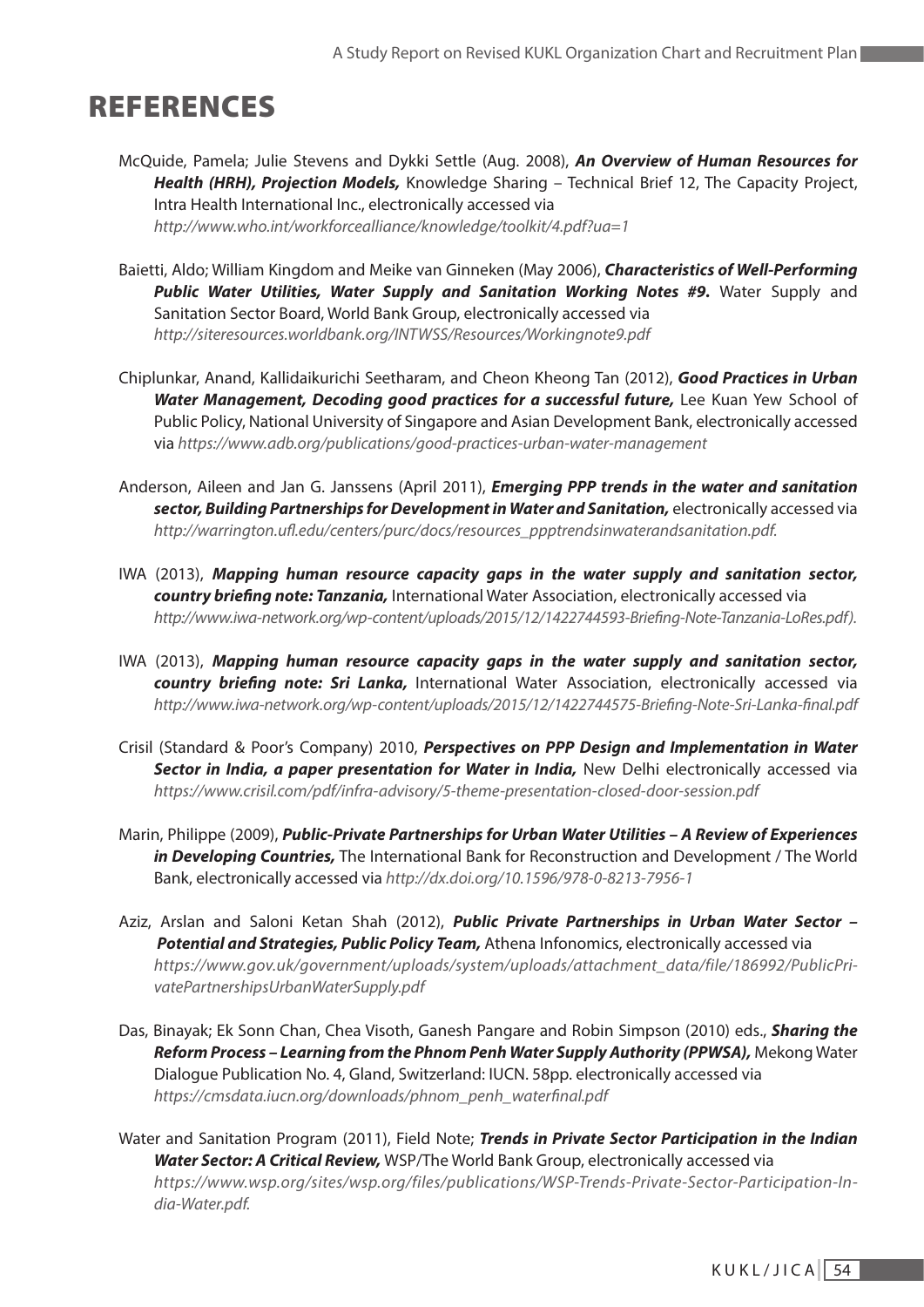- McIntosh, Arthur C. (2014), *Urban Water Supply and Sanitation in Southeast Asia A Guide to Good Practice,* Asian Development Bank, electronically accessed via *https://www.adb.org/sites/default/ files/publication/42583/urban-water-supply-sanitation-southeast-asia.pdf*
- World Bank (2014), *Water PPPs in Africa,* Washington, DC: World Bank Group, electronically accessed via *http://documents.worldbank.org/curated/en/694441468006607700/Africa-water-PPPs*
- Biswas, Asit K. and Cecilia Tortajada (2010), *Water Supply of Phnom Penh: An Example of Good Governance,* International Journal of Water Resources Development, 26: 2, 157 — 172 electronically accessed via *http://dx.doi.org/10.1080/07900621003768859*
- Blanc, Aymeric and Sarah Botton (2010), *Water Services and Private Sector in developing Countries – Comparative perceptions and discussion dynamics,* Agence Française de Développement, electronically accessed via

 *http://www.afd.fr/webdav/shared/PUBLICATIONS/RECHERCHE/Scientifiques/Recherches/02-Recherches-VA.pdf*

- Beames, Colin (2016), *Identifying Critical Roles, Easier Said than Done, Advanced Workforce Strategies,* electronically accessed via *http://advancedworkforcestrategies.com/wp-content/uploads/2016/02/ AWS\_Critical-Roles-Whitepaper\_v7.pdf*
- Viero, Odete Maria & Andre Passos Cordiero, *The Case for Public Provisioning in Porto Alegre,* Water Air and Tearfund, 2003, electronically accessed via *http://citeseerx.ist.psu.edu/viewdoc/download? doi=10.1.1.605.7570&rep=rep1&type=pdf*

*Annual Report 2069 B.S.,* Kathmandu Upatyaka Khanepani Limited (2013). *Annual Report 2070 B.S.*, Kathmandu Upatyaka Khanepani Limited (2014). *Annual Report 2071 B.S*., Kathmandu Upatyaka Khanepani Limited (2015). *Annual Report 2072 B.S.*, Kathmandu Upatyaka Khanepani Limited (2016). *Article of Association*, Kathmandu Upatyaka Khanepani Limited. *Personnel Rules and Regulations*, Kathmandu Upatyaka Khanepani Limited. *Standard Operating Procedures for KUKL,* CBPT 2013. *Operation and Maintenance*, CBPT, 2013. *KUKL Procurement Policy*, CBPT, 2013.

*CBPT* **Reports.**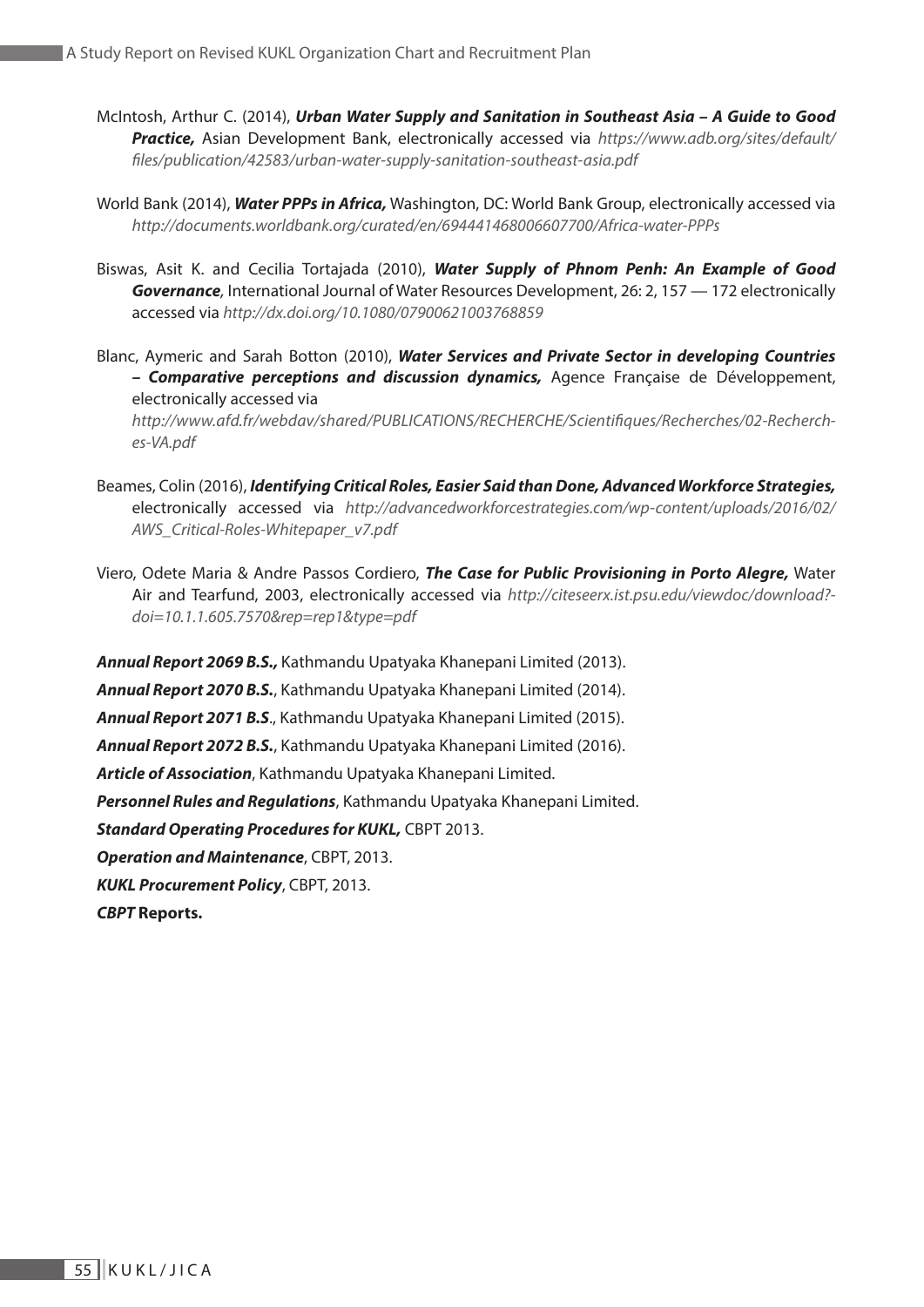# ANNEXES

| <b>Branches</b> | 2069    | 2071    | 2072    |
|-----------------|---------|---------|---------|
| Mahankalchaur   | 29,483  | 31,339  | 32,119  |
| Maharajgunj     | 29,731  | 31,209  | 31,875  |
| Baneshwor       | 25,080  | 25,796  | 26,445  |
| Kamaladi        | 5,881   | 5,940   | 5,958   |
| Chhetrapati     | 12,352  | 13,894  | 13,974  |
| Tripureshwor    | 20,449  | 20,766  | 20,927  |
| Bhaktapur       | 9,794   | 10,496  | 10,792  |
| Madhyapur Thimi | 7,210   | 7,962   | 8,487   |
| Lalitpur        | 37,800  | 3,9692  | 40,711  |
| Kirtipur        | 6,940   | 7,629   | 8,128   |
|                 | 184,720 | 194,718 | 199,416 |

# **Annex 1 (a) : Number of Water Connections in Branches**

# **Annex 1 (b) : Water Demand. Production and Supply**

| <b>Description</b>                 | 2069     | 2071     | 2072     |
|------------------------------------|----------|----------|----------|
| Demand (MLD)                       | 350      | 370      | 375      |
| Production                         |          |          |          |
| Minimum production                 | 84       | 86       | 91       |
| <b>Maximum Production</b>          | 144      | 144      | 147      |
| Supply (20% real losses)           |          |          |          |
| Dry Season                         | 67       | 68       | 73       |
| Wet Season                         | 115      | 115      | 118      |
| Demand per connection              | 0.001895 | 0.0019   | 0.00188  |
| Average (50% dry+ 50% Wet Seasons) | 0.000493 | 0.000472 | 0.000479 |
| Demand Fulfillment %               | 26       | 25       | 25       |

# **Annex 1 (c) : Performance Indicators**

| S.N.                                      | 2010/11                                                | 2011/12         | 2012/13         | 2013/14                                                    | 2014/15                                      |
|-------------------------------------------|--------------------------------------------------------|-----------------|-----------------|------------------------------------------------------------|----------------------------------------------|
| <b>Fiscal Year</b>                        | 067/68                                                 | 068/69          | 069/70          | 070/071                                                    | 071/72                                       |
| Staff per 1000<br>connection              | 6.78                                                   | 6.51            | 6.11            | 5.75                                                       | 5.51                                         |
| Demand                                    |                                                        | 0.001895        |                 | 0.0019                                                     | 0.00188                                      |
| Supply per<br>connection<br>(% of demand) |                                                        | 26              |                 | 25                                                         | 25                                           |
| <b>Supply Duration</b>                    | 1-3 hrs in five $ 1-3 $ hrs in five<br>alternative day | alternative day | alternative day | 1-3 hrs in 3 to 8   1-3 hrs in 3 to 8  <br>alternative day | $1-3$ hrs in $3$ to<br>12 alternative<br>day |
| Per month                                 | 6-18 hrs                                               | 6-18 hrs        | 5.5-16.5 hrs    | 5.5-16.5 hrs                                               | $4-12$ hrs                                   |
| Collection ratio%                         | 67                                                     | 73              | 74              | 71                                                         | 74                                           |
| Current ratio                             | 0.89                                                   | 0.78            | 0.69            |                                                            |                                              |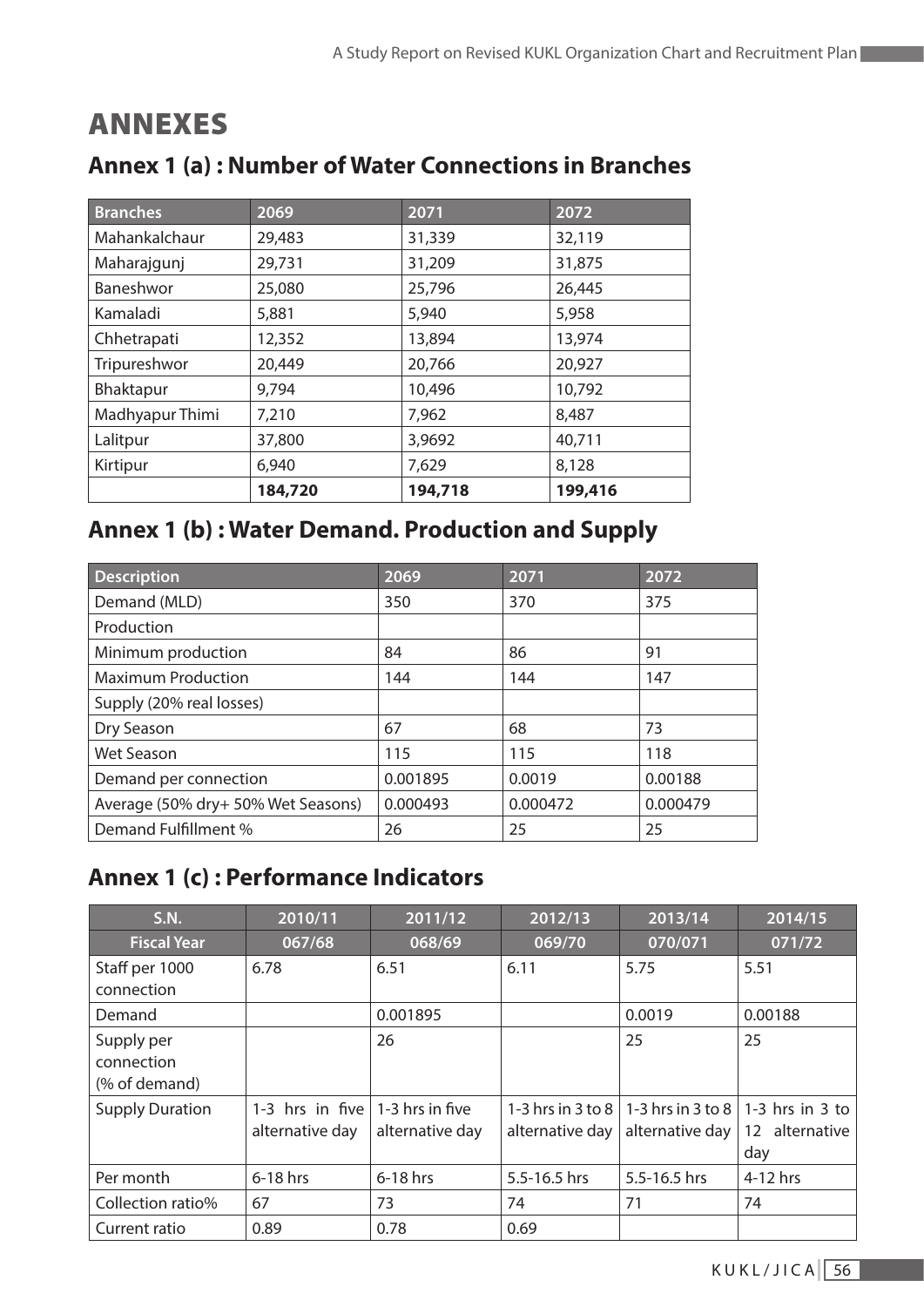# **Annex 2 : Level and Positions Descriptions**

| <b>Level</b> | <b>Administrative</b>                                                                                                                                         | <b>Technical</b>                                                                                                                 |
|--------------|---------------------------------------------------------------------------------------------------------------------------------------------------------------|----------------------------------------------------------------------------------------------------------------------------------|
| Level 1      | Guard, Office Cleaner, Office Assistant,<br>Gardener                                                                                                          | General labor, Valve operator                                                                                                    |
| Level 2      | Helper                                                                                                                                                        |                                                                                                                                  |
| Level 3      | Junior Electrician, Junior Mechanics, Sampler,<br>Lab boy, Junior Plumber, Line men, Plant<br>Attendance, Assistant Pump Operator                             | Junior Assistant, Meter Reader, Light driver                                                                                     |
| Level 4      | Electrician, Senior Plumber, Tap Inspector,<br>Lab technician, Meter mechanics, machine<br>Operator, Plant operator, Pump Operator                            | Heavy Driver, Senior Meter Reader, Accounts<br>Assistant, Assistant, Computer operator                                           |
| Level 5      | Senior Plant Operator, Senior Lab Technician,<br>Overseer /Supervisor (Mechanics), Overseer<br>/Supervisor (Civil),                                           | Heavy Engine Driver, Senior Legal Assistant, Senior<br>Computer Operator, Senior account Assistant,<br>Senior Assistant,         |
| Level 6      | Assistant Technical Officer (Chemist), Plant<br>Officer, Assistant Tech officer (Civil),                                                                      | Assistant Legal Officer, Assistant Administration<br>Officer, Assistant Account Officer,<br>Assistant<br>Administration Officer, |
| Level 7      | Chemist, Technical Officer (Electric/Mech.),<br>Engineer (tech), Engineer(Electrical),<br>Engineer (Mechanical), Engineer (Civil),<br>Section Officer (legal) | <b>Accounts Officer, Administration Officer</b>                                                                                  |
| Level 8      | Assistant Manager (Quality), Assistant<br>Manager (Electrical/Mechanical)                                                                                     | Assistant Manager (Accounts), Assistant Manager<br>(Administration)                                                              |
| Level 9      | Deputy manager (Quality), Deputy manager<br>(Electrician/Mechanical)                                                                                          | Deputy Manager (Accounts), Deputy Manager<br>(Administration)                                                                    |
| Level 10     | Manager (Electrician/ Mechanical)                                                                                                                             | Manager                                                                                                                          |
| Level 11     | Chief/ GM/ Senior Manager (Technical)                                                                                                                         | Chief/GM/Senior Manager (Administration)                                                                                         |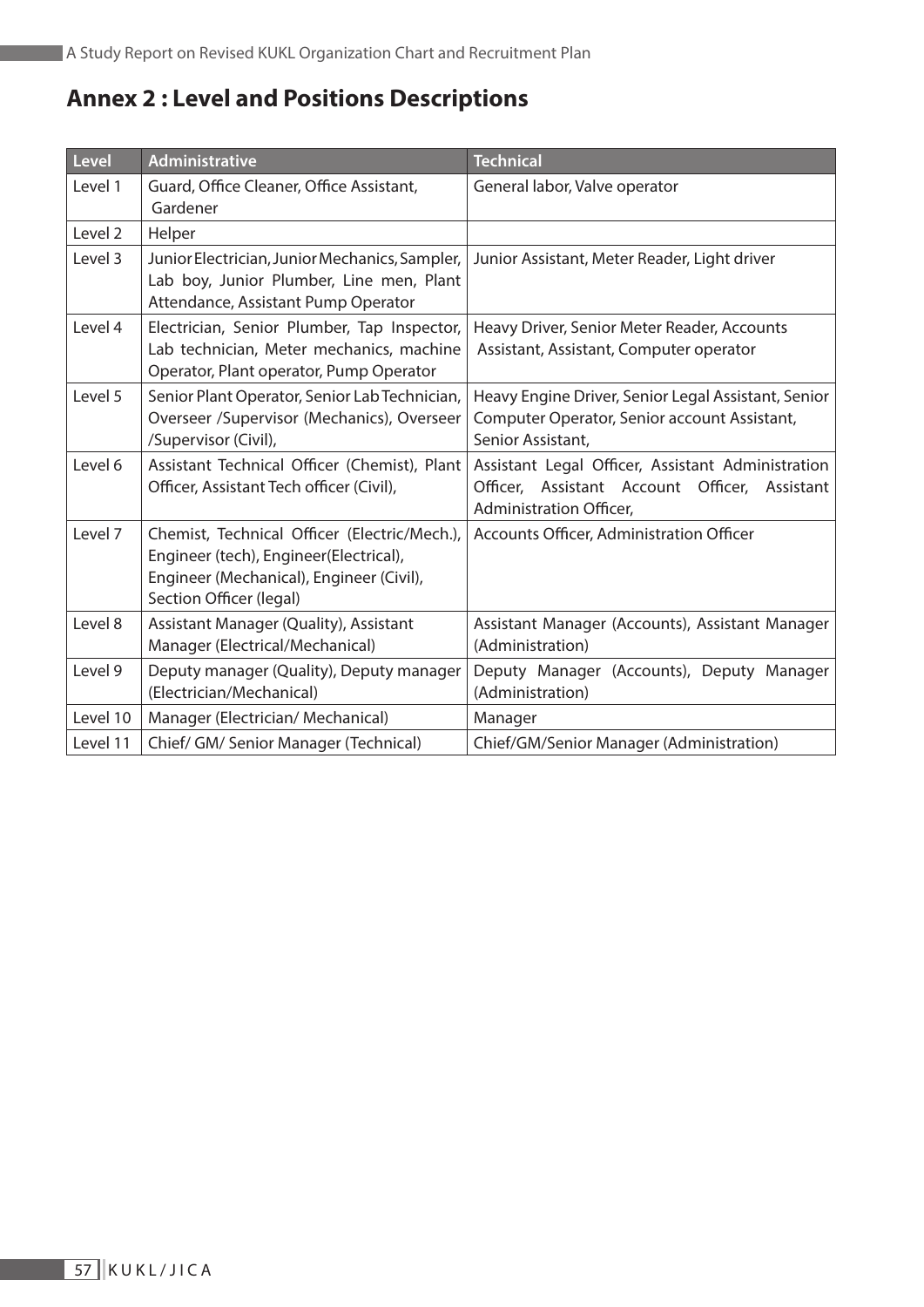# Annex 3: Current Number of Staffs in Existing Branches **Annex 3 : Current Number of Staffs in Existing Branches**

| <b>Total</b>             | LO                       | Ln                       | $\circ$                  | $\overline{C}$           | $\sim$                   | $\sim$          | $\overline{C}$                    | $\sim$                   | S                          | $\overline{C}$                   | $\overline{2}1$          | $\circ$                  | 32                              | 42                          | $\overline{\phantom{0}}$ | $\sim$                   | $\overline{1}$           | 5                        | $\infty$                 | $\overline{\phantom{0}}$ | $\circ$         | $\circ$                  | 23                       |
|--------------------------|--------------------------|--------------------------|--------------------------|--------------------------|--------------------------|-----------------|-----------------------------------|--------------------------|----------------------------|----------------------------------|--------------------------|--------------------------|---------------------------------|-----------------------------|--------------------------|--------------------------|--------------------------|--------------------------|--------------------------|--------------------------|-----------------|--------------------------|--------------------------|
| <b>Bhaktapur</b>         |                          | $\overline{\phantom{0}}$ |                          | $\overline{\phantom{0}}$ |                          |                 | $\overline{\phantom{0}}$          |                          | $\overline{\phantom{0}}$   | $\overline{\phantom{0}}$         | $\sim$                   | $\overline{\phantom{0}}$ | $\sim$                          | $\sim$                      |                          |                          | $\overline{\phantom{0}}$ |                          | $\overline{\phantom{0}}$ |                          |                 | $\overline{\phantom{0}}$ | $\sim$                   |
| Kirtipur                 |                          | $\overline{\phantom{0}}$ |                          | $\overline{\phantom{0}}$ |                          |                 | $\overline{\phantom{0}}$          |                          | $\overline{\phantom{0}}$   | $\overline{\phantom{0}}$         |                          |                          | $\sim$                          | $\sim$                      |                          |                          | $\overline{\phantom{0}}$ |                          | $\overline{\phantom{0}}$ |                          |                 |                          | $\sim$                   |
| <b>Kamaladi</b>          |                          | $\overline{\phantom{0}}$ |                          | $\overline{\phantom{0}}$ |                          |                 | $\overline{\phantom{0}}$          |                          | $\overline{\phantom{0}}$   | $\overline{\phantom{0}}$         | $\overline{\phantom{0}}$ | $\overline{\phantom{0}}$ | $\sim$                          | $\sim$                      |                          |                          |                          |                          |                          |                          |                 |                          | $\overline{\phantom{0}}$ |
| iminT                    |                          | $\overline{\phantom{0}}$ |                          | $\overline{\phantom{0}}$ |                          |                 | $\overline{\phantom{0}}$          |                          | $\overline{\phantom{0}}$   | $\overline{\phantom{0}}$         | $\overline{\phantom{0}}$ | ↽                        | $\sim$                          | $\sim$                      | $\overline{ }$           |                          | $\overline{\phantom{0}}$ |                          | $\overline{\phantom{0}}$ |                          |                 |                          | $\sim$                   |
| Chettrapati              |                          | $\overline{\phantom{0}}$ | $\overline{\phantom{0}}$ | $\overline{\phantom{0}}$ |                          |                 | $\overline{\phantom{0}}$          |                          | $\overline{\phantom{0}}$   | $\overline{\phantom{0}}$         | $\sim$                   |                          | 4                               | $\sim$                      |                          |                          | $\overline{\phantom{0}}$ | $\overline{\phantom{0}}$ |                          |                          | ۳               |                          | $\sim$                   |
| <b>Tripureshwor</b>      | $\overline{\phantom{0}}$ |                          | $\overline{\phantom{0}}$ |                          |                          |                 | $\overline{\phantom{0}}$          |                          | $\overline{\phantom{0}}$   |                                  | $\sim$                   |                          | 4                               | $\circ$                     |                          |                          | ٣                        |                          | $\overline{\phantom{0}}$ |                          |                 |                          | $\sim$                   |
| Baneshwor                | $\overline{\phantom{0}}$ |                          | $\overline{\phantom{0}}$ | $\overline{\phantom{0}}$ |                          |                 | $\overline{\phantom{0}}$          |                          | $\overline{\phantom{0}}$   | $\overline{\phantom{0}}$         | $\sim$                   |                          | 4                               | $\circ$                     |                          |                          |                          | $\overline{\phantom{0}}$ |                          |                          | ۳               | $\overline{\phantom{0}}$ | S                        |
| Lalitpur                 | $\overline{ }$           |                          | $\overline{\phantom{0}}$ | ᠵ                        | $\overline{ }$           | $\overline{ }$  | $\overline{\phantom{0}}$          | ٣                        | $\sim$                     | ۳                                | 4                        | $\overline{\phantom{0}}$ | 4                               | $\circ$                     |                          | $\overline{\phantom{0}}$ | 4                        | $\overline{ }$           | $\sim$                   | $\overline{ }$           | ۳               | $\sim$                   | $\sim$                   |
| chaur<br><b>Mahankal</b> | $\overline{\phantom{0}}$ |                          | $\overline{\phantom{0}}$ |                          | $\overline{ }$           |                 |                                   | ۳                        | $\sim$                     | $\overline{\phantom{0}}$         | $\sim$                   | ۳                        | 4                               | $\circ$                     |                          | $\overline{\phantom{0}}$ | 4                        | $\overline{\phantom{0}}$ | $\overline{\phantom{0}}$ |                          | $\overline{ }$  | $\overline{\phantom{0}}$ | $\sim$                   |
| <b>inugistanisM</b>      | $\overline{\phantom{0}}$ |                          | $\overline{\phantom{0}}$ |                          | $\overline{\phantom{0}}$ | $\overline{ }$  | $\overline{\phantom{0}}$          | $\overline{\phantom{0}}$ | $\sim$                     | $\overline{\phantom{0}}$         | $\sim$                   | $\overline{\phantom{0}}$ | 4                               | $\circ$                     |                          | $\overline{\phantom{0}}$ | $\sim$                   | ۳                        | $\overline{\phantom{0}}$ |                          | ۳               | $\overline{\phantom{0}}$ | $\sim$                   |
| Positions                | Deputy Manager Civil     | Assistant Manager Civil  | Engineer                 | Technical Officer        | Section officer          | Account Officer | Assistant Technical Officer Civil | Plant Officer            | Assistant Accounts Officer | Assistant Administration Officer | Overseer                 | Overseer (E/M)           | Senior Assistant Administration | Senior Assistant (Accounts) | Chemist                  | Senior Computer Operator | Pump Operator            | Computer Operator        | Plant Operator           | Machine Operator         | Meter mechanics | Inspector                | Administration           |
| <b>Tevel</b>             | Q                        | $\infty$                 | $\overline{ }$           |                          | $\overline{ }$           | $\overline{ }$  | $\circ$                           |                          | $\circ$                    | $\circ$                          | 5                        |                          |                                 | 5                           |                          | 5                        | 4                        |                          | 4                        |                          | 4               |                          |                          |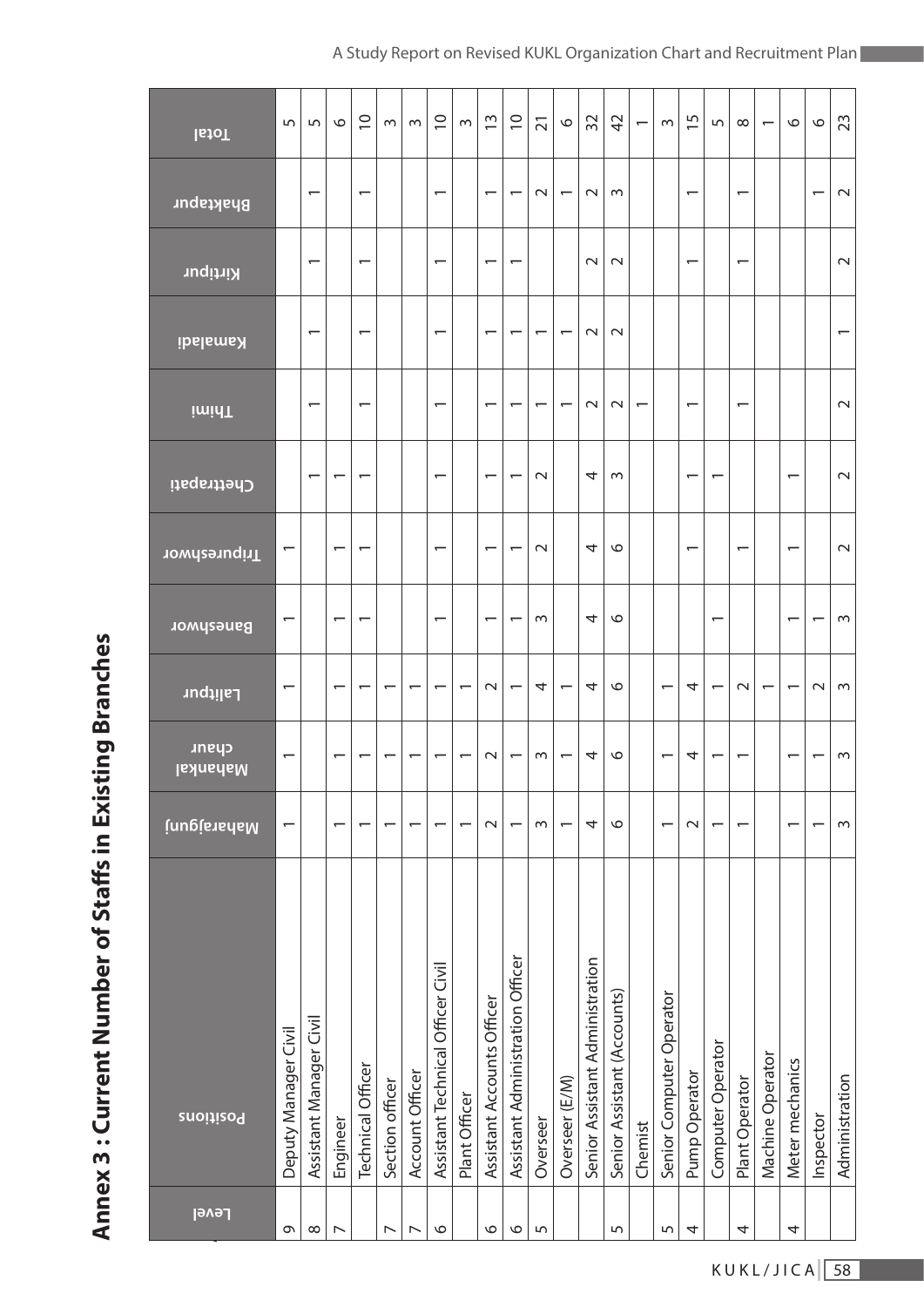| <b>Total</b>             | SO             | 33                  | $\frac{8}{1}$            | 3                        | $\frac{5}{1}$            | 116                      | 33                    | 80                       | 54                            | 4                        | 42     | 164                      | 5                        | 885            |
|--------------------------|----------------|---------------------|--------------------------|--------------------------|--------------------------|--------------------------|-----------------------|--------------------------|-------------------------------|--------------------------|--------|--------------------------|--------------------------|----------------|
| <b>Bhaktapur</b>         | 4              | ۳                   | $\overline{\phantom{0}}$ |                          | $\overline{\phantom{0}}$ | 3                        | w                     | $\circ$                  | $\infty$                      | $\overline{\phantom{0}}$ | $\sim$ | $\overline{\phantom{0}}$ | ۳                        | 56             |
| Kirtipur                 | $\sim$         |                     |                          |                          | ۳                        | e                        | S                     | 4                        | $\infty$                      |                          | $\sim$ | 20                       |                          | 57             |
| <b>Kamaladi</b>          | $\sim$         | ۳                   | ۳                        |                          | $\overline{ }$           | $\overline{\phantom{0}}$ | $\sim$                | S                        | $\sim$                        | $\overline{\phantom{0}}$ | $\sim$ | 5                        | $\overline{\phantom{0}}$ | 34             |
| <b>imidT</b>             | 4              | ٣                   | $\overline{\phantom{0}}$ |                          | $\overline{\phantom{0}}$ | $\overline{4}$           | $\sim$                | 4                        | 3                             | $\overline{\phantom{0}}$ | $\sim$ | $\circ$                  | $\overline{\phantom{0}}$ | 56             |
| Chettrapati              | 4              | 3                   | ᠵ                        |                          | ۳                        | ᠇                        | $\sim$                | $\overline{\phantom{0}}$ | ᡡ                             |                          | $\sim$ | $\overline{\phantom{0}}$ | ۳                        | 58             |
| <b>Tripureshwor</b>      | 4              | 5                   | $\sim$                   | ۳                        | $\sim$                   | $\circ$                  | w                     | 5                        | $\circ$                       |                          | $\sim$ | $\overline{C}$           |                          | $\overline{r}$ |
| Baneshwor                | $\supseteq$    | 5                   | $\sim$                   |                          | $\sim$                   | 3                        | w                     | $\infty$                 | $\frac{3}{2}$                 |                          | S      | $\overline{2}1$          |                          | 95             |
| <b>Lalitpur</b>          | $\overline{0}$ | $\circ$             | $\sim$                   | $\overline{\phantom{0}}$ | $\sim$                   | $\overline{1}$           | $\circ$               | $\frac{5}{1}$            | 5<br>É                        |                          | S      | 52                       |                          | 141            |
| chaur<br><u>Nahankal</u> | $\overline{0}$ | 5                   | $\sim$                   |                          | $\sim$                   | 34                       | 4                     | $\tilde{1}$              | 5<br>$\overline{\phantom{0}}$ |                          | S      | 25                       |                          | 149            |
| inugis and an            | $\overline{0}$ | 5                   | $\sim$                   |                          | $\sim$                   | 50                       | 5                     | $\frac{5}{1}$            | $\overline{1}$                |                          | m      | 36                       |                          | 158            |
| <b>Positions</b>         | Accounts       | Senior Meter Reader | Senior Plumber           | <b>Heavy Driver</b>      | Light Driver             | Assistant Pump Operator  | <b>Junior Plumber</b> | Meter Reader             | Junior Assistant              | <b>Junior Mechanics</b>  | Peon   | Valve Operator           | Sweeper                  |                |
| <b>Level</b>             |                | 4                   |                          |                          | 3                        | ω                        | S                     | $\sim$                   | $\sim$                        |                          |        |                          |                          | Total          |